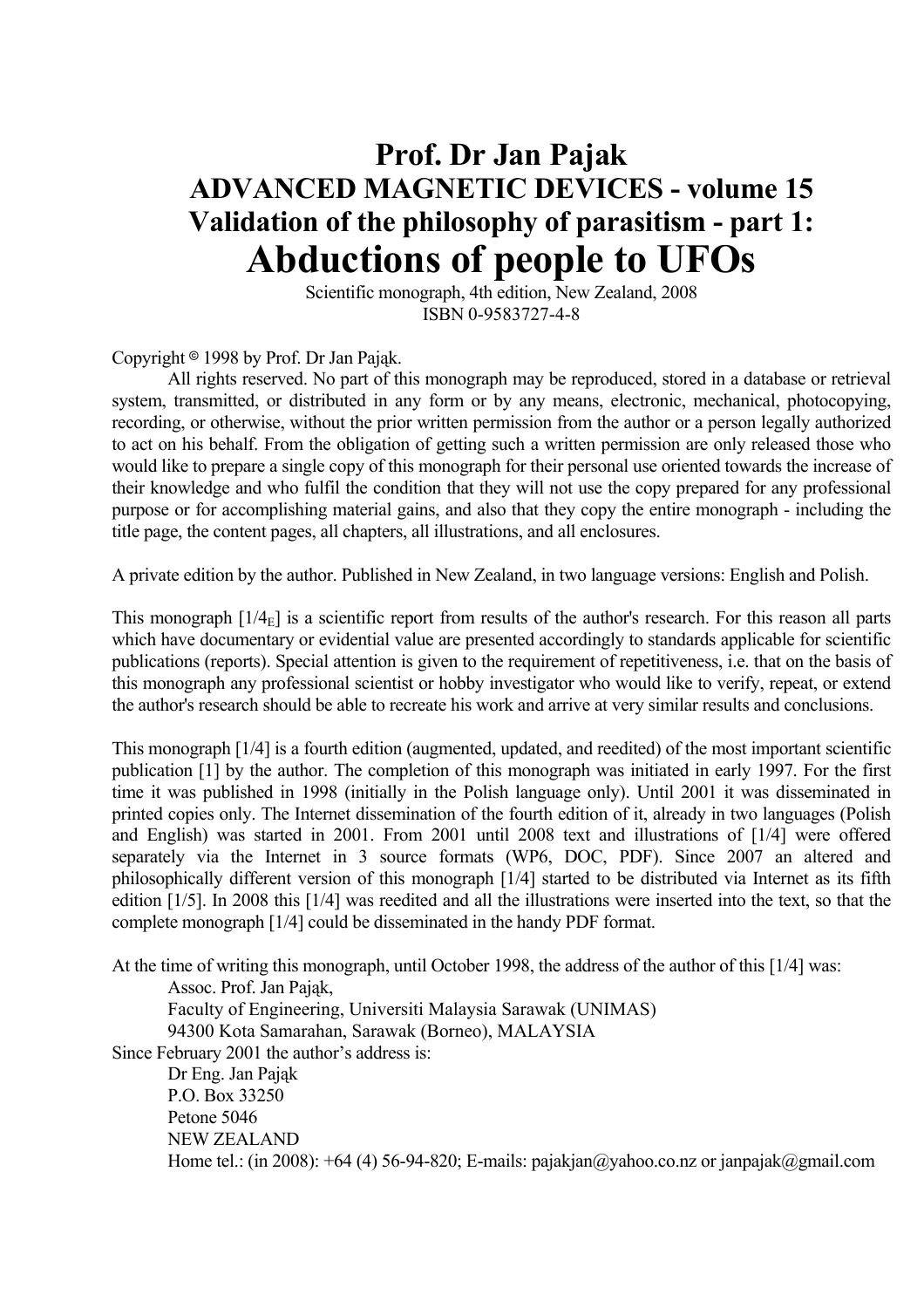#### ABSTRACT of the volume 15 of monograph [1/4<sub>E</sub>] "Advanced magnetic devices", ISBN 0-9583727-4-8.

 Perhaps you should have another good look at your family members, friends, and acquaintances. You may believe that you know everything about their life and relationships. But this is not true. After all, according to my own research, there is a hidden component to their lives, about the presence of which even they have no idea. This is because similarly like yourself (and me), they all are also "unaware victims of repetitive UFO abductions". Means they are systematically abducted to UFOs against their knowledge and will, but they have no even a slightest idea about their own participation in these UFO abductions. During nights, most frequently between 2 and 5 am, when they are in a deep sleep, to their bedroom an invisible UFO vehicle arrives with a group of strangely looking creatures. The UFOnauts place them on an operating table of the UFO vehicle, firstly hypnotising them and then subjecting them to an extensive biological exploitation. UFOnauts torture them with various exploitation procedures, about the course of which we do not know much yet. In almost all cases these procedures are painful and humiliating. Very frequently exploitation procedures are concluded with a gang rape of these people by UFOnauts. Then, with the use of a special machine, UFOnauts block or erase the key facts from the memory of abducted people. Due to this memory block, UFO abductees are later unable to recall anything from their unpleasant experience. Furthermore, UFOnauts hide additionally the entire abduction event behind an artificially induced "smoke-screen dream". Thus, in normal circumstances, after the entire abduction only a small migraine remains. Very rarely various other consequences are also noted - e.g. deregulating or even burning out one of nearby electrical appliances.

 So who are these "unaware victims of repetitive UFO abductions"? Well, to their group belongs each single one of us, including in this number also you, the reader, as well as all people whom you love. Each single one of us is repetitively abducted to a UFO deck, having no idea about taking part in these abductions. And this chapter is going to prove to you the fact of these abductions. These abductions do not occur only once in our lifetime, but are repeated many times in highly systematic manner. As it is shown by my research to-date, for each single one of us abductions take place not less frequently than once in each 3 months. (Some of us, including myself, may be abducted even several times each week.) My research to-date indicates also, that on UFO decks all of us are exploited by technically highly advanced, but morally decadent, civilisations of evil parasites from UFOs. We serve to these civilisations mainly as donors of reproductive resources (i.e. sperm and ovule), but other resources described in subsection U4.1 are also robbed from us. Our exploitation is similarly cruel and merciless, as in past were slavery and colonialism, while now still is the biological exploitation of our domesticated animals.

 The fact that we all are repetitively abducted to UFOs, we can objectively prove to ourselves. The evidence of these our own abductions to UFOs can be easily revealed with the use of simple procedures that are described in this chapter. These procedures can be initiated with the discovery on our own leg, and on legs of our close ones, the characteristic "evidence of UFO abduction" in form of a special scar that is created during inserting an implant into a shinbone of every person on Earth. This implant from the leg of each one of us, is a kind of telepathic beacon similar in operation to devices that are installed by our scientists in collars of wild animals which are to be tracked. The appearance and position of this scar from our leg is described in subsection U3.1 of this chapter.

 Unfortunately, many people hypnotically manipulated by UFOnauts do not want to recognise the meaning of this scar, and insist that it is caused by factors having nothing to do with UFOs, for example by an accidental cut, by a dog bite, or by chicken pox. Thus, independently from this scar, it is possible to objectively confirm our own UFO abductions with a whole array of other evidence, or with instrumental detection of times when the actual abduction takes place. The most simple device which allow such detection of abductions is an ordinary radio-alarm available in the majority of radio shops (see subsection U3.8). Furthermore, for many of us a communication implant of the TRI type, installed in our heads by UFOs, also generates positive results for the so-called "MIR test" (described in subsections U3.2.1 and N4).

 This volume of monograph [1/4] presents reasons, frequency, history, and consequences of these unaware abductions of people to UFOs by evil parasites described in subsection A3. It also explains the identification procedure and facts, which conclusively prove the participation of each single one of us in these UFO abductions. For all people this volume is a kind of alarm. It illustrates that the exploitation of people by UFOnauts affects practically everyone, including also you - the reader, and all these whom you love, that the situation of people on Earth is deadly serious, and that there is an urgent necessity to immediately initiate our self-defence.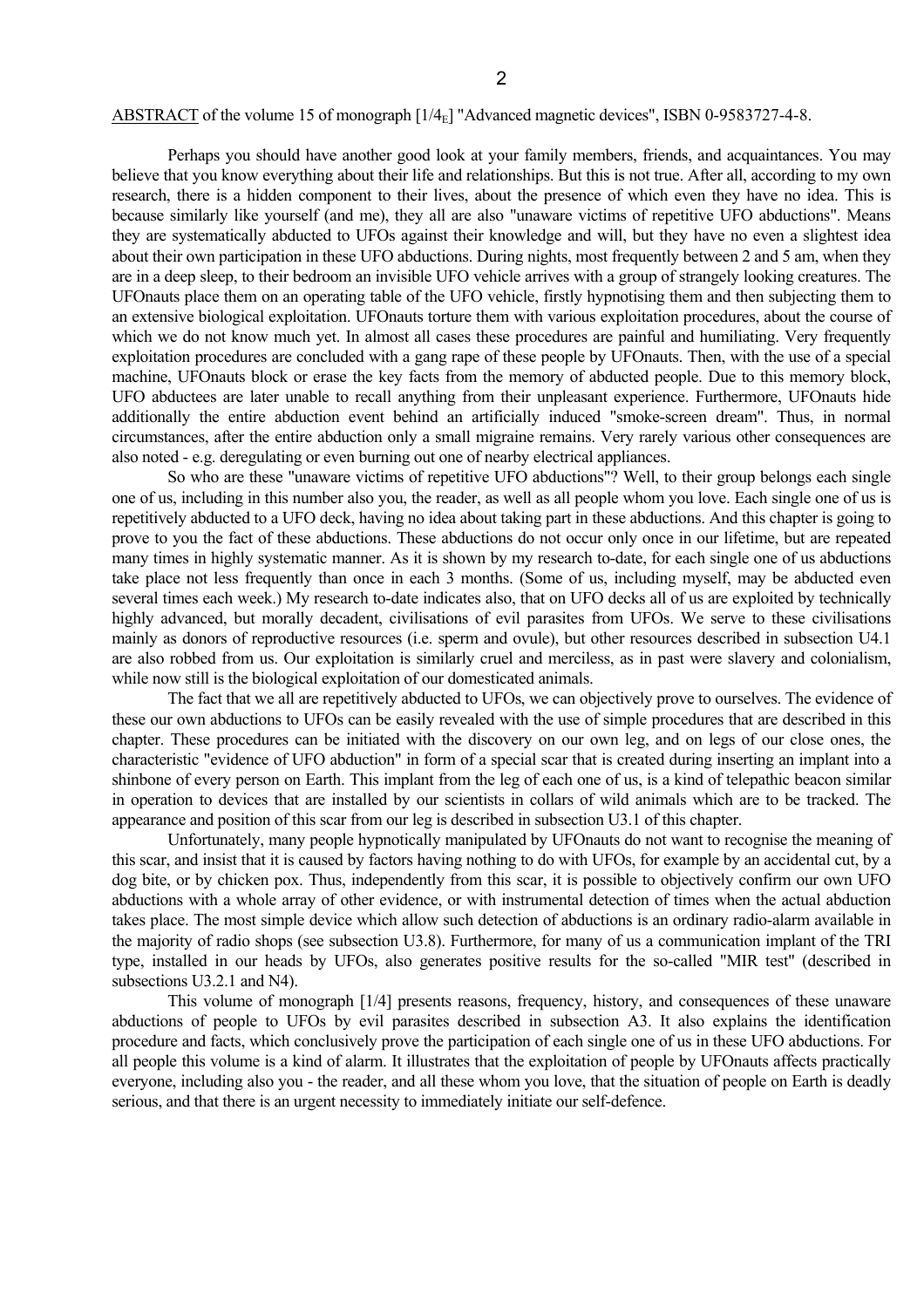# **CONTENT**

of the volume 15 of monograph [1/4<sub>E</sub>] "Advanced magnetic devices", ISBN 0-9583727-4-8

| Page | Chapter                                                                                                   |
|------|-----------------------------------------------------------------------------------------------------------|
|      | Title page                                                                                                |
| 2    | Abstract of volume 15                                                                                     |
| 3    | Content of volume 15<br>(notice that the complete content of monograph $[1/4E]$ is contained in volume 1) |

**Volume 15**: Validation of the philosophy of parasitism - part 1: **Abductions of people to UFOs**

| $U-1$   | <b>U. SYSTEMATIC ABDUCTIONS TO UFOS</b>                                         |
|---------|---------------------------------------------------------------------------------|
|         | OF EVERY SINGLE INHABITANT OF THE EARTH                                         |
| $U-3$   | U1. Two categories of people on Earth: aware UFO abductees                      |
|         | and unaware UFO abductees                                                       |
| $U - 4$ | U2. The history of evolution of my knowledge about the scale of UFO abductions  |
| $U - 7$ | U3. How to objectively prove to ourselves that we personally                    |
|         | are being abducted to UFOs                                                      |
| $U-8$   | U3.1. A scar on our leg left after the insertion of an "identification implant" |
|         | that each person on Earth is carrying                                           |
| $U-13$  | U3.1.1. How many UFOnauts and how many UFO vehicles                             |
|         | continually reside on Earth                                                     |
| $U-16$  | U3.1.2. "Rods": an empirical evidence for the enormous density                  |
|         | of invisible UFO vehicles operating on Earth                                    |
| $U-18$  | U3.1.3. Various consequences of the occupational army of                        |
|         | <b>UFOnauts residing on Earth</b>                                               |
| $U-20$  | U3.1.4. How to detect the scar on our leg from an "identification implant"      |
| $U-21$  | U3.2. The "indoctrination implant" in our temple                                |
| $U-22$  | U3.2.1. The MIR test (Magnetic Implant Response)                                |
| $U-25$  | U3.2.2. Various consequences of the presence of the                             |
|         | indoctrination implant in our temple                                            |
| $U-28$  | U3.3. The instalment of other implants and bruises on our bodies                |
|         | that originate from UFOs                                                        |
| $U-29$  | U3.4. Consequences of our abductions to UFOs                                    |
| $U-40$  | U3.5. External evidence of our own abductions to UFOs                           |
| $U-51$  | U3.6. Observable consequences of operational telekinetic UFOs                   |
|         | entering our homes                                                              |
| $U-66$  | U3.7. Rapes of people by UFOnauts                                               |
| $U-69$  | U3.7.1. Detecting cases when we ourselves were raped by UFOnauts                |
| $U-80$  | U3.8. Instrumental detection of arrival of invisible UFOs to our homes          |
| $U-95$  | U4. How UFOnauts exploit us                                                     |
| $U-95$  | U4.1. Manners of exploiting people by UFOnauts identified so far                |
| $U-101$ | U4.2. The mass production of "biorobots"                                        |
| $U-101$ | U4.3. Let us call the situation by its name, means dictionary                   |
|         | from the occupational model                                                     |
| $U-103$ | U4.4. UFO collaborators                                                         |
| $U-104$ | U5. Research on UFO abductions                                                  |
| $U-105$ | U5.1. Research on the detectability of evidence of our own abductions to UFOs   |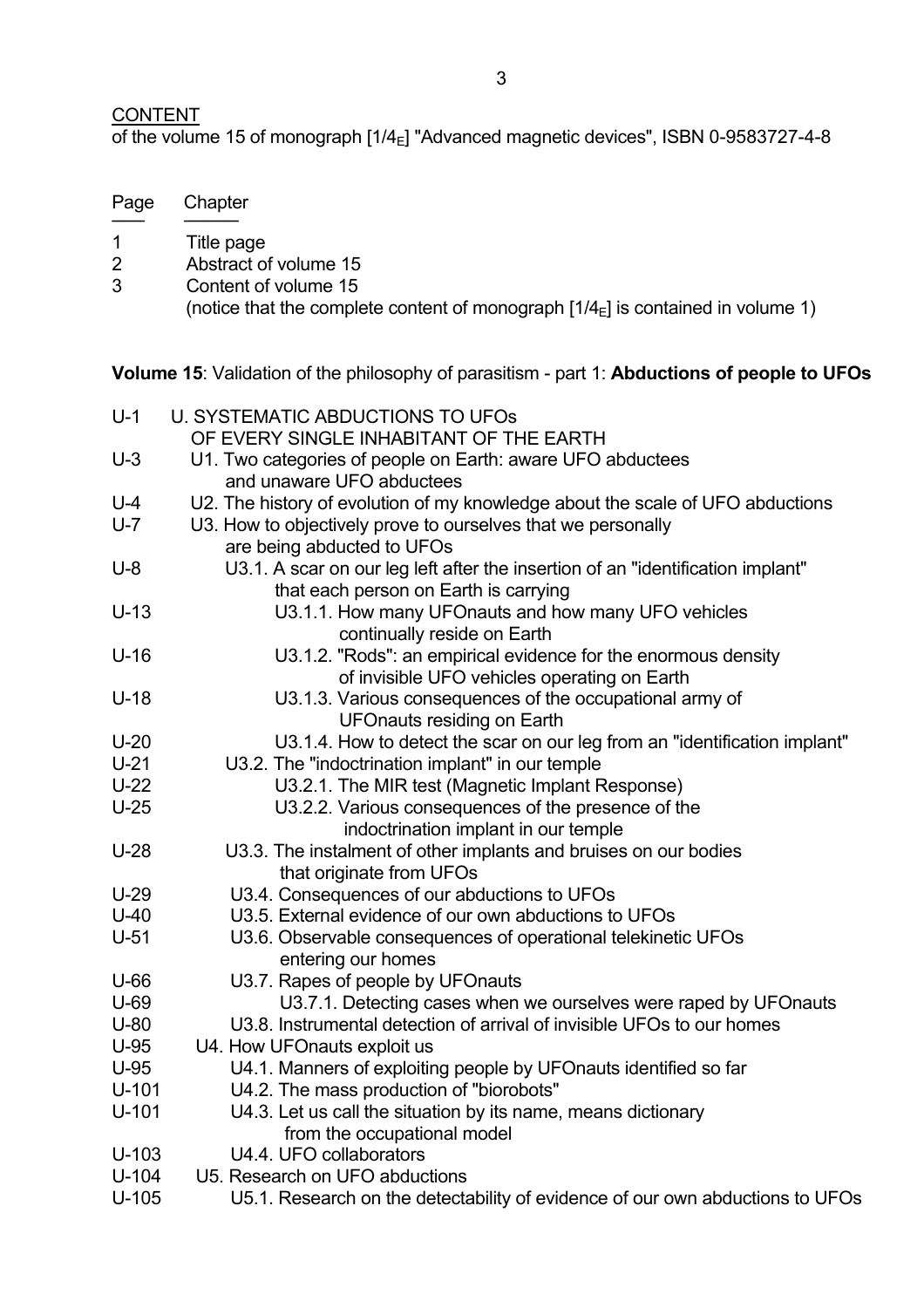| U-106     | U5.2. Other research opened for each one of us                |
|-----------|---------------------------------------------------------------|
| U-108     | U5.3. Examples of research topics for students and scientists |
| $U - 110$ | U6. Interpretation of reports from UFO abductions             |

U-113 U7. To conclude this chapter

# **Notes:**

 (1) A Polish language version of this monograph [1/4] is also available. Therefore, in case there is any difficulty with accessing an English version of this monograph, while the reader knows the Polish language, then it could be beneficial for him/her to read the Polish version of this monograph.

 (2) Both language versions in this monograph [1/4], namely English and Polish, use the same illustrations. Only captions under these illustrations use a different language. Therefore, if illustrations for the English version are difficult to access or unreadable, then illustrations for the Polish version can be used equally well. It is also worth to know, that enlarged copies of all the illustrations for this monograph [1/4] are made available in the Internet. So in order to e.g. examine enlarged copies of these illustrations, it is worth to view them directly from the Internet. To find them, the reader needs to find any totaliztic web page which I authorise, e.g. by typing the key word "**totalizm**" to any search engine (e.g. to www.google.com), and then, after running a totaliztic web page, the reader needs to run from it the web page named "text 1 4.htm" available on the same server, or choose the option [1/4] from the menu of that totaliztic web page. Note that all totaliztic web pages allow also the uploading of free copies of this monograph [1/4].

 (3) In case of making a printout of the above list of content, the page numbers provided here not necessarily need to correspond to the page numbers that appear on subsequent pages. This is because the formatting of this monograph was made for the font "Arial" (size: 12 pt), and for the printer "HP LaserJet 5MP" controlled from the word-processor "Word for Windows XP". All other fonts and other printers are going to cause a different density of print, and thus also a different allocation of page numbers.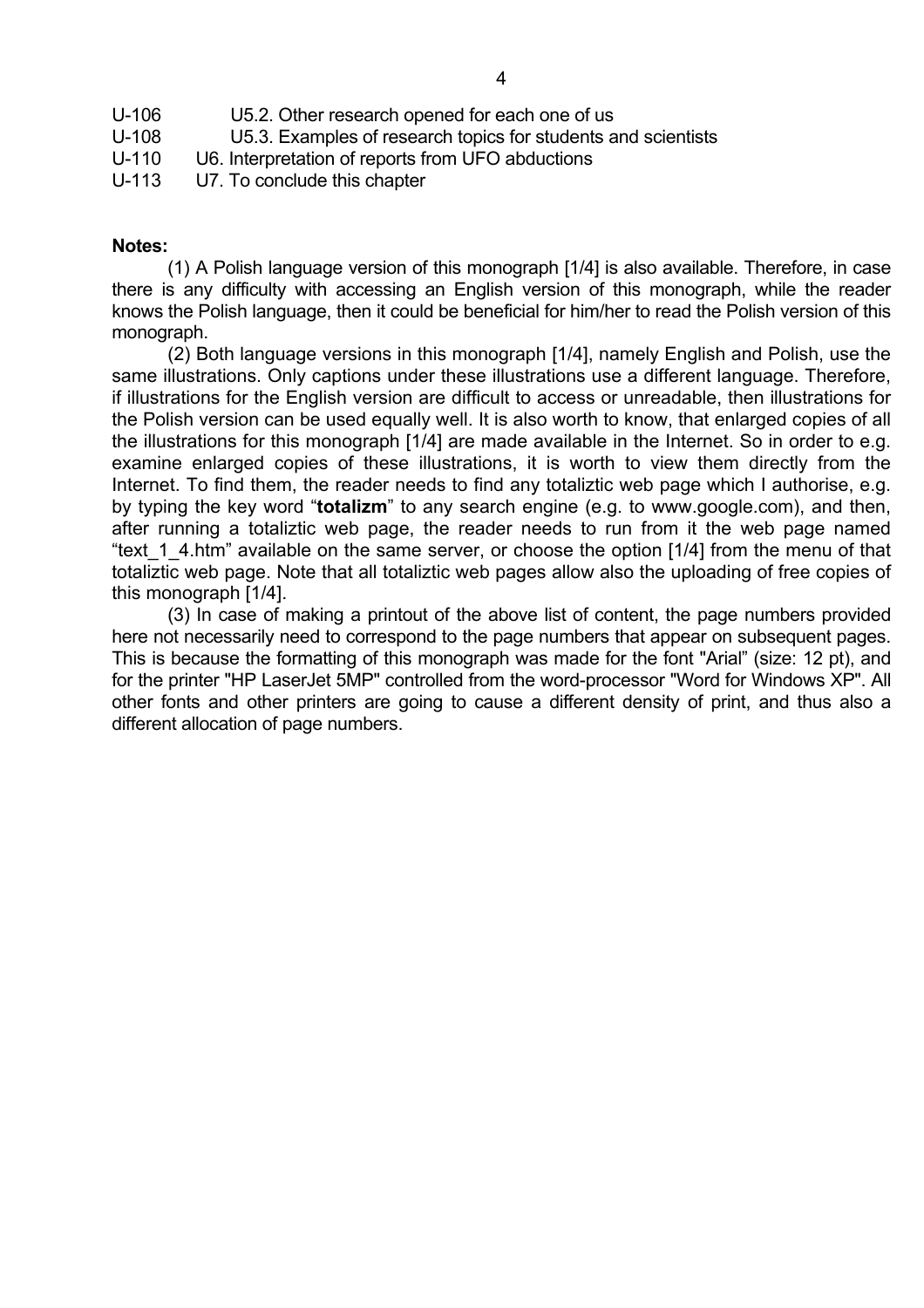# **SYSTEMATIC ABDUCTIONS TO UFOs OF EVERY SINGLE INHABITANT OF THE EARTH**

Motto of this chapter: "Every person on Earth is systematically abducted to UFOs where is brutally exploited, but only a very few people is aware of the existence of these cosmic-scale abductions".

 Amongst an extremely wide scope of UFO topics, currently the highest interest of the general public is devoted to the matter usually described by the term "**UFO abductions**". This term reflects well the fact of taking to UFOs people who have not consented.

 My research to-date on these UFO abductions leads to an astonishing discovery, which even for myself is difficult to accept. It reveals that **literally every person on Earth is systematically abducted to UFOs and subjected by UFOnauts to a brutal exploitation, but the majority of UFO abductees have not even a slightest idea about taking part in these extraordinary experiences**. The fact of our participating in systematic abductions to UFOs without having any knowledge of what actually happens, results from an immense technological advancement of UFOnauts. Their technology is so unimaginably higher in comparison to Earth's technology, that they can practically do with us whatever they wish, and there is no force on Earth which would be able to stop them. (Although, as the reader is going to realise this from the content of this monograph, there is a group of people, members of RO or "resistance movement", who is working on stopping UFOnauts from these parasitic habits - e.g. see the review of topics from enclosures Z.) The present situation in the matter of UFO abductions is probably illustrated best by a comparison of the struggles of a few sparse constructive researchers of this subject, to a group of uncoordinated medieval knights individually trying to oppose with their spears, armour, and horses, against a well trained and excellently coordinated fleet of present military helicopters with their machine guns, radars, noctovisors, and systems of radio- and satellite-communication. As this was probably already realized from the content of the rest of this monograph, UFOnauts can hover in the air and fly through our flats, can remain completely invisible to our eyes (see subsections L2, N3.2, F10.3, M6, and VB4.1.2), can pass through walls and closed windows, telepathically "hear" our thoughts, review our whole life like we review a colour film, "see" us through walls, roofs, floors, and furniture, immediately determine our position independently in what corner of our planet at a given time we would be, completely change our sensual experiences and our thoughts (i.e. to cause that we feel, see, think, and believe whatever UFOnauts wish us to, not what actually happens or exists objectively), hypnotically erase our memory, instantly put us into sleep whenever they wish, paralyse ("freeze") our movements whenever they decide to do so, accelerate or decelerate the elapse of our time, shift our time back so that another person watching us will not notice our absence although ourselves we may visit distant stars, eliminate (and also add or change) events that already took place in our past, check what influence on the future have subsequent our actions then so shape outcomes of these actions that their future consequences are agreeable with wishes of UFOnauts, etc. Because these our repetitive abductions to UFOs only occur when we are in the state of a deep sleep, and also because our memories are hypnotically erased before abductions are finished, after the return from these UFO abductions we have no even a slightest idea that we actually participated in them.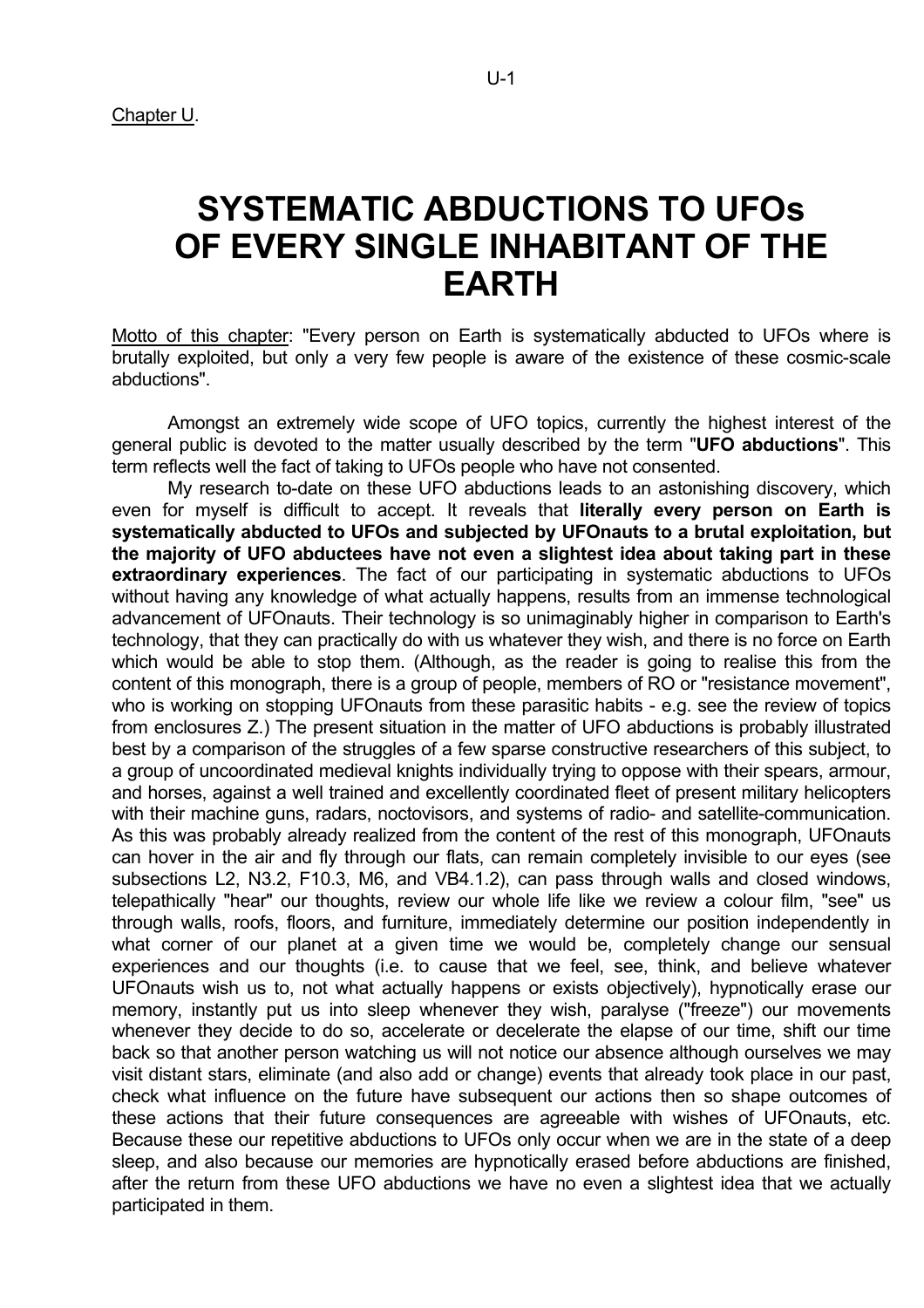I carry out intensive research on UFO abductions for many years now. During this time I developed a number of highly effective in my opinion techniques and research procedures. The utilization of these by other interested people open the possibility of an easy proving to ourselves, that personally each single one of us is systematically abducted to UFOs. This utilisation allows also to prove to every other person whom we know, and who wishes to learn the truth, that this person as well is systematically abducted to UFOs and subjected by aliens to an industrial-scale biological exploitation. **The goal of this chapter is to preliminarily present the most important ones out of these simple and effective techniques and procedures for proving to ourselves the personal participation in UFO abductions**.

 Unfortunately, in spite of such a massive scale of UFO abductions, which affect literally every person on Earth, according to my knowledge no even a single aspect of abductions presented in this chapter, have ever before been rigorously researched - although a number of publications which deal with them do exist. For this reason I am not able to compare my own results with results accomplished by other scientists. (In the light of manipulations of our orthodox scientists by UFOnauts, described in subsections A3 and VB5.2, it is possible that such official comparisons of my results will never be possible.)

 From the above stems the most important reasons, for which I included this chapter into the content of monograph [1/4]. These are as follows:

#1. People who are able to recall any of their abductions to a UFO, are a source of many precious information about evil parasites from UFOs that occupy us. The research of such people is able to provide us with extremely precious data about parasitic cosmic civilisations that occupy Earth, about the design and operation of devices that these technically advanced - although morally decadent civilisations use, about the real history of humanity to-date (see subsection V3), etc. Thus, reports of these people are able to save us a lot of costs and troubles during the completion of our research and during the construction of technical devices that are described by this monograph.

#2. The scar from an identification beacon that is inserted by UFOnauts into a leg of every person on Earth (see the description of this scar presented in subsection U3.1), is one of the most easily accessible and the most frequently encountered permanent marks of parasitic activities of UFOnauts on our planet. Thus practically every reader is able to find this scar either on his/her own leg, or on legs of people from his/her family circle, colleagues, friends, or acquaintances. Therefore for people, who must "see to believe", this chapter is providing an easily accessible, "touchable" material evidence, that the occupation of Earth by UFOs is real, actual, and very dangerous for us.

 #3. The systematic raids of UFOnauts onto homes and bedrooms of each one of us, are the most repetitive and predictable phenomena connected with UFOs. Due to the revealment of facts presented in this chapter, instead of chasing UFOnauts in the far world, it is now possible to install research instruments in our own bedrooms, and to wait until UFOnauts appear in there again. This in turn allows us to practically register effects of many phenomena and devices predicted by theories from this monograph, to test newly constructed devices for our self-defence, to check revealing devices, etc.

 #4. Research of people, who recalled any of their numerous systematic abductions to UFOs, are so simple and so easily available, that everyone has a chance to add his/her own contribution to a scientifically significant findings. Thus this research can be carried out by practically every person on Earth.

 #5. Our realising that the problem of systematic abductions to UFOs of every citizen of Earth actually does exist, and our overseeing the cosmic scale of this problem, becomes an urgent requirement of our self-defence. In the present situation of the entire human race being in serious troubles, we all have a patriotic duty to act, independently how hostile for such acting the current circumstances and the intellectual climate on Earth would be.

#6. From the development of situation to-date it is visible unambiguously, that orthodox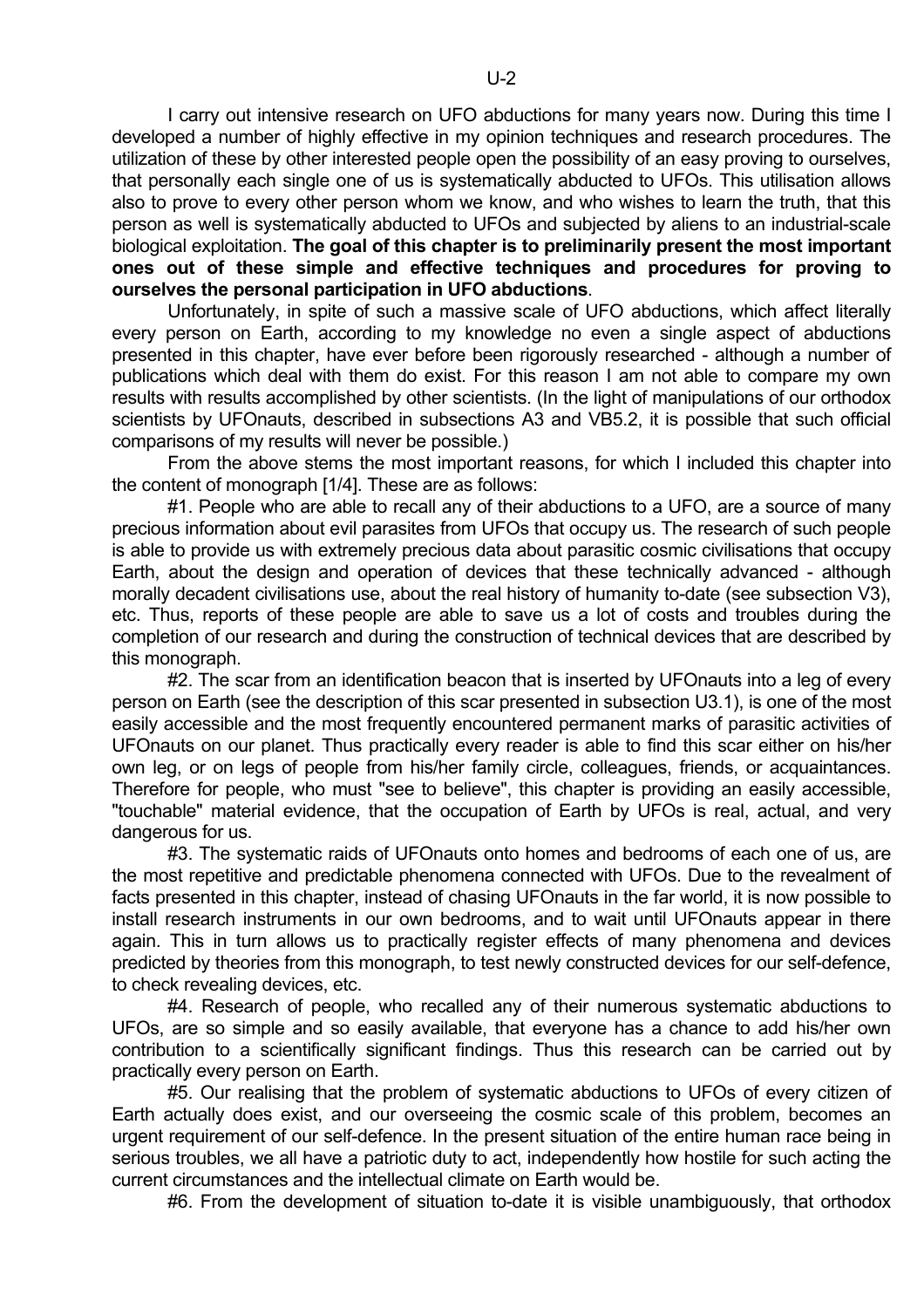scientists on Earth are effectively manipulated and completely demobilised, by the cleaver and devilishly cunning occupational apparatus of UFOnauts. The subtle network of telepathic orders, disapproval, scoffing, repressions, pressures, fear, and desensitising, that is spread by these UFOnauts, is so effective in present times, that orthodox scientists even if they know the seriousness of our situation, would never have the courage to risk their careers and prestige by presenting publicly the bitter facts disclosed in this monograph. In this way orthodox scientists never would be capable to start alarm that is so needed. Therefore, I feel obliged to disclose to society the truth about our systematic abductions to UFOs, in spite of the gravely danger that this disclosure brings to me, and in spite of the action of countless repressive circumstances, which make impossible for me to advance these research to the level that normally would be acceptable.

 The most important goal that I try to accomplish through the content of this chapter, is to "**open the problem of systematic abductions of people to UFOs for a wider research, and to direct the attention of entire society at these abductions**". With the use of this aim I try to acquire for the enhancement of our self-defence from UFOs, every single fact that any one of us managed to observe or experience in this matter so-far.

 In order to accomplish this ambitious goal, I firstly (1) presented proven in action, and in my opinion highly effective, methods of a speedy proving to ourselves, that all of us are systematically abducted to UFOs. Then I (2) presented the types of simple UFO revealing devices (or so-called "UFO detectors") tested by myself, that allow us to monitor very effective subsequent arrivals of UFOs to our bedrooms or homes. Then I (3) explained various tests, e.g. the so-called MIR test - for objective confirmation in ourselves, or in someone else, the presence of signs/symptoms for having an "implant" in heads, installed there by UFOnauts. Finally I (4) proposed what research could be carried out by these people, who objectively confirms for themselves, or for someone from their close ones, the bitter fact of their systematic abductions to UFOs.

# U1. Two categories of people on Earth: aware UFO abductees and unaware UFO abductees

 As I already explained this, according to my findings every person on Earth - without any exceptions, is systematically abducted to UFOs. However, only extremely rarely someone is aware of taking parts in these his/her abductions. Therefore, from the point of view of UFO abductions, all people on Earth must subdivide into only two basic categories, which in this monograph are called: (1) "aware UFO abductees", means these people who know that they were abducted to UFOs, and (2) "unaware UFO abductees", means all remaining people who have no clue that they are being systematically abducted to UFOs. Notice however, that if someone is unaware of his/her abductions to UFOs, this does not mean at all, that such a person is saved from experiencing abductions. Actually every person on Earth is being abducted very systematically, not less frequently than once every 3 months.

 The "**aware**" UFO abductees are all people who in the aware state clearly remember at least one case in their life when they were taken to a UFO. They remember the course of at least one such abduction. Also are able to explain exactly the interior of the UFO which abducted them, and the appearance of space beings that they encountered in there. They also try to implement the task of collaboration with UFOnauts, that during this abductions was given to them by UFOnauts. Their memory is purposely left unerased, as during a given abduction they received a specific mission of UFO collaborators, to complete after their return to Earth. The aware abductees are carefully selected by UFOnauts to a given mission on Earth, and appear only in rare circumstances. Also, because of the current discouraging intellectual climate, and also because of the pre-programming to which they are subjected on decks of UFOs, only in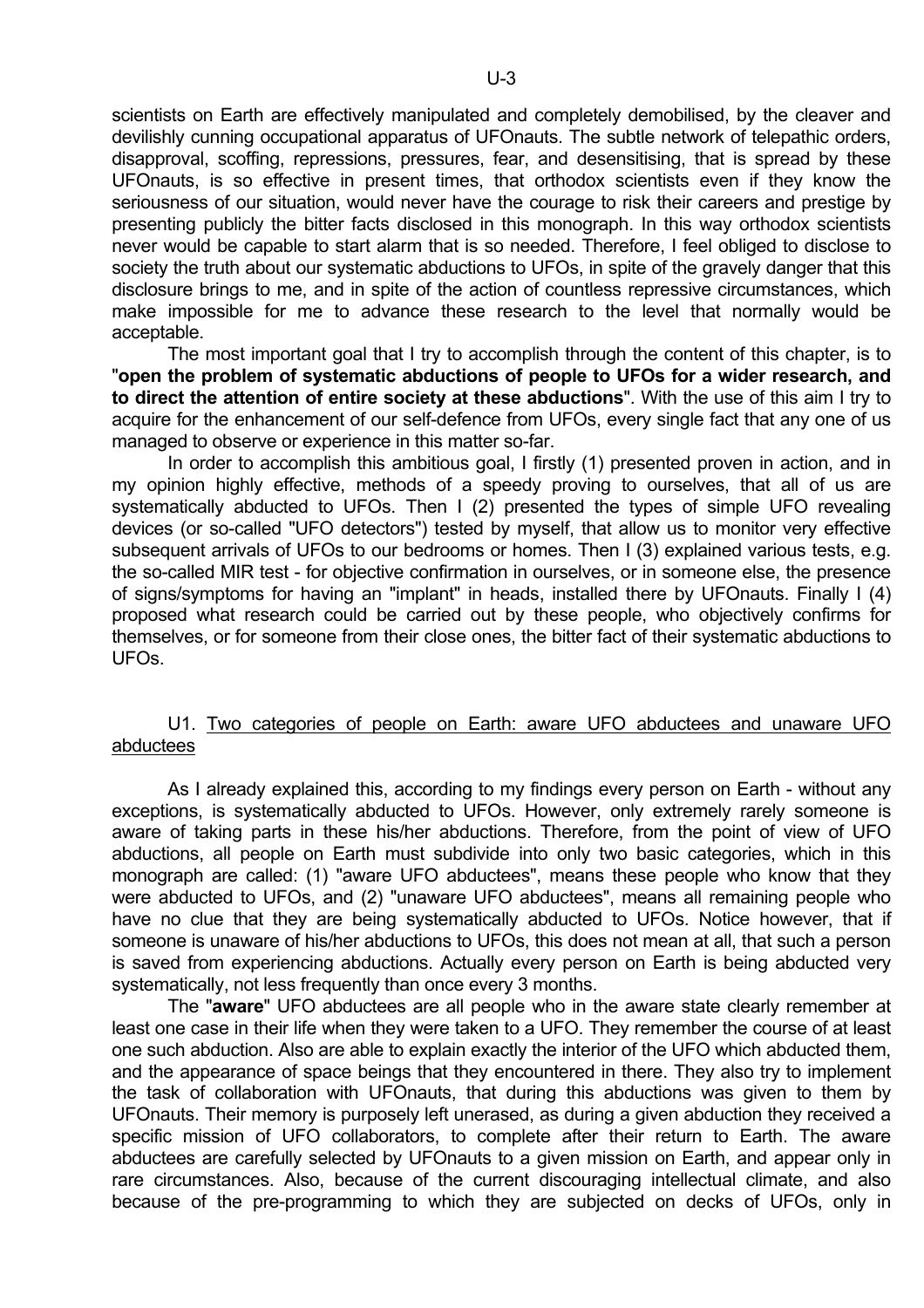extremely rare occasions they admit having the experience, and also they narrow down the number of listeners to closest friends and to family members. Therefore, for scientific research they are available in sporadic cases only. A paradox of the aware UFO abductees is that usually they remember only a single abduction, or rarely several of them, whereas in fact they participated in a countless number of them. After all, their own abductions are carried out at least equally systematically and equally repetitively, as all other humans. Therefore, these further abductions not remembered by them, are very similar to those ones which are exercised for the remaining people on Earth, who at all time stay unaware of their repetitive UFO abductions.

 The "**unaware**" UFO abductees are simply all other people on Earth. This is because every inhabitant of Earth is systematically and repetitively abducted to UFOs, where he/she is subjected to various forms of exploitation and humiliating treatment. Thus, if someone does not belong to the category of "aware UFO abductees", then such someone must belong to the category of "unaware UFO abductees".

 The people who belong to the category of "unaware UFO abductees", in the aware state do not know that there is such evil dimension to their own night life. Thus, they are not able to recall any detail of their systematic UFO abductions. Although from various indirect premises (e.g. from the information provided in this chapter) some unaware abductees at some stage of their life start to suspect their own involvement in UFO abductions, but normally they are not sure of this fact, they are not able to conscientiously recall or describe any observation carried out during such an abduction, and also the post-hypnotic suggestions imposed on them by UFOnauts, as well as the implant that they have in their heads, insist that they intentionally ignore a possibility that they may have anything to do with UFOs. But in reality their abductions to UFOs are very systematic, take place not less frequently than every 3 months, and are continued for the duration of the entire their life.

 The fact that every person on Earth is systematically abducted to UFOs, realises to us that technically advanced, although morally degenerated, cosmic civilisations carry out on our planet a robbery at a cosmic scale. (Unfortunately, this robbery escaped our attention so-far.) Furthermore, it reveals that in spite of carrying out our exploitation for the last around 40 000 years (see subsection V3), these parasitic civilisations accomplished so-far a full success in the complete hiding from us the fact and the scale of this exploitation, and in the manipulating into public opinion on Earth the telepathic command of not to take any notice of signs of this exploitation. The facts also indicate that (1) this huge-scale operation of UFOs have the character of a biological, genetic, and energy exploitation of every single citizen of Earth (i.e. robbing every citizen of Earth from his sperm or from her ovule, from moral energy, from life energy, etc. - for a list of resources being robbed from us, see subsection U4.1), that (2) it is connected with a physical although hidden occupation of Earth, that (3) it is accompanied by the large-scale manipulation of views and attitudes of all members of our society, by the holding back of strategic directions in scientific research, etc. - see subsections U4.1, VB5.1.1, and N4.

 Even if we accept the claims of these parasitic civilisations who occupy us, that their actions on Earth are carried out for our good, still the huge scale of this operation, its hidden character, its orientation at exploitation of people, and the ocean of oppression that we are subjected to for the sake of continuing this operation, are serious breaches in sovereignty of citizens of the planet Earth. Thus, it is about the time we stop sitting on our hands for any longer, and start to look into this matter.

#### U2. The history of evolution of my knowledge about the scale of UFO abductions

 As it is explained in subsections A4 and W9, I initiated UFO research only around 1980. Also, not from the very beginning of this my UFO research, I was aware of the cosmic scale of the abductions of people to UFOs, or even the existence of UFO abductions. Therefore, in the history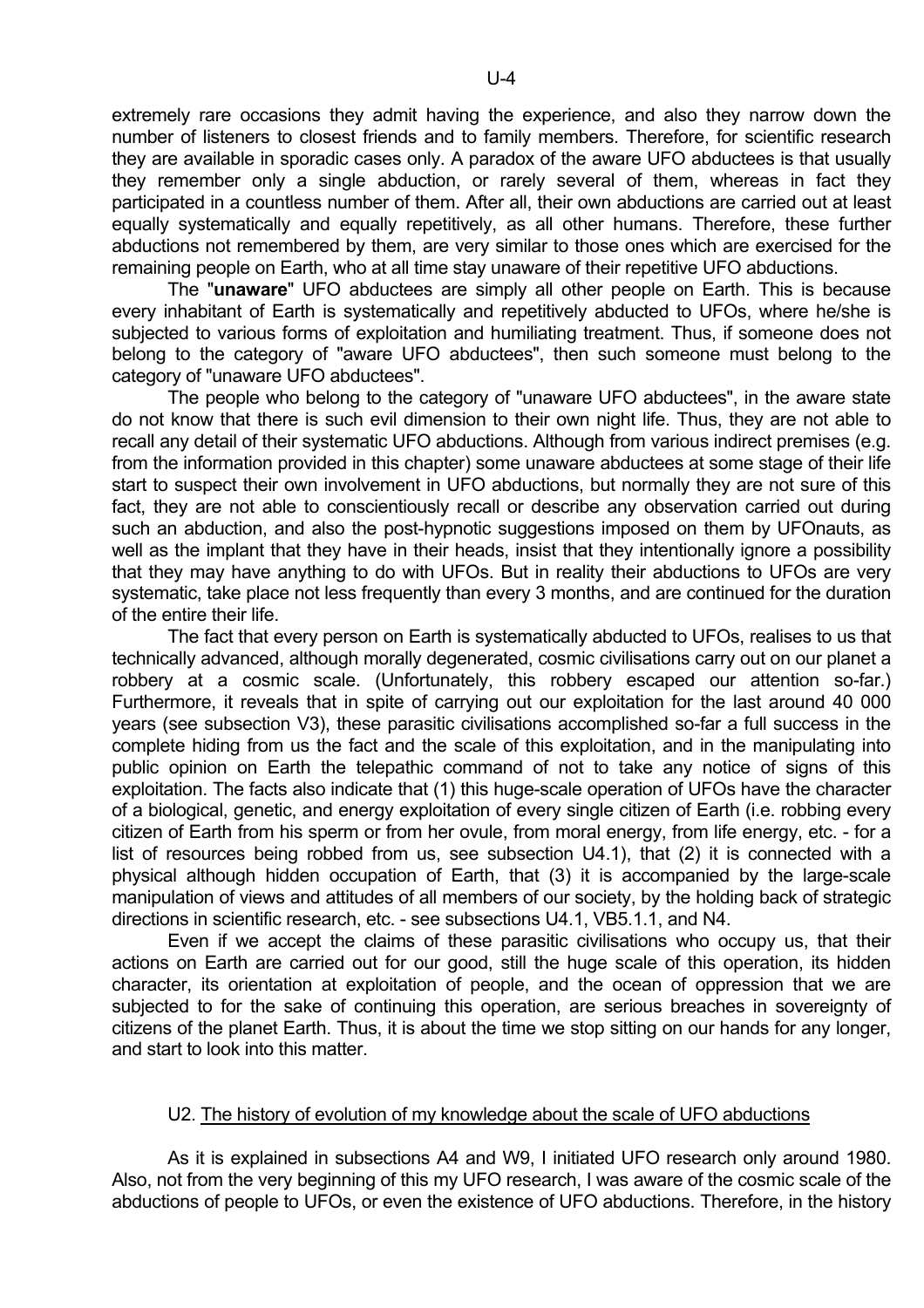to-date regarding my research on UFO abductions, and also in my knowledge and awareness of these abductions, several cascading periods can be distinguished. Because these periods exerted a significant influence on the monographs that I published so far, I am going to describe them below. Through knowing about these periods, the reader who looks into my other publications will know, why in subsequent times, my opinions on UFO abductions were changing and evolving so rapidly. These periods are also very important for other reasons. For example, as my research indicate, independently from me, through similar periods of evolution is also climbing the awareness of practically every other person on Earth. Therefore, also the awareness of the scale of UFO abductions in the reader, who is just going through this subsection, must be currently positioned in one of the periods that I am describing below. Here are the most important out of these periods:

 #1. **The complete darkness and the lack of awareness**. This state lasted from the date of my birth in 1946, until around 1971, means until around one year after I finished my studies at the Technical University of Wroclaw, Poland. Most probably my state was then very similar to the state in which the majority of people currently are. During this period I did not even know at all, that such thing as UFOs, or UFO abductions, do exist.

 The first small change in this state took place when my brother, Ludwik Pajak, whom I briefly mentioned in subsection A4, gave me a book during summer of 1971, which mentioned something about the existence of UFOs and about UFO abductions. In this book UFOs were described as "flying saucers", in which small, green men from Mars are flying, trying to catch lonely couples that were passing through remote areas. The book itself soon afterwards I gave to a friendly Russian lady, who was studying the Polish language. Also soon I forgotten about the whole story.

 #2. **The belief that UFO abductions happen once per many years, and take place only in distant and very exotic places** (years 1971 to 1983). As time passed by, from many sensational reports I learned about several further cases of UFO abductions. These abductions were popping up with mutual gaps of several years from each other. Also they always took place in some distant and exotic countries. So I almost took no attention of them.

 #3. **The meeting, and later research, of the first person abducted to UFOs (Miss Nosbocaj), and the breakthrough in my awareness that stemmed from this** (1983). There is a proverb: "since the mountain does not wants to come to Mahomet, Mahomet must come to the mountain". Although in 1983 my research on UFOs induced in New Zealand a lot of discussion, controversy, and vicious attacks, I somehow was not eager to research by myself cases of UFO abductions. Therefore UFOnauts send me especially prepared by themselves, a propaganda case of UFO abduction of someone whom I call Miss Nosbocaj. The report from this case is contained in Appendix Z from English monograph [2e], and in chapter S from Polish monographs [3/2] and [3]. It is also briefly mentioned in subsection U6 of this monograph. With the assistance of Miss Nosbocaj, I was pushed almost by force to investigate UFO abductions.

 #4. **Meeting and researching the increasingly larger number of people abducted to UFOs** (years 1988 to 1992). After I shifted to Dunedin in New Zealand, I voluntarily carried out in this city several series of free lectures on UFOs, that were opened to general public of this city. In these lectures I presented a systematic and scientifically verified knowledge about UFOs, which approximately coincided with chapters B to I and K to T of this monograph. My free public lectures attracted a large number of listeners. In their result, amongst others, an organisation which researches UFOs was established in Dunedin (named the "Unexplained Phenomena Research Society" - or UPERS) which still operated in Dunedin even in 2003, i.e. at the time of latest update of this monograph. These my free public lectures, as well as the research society and the fame that then my research on the UFO explosion site in Tapanui was bringing, caused that an ever increasing number of people aware of their abductions to UFOs was contacting me. Of course, I thoroughly researched each one of these people and their cases of UFO abductions. In the result of this research, amongst others I discovered the scar on their leg, described in subsection U3.1.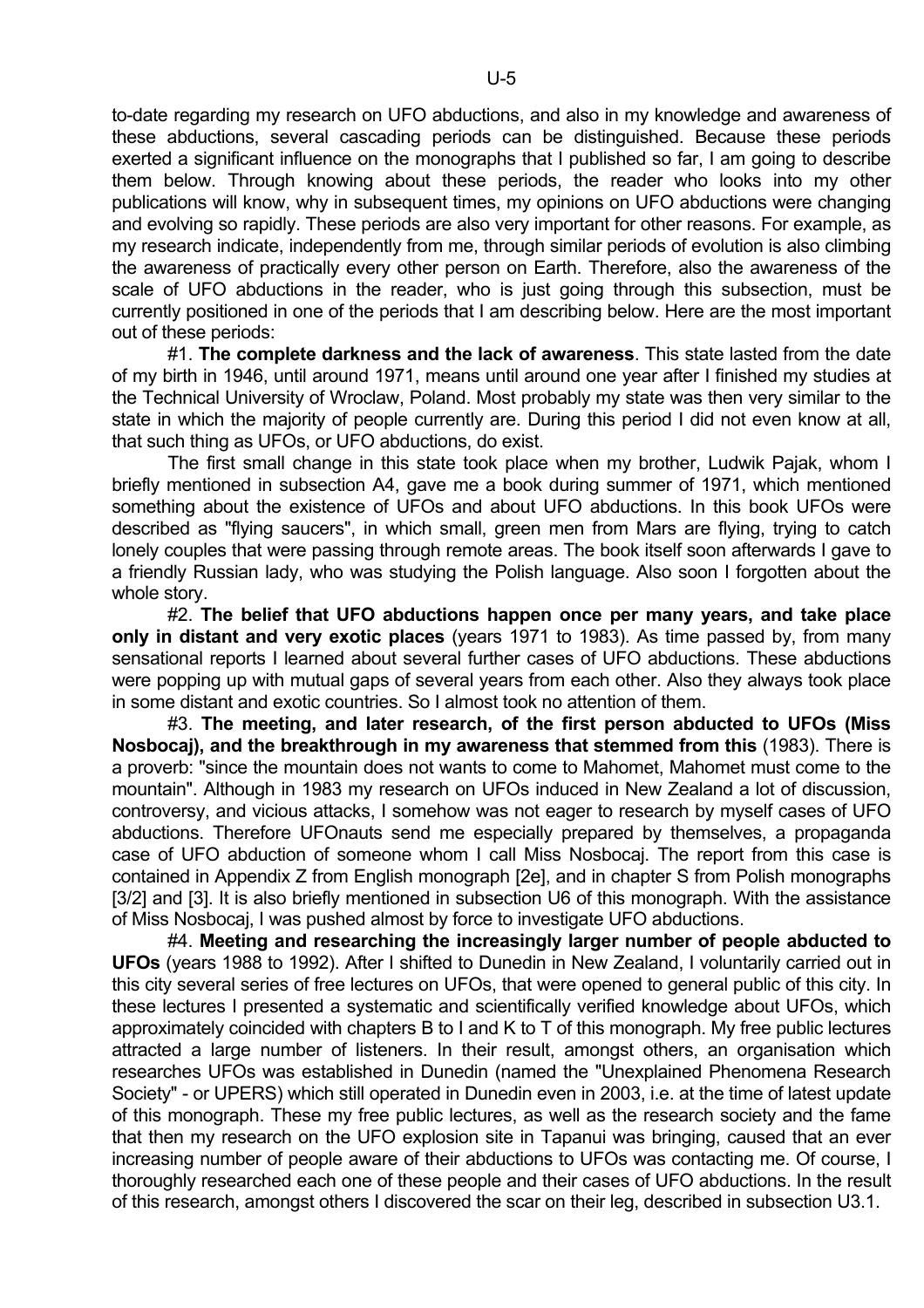#5. **Detecting and documenting the increasingly large scale of UFO abductions** (1993 to 1995). After my departure from Dunedin in New Zealand to Famagusta in Northern Cyprus, and then to Malaysia, I gradually started to discover and document increasingly larger scale of abductions of people to UFOs, as I described this in subsections A4 and W9.

 #6. **The publishing of monograph [3], which for the first time revealed to the world the massive character of abductions of people to UFOs** (1996). In 1996 I published my Polish monograph [3]. It was the first monograph, which disclosed to the world results of my research at that time, on the mass scale of UFO abductions. More on this subject I wrote in subsection W9. In this first monograph I was very careful in gentle letting people to know about my shocking discovery, that not less than each 3rd person on Earth can be systematically abducted to UFOs.

 #7. **Realising that every person on Earth is abducted to UFOs not less than once in his/her lifetime** (around 1997). The continuation of my research on UFO abductions revealed, that various evidence of such abductions are actually surfacing for every single person on Earth. This caused the gradual change in my previous view expressed in monographs [3] and [3/2], that only 33% of people are abducted to UFOs. From around 1997 I started to be increasingly more convinced with the evidence that I was encountering, that abducted to UFOs at some stage of his/her life is literally each citizen of Earth. Only that for each 3rd person on Earth the evidence of these abductions can be discovered much more easy than for the remaining people.

 #8. **Gaining the reassurance that literally every person on Earth is systematically abducted to UFOs** (around 1999). Until around 1999 I still was believing, that people that are very systematically and repetitively abducted to UFOs, i.e. people belonging to both categories of aware and unaware UFO abductees, should be clearly distinguished from "typical people", who are being abducted to UFOs extremely rarely, e.g. only once per their lifetime. But the research that I completed after my return to New Zealand in 1999, revealed to me increasingly more facts, that dispersed all hopes in this area. As it turned out, these "typical people" who are spared by UFOs, do not exist at all. With an enormous shock and fear I gradually conclusively proved to myself with the assistance of my research, that practically every person on Earth is being abducted to UFOs highly systematically, not less than once per each 3 months. The only difference between subsequent people depend on the stubbornness with which some of them tell themselves and others, that they do not have anything to do with UFOs (in spite of the shocking fact, that in reality they also are abducted to UFOs equally frequent, as these people who are aware of their systematic abductions to UFOs).

 #9. **Deciding, that in my monograph [1/4] I disclose this shocking discovery, that every person on Earth is being systematically abducted to UFOs** (the end of 2002). When from the results of my research I gradually was reassured, that every single person on Earth is very systematically abducted to UFOs, then during the completion of update of 4th edition of this monograph [1/4], I decided to let people know about this shocking and scary fact. In this way, the Polish version of this chapter U, in January 2003 took the form which it has at present. In April 2003 it was translated into English.

 My certainty that every individual person on Earth is systematically abducted to UFOs not less frequent than every 3 months, resulted from the following evidence:

 (a) The existence and the ability to detect on a leg of every person on Earth of a characteristic scar produced by UFOs. This scar is described in details in subsection U3.1. My previous research confirmed quite conclusively, that every person who has this scar on his/her leg, is abducted to UFOs not less frequently than every 3rd month. Actually, if one investigates legs of people very thoroughly, the existence of this scar can be detected practically in every person on Earth, although not in every person it is so prominent and visible, that it can be seen at the first glance.

 (b) The existence of UFO implants in heads of around a third of human population can also be detected. Such implants in human heads can be detected approximately in each 3rd person from Earth. People who are carrying on their leg a clearly visible scar from the UFO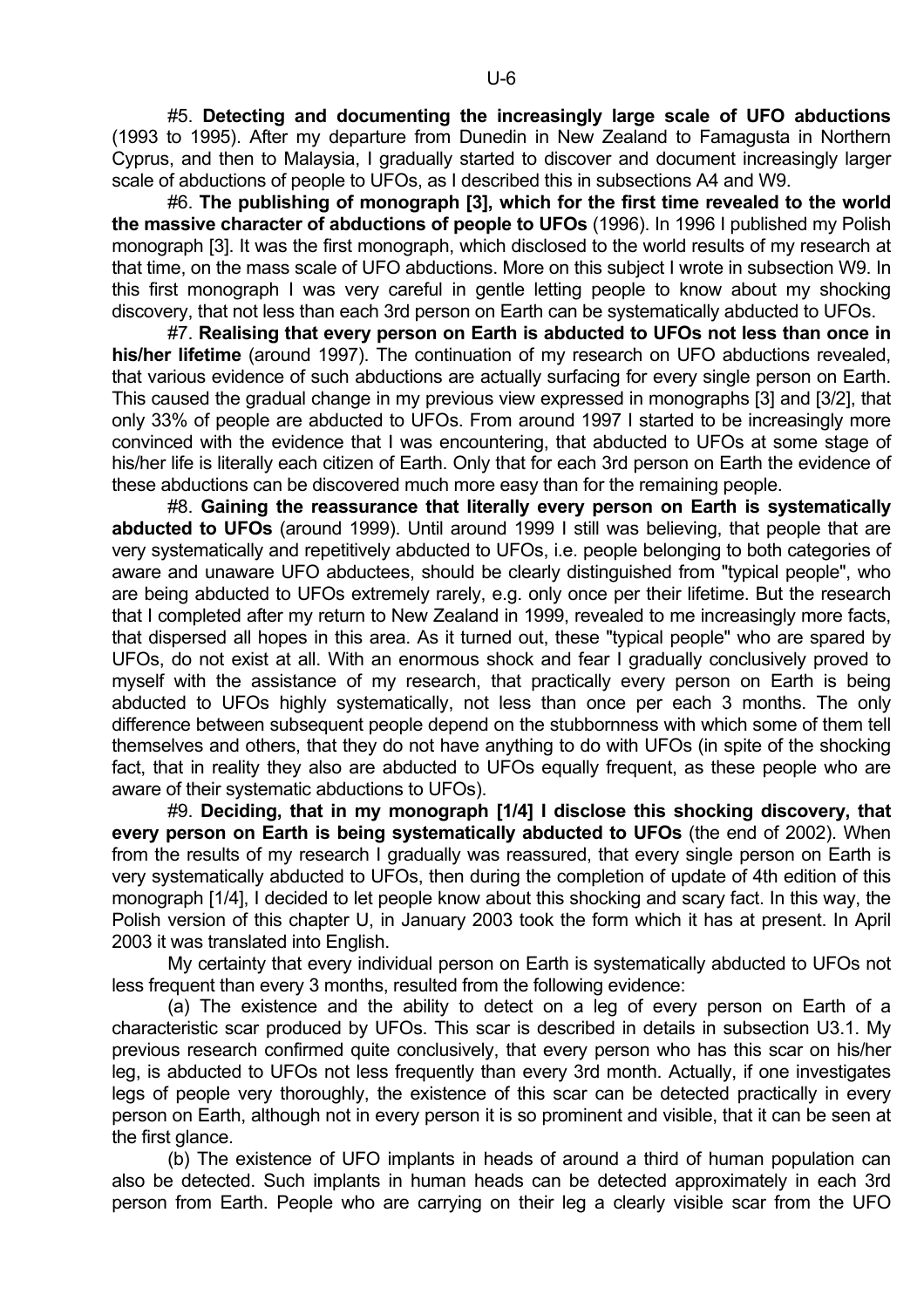implant, are not the same people for which with the use of MIR test a UFO implant in their heads can be detected. But each of these two groups must be systematically abducted to UFOs. Thus the above indicates that to UFOs must be abducted systematically a sum of these two groups, namely not less than around 66% of human population. But because not each person who has implant in the head is reacting on the MIR test, and also because not every person who has the scar on a leg, has this scar enough prominent to be immediately spotted, the above means that practically every citizen of Earth must be systematically abducted to UFOs.

 (c) The number of invisible UFO vehicles and individual UFOnauts constantly residing on Earth. If someone realises and logically determines the actual scope of various evidence that document the total number of invisible UFOnauts and UFO vehicles constantly residing on Earth, which evidence is described in chapters, from O until this one (e.g. see subsection U3.1.1), then it turns out that these UFO vehicles and UFOnauts would not be here in such enormous numbers, if they would not need to abduct to UFOs literally every single citizen of Earth, doing this not less frequently than each 3rd month.

 As I am going to describe this more comprehensively in subsection U3.1.2, the huge number of invisible UFO vehicles that constantly are patrolling our space, can be confirmed empirically. In every moment of time, a fast video camera is able to capture several such vehicles moving in our vicinity in the invisible for human eyes state of telekinetic flickering (described in subsection L2). In present UFO literature, especially in the internet sites devoted to these UFOs, such invisible for human eyes, very fast telekinetic UFO vehicles, are described as the so-called "rods". They are swarming in our space, only that relatively not long ago we finally learned how to detect and to film them.

 (d) The scale of occupational intervention of UFOnauts in Earth's matters. As this results from my estimates of the scale of UFO interventions in Earthly matters, in order to carry out such massive sabotages and such large scale suppression of human defence activities, as these ones which could be observed during times of updating this monograph in 2003, the occupational forces of UFOnauts on Earth must be enormous. These UFO forces turn to be sufficiently large, to be able to afford technically to abduct each single citizen of Earth every several days.

 (e) The level of lies, distortions of truth, and moral decay, which are flooding our society, and which entirely originate from UFOnauts that occupy Earth. With a careful observation, this moral decay can be noted in almost every area of life on Earth, especially if one is aware of the action and the content of moral laws, and the function and significance of human conscience. In turn the character of this moral decay certifies that it was invented and spread on Earth by evil parasites from UFOs that occupy our planet. In order to spread such omnipresent moral decay, forces of UFOnauts on Earth must be sufficiently numerous, to be able to abduct to UFOs every single person on Earth without any difficulty.

 Of course the fact, that I am now absolutely sure that every person on Earth is systematically being abducted to UFOs not less frequent than every 3 months, does not mean at all, that every reader of this monograph is prepared to believe me just on my word. Therefore in next subsection U3 I am going to present an objective body of evidence, which every single person on Earth should be able to notice and to verify for himself/herself. This evidence is going to reveal to him/her, that also this person, as well as all people whom he/she loves the most, are being ruthlessly abducted UFOs and exploited in there, by evil parasites from space.

# U3. How to objectively prove to ourselves that we personally are being abducted to UFOs

Motto of this subsection: "If you are not able to see a criminal, it still does not mean that you are safe from being robbed."

Evil parasites from UFOs that exploit humanity, remain hidden from our sight most of the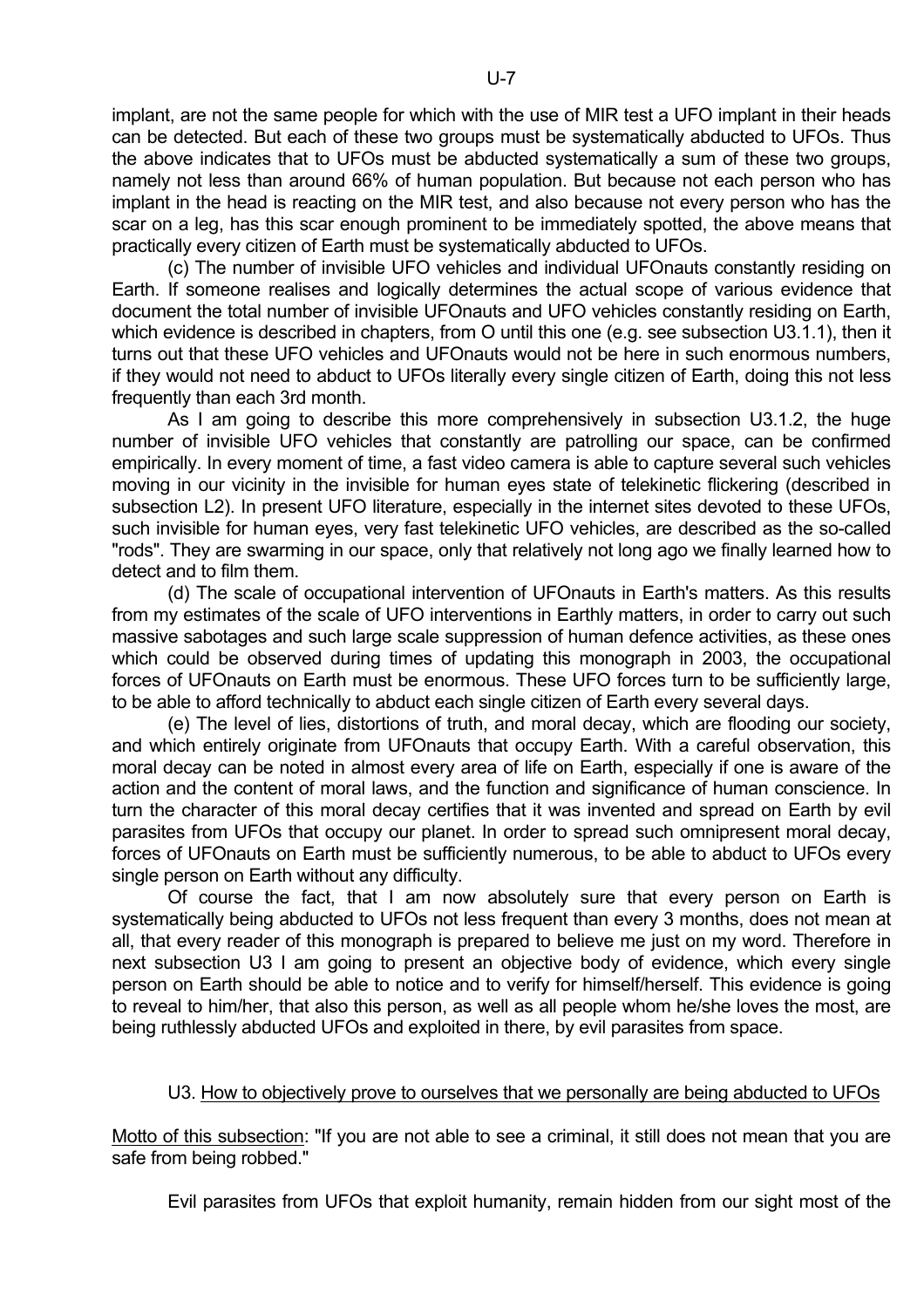time due to their screens of visual invisibility. But still various methods and indicators are already identified, which allow us to conclusively prove to ourselves, that we personally are also victims of brutal exploitation of these morally degenerated cosmic relatives of ours. After all, this continuous exploitation is the fact, which takes place continually, and thus which can be proven with appropriate methods and means. Only that so-far we were not aware of it, because no-one taught us how to detect it, or because we heard about it, but were unwilling to believe in it. This subsection is aimed at reviewing the commonly available methods and evidence that allow us to prove to ourselves this immensely unpleasant truth - namely that each single human on Earth, including ourselves, is systematically abducted to UFOs, where he/she is biologically exploited by UFOnauts in many different ways. When we prove to ourselves, that we personally are also not spared from this brutal exploitation of humanity, then with a different attitude we start to see the topic of UFO abductions - not mentioning that the need to learn more about our cosmic exploiter and enemy, becomes the basic requirement of our survival.

 The most objective and the most undeniable evidence that we personally (and also all people whom we love) fall victims of these cosmic abductions and exploitation, depends on detecting the fact, that our own body hosts various implants of evil parasites from UFOs. Until now, simple methods of detecting of two kinds of such implants are already identified. These implants include: (1) an "identification beacon" - which is inserted into the shinbone from our leg, and (2) an "indoctrination implant" - which is inserted to our brain in the vicinity of left temple. Let us discuss now systematically how we objectively can verify, that we actually have these implants. We start from the implant on our leg, which can be detected with a most simple method, through an ordinary visual inspection of the leg.

# U3.1. A scar on our leg left after the insertion of an "identification implant" that each person on Earth is carrying

# Motto of this subsection: "knowledge is responsibility".

 As I explained in subsections A4 and W9, I managed to accomplish a success in discovering and disclosing to interested people of a very reliable evidence, that we ourselves fall victims of systematic abductions to UFOs. This evidence is a **characteristic concave scar** on the side of our leg, that each one of us is having. In turn, from my previous research regarding abductions of people to decks of UFOs is already sure, that this particular scar on a leg, is a proof for the holder of this scar being a donor of sperm or ovule for UFOnauts. This also means, that the owner of such scar is abducted to a UFO not less frequently than each 3 months.

 Thus the accomplishing of our personal proof, that we also are systematically abducted to a UFO (not less frequently than every 3 months), depends just on finding this particular scar on our own leg. This scar can be found approximately in the middle between their knee and the ankle, i.e. exactly at the distance from the floor as will be described in a paragraph below. In typical cases **males have this scar on the right side of their right shin, whereas women have it on the left side of their left shin**. But there are also exceptions from this rule - especially if someone is left-handed or left-legged. Independently how hard a person would try, he/she would be unable to recall how he/she got this mark (although the same person usually without any problem describes the reasons behind almost any other mark located on the same, or another, leg). Furthermore, if this person starts to deeply investigate his/her memory regarding this mark, then he/she will feel a migraine that arrives gradually. This migraine appears in close proximity of the left temple, or more strictly in the area where we have another implant installed in our brain - see subsections U3.2 and N4. The migraine is the reaction of our mind to the attempt of restoring a part of the memory that has been previously hypnotically blocked by UFOnauts. In spite of this uncertainty of details, people who are aware of the existence of this mark (e.g. some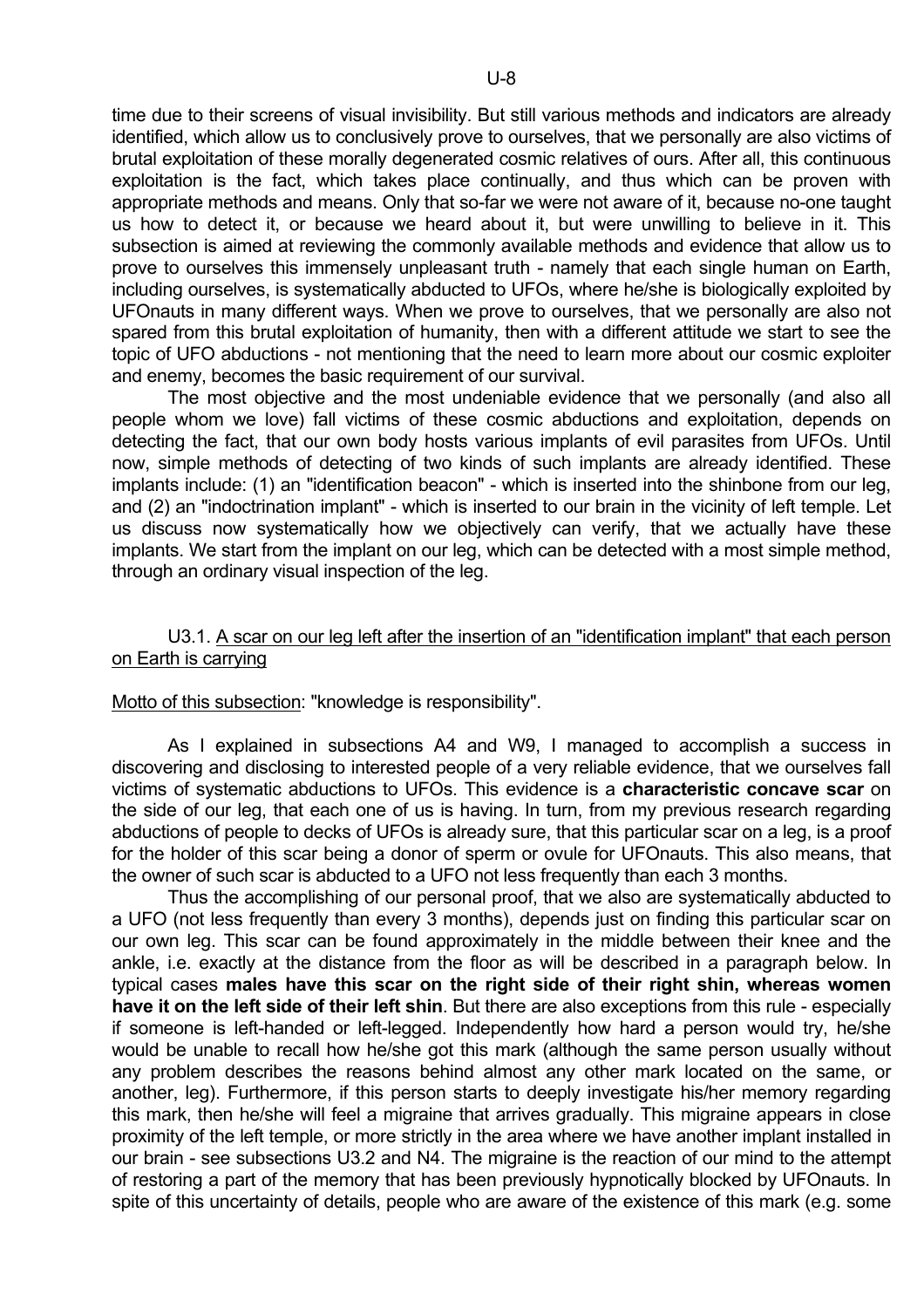women), still assign to it a simple and "rational" explanation. So the majority of them believe, that it is a scar from a chicken pox, although the characteristics and shape of that particular scar very clearly differs from the scars that the same people exactly remember to be caused by chicken pox, and also in spite that under this scar very clearly one can sense a large muscle cavity which does not appear in case of chicken pox. Similarly other people may for example believe, that the scar is a "birth mark", etc.

 The discussed scar usually has the size of a match-head, i.e. around 2 mm in diameter. It actually does look rather humble - like the scratch after a chicken pox. However, its size and visibility depends on the healing capacity of a given person. Therefore I know a few cases, when its diameter differed from this norm, e.g. exceeded even 20 mm (although such large scars are rather rare). It is interesting that in these big marks, a characteristic radial pattern can be distinguished within their boundaries, which looks as if the skin was radially torn apart after entangling in some kind of a spinning drill. I also encountered an extraordinary case, when the size of this scar, initially around 2 mm in diameter, during a single night increased many times to around 8 mm in diameter - it appeared as if that night another drilling in the same place was carried out (see descriptions from subsection U3.4). Simultaneously that morning the bedding at the level of this scar was covered with droplets of blood.

 The grade of visibility of this mark can also differ. For around 33% of society it is clearly noticeable after a good look from a distance of around 2 meters. For the remaining people its finding requires the examination of the skin under the angle of light reflection (i.e. it is almost invisible and its noticing requires such positioning of the leg, that to our eyes the light reflected from this scar comes). After looking at that angle, it turns out that there is a "matt area/mark" in the predetermined spot on the otherwise shiny skin, similar in location and appearance to the discussed scar. I also met people, for whom it is so excellently healed, that visually it is almost impossible to detect. Thus its location requires the feeling with our finger the characteristic muscle cavity which always exist under this scar. Only after this muscle cavity is located exactly, it allows one to discover the scar in the result of a very detailed examination with the use of magnifying glass or the deflected light.

 The placement of the mark discussed here is quite meaningful. If someone measures its distance from the floor for a person standing barefoot, it is located at a height equal to around a half (+/- 3 cm) of the unit of measure which in this monograph is called "cosmic cubit" and is equal to 0.5486 of our metre. This cubit is a kind of the universal "interstellar metre" - see equations (F16) and (F30), used for the dimensioning of all UFO vehicles. Therefore for the majority of abductees, the height of this scar above the floor level will be equal to around 27.5 cm (+/-3 cm). Such almost a constant position of this mark, results from the fact that most probably it is formed by a special machine, after immobilizing the leg in a kind of metal shoe. Therefore for all cases it is formed almost exactly at the same distance from the base of the foot. However, for some people this mark is formed in childhood, when the growth of their leg is still incomplete. In such cases their leg keeps growing after the mark appears, therefore also the distance from the floor will be slightly higher than the value of the half of cosmic cubit specified before. (Thus, knowing the location of the scar and the curve of growth of a given person, it is even possible to approximately estimate at what age the marking of this scar could take place.) It should be added that some people probably kick their legs to try to avoid the jab of the machine. If their leg was so small that the metal shoe which held it could not completely immobilize it, they may manage to turn it slightly at the moment when the machine was activated. This in turn could cause the operation to be repeated, and in the final result not one but two, or sometimes even three, identical marks may appear in a horizontal row one next to the other. In some circumstances the second scar (but this time in the vertical line, i.e. slightly below the first one) probably may also be formed if the device originally installed during the formation of the first scar, fails to work after some time.

The scar discussed here is formed in the result of physical drilling of the leg with the use of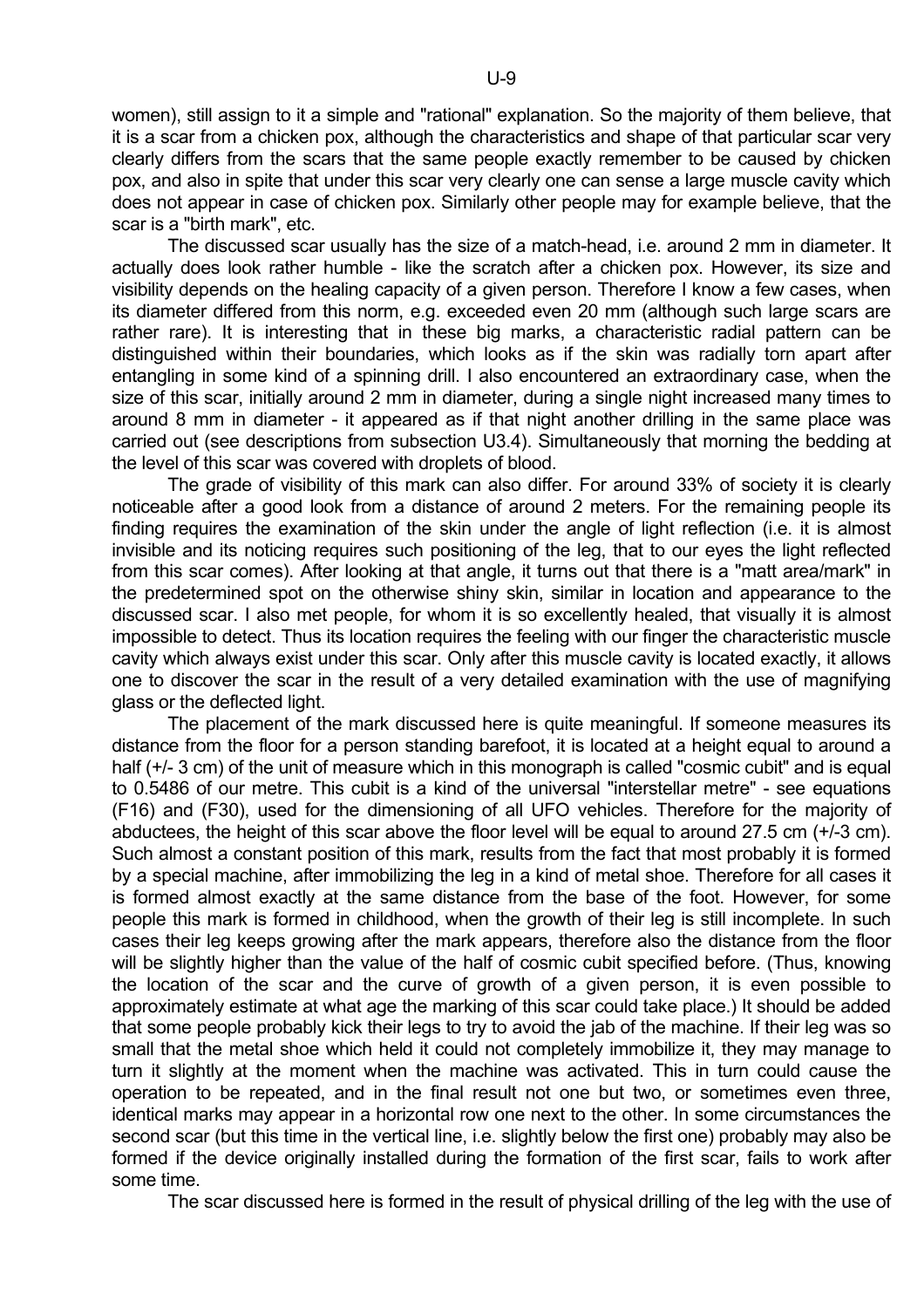a device of UFOnauts, that by people who remember it, is described as looking like a fan. The drilling not only that penetrates inside of the shinbone in the leg - inside of which the "identification beacon" is then inserted, but it also forms a clear cavity in the muscle of the leg. This cavity is so prominent, that it can be detected through just an ordinary feeling of the side of leg with our finger positioned parallel to our skin. This cavity is so clear and so different from the one that appears in the result of ordinary cuts of the leg, that with a bit of experience it can be used as the indicator of the presence of this scar, and as the fastest manner of discovering it. Furthermore, this cavity allows to distinguish clearly between ordinary scars and cuts of skin on legs - which do not cause such a clear cavity of the muscle, from the drilling to the shinbone discussed here and carried out by UFOnauts.

 For the majority of **women** the scar discussed here is very easy to notice because of the usual smoothness of their skin and the fashion which promotes the exposure of the required part of the leg. (Although - as I already stressed this many times, I know also many cases, when in women it is almost unnoticeable, while in order to detect it I needed to measure the distance of 27.5 cm from the floor and only then I could found it after a thorough examination of the skin under the angle of light deflection.) While working in Cyprus and in Malaysia I even developed the capability to register it without a demonstrative examining of legs of women, but just via careful observation from the left side. (One can imagine what women would think, if they would notice my interest in their legs - well, the progress of knowledge sometimes requires sacrifices and taking risks.) Such unnoted identification of the scar is very desirable, because it allows to complete statistical research on percentage of people who have this scar.

 However, for the majority of **men**, especially European origin, the scar is almost invisible, usually well hidden by the hair on the right leg. In order to detect it, a very thorough examination may be necessary. I determined, that for men it is easier to find it in two ways. Either the leg must be examined under the angle of light reflection. Or the scar must be sought after marking with a pen the required distance of 27.5 +/- 3 cm from the floor, and then examining the inter-muscle groove at this particular distance. (The scar is usually so formed that it avoids the damage to shin muscles. Therefore it is placed in the side groove that runs between the muscles of shin and the calf.) This groove is best visible after tensing the calf muscle (e.g. via strong turning outwards the toes of the right foot).

 The reason for which the UFOnauts inflict the scar described above is a strictly guarded secret. The process of inflicting this wound is always completed under deep hypnosis. whereas the whole memory of a given abductee concerning this operation is subsequently erased with a special thoroughness. In spite of the intensive searches and interviews, myself I have not managed to find so-far even a single case of UFOnauts discussing this matter with an abductee, although I encountered cases of describing the process of drilling this scar. Here is the most representative example of such description quoted from pages 68 to 69 of the book [1T1] mentioned before: "Then the leader walked up to her with something that looked like a fan with a needle in it... I tried to stop him because I'm afraid of it - she said. Then her legs tensed up and twitched as she described his approaching them with the fanlike instrument. Her legs were a little bit afar apart, the left straight and the right bent, as one of the figures stuck the fan's needle into the side of her left leg. Sheila wanted to scream as she said: take it out of me. Take it out of me, but could only moan softly... Even after the needle was removed from her leg, it still felt stiff and sore." It is worth to stress here, that the above book [1T1] contains also a description that suggests highly accelerated telekinetic healing of wounds that lead to the scar discussed here for the example of such a description see subsection T1. Such telekinetically healed wounds in normal cases completely heal during several hours (for more details about telekinetic healing see subsection NB4). Thus, if the wound is inflicted around 2 am, until the morning the leg of a given abductee may be completely healed.

 At the present stage of our research all reasons for which UFOnauts carry out this drilling are not completely known. But we already know for sure that: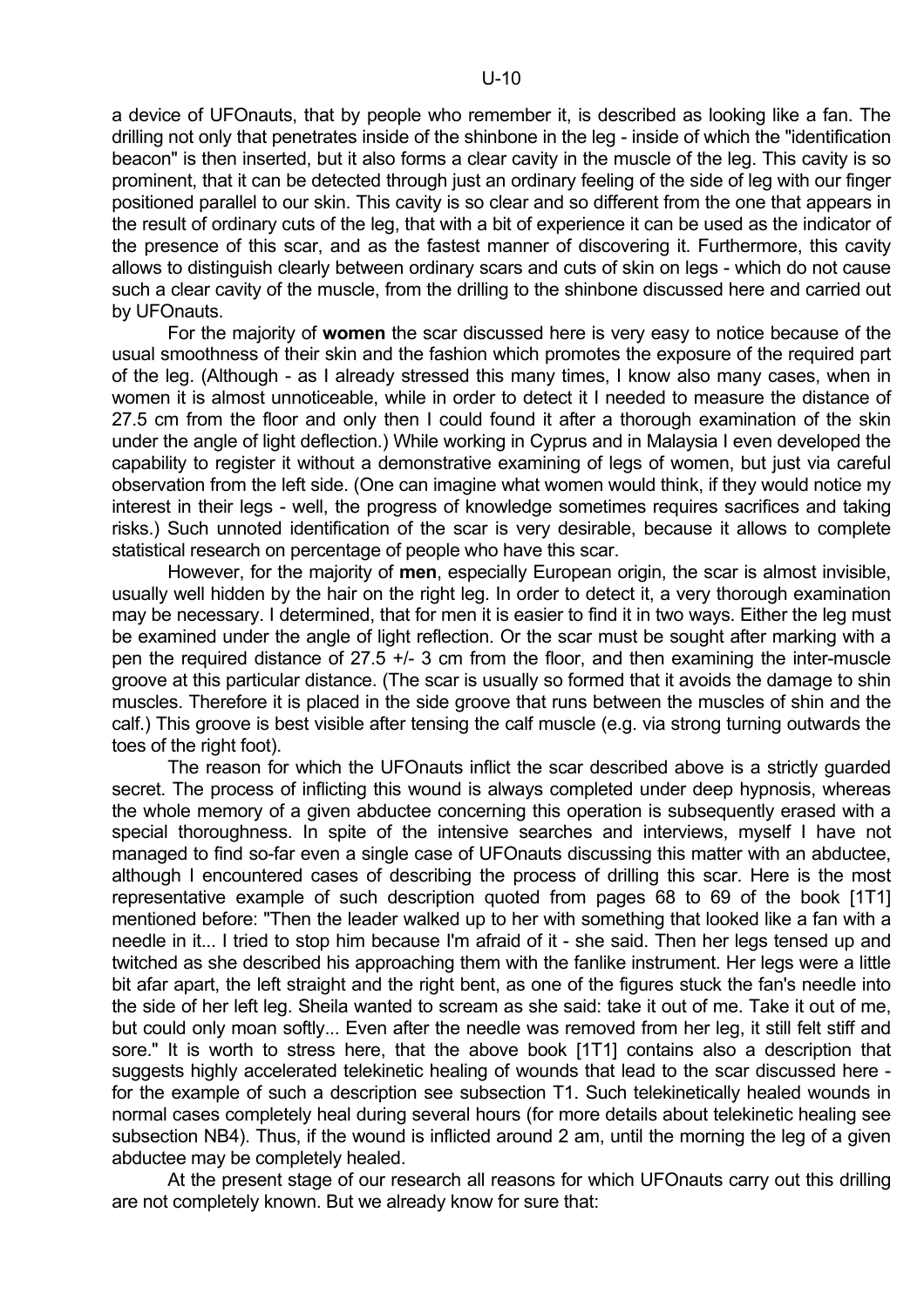- This drilling serves for the surgical insertion of a small implant of a sand grain size into the shinbone. I call this implant the "telepathic identification beacon".

 - The drilling is carried out in all people, similarly like industrial cattle farmers are marking without exceptions all cattle that they raise.

 - All people in which I detected this scar, were exploited by UFOnauts as donors of sperm or ovule.

 - All holders of this scar that I researched so far, were systematically abducted to UFOs with a Swiss clock precision not less frequently than every 3 months.

 On the basis of data gathered so-far on this scar, I am sure, that **the scar discussed here is a remain after the insertion to the interior of the shinbone of a miniature identification implant, that takes the form of a long-distance, multi-functional telepathic receiver and transmitter** size of a sand grain. The main function of this transmitter is to assist UFOnauts in locating the actual position of a given person. With its assistance UFOnauts are able to immediately find the position of a given person, and also learn the name, birth date, details of ancestors from which genes of this person originate, and acquire all the information that may be needed. This long-distance transmitter slightly resembles collars with radio-transmitters placed by our scientists onto necks of migratory animals. On the signal send from a UFO, this transmitter replies with a signal that informs about details of its holder. This in turn allows devices of UFOnauts to measure exactly the position of a given person, and also the identification of the name and personal details of the human that carries this transmitter in his/her leg. However, this UFO transmitter indicates its location by utilizing telepathic signals (instead of radio-beams emitted from collars made by our scientists) - see also subsection N4. Therefore one of the best terms to describe this UFO device would be a name "telepathic beacon".

 However, my personal experience described in subsection VB4.5.1 prove, that the identification implant described here serves UFOnauts also for several further purposes. One of them is to be able to **murder unnoticeably the owner of this implant through paralysing this owner with a powerful pain**. I experienced such a paralysing pain already twice in my life todate. Both circumstances of experiencing it I described more thoroughly in subsection VB4.5.1 of this monograph. The circumstances were too meaningful, the pain was too powerful, the area of my leg that the pain affected was too wide, while the moments of serving me this pain were too purposely selected, in order to explain these hits of pain as accidental "crumps of the muscle". Thus the presence of the identification implant in a leg of every person means also, that whenever UFOnauts decide this, then with the use of this implant they may literally in every person cause a spasm of paralysing pain, which demobilises the leg containing this deadly implant. This pain is felt like a hit of a powerful lightning bolt. The leg that is hit with it stays paralysed and unable to move for the period of around a half an hour. But even more dangerous from the paralyse of this leg, is the pain shock that hits the person so demobilised. Thus practically, if such a person is just in some critical life-threatening situation, this powerful pain cause that the person looses this situation. Therefore I personally believe, that the major reason for which UFOnauts use this hit of the pain, is unnoticeable killing with it people that are inconvenient for them. In years of my childhood I heard a lot of cases, when excellent swimmers drowned sometimes in completely peaceful water. It happened so because, as people used to say then, "they got crump in their leg". In many of such cases their death occurred, as it was then described "from stupidity". For example, someone used to make a bet with the drowning people, that they swim across a given river, or swimming races were organised in which they took place because they felt that their honour is at stake, or they tried to impress their girlfriends, etc. I heard also about one case of the death, when a young man fall to his death from a triangulation tower onto which he climbed to show off, also because he got such a crump in his leg. The death of these people then was considered to be an "unfortunate accident". But now I learned scenarios of assassinations of people by UFOs, described in subsections A4 and VB4.5. Such scenarios fit exactly circumstances of these "accidents". So I am now sure, that these were not "accidents",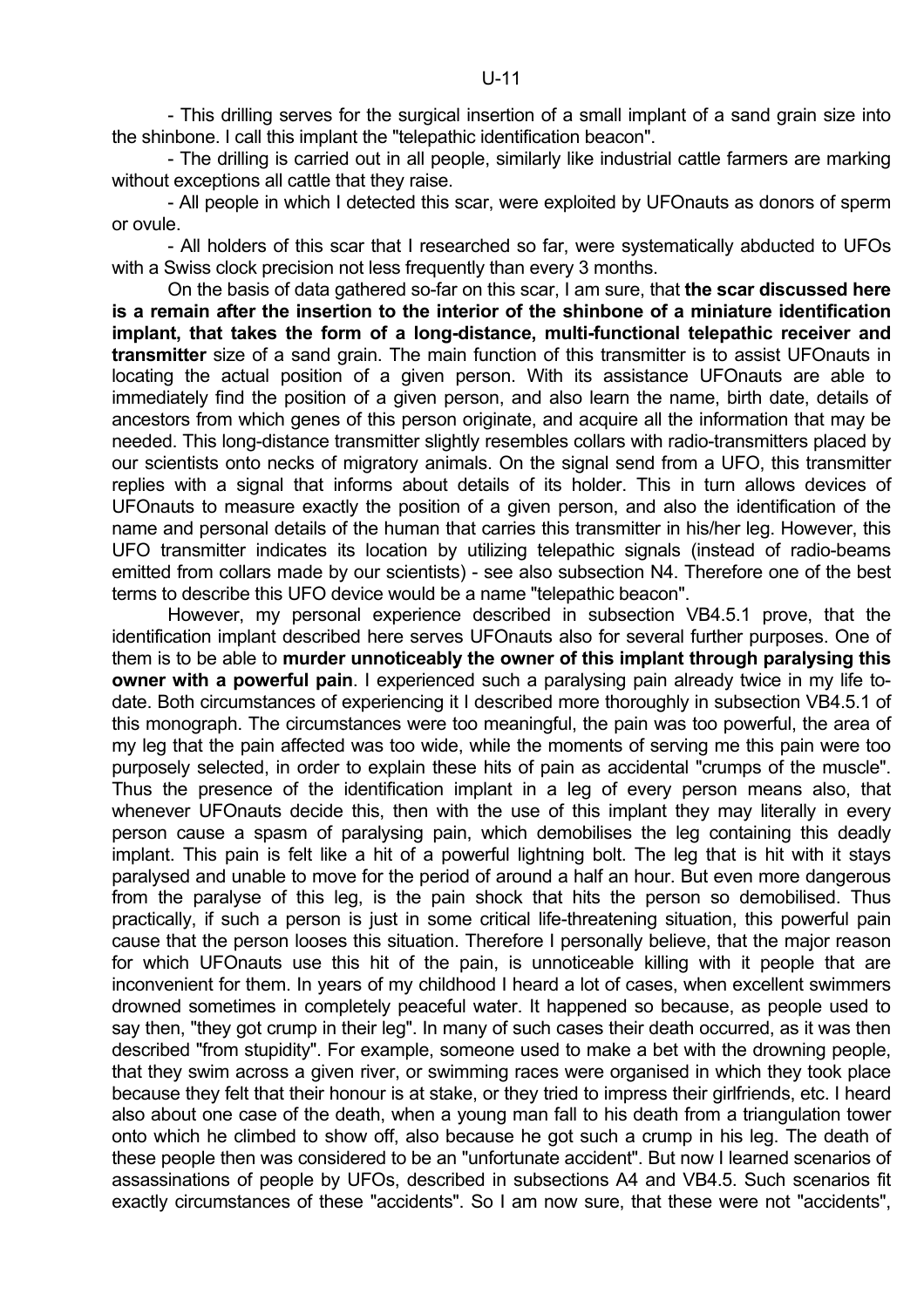but intended assassinations of selected people by UFOnauts, completed with the aid of this deadly implant in their legs. After all, as I described this in subsection VB4.5.1, even myself I almost fall a victim of just such an assassination attempt at my own life.

 Of course, the identification implants described here perform also a number of other functions, than just showing the location of the owner, or exerting a deadly pain. However, without prior detection and thorough research on them, at the moment it is rather difficult to speculate about these other functions. In turn the detecting and researching of these beacons can be very difficult at our level of technology, because their structure most probably closely imitates the structure of human bone, whereas the telepathic signals they emit still remain non-registrable to orthodox Earth's science - see subsection H7.1. A helpful in the research of these beacons may become a finding, that in the areas of signals that they emit, their design, and internal structure, these devices most probably are similar to "telepathic beacons" installed inside of stones popularly called the "angel stones" or "devil stones". (See descriptions of one of such stones provided in subsection VB4.3.1, and also further descriptions of these stones provided in chapter K of English monograph [1e]. Note that several articles appeared in Polish magazines about these stones and about signals that they emit, for example see an article **[1U3.1]** "Ziemia w sieci UFO - diabelskie kamienie punktami nawigacyjnymi" (this translates as: "The Earth in UFO network - devil stones working as navigational beacons for UFOs"), Kurier Polski, no 79/1982, page 5; or an article **[2U3.1]** "Diabelskie kamienie" (i.e. "Devil stones"), Nieznany Swiat, no 10/1992/(22), pages 20-22.)

 From my research to-date it appears that inflicting the wound leading to the scar described here may occur in various ages. For the majority of people most probably it occurs between 9 and 18 years of age. However, in one case I registered a still bleeding wound on the leg of almost 70 years old woman. Unfortunately, at that time I did not know what I know now, namely that this type of drilling may be carried out more than once in life of a given person. Thus I not checked whether this lady had on her leg any other scars of the same type, or whether under a new wound any older scar is hiding. Here is a brief history of this case.

 On 25 to 27 April 1992, together with my friend I visited her aged auntie, born in 1919, who lived alone in a secluded home at the outskirts of Ashburton in New Zealand. I still remember her name, because it was rather unusual: Myrtle. After arriving at the spot I immediately noted a very new landing site of a UFO type K5 deeply scorched in the lawn just a few meters in front of the bedroom of this lady. As I could not check her leg in an unnoticeable manner, because of her long skirt, during drinking tea I directed the discussion on this scorched ring of grass and joked that UFOs have the habit to leave such a scorched ring when they arrive at night in order to inflict a small wound on legs of some people. "That's strange", said the older lady, "I just have on my leg a new wound which I have no clue how it appeared there." After these words she showed me a small wound still covered with drying blood, the form and the placement of which exactly coincided with those described here. The characteristic pyramidal shape of the dried blood from this wound suggested its significant depth with simultaneously small diameter. The discussed case was connected also with two matters that for a scientific exactitude I should report here. The first of these is the fact, that the scar was still visible the next day, although in normal circumstances after it is inflicted at night by UFOs, usually it heals until the morning. The possible explanation for this slower than usually healing of her wound, may be the increased difficulty with healing of wounds well known for older people. The second matter is the complete forgetting of the entire event. In July 1996 (i.e. 4 years later), taking the opportunity of a brief staying in New Zealand, I talked by telephone with this lady. Although she exactly remembered my visit in her house, she absolutely could not recall anything regarding this scar, including into this the fact of showing it to me, and the discussion about UFOs that accompanied it. I am now wondering whether the complete forgetting by the old lady of the entire matter, was caused by the precise erasure of her memory by UFOnauts, or just by a typical for older people forgetting that deepens with age. To the above I should add, that this lady died on 18 March 1998. As I heard, the reason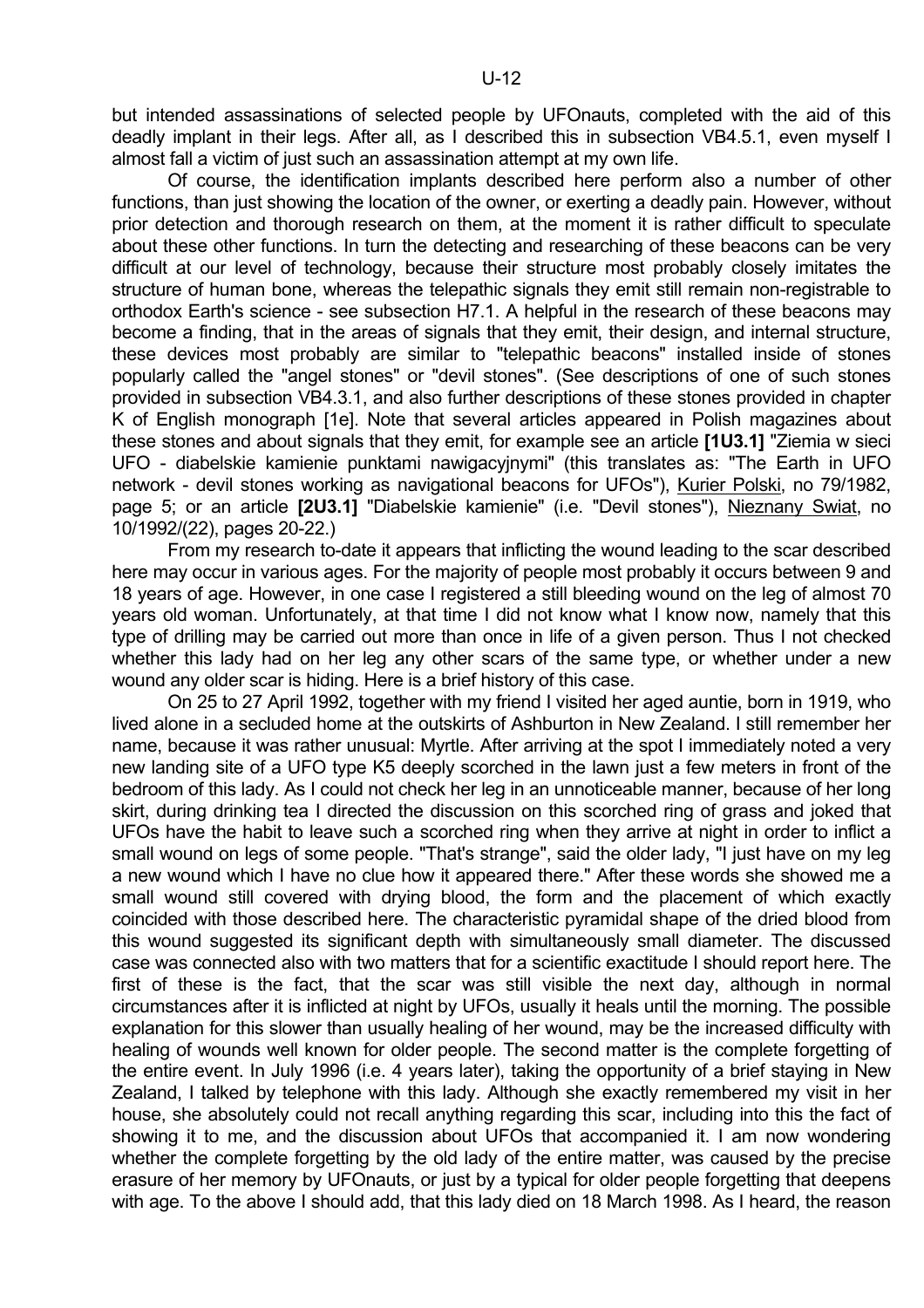for her death was a cancer. (But I am not sure whether it was the cancer of the marrowbone.)

 I should also add here, that the telepathic beacon which hides under the scar discussed here, and which broadcasts identification details of the person that have it, is also mentioned in prophecies from the Bible. This is because references to this beacon can be found in sentence 16 from verse 19 in Revelation of St. John. English Bibles in the sentence (Revelation 19:16) inform, that the one who with the sward in mouth destroys one day unbelievers and returns the faith on Earth (Second Jesus), is going to have his name written on one of his thigh. Of course, during the analysis of this prophecy one needs to take under account its allegoric nature, the easiness with which long ago terminology was treated (for example, in Polish editions of the Bible in which I checked this sentence so-far, instead of the "thigh" from the English Bible, in exactly the same place the word "hip" is used), and also the fact, that the Hebrew language in written form does not use vowels, thus the same word recorded only with its consonants core can later be interpreted on many different manners, depending on a subjective understanding of subsequent translators. After one considers these facts, the prophecy can also be meaning, that this Second Jesus who is to return the faith on Earth, will carry his identification details coded e.g. in the shinbone (i.e. in the programming of the telepathic beacon that is discussed here).

 In supplement to descriptions of the scar discussed here, which provides an objective proof of someone's abductions to UFOs every 3 months, the attention of the reader should also be brought at **other types of UFO implants**. After all, the scar on human shins discussed here, is left after the instalment of one of numerous implants that parasitic UFO civilisations use on people. Independently from this telepathic beacon, the parasitic civilisations frequently install in selected people various other types of implants, that are installed in completely different places (instead in the shinbone). For example, until the present time there is an overwhelming evidence that independently from the implant in the shinbone, every person has also an implant near the left temple. This second implant is described in subsection N4 as TRI device. The presence of it can be objectively detected with the use of MIR test described in subsection U3.2.1. Thus on the present level of our knowledge intensive comparison research should be carried out that allow to:

 (1) Detect the areas of inserting these other implants. (I.e. to find out where else, apart from the leg and temple, such implants are inserted into people. As I heard, the next favourite area of their insertion for males supposedly is the penis - perhaps it has some connection with plans of UFOnauts described in subsections A4 and W6, to completely eliminate males from the planet Earth.)

 (2) Define a type of scars/marks which are left in the effect of these insertions (e.g. similar to the scar described in this subsection).

 (3) Find the ways in which these implants could be detected fast (like the MIR test described in subsection U3.2).

 Only when we learn all areas in which implants are inserted into us, and when we learn how to identify them in a given area and discover the purpose for which they are inserted into these areas, then we will be able to claim, that the problem of mass implanting of people was decoded well enough to make us ready to assume our control over it.

#### U3.1.1. How many UFOnauts and how many UFO vehicles continually reside on Earth

 Proportionally to the number of people systematically abducted to UFOs, and also proportionally to the frequency of these abductions, the civilisations of evil parasites that occupy our planet not only rip various benefits from our exploitation, but also (1) must engage in the occupation of Earth a proportional number of their personnel, and (2) must maintain on Earth proportionally massive technical backup. Thus, in order to estimate and realise what is the scale of this engagement of UFOnauts on Earth (and also the scale of benefits reap by UFOnauts from our exploitation) in 1998 I decided to utilise the data that I gathered by that time about a statistical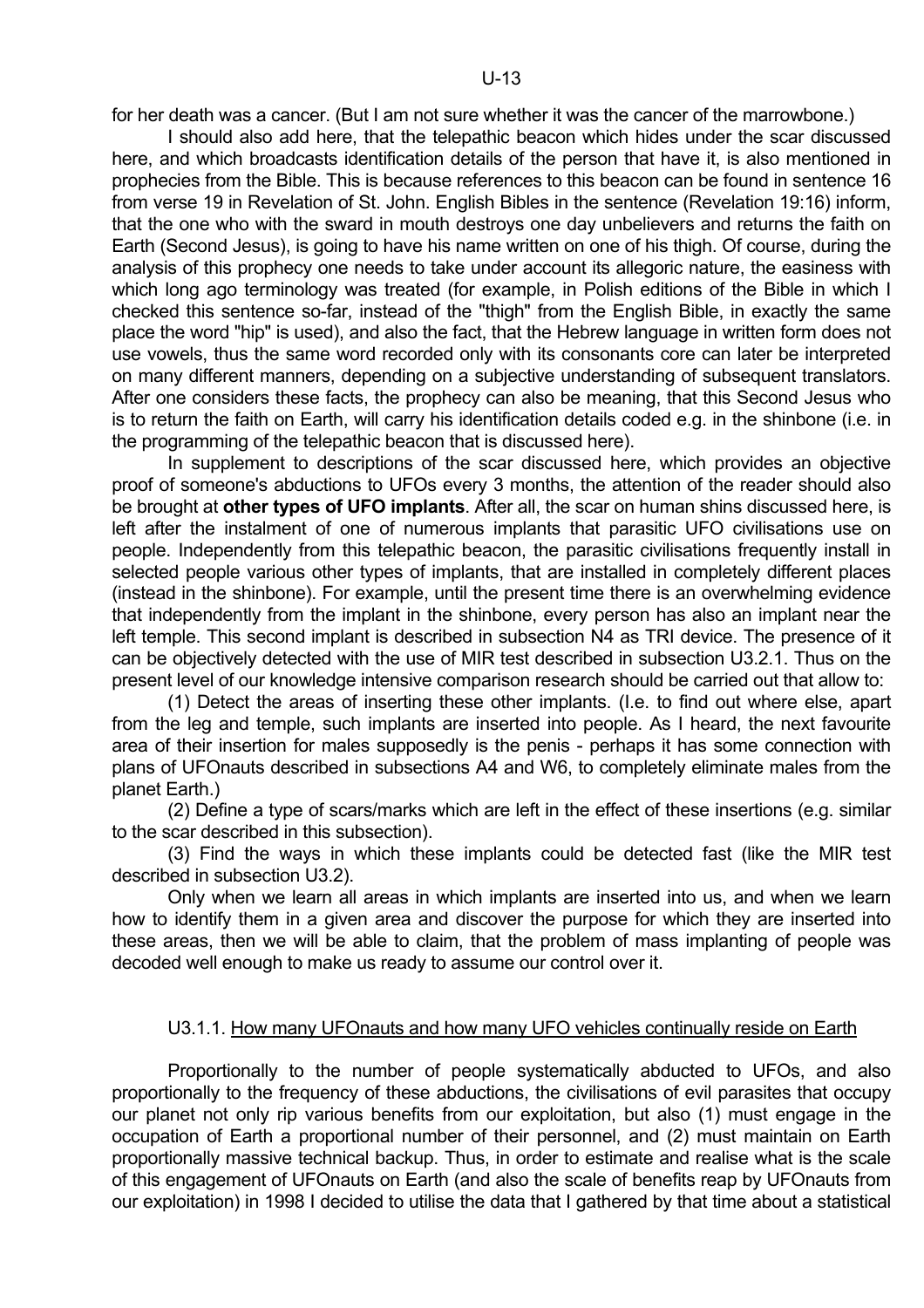density of people with the clearly visible UFO scar on their leg, and about a statistical frequency of systematic abductions of these people to UFOs. This data were used for a rough estimation how numerous are occupational forces of UFOnauts, which must be continually engaged on Earth. In that my estimates I used significantly underestimated data, which were available for me in 1998, and which I explained in subsection U2, namely that systematically to UFOs is abducted only every third person on Earth, and that abductions of each of such a person are carried out with 3 months gaps. (Notice that in January 2003, when I updated this subsection, I already knew that these data for sure are outdated and much too low. This is because in the meantime I confirmed conclusively, that actually each single citizen of Earth is systematically abducted to UFOs, and that these abductions are carried out not less frequently than each 3 months, although in normal cases we can be abducted to UFOs sometimes even several times per each week.) In this subsection I will initially provide these historically first estimates of the numbers of UFO forces residing on Earth. Then I update these historic estimates for the outcomes of my newest research. Here they are.

 On 12 October 1999 the population of Earth exceeded 6 billion of people - see the article **1U3.1.1]** "Six-billionth baby" published in the newspaper The Timaru Herald (New Zealand), issue from Thursday, 14 October 1999, page 5 (notice that this population amounted to 5.9 billion at the end of 1997 - see the article **[2U3.1.1]** "World population growth slowing down, says study", New Sunday Times (Malaysia), 4 January 1998, page 29). If we use for our calculations the estimates from 1998, that systematically to UFO is abducted only each 3rd citizen of Earth (means only these ones who have on a leg the clearly visible scar of the type discussed in subsection U3.1), then on Earth should exist around 2 billions of people with prominent scars on their legs, who are systematically abducted to UFOs (or around 12 millions of Poles, or around 1.2 millions of New Zealanders). According to results of my research up to 1998, every person who has such a scar, is abducted to UFOs and subjected to milking from sperm or ovule, not less frequently than once per each 3 months. This means, that there must be not less than 8 billions of abductions to UFOs every year on Earth (or around 22 millions each night). Each single one of these numerous abductions is combined with the industrial acquiring of sperm or ovule from a given abducted person. It can be estimated (and also it can be confirmed empirically), that the "milking out" of one single person abducted to a UFO, takes around 1 hour. (This milking requires not only acquiring of sperm or ovule, but also the arrival of a UFO vehicle to home of a given person, hypnotic demobilisation of the abductee, preparation for the acquiring, acquiring the sperm or ovule, erasure of memory, waking up from hypnosis, and the departure of UFOnauts to a next abductee.) By taking a simple assumption, that each medical doctor of UFOnauts is able to acquire the sperm or ovule from around 8 abductees per day, the above indicates that our occupants from UFOs must continually keep on Earth at least around 3 millions of medical doctors, who are directly employed for the acquiring of sperm and ovule from people. Of course, these doctors would not be able to complete their tasks, if they are not supported by various additional personnel, such as drivers (i.e. UFOnauts who demobilise, bring, and prepare abductees on the operation tables), administrators, managers, cooks, and also aliens who later take over the sperm and ovule to produce "biorobots" from them. If we cautiously assume, that around 10 such additional aliens is needed for each medical doctor that acquires sperm and ovule, then it turns out that continually on Earth must be employed not less than around 30 millions of aliens, who do nothing else but acquire human sperm and ovule. Of course, independently from these, we additionally must count also aliens employed in administration of Earth's colony, these employed in exploitation of resources other than sperm and ovule (e.g. in exploitation of life energy and moral energy), in political anti-liberation forces, in "executional squads", in the police forces of "man in black", in the institution of "evil guardians" assigned to more dangerous people on Earth, etc. Thus is not unrealistic to estimate these additional forces, as one additional alien per each alien employed in milking of sperm and ovule from people. Therefore, the entire number of aliens on Earth was estimated by me in 1998 as reaching around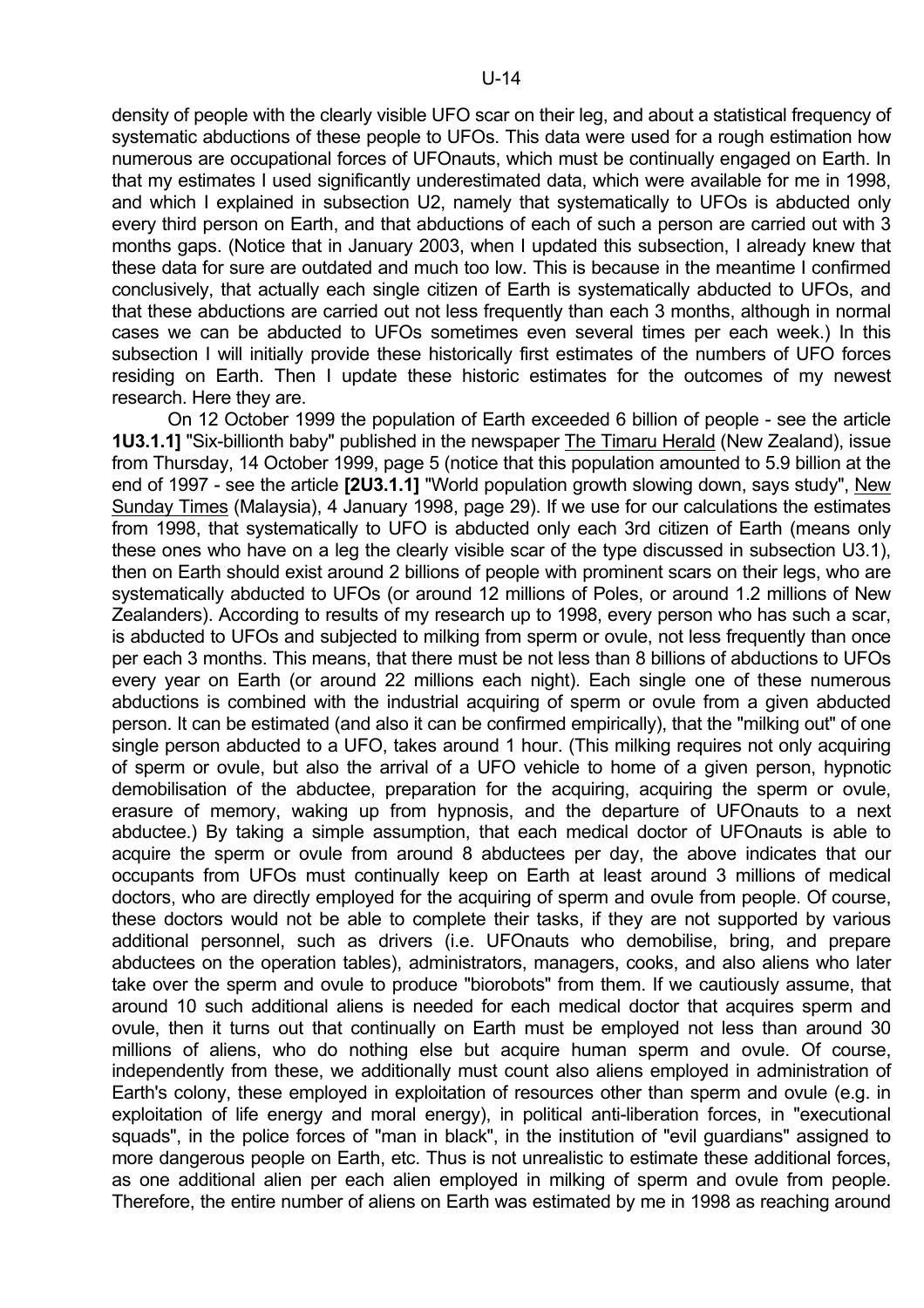60 millions. This in turn means, that one invisible alien employed in occupation of our planet is for each around 100 people from Earth. This is enormously many, and thus there must be a heavy traffic between Earth and native planets of our UFO occupants. (I am not surprised at all, that the visual monitoring equipment from our space stations is continually displaying some sort of breakdowns - after all these aliens are not prepared to let us discover the density of their traffic to/from Earth.)

 Of course, all these aliens need vehicles in order to fly. My research to-date indicates, that absolutely each alien residing on Earth, is simultaneously a permanent member of the crew in one of UFO vehicles. Furthermore, my research on UFO landings completed in New Zealand indicate, that aliens are organised into flying units called "fleets". Each one of such "fleets" includes the following number of UFO vehicles: 1 vehicle of K10 type (with 10 permanent crew members), 2 vehicles of K9 type (with 9 crew members each), 4 vehicles of K8 type (with 8 crew members each), 8 vehicles of K7 type (with 7 crew members each), 16 vehicles of K6 type (with 6 permanent crew members each), 32 vehicles of K5 type (with 5 crew members each), 64 vehicles of K4 type (with 4 permanent crew members each), and 128 vehicles of K3 type (with 3 permanent crew members each). Thus in total, each fleet consists of 255 UFO vehicles, which are piloted by 1012 permanent crew members that are assigned to these UFOs. This in turn allows to determine relatively well the number of invisible UFO vehicles that operate in our space. It turns out, that in average one such a vehicle is for almost every 4 aliens residing on Earth. In turn knowing that one such a UFO vehicle is for each 4 aliens, we can estimate that continually on Earth there must be at least 15 millions of invisible UFO vehicles hovering somewhere on our sky in the state of telekinetic flickering, or is hidden in underground caves. (I.e. according to these estimations of 1998, one such a UFO vehicle is for each around 400 people.)

 It should be added to the above, that the outcomes of my research carried out until January 2003, indicate that actually every single person on Earth is having on a leg the scar discussed in subsection U3.1 (not just every 3rd person). Furthermore, in the above estimates the number of special commandos of UFOnauts on Earth was clearly lower than actually existing. This in turn means that the above estimates from 1998 are decisively too low. Similar estimates carried out for data available in 2003 indicate, that in such new circumstances one UFOnauts must be on Earth for each not more than around 25 people. In turn 1 UFO vehicle must be per not more than 100 people.

 In 2000 New Zealand had almost 6000 uniformed policeman, and around 1 000 aeroplanes (of all types, i.e. military, passenger, civilian, private, etc.). This means, that if all these forces of UFOnauts that occupy New Zealand could be seen with naked eyes, then for this 1998 (much too low) estimate of numbers of UFOnauts on Earth (i.e. that 1 UFOnaut is for each 100 people, while 1 UFO vehicle is for each 400 people), New Zealanders would see a UFOnaut at least 6 times more frequently than they see an uniformed policeman. Similarly, they would see a UFO vehicle at least 9 times more frequently than they see an aeroplane. In turn for the more accurate estimate of 2003 (i.e. that 1 UFOnaut is for each 25 people, while 1 UFO vehicle is for each 100 people) they would see around 24 UFOnauts and only 1 uniformed policemen, or around 36 UFO vehicles and only one aeroplane. This approximate situation most probably can be extended into the entire our planet. Therefore our Earth is similar to an intensely harvested farm raising "biorobots", in which 1 worker is for each 25 heads of the breeding cattle, while 1 utility vehicle is for each 100 heads of this cattle.

 If someone realises the meaning of these numbers, hairs start to raise on his/her head. It turns out that our cosmic invaders are equally numbered as were Hitler's people during the World War Two in countries that they occupied. If these our cosmic parasites from UFOs could be seen with naked eyes, then we would see them practically everywhere, i.e. several out of them would be in every larger building and office, on every larger crossing of streets, in every larger gathering of people, and in many bedrooms of private people. Simultaneously on our sky we would always see tens of their UFO vehicles patrolling our space. In order to appreciate how oppressive is the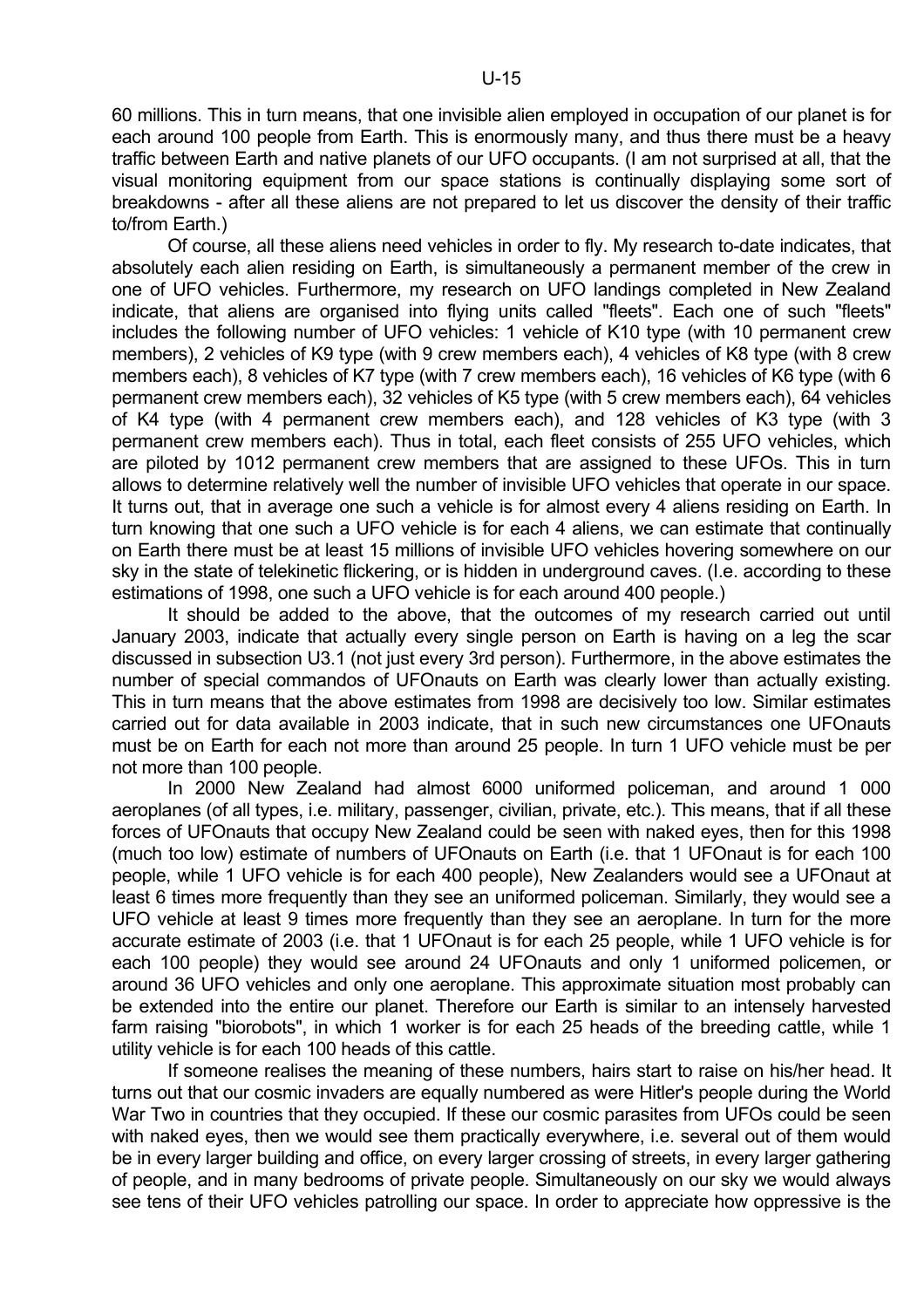number of our cosmic occupants, let us imagine for a moment, how our authorities and people would react, if all these UFO vehicles, instead of flying (as at present) in the invisible mode and at nights, they would rapidly appear in the visible mode and in the middle of day. Our Earth would then be similar to a single huge farm, in which people are bred for reproductive purposes and for biological resources. On this farm people are cleverly exploited and manipulated by UFOnauts.

 The above estimate of the numbers of occupational forces of UFOnauts on Earth gives to UFOnauts the rank of the most powerful, the most equipped, and the most decisive in its intentions military power on Earth. If to this power of UFOnauts one try to compare governmental apparatuses and armies of even the largest superpowers from Earth, such as the USA, Russia, China, or India, their number and professionalism would appear embarrassingly small - like gatherings in kindergartens compared to a well equipped and excellently operating army of aliens. In turn the structure, discipline, invisibility, decisiveness, and efficiency of our occupants turn them into the most powerful, perfect, and intelligently controlled army that resides on our planet, in comparison to which the military forces of all Earthly powers taken together are like hordes of horse-driven Tatars compared to present armies of tanks and fleets of battle helicopters.

# U3.1.2. "Rods": an empirical evidence for the enormous density of invisible UFO vehicles operating on Earth

 For people who do not understand the seriousness of our situation, the above numbers (i.e. 1 UFOnaut per each 25 people, 1 UFO vehicle per each 100 people) may seem to be much too high. But shockingly we already have empirical evidence, which starts to confirm these numbers in a more decisive manner. Namely from the time when fast video cameras were introduced to the use, these cameras increasingly frequently started to record telekinetic UFO vehicles, which normally are invisible for human eyes. In addition new techniques of filming from such fast video cameras were developed, which allow literally every person to film such telekinetic UFOs (popularly called "rods" on internet web sites devoted to them). Thus everyone may confirm in person, how enormous is the density of these invisible UFOs in our space. As it turns out, the density of these invisible for the sight, telekinetic UFO vehicles is so enormous, that with the use of an appropriate technique of filming, practically from every place on Earth it is possible to film in flight several such UFOs. Thus the real density on Earth of these UFOs invisible for human sight, is actually such as it is suggested by the previous comparison of numbers of UFO vehicles to the numbers of aeroplanes in New Zealand. Unfortunately, in spite that this density on Earth of invisible UFO vehicles and individual UFOnauts is so huge, and that it can be empirically captured and confirmed on fast videos, our civilisation as a whole still have a significant difficulties with realizing and with accepting this fact. These difficulties result from many reasons. Let us discuss now the most important of them.

 #1. **The huge speed of telekinetic UFOs**. The first reason for the difficulties in realising the huge density of telekinetic UFOs in our space, is their speed. This speed is so huge, that in order to record on videos these UFOs invisible for our sight, it is necessary to use a special technique of filming. This technique is described in the American documentary film entitled "Rods", which was broadcasted in New Zealand on 8 March 2003, from 8:30 to 9:30 at channel 3 of TVNZ. It is also explained on numerous internet sites devoted to these telekinetic UFOs called "rods". (In order to confuse people, these UFOs probably are named intentionally with the term "rods", i.e. with the name which most probably was manipulated into us by UFOnauts themselves.) This technique of filming depends on recording videos on the highest speed that a given camera has, so that the tape still manages to capture the extraordinary fast telekinetic UFO vehicles. (The speed in flight of these telekinetic UFO vehicles frequently exceeds the value of 60 000 km/hour, thus is several times higher than the speed of space shuttle Columbia at the time when this shuttle disintegrated.) Then this fast recording must be carefully analysed on a slow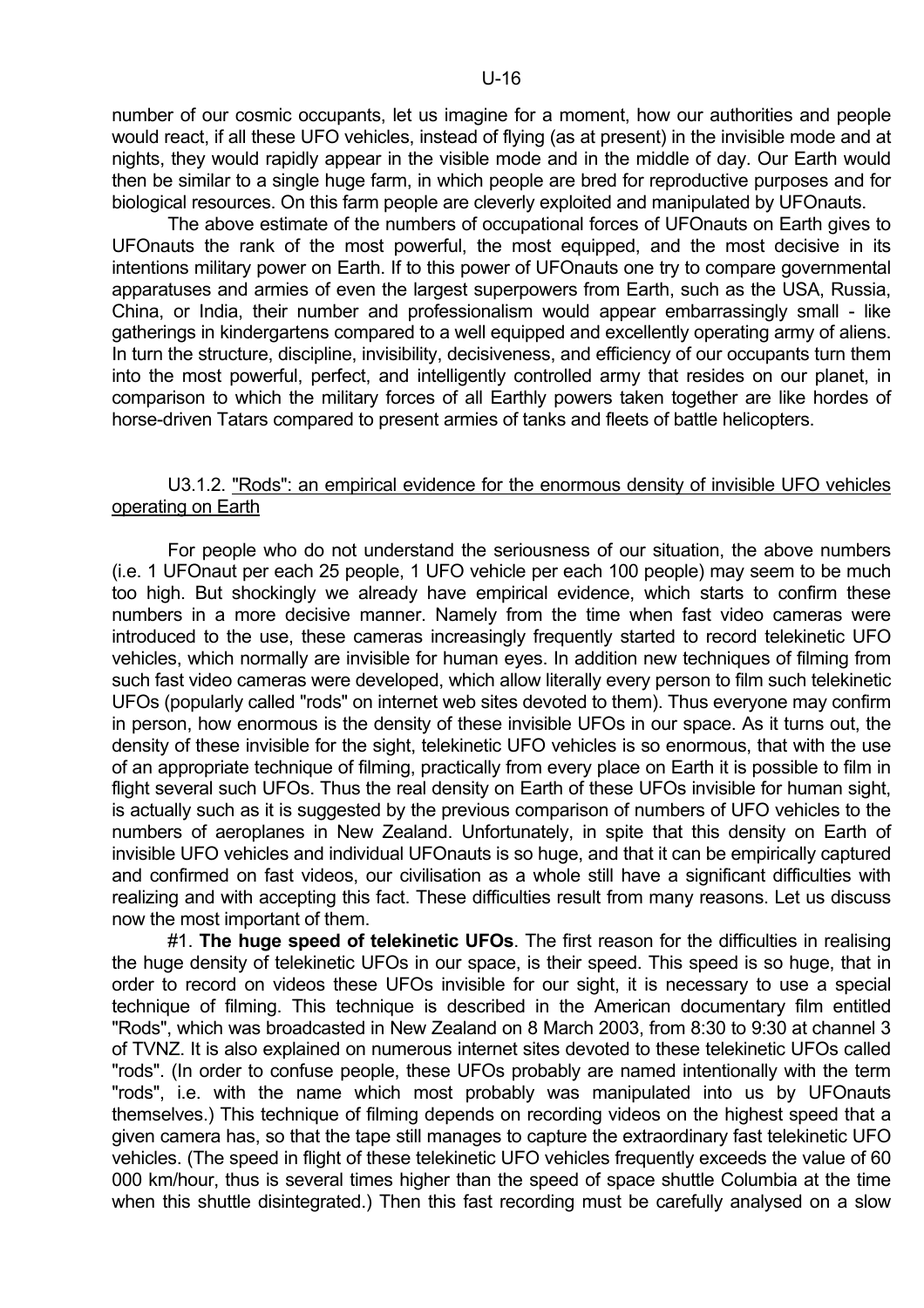speed, so that it allows to detect on the video these fast UFO vehicles, as they flash through the view area of the camera. The faint white contours of these UFOs are reflected on the video by the weak, white extraction glow that these vehicles form along their magnetic circuits. (What is this "extraction glow", it is explained in subsections H6.1 and H1.2.)

There is also one more technique already known for detecting these telekinetic UFOs. It is used by these researchers, who do not have their own fast video camera, but they have video recorder with the fast recording option. It depends on fast recording on a tape, ordinary television reports that originally were filmed in open area (e.g. nature films, historic films, reports from events in open air, etc.). Then these records done on a fast speed, are played back in a slow motion, and carefully analysed for the presence of these telekinetic UFOs ("rods"). As this is revealed by research of people who use this technique, in normal television, the screen of our television sets is crossed each hour by tens of accidentally recorded telekinetic UFOs. Only that these vehicles are moving too fast to be normally noticed by people who watch TV. It takes this special technique in order to detect them as they were registered on typical television programs.

 #2. **The visibility of only contours from the extraction glow, not the shell of UFO vehicles**. The second serious difficulty in realising the actual density on Earth of these invisible UFO vehicles, is their misleading appearance. This is because if such a telekinetic UFO vehicle is recorded on a video in a fast flight, then it does not look like a typical UFO. (I.e. it does not look the same, as the shape of UFOs is reflected by Figures from chapter F, or by photographs from chapter P.) In fact, in the fast telekinetic flight of a UFO, only the so-called "extraction glow" is recorded on a photo or on a video, which is emitted by the space penetrated by these parts of magnetic circuits from that UFO, which in a given moment of time are completing some telekinetic work (for details see chapter L). In the result, such a telekinetic UFO captured in a fast telekinetic flight, usually looks either like a "**rod**" with several side branches (i.e. when this UFO is captured from a side view), or like a kind of "strange butterfly" (i.e. when this UFO is captured approximately from a top view). Therefore, UFO researchers who capture such telekinetic outlines of normally invisible UFO vehicles, usually decisively reject the idea, that the shapes that they recorded actually originate from the same saucer-shaped UFO vehicles, that are known exactly to classical UFO researchers. Thus similarly as this took place with the so-called "pictograms" (means with landings of UFOs in crops, explained in subsection O5.1), it is again necessary to complete formal analyses and scientific proofs in order to prove to sceptical investigators of these telekinetic "rods", that they still deal with the same UFO vehicles shaped as saucers (or huts), only that deformed by the extraction glow that surrounds their surface.

 #3. **The multitude of versions, types, and sizes of UFOs**. For the confusion to be even larger, many different versions, types and sizes of UFOs fly above Earth. For example, only this monograph explains in subsection F4.7, that there are large crew-carrying UFOs, the smallest type K3 or T3 of which exceeds with its dimensions 3 meters, and miniature computer-controlled UFO probes, which dimensions may be as small as several millimetres. As it turns out, these small invisible to human eyes, telekinetic UFO probes, fly above the Earth in the same large numbers, as the large crew-carrying UFOs. Furthermore, amongst crew-carrying UFOs we have 8 types of discoidal UFOs, 8 types of four-propulsor UFOs, and several versions of telekinetic personal propulsion systems. Each one of them is forming a different picture on a video, which additionally is going to depend on the configuration into which this UFO was coupled, on the side from which the filming of this UFO vehicle took place, on the state in which the magnetic circuits operated, etc. In the result, researchers who investigate telekinetic UFOs only empirically, are unable to make any sense in this multitude of shapes and sizes of telekinetic UFOs. In addition, these empirical researchers usually refuse to learn theoretical developments, like this monograph, which would introduce some order and understanding into this chaos of observable shapes of telekinetic UFOs.

 #4. **The complexity of behaviours of UFOs**. As this monograph revealed it, telekinetic UFOs not only fly through our sky, but also penetrate to human houses and flats, abduct and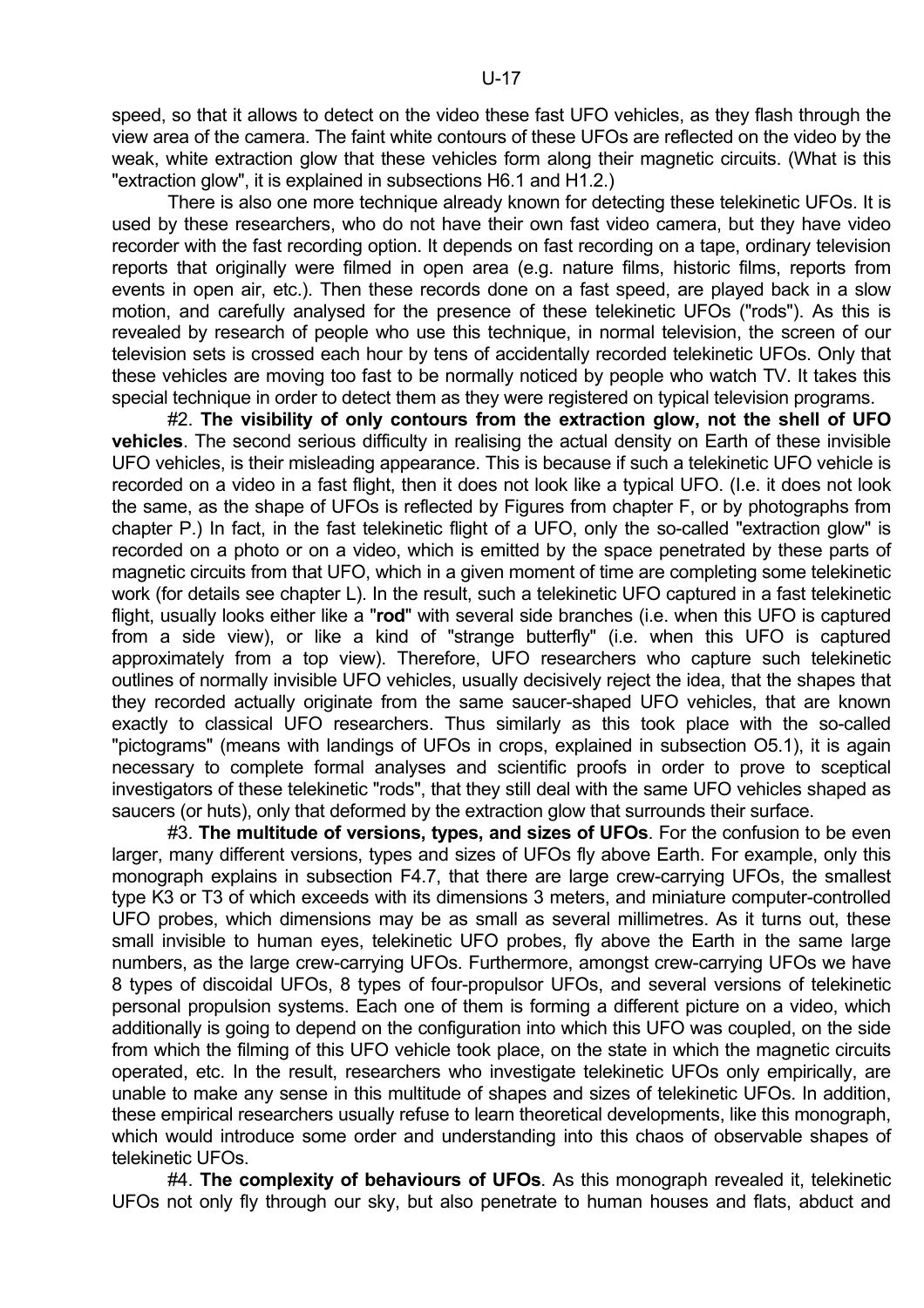carry out people, penetrate solid matter, control our weather, cyclones, and tornadoes, fly into underground caves and into interiors of mountains in order to hide in there, etc. In the result, researchers of these telekinetic UFOs, capturing on their films this shocking variety of behaviours of UFOs, are unable to understand what is going on. After all, they typically believe that the only thing that UFOs supposed to do on Earth, is to fly through our sky. Thus these researchers are wondering, whether these white contours captured on videos or photographs are some underground animals living in caves, or beings who favour visiting people flats, or perhaps monsters who abduct and eat people. The confusion about them is growing as their research progresses.

 #5. **The misleading from UFOnauts**. Of course, the problems of researchers do not finish on the above technical difficulties with understanding, that these white glowing rods that move like flashes through our sky, are actually telekinetic versions of the same saucer-shaped (or hutshaped) UFOs, which we already know from classical UFO observations. This is because the problems are increased by the purposely misleading disinformation spread by UFOnauts themselves. With the evilness usual for UFOnauts, they try to divert the attention of people from the possibility, that the whitish objects that in such huge density are filmed above Earth, are actually telekinetic UFOs. Therefore, similarly as UFOnauts previously have done this in case of UFO landing sites in crops, popularly known as "pictograms", currently UFOs do the same trick in case of these "rods" (means telekinetic UFOs). So they spread amongst researchers of this phenomenon thousands of different explanations and wild theories, for example that these "rods" are simply insects or birds, or that these are cosmic animals unknown so-far to people, or that these are spiritual beings, etc. In the result, again UFOnauts set people up into the chase of wild goose, and hide the truth. But the truth is very simple and reads: "on our sky a huge number of fast telekinetic UFOs invisible to human eyes can be filmed with speedy cameras at every moment of time". This truth empirically confirms exactly what this chapter tries to reveal to us, namely that sufficient forces of UFOnauts constantly reside on Earth in order to abduct to UFOs every individual person on Earth several times a week, in order to subject this person to various forms of biological exploitation.

 The estimates from subsection U3.1.1, and also the above empirical evidence on "rods" which is already accumulated, document conclusively, that aliens engage enormous forces on Earth - comparable to these ones engaged during world wars and during huge invasions. In no case we can afford to ignore these forces. Especially that we have to deal with an army of "professionals", who "ate their teeth" on managing not only us, but probably also many other civilisations similar to us.

# U3.1.3. Various consequences of the occupational army of UFOnauts residing on Earth

 Of course, the continual presence on Earth of such enormous army of aliens which have unlimited powers over humans, introduces various heavy consequences. Because these consequences never before were even considered by anyone, let us analyse at least the most important of them. Here they are:

 #1. **Rapes and sexual exploitation of people**. One of these consequences is that aliens also have their sexual needs, and, as the Greek and Roman mythologies teach us, these needs are rather extensive. (An average randy mythological God used to have several sexual intercourses a day.) As this is determined by researchers of these creatures, surely, UFOnauts satisfy their sexual needs by raping humans of their personal choice. Only that afterwards they make these raped victims to not remember conscientiously anything, through erasing their memory and through screening the entire event with a special "smoke-screen dream" described in subsection U3.7.1. Of course, almost every citizen of our planet falls practically a victim of these rapes - if his/her appearance at some stage of his/her life was admired by any of these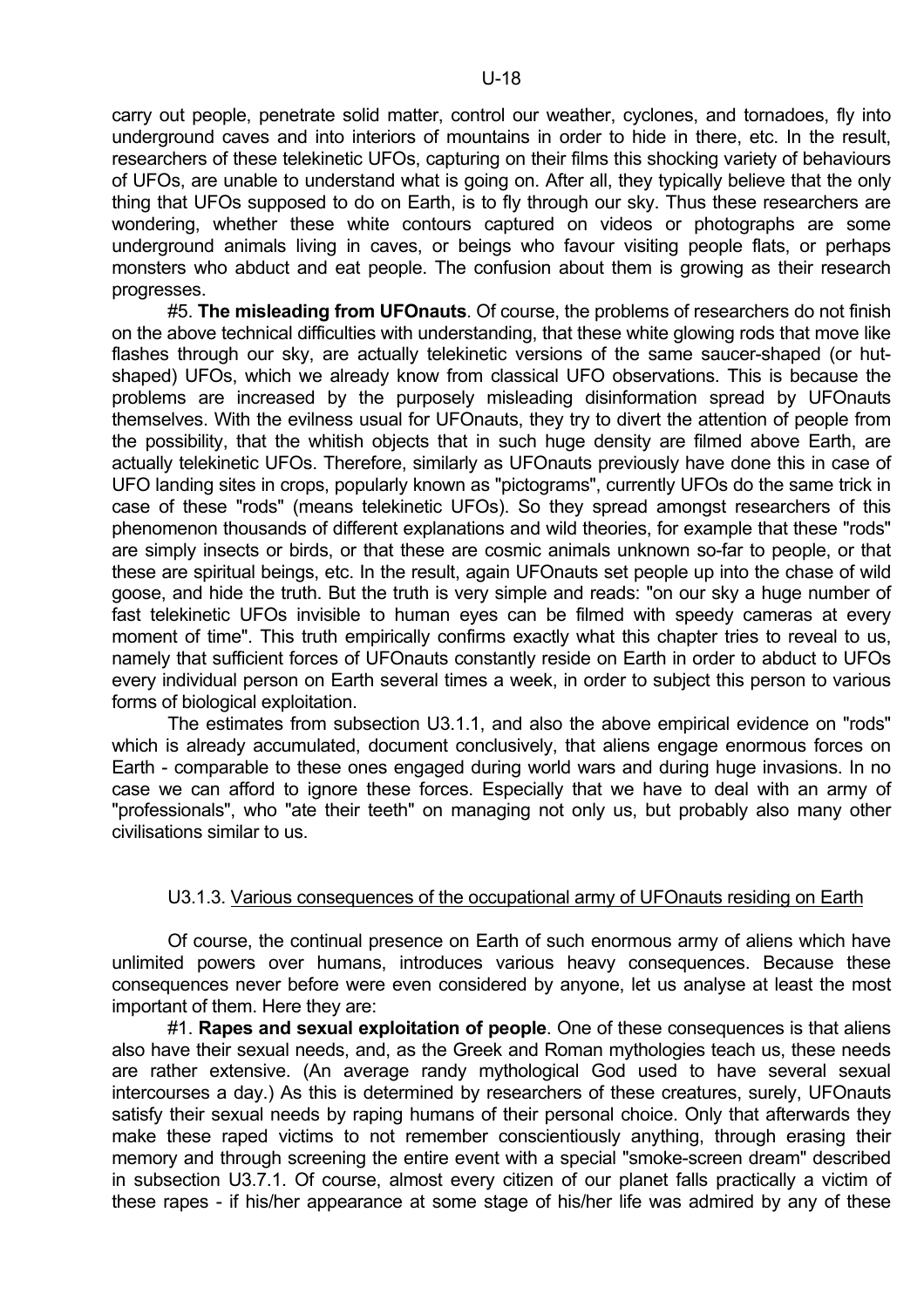millions of UFOnauts employed in occupation of Earth. Out of this number, we should not exclude the rapes of underaged, sexual violation of children, and homosexual intercourses. The outcome is such, that practically every person on Earth is raped by aliens at some stage of his/her life, including into this number also you, the reader, and all these ones whom you love the most. Everyone on Earth should also consider himself/herself to be lucky, if is raped by an alien of the opposite sex. Some people, who have a bit more attractive bodies, or personalities which impress UFOnauts, are raped practically throughout almost the entire their lives. These facts are well known to people for very long time. After all, they are described by folk stories about a countless numbers of sucubes, incubes, mares, and other legendary creatures, which crawl at nights over sleeping people, in order to carry out unaware sexual intercourse with humans.

 #2. **After-rape trauma and psychological problems**. The unaware rapes that are carried out on people by evil parasites from UFOs, induce trauma and various psychological problems in victims. Although humans conscientiously do not remember these rapes, their subconsciousness remembers them very well, thus creating for them all sorts of problems. For example, sexual problems which can originate from these alien rapes, probably include amongst others: nervosa, hysteria, coolness, sexual deviations, and many other consequences. Many behavioural and psychological problems caused by these unaware rapes result also from the fact, that our conscience believes that we are monogamic, while our subconsciousness knows jolly well that we are at least bigamic. After all, apart from our daily partner, we also have an invisible night lover, or even several of them. For example, the most common psychological problem resulting from these alien rapes is the inability to fall in love at the conscious level, because victims are already in love with their alien lovers at the subconsciousness level. The effect is such that victims of these UFO rapes form partnerships based on convenience only, not on love, and thus prone to easy disintegration, changes of partners, unwillingness to strive for permanency, etc. (I have a hypothesis, which however still needs to be proved, that many lonely people, who in spite of having numerous partners never feel happy and always land single and alone, are actually victims of such unremembered rapes, which left them unable to fall in love at the conscientious level.) Probably also a large number of sexual deviations (e.g. homosexualism and lesbianism), many difficult to explain phenomena, social trends, and psychological attitudes (e.g. anti-male behaviours of some radical feminists, or unexplained fear and oppression felt by some males in presence of females that behave like UFOnauts) also originates from these rapes.

 #3. **Deviation of our sexual behaviours**. It may also amaze how many unrealised sexual behaviours of people, actually originate from these unremembered rapes. For example, the sexual preference of some women that their partner moves very slow, usually is an outcome of behaviour of alien rapists, who do not move rapidly in and out during the intercourse (like humans do), but after the insertion of penis they remain almost motionless and use the telepathic resonance to induce the orgasm. In turn the preference of some men for the reversed position in which their female partner is on the top and remains active, usually is also an outcome of these unremembered rapes in which female UFOnauts are taking initiative and carry out all actions, while the hypnotised and paralysed human male is only a passive participant.

 The topic of sexual exploitation of humans is a very urgent one, but because of its extensity, it needs to be addressed in a separate monograph. Apart from "technical" explanations and implications, it also includes methods of objective verification how frequently a given person on Earth is a victim of these rapes (there is several such methods identified already - for details see subsection U3.7.1), as well as descriptions of methods and devices which are already developed to defend ourselves from these rapes (an example of such a device is discussed in subsection N4).

 #4. **Sicknesses and health problems**. In addition to the above consequences, during unaware rapes by UFOnauts also various physical, health-related problems and illnesses are passed to us by UFOnauts as well, which trouble us later for long periods of time. (As this is increasingly clear from reports of UFO abductees, aliens are very dirty creatures, while the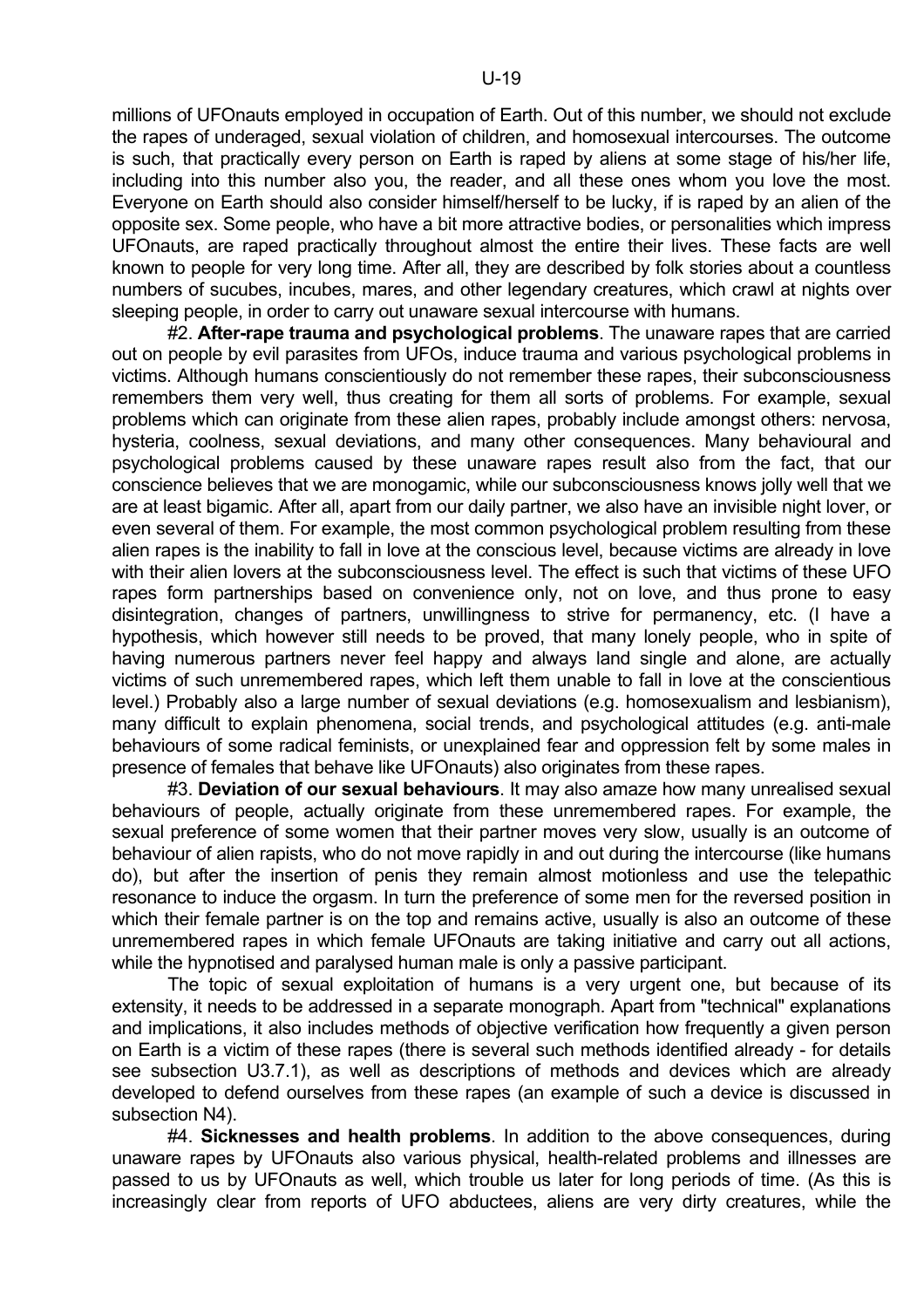majority of their spaceship are extremely filthy and smelly inside.) Unfortunately, without knowing about these alien rapes, we rather tend to blame later for them a proverbial "toilet sit" rather than these dirty UFOnauts. Also many medical anomalies (such as various deformations of sexual organs in people sexually non-active, for example stretching of hymen in girls, or detaching foreskin in boys), actually may take its origin from consequences of such unaware rapes carried out by UFOnauts who occupy us.

 #5. **Unaware parenthood of "biorobots"**. This is a different type of consequence of this intensive exploitation of humans by UFOnauts. It exerts enormous impact on people from Earth, and thus it needs to be addressed here. It introduces various moral and spiritual complications. As it can easily be calculated, by having extracted at least 4 eggs a year, each ovule donor at the age of around 40 supplies evil parasites from UFOs with at least 100 eggs. By the process of dividing, combined with the fertilisation of each of these halves with the sperm from a different male, these 100 eggs are producing not less then 1000 biorobots. Thus at the age of 40, each donor of sperm and ovule is an unaware parent of at least 1000 children, which are slaving like animals and constantly suffer somewhere on alien planets of our cosmic occupants. Even that consciously the donors of sperm and ovule do not know about this parenting, their subconscious is fully aware of it, and feels responsible for the sea of suffering that it creates. This in turn is a source of various spiritual complications, karmatic effects, telepathic influences, mood changes, horror dreams, psychological burdens, etc.

 #6. **Accidents and threats to human lives**. Of course, such intensive invisible traffic of alien vehicles around our planet introduces numerous consequences also in other areas. One such area, very frequently commented in newspapers, concerns the accidental collisions between our aeroplanes and invisible UFO vehicles. These are especially unpleasant when a large passenger airliner collides with a large invisible UFO. Although, when a UFO is in an invisible telekinetic state, our airliner passes through its hulk almost without any consequences, still numerous phenomena caused by the propulsion system of such large invisible UFO may affect our airliner. The most dangerous of these phenomena are vertical pulls or pushes which occur when the UFO is moving up or down while its spinning magnetic field creates a whirling column of air which is undetectable to radars of our aeroplanes. Such pulls or pushes are rapidly tossing our airliners, thus injuring passengers and endangering aircraft. (As an example of such consequences consider "United Airlines" flight no 826, on 29 December 1997, when one passenger was killed, and 83 passengers were injured.) Unfortunately, our aviation authorities still keep explaining such collisions with invisible UFOs as "natural phenomena", blaming "clear air' pockets" for causing them. Although the majority of these collisions are not fatal, some of them have grieve consequences. (As examples consider the famous crash of TWA flight no 800, that took place over Atlantic Ocean on 17 July 1994, with lives of all on the board being lost, or a similar crash of "SwissAir", flight no 111, on 2 September 1998. Whatever the official explanations of these catastrophes may say, all existing evidence clearly indicates that they were caused by collisions with invisible UFO vehicles.)

# U3.1.4. How to detect the scar on our leg from an "identification implant"

 The simplest **method of conclusively proving to ourselves that we personally fall victims of systematic UFO abductions**, which I developed and which I am presenting in this subsection, is very easy to complete. It depends on an ordinary confirming that on our leg we actually have this characteristic scar - as I described it in subsection U3.1. In order to implement this method, all what needed is to thoroughly examine our own leg in the area indicated in subsection U3.1.

 In case of doubts that this scar is caused by a UFO, it suffices to additionally check, whether it is possible to sense the clear cavity of the muscle, which (the cavity) is formed only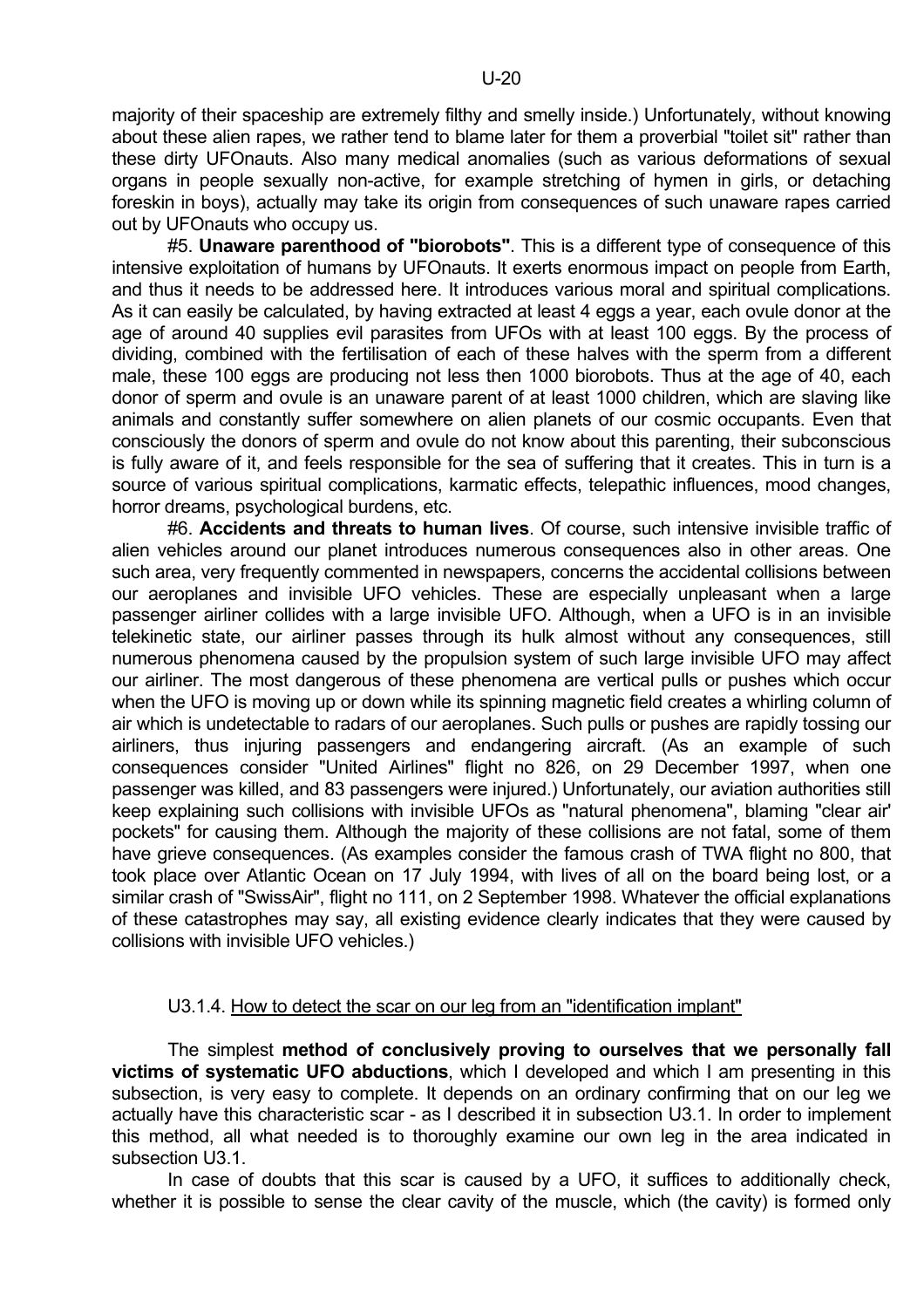when the leg is drilled throughout to the shinbone. Thus, this cavity would not be possible to sense if the scar was caused just by a cut on the surface of the skin. My empirical research todate has proven conclusively, that everyone who has this scar on his/her leg, is systematically abducted to UFOs not less frequently than once in each 3 months. (Though may be abducted much more frequently, in case of males even up to several times per each week.) In UFO he/she is robbed from sperm or ovule.

 In this rare case, when someone still refuses to believe to his own eyes (and to my research), and thus requires more than one evidence for the fact, that he/she in person, or someone from his/her family, is systematically abducted to UFOs, then independently from having this scar, he/she may additionally confirm his/her UFO abductions with the following further methods:

 #1. Detect further evidence of his/her own, or someone's close to him/her, UFO abductions (e.g. evidence that is described in subsections U3.3 to U3.6).

 #2. Detect the consequences of his/her own sexual exploitation by UFOnauts. These consequences are described in subsections U3.7.1 and U3.7.

 #3. Objectively confirm the arrival of UFOs to the bedroom of this person, through instalment of UFO detectors in there. Such detectors are described in subsections U3.8, W1.1, W4, and N5.1.1.

 #4. Possibly confirm additionally these abductions with the use of an objective "MIR test" which is described in subsection U3.2.1. This test reveals the signs of having an "indoctrination implant" installed by UFOnauts in our head. Unfortunately, the test detects the presence of such an implant only when this implant is installed in a slightly wrong way. (UFOnauts are rather slack workers, thus they install wrongly this implant in around 30% of people.) In normal cases, i.e. when these "indoctrination implants" are installed (and work) properly, the MIR test is unable to detect them, in spite that such implant is present in the head of every person on Earth.

 At this point it should be clearly highlighted, that the above methods include the detection of several items of evidences for the same fact of being abducted to UFOs. Each one of these items is highly objective and independent from others. Although after the detection of any of these evidence appearing in separation from others, it could be suspected that it is caused by some error or "coincidence", the appearance in the same person two of them simultaneously, or even all listed above, practically brings absolute certainty, that such a person without own knowledge and consensus, is systematically and repetitively abducted to UFOs. This in turn suggests that (a) this person is subjected by UFOnauts to a merciless exploitation, and (b) that the mind of this person is manipulated both through the "indoctrination implant" installed in the brain, and through the post-hypnotic suggestions programmed during each abduction to a UFO.

# U3.2. The "indoctrination implant" in our temple

 According to what I explained in more details in subsection N4, and also what was mentioned in subsection A3, all people on Earth are implanted by UFOnauts with miniature devices, which in this monograph are called "indoctrination implants". These "indoctrination implants" are very small units, less than 1 mm in diameter, which perform the function of a shortrange communication and prompting devices. According my findings to-date, this device is inserted into the brain of every single person on Earth. It is usually implanted in the part of the brain, which can be roughly described as lying a half way between the left temple and left ear, around 5 cm higher than the top of ear. Precisely this point could be defined in a following manner: draw a line "l" which links the entrance to the left ear with the pupil of left eye, then find the "central point which lies exactly half way "l/2" of this line, finally find the location of the implant which is distant by "I" in the vertical direction from this half way point. However, the point of instalment of this implant most easily is to sense empirically, because in days of our abductions or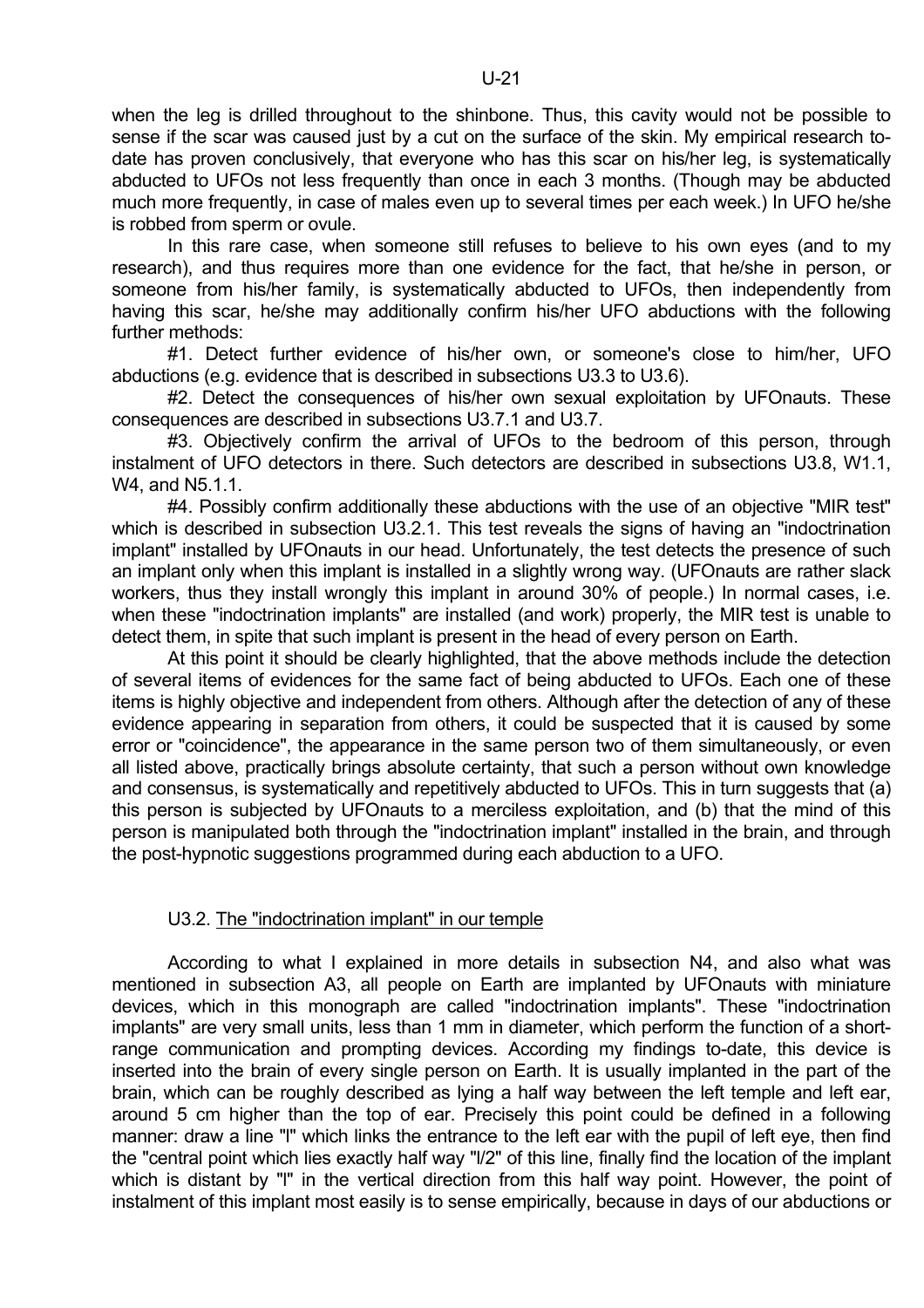sabotages carried out on us, UFOnauts activate the operation of this implant. Then we literally feel it in our brains. In these rare cases it feels like a kind of pressure of an alien object, as a pointed prickle, or like a kind of uneven sphere rolling inside of our brains. Moreover, relatively frequently various migraines and headaches begin just from this implant. The physical description of this implant was provided in the article [1N4] by Lawrence J. Fenwick, "Badanie wszczepu w Kanadzie" (i.e. "Research of implant from Canada"), from Polish quarterly UFO, no 26 (2/1996) page 67.)

 The operation of this "indoctrination implant" is summarised in subsection N4. As all devices build by UFOnauts, this operation is multi functional. But so far we managed to identify only three out of its multiple functions. These are: (1) means of communication, (2) ideological and philosophical indoctrination of the host, and (3) induction of headaches, mental illnesses, and imaginary illnesses. The operation of this implant as a **means of communication** depends on fulfilling by it almost all functions described in subsection N4. Only that the indoctrination implant installed in human brains does not listen to thought orders of its host, but only obeys the telepathic orders of a nearby UFOnaut. In turn the **indoctrination function** of this implant depends on the prompting of its host with views and attitudes which coincide exactly with occupational interests of UFOnauts on Earth. The **induction of headaches** and sometimes also mental illnesses through this implant, is used by UFOnauts for intellectual sabotage. Whenever UFOnauts wish to sabotage in someone his/her intellectual potential, e.g. in order to obstruct for him/her some vital intellectual work that is not agreeable with their interests, then this implant causes in the host very heavy headaches, the intensity of which UFOnauts may regulate at their will. In this aspect the sabotaging operation of this implant is very similar to the deadly action of the identification implant in the leg, that is discussed in subsection U3.1.

 The most reliable and the most sure signs which should convince us that we actually have this implant, are (1) migraines and headaches which always begin in the areas of the left temple, (2) the feeling of presence of an alien object which we have in that area, and also (3) a type of prickling feeling of a rotating alien body, which (the feeling) sometimes starts to radiate from this area - when UFOnauts are nearby.

 The formal detection of the indoctrination implant can be carried out with the use of socalled **MIR test** described in next subsection. However, applying this test we must remember, that 2/3 of indoctrination implants cannot be detected with the use of test MIR, because they were installed correctly and thus they do not provide the expected replies. Only the remaining 1/3 of implants, which were installed by UFOnauts in a wrong manner, reacts on this test. Therefore the test MIR is not for the presence of the implant (as every person has this implant in his/her brain, independently from the indications of this test) but on the wrong instalment of this implant. Thus unnoticeable results of this MIR test do not mean that we do not have this implant, but only mean that our implant is working properly as it should. In turn the noticeable outcomes of this test are only a proof, that we have this implant above all doubts, and that our implant works quite wrongly in its operation, and thus it is possible to detect it.

# U3.2.1. The MIR test (Magnetic Implant Response)

 The MIR test is a very simple research procedure, which allows to experimentally detect the effects of a wrong operation of an "indoctrination implant" installed in the head of a given person. The name MIR for this test originates from the words "Magnetic Implant Response", which was assigned to it by its creators. The phenomena on which the MIR test for detecting indoctrination implants in human heads is based, was discovered by Ms. Barbara Boyle of Dallas (Texas, USA). (The circumstances of this discovery are not known to me, although I am guessing, that probably she observed the effects of using on someone the device for nuclear resonance (MIR) described in further part of this subsection.) The practical development and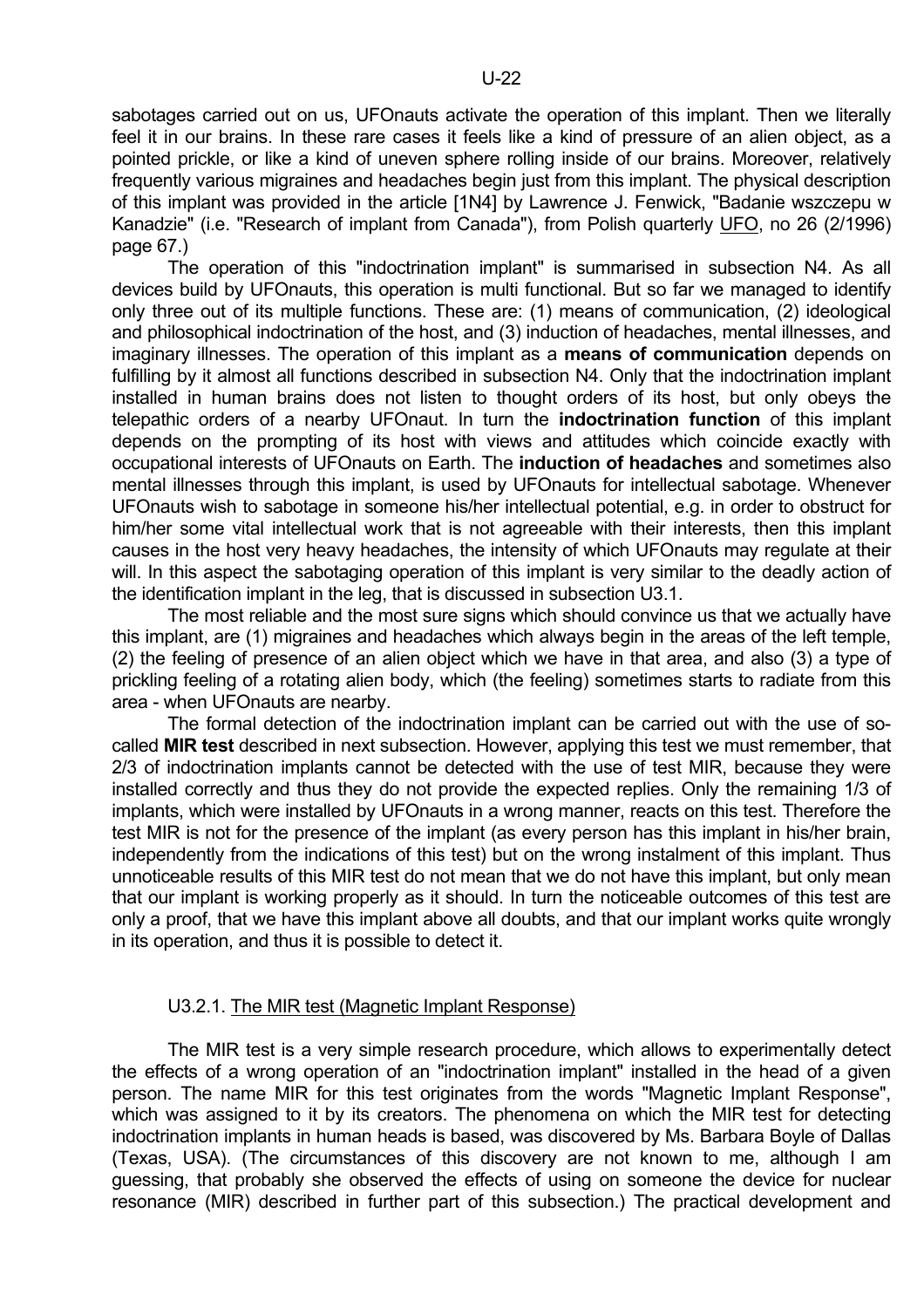dissemination of this test was made by Mr. Nicholas A. Reiter. He published the description of this test in the article **[1U3.2.1]** "Magnetic Implant Response", Bulletin of Anomalous Experience (USA), Vol. 2, No. 4, June 1991, pages 9 to 12. This article provides his address (541 West Stone Street, Gibsonburg, Ohio 43431, USA), and suggests to turn to him for possible further information. The data provided in this article he later extended in a 15 pages long report **[2U3.2.1]** entitled "Magnetism, UFO abductions, and the anomalous". This report is also available on the Web site **[3U3.2.1]** having the following address: http://www.theavalonfoundation.org/ which presents the works of Nicholas Reiter. The internet address aliancelink.com/users/avalon/mir.htm links the user directly to his description.

 This subsection summarises the most important details about the MIR test, highlighting its usefulness as an instrument for objective (although only partial) confirmation of the fact of someone's abductions to UFOs. The confirmative action of this test depends on this, that the detection in a given person of a wrongly operating UFO implant, is simultaneously a confirmation that this person must be systematically abducted to UFOs, where this implant was installed so that it could be continually used.

 In around 1/3 of all cases, when the implants installed in people's heads work wrongly, the MIR test allows to detect this wrong operation of implants. In this way it allows also on an independent and sure confirmation of someone's participation in UFO abductions, if this participation is suspected from some other premises (e.g. from the scar described in subsection U3.1 that this person has clearly visible on his/her leg), or was previously detected objectively with the use of a UFO detector, but then doubted or rejected by one of interested parties. It confirms objectively the fact of displaying by a given person signs of having a wrongly installed UFO implant in his/her head. However, the unnoticeable result of this test does not exclude the fact that a given person still have such an implant in his/her head, only that this implant is operating correctly.

 Let us now summarise the most important information about the MIR test. These are as follows:

 #1. **The test is easy to carry out**. It requires only to pass a strong horse-shoe magnet just above the skin of the head of the checked person (means not further than some 10 to 15 mm from the skin of the head). The magnet is passed around the head. Excellent results gives the magnet of the strength of around 2000 Gauss, although an electromagnet for constant current of the same or higher strength also may be used for this purpose. The shape and the strength of the magnet are vital, as the field that it produces must reach the implant. In order to increase the objectivity of the test, it is advisable that a person subjected to it has covered eyes, so that he/she is unaware whether the magnet is near his/her head, and in which exactly point it is positioned.

 #2. **The test induces the unambiguously identifiable reactions**. When the magnet is held around the left temple, a checked person is starting to show various signs of being affected by some unpleasant sensations. These sensations differ from person to person, but they usually are manifested as one of the following: fear, panic, pressure, tension, nausea, hotness, migraine, headache, shiver, itching, standing of hair, hearing a kind of buzzing sounds, seeing in eyes something like colours, or experiencing some other unpleasant sensations. Simultaneously fingers of this person start to perspire. Although it is invisible for a naked eye, this perspiring can be detected with the use of a medical instrument that monitors a "Galvanic Skin Response" (GSR).

 #3. **The test is very definitive**: either it gives the clear result "yes", or a clear result "no". People, whose indoctrination implant works properly, are not going to experience any sensations during passing a magnet in the indicated area, similarly as during passing it along other areas of the head. Therefore, they are not able to report anything, especially if their eyes are covered and thus they do not know what is done with the magnet.

 #4. **It can be experimentally proven that the noticeable result of this test was caused by the presence of a UFO implant**. In order to prove that this is an implant, not a hyper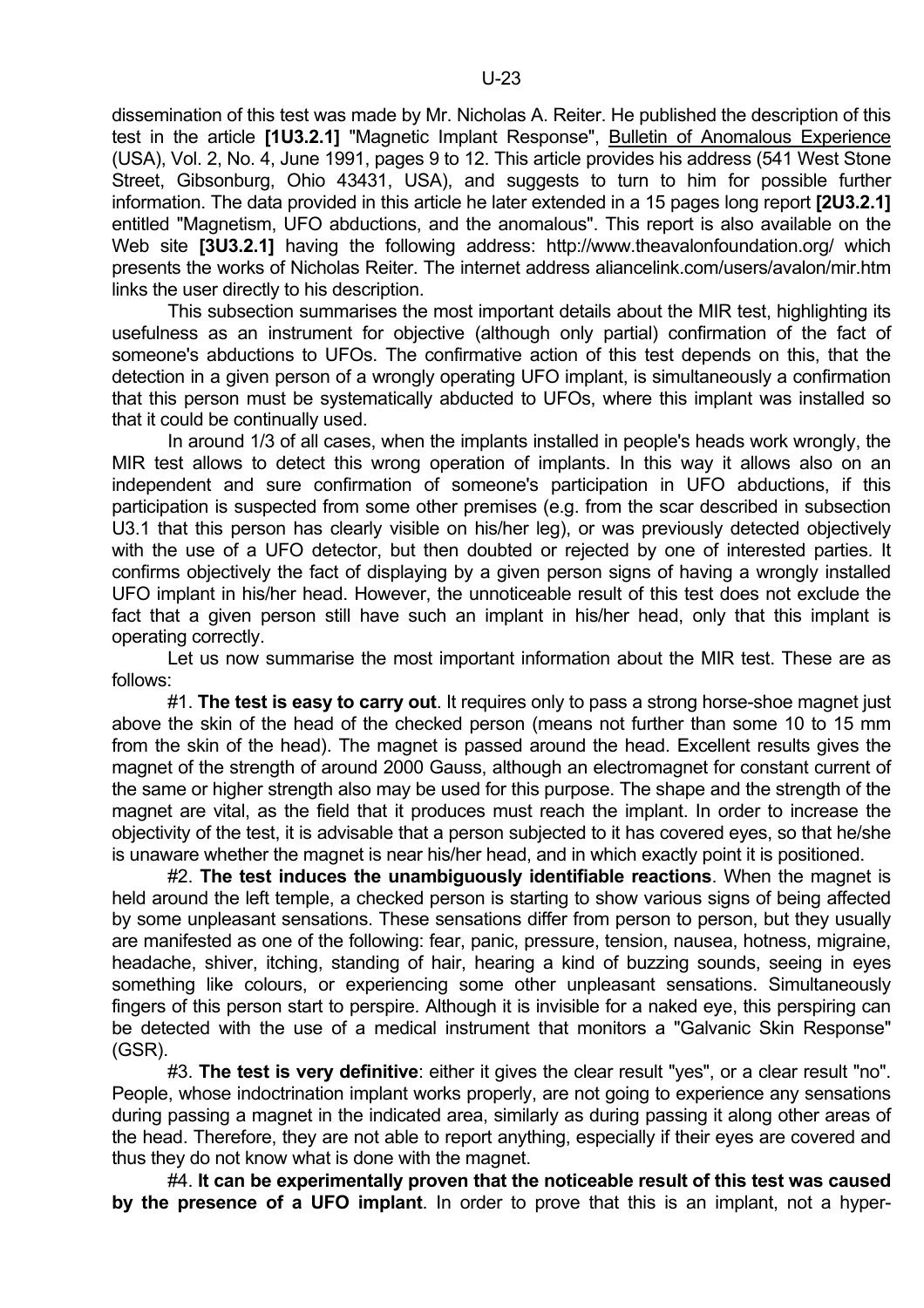sensitivity of this person to a magnetic field, now implant can be switched off. To accomplish such a **switching off**, a powerful source of telepathic noise needs to be brought close to the left temple for about 2 minutes. (What telepathic noise is, it is explained in subsection H7.1 of this monograph.) An excellent source of such a telepathic noise, is every device which produces numerous electric sparks, e.g. a Tesla coil, a Wimshurst electrostatic machine, a car spark plug dismounted from an old car and connected with a coil and supplied with series of impulses, etc. After sparks from such a device switch the implant off, the test is repeated again. This time, when the powerful magnet is passed above the left temple, no any unpleasant sensations are reported. Because the checked person has his/her eyes covered, he/she does not know where a magnet is in a given moment of time, therefore is not able to simulate or fake the appropriate behaviour. It also should be noted, that the ability to switch off this implant is a conclusive proof, that we actually deal with an implant containing a computer, not with anything else. Nothing else apart of a technical device can be switched off at any will.

 While electric sparks are mentioned here as sources of telepathic noise, it should be added that all devices that create electric sparks (e.g. Van De Graaf generators, Wimshurst electrostatic machines, Tesla coils, inductors, spark apparatuses, sparking electric motors, sparking igniters for kitchen gas - especially that ones that are supplied from electric mains and produce a continuous stream of sparks, etc.), so-far are the only **reliable self-defence devices** known to us, which allow for a short-term getting rid of evil parasites from our houses. When we start such a source of powerful electric sparks, the telepathic noise that this source is creating also switches off the implants in nearby UFOnauts - as this is described in subsections N4, U3.1 and W3 of this monograph. In turn their implants contain the telepathic devices for personal communication, without which UFOnauts are unable to communicate with each other. In turn when UFOnauts loose their ability to communicate, they start to feel very isolated and threaten (as all parasites, deeply inside they are shaky cowards), thus they do not have other choice as to abandon the intension for which they arrived, and to quickly escape from the sphere of influence of the source of these sparks, which stun them. Unfortunately, the long-lasting telepathic noise is destructive also for us. In turn when we switch sparks off, UFOnauts are going to return to finish their deviated activities.

 The above should be supplemented with the information, that the horse-shoe **magnet** of 2000 Gauss, or higher, is rather difficult to find. Thus when we do not have it, we still should try to carry out this test with any smaller, but strongest magnet that we have. Of course we must be aware that the stronger the magnet, the higher chance for the reliable detection of the existing implant. Therefore, it is not sure, that the magnetic field of such a weaker magnet is able to penetrate the skull and excite the implant to act. This means that with the use of a weaker magnet, the lack of the effects described above does not guarantee, that someone does not have any wrong working implant in the head. But if the weaker magnet confirms the existence of the implant, then the result of the test is equally valid as would be for the magnet of the required strength. One of readers of my monographs, who completed a whole series of MIR tests and shared with me his observations, claims that in spite of the use of a magnet weaker than 2000 Gauss, still a significant number of his friends, estimated by him at around 30% to 40%, vividly reacted to this test. For his test this reader was using a magnet that was dismantled from a computer hard disk (for PC) produced by Seagate, of the capacity of 1.7 GB. (This magnet propels a coil, that moves heads.) The magnet from this hard disk has dimensions of only around 60x20x6 mm, and for this reader it turned out to be the strongest magnet that he managed to find so-far.

 The above should be complemented, that the roles of the identification beacon described in the previous item, and the indoctrination implant described in this subsection, are completely different. Therefore these two implants are obviously installed for different purposes. And so the identification beacon is installed in people to allow UFOnauts to find these people quickly and reliably, independently where they would try to hide. In turn the indoctrination implant is installed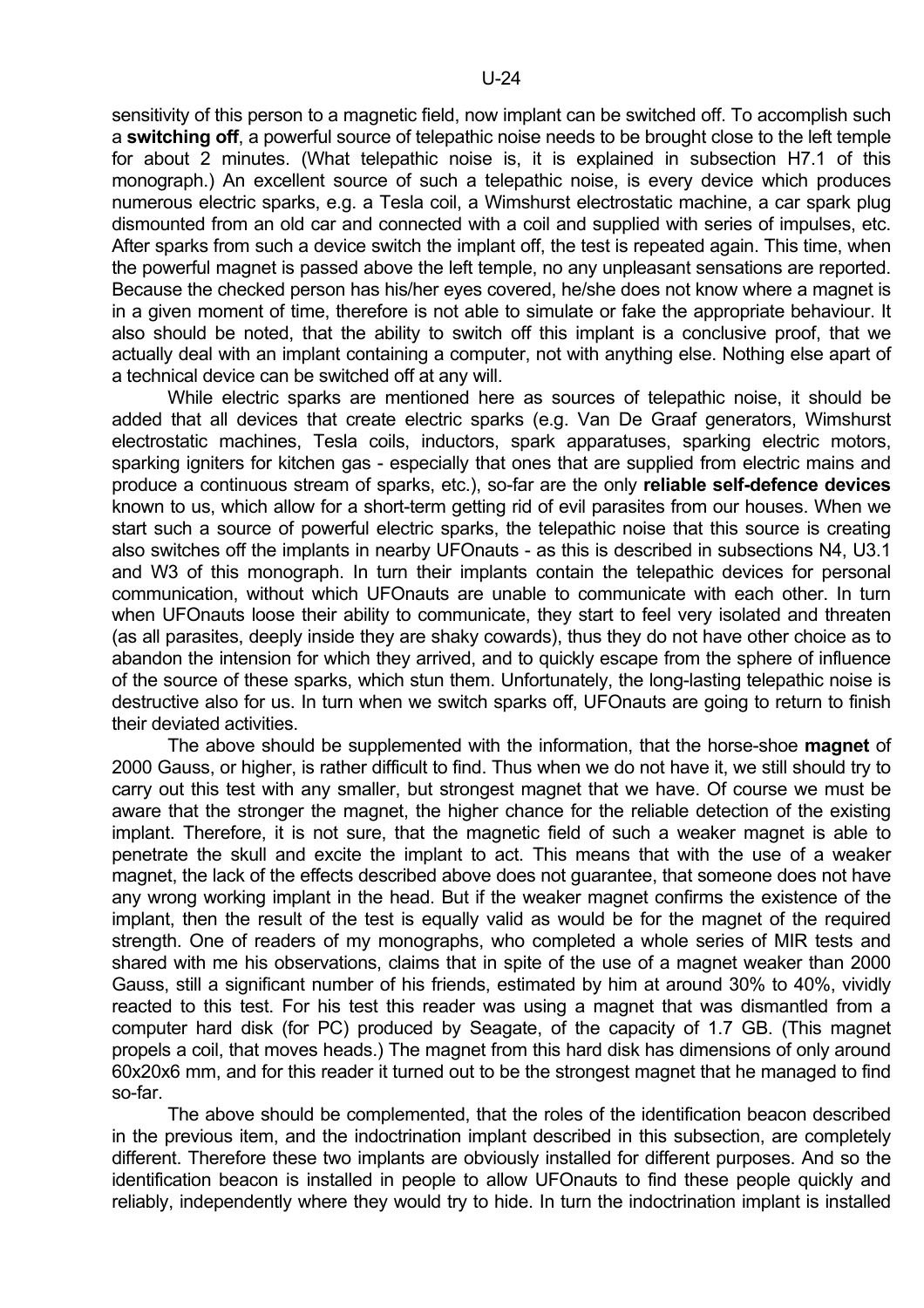One of readers of my monographs was pointing my attention at the fact, that present medicine uses a **device for nuclear magnetic resonance**, (NMR) or (MRI). In Poland such a device is owned, amongst others, by the Centre of Child Health ("Centrum Zdrowia Dziecka"). The operation of this device requires that the table with a patient drives through a gate from a very powerful magnet. In the Polish Centre of Child Health, this magnet is the superconductive type (submerged in the liquid nitrogen), and thus so powerful, that no-one subjected to the test can have any ferromagnetic objects with him/her. (Supposedly there was a case of a patient, who in order to survive required a bottle with oxygen. Unfortunately this bottle stacked to this magnet so strongly, that they needed to ask the producer to send experts for extinguishing the magnet. detaching the bottle, and only then with large costs they could run the magnet again.) Theoretically speaking, people subjected to tests for nuclear resonance should feel nothing, because the magnetic field used for this NMR test is constant and it does not affect the senses. But as it turns out, many patients, for unknown to medicine reasons, under the gate with this magnet experience shivering and other symptoms, which are exactly corresponding to these induced through acting with magnet at the UFO implant. Most probably, without knowing this, those people who carry out the NMR test accidentally detect also in their patients the presence of UFO implants. Interesting would be the statistical checking, what proportion of patients subjected to the NMR test is experiencing these unpleasant sensations. Also it would be interesting, whether the people who serve this NMR test would be able to switch off implants in their patients, via the use of electric sparks (or more strictly - via the use of telepathic noise generated by electric sparks) - as this is explained above.

# U3.2.2. Various consequences of the presence of the indoctrination implant in our temple

 Carrying out these indoctrination implants in our heads is connected with the possibility of showing up of a whole range of secondary symptoms, that are induced by these implants. The symptoms are showing up especially clearly if the implant was installed wrongly, or if it works incorrectly. It is a bit like with artificial teeth - the more wrongly these teeth are installed, the more they trouble us. Examples of such symptoms can be: possibility that we are to react noticeably for MIR test described in subsection U3.1, periodical "prickling" of the implant, the feeling of having an alien object in our head, the possibility of appearing frequent migraines that always start from this implant in our head, the displaying of views and attitudes that are programmed by UFOs (e.g. high "scepticism" regarding UFOs, the lack of believing in our own abductions, in spite that the evidence is almost hurting our eyes, etc.), etc. Thus these secondary consequences of the implant, are usually first signs that we for sure have such a UFO implant in our head. Here are the most important out of these consequences.

 #1. **The "prickling" sensation in the point where the implant is located**. People who are just about to confront their next abduction to a UFO, from time to time are experiencing at nights something that could be called "the feeling of migraine", or the "prickling", at their indoctrination implant installed around the left temple. This is a very weak feeling like an "old" headache located by this implant, or a kind of feeling that we would experience when a small object is moving in the point of location of this implant. This feeling usually appears at nights, at the time of waking up, or in evenings shortly before going to bed. The explanation to it, which I deduced for it on the basis of observations to-date, is that **this sensation is a result of activation of our implant, and almost always is a sign that invisible UFOnauts arrived to our flat and they listen to our thoughts**.

 The mechanism of appearance of this sensation results from the operation of these implants described in subsection N4. As this is described there, during the majority of times the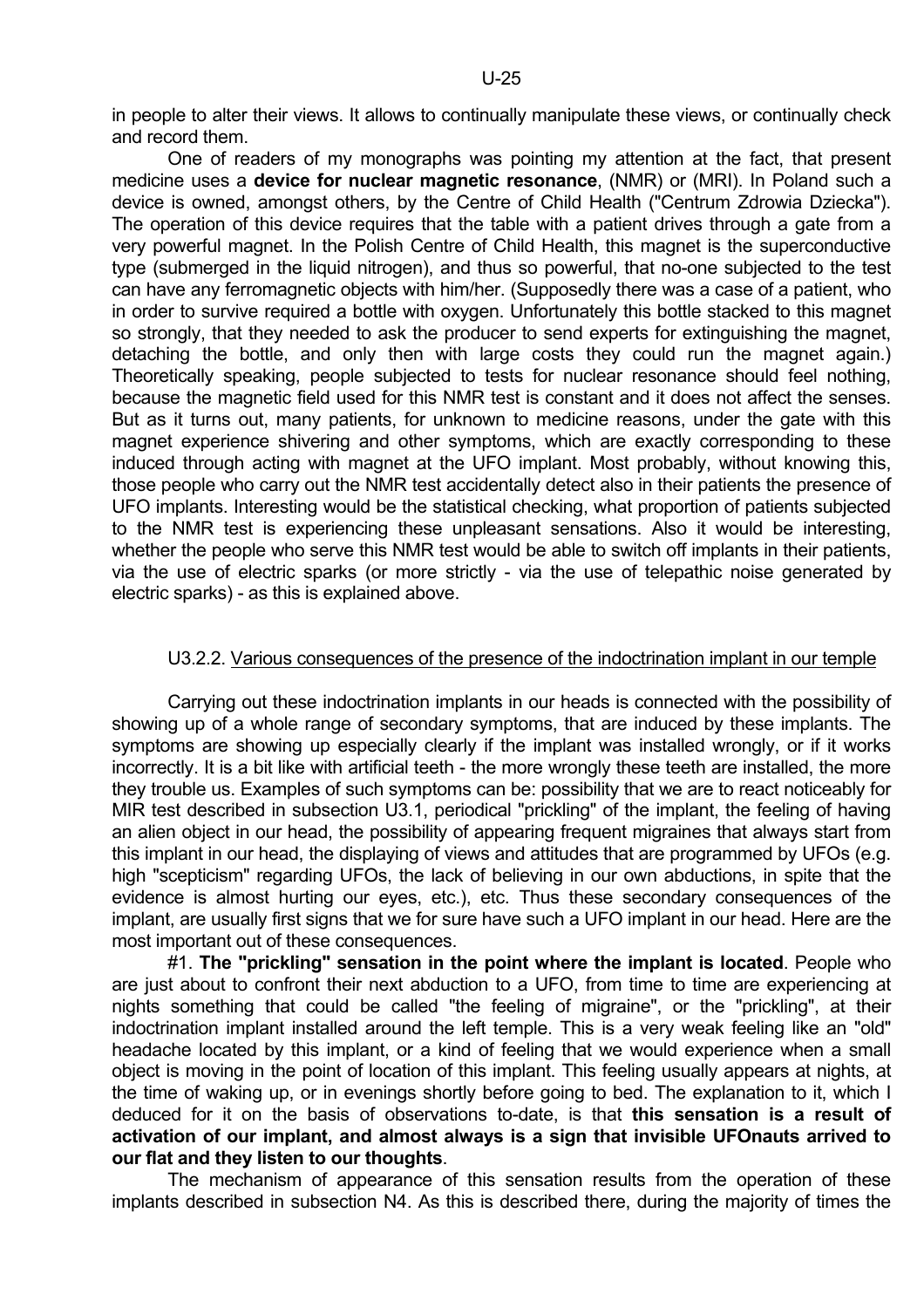operation of these implants remains switched off, while their switching on occurs only at the moment when in their vicinity appears a telepathic signal that they intercept. Although this signal can also be generated accidentally by our electrical appliances (e.g. by hight frequency coil from our TV set, or from a source of electrical sparks, such as an electric welder), usually this source is a UFOnaut who arrived near us, and who switches this implant on in order to "listen" to our thoughts. (But notice that we are not able to "listen" simultaneously to his/her thoughts, because these implants are so designed and programmed, that they transmit thoughts from UFOnaut to our mind only on a clear command from the UFOnaut's mind - see subsection N4.) The learning how to recognise this sensation is equal to gaining a permanent, build into our head, reliable, and highly sensitive UFO detector.

 #2. **Migraines**. One of the relatively frequent consequences of having such implant in our head, are migraines induced by our abductions to UFOs at nights, and by erasures of significant portions of our memory. The **morning migraines are always a proof, that at nights when these migraines started, we were abducted to a UFO while our memory was erased**. The stronger the migraine, the larger portion of our memory was erased during a given abduction.

 Repetitively every now and again (e.g. once a year) for several days (e.g. for a week) a given person may experience such a prolonged **migraine**, without any visible causes which could bring it about (such as higher pressure, overworking, stress, etc.). This migraine appears after the night in which the abduction took place (e.g. when the disturbances in the operation of electronic equipment could be observed - see signs described in subsections U3.3 to U3.8).

 Such a migraine that originates from the implant is characterised by several easily noticeable attributes. The most important of these is that it always begins in the point of our head in which this UFO implant is installed - see subsection U3.2. In the morning this migraine is always located in this point. Then the migraine starts to "rotate" around the head. For example the first day the pain may be situated at the back of the head, the next day it shifts onto the right hemisphere of the brain, the third day the forehead can be painful. Then the pain shifts to the left side of the forehead and stay there. Also the intensity of this migraine may appear to be changeable. The first day may seem to be slight, the second day could be very sharp and every movement echoes with pain, the next day it may start to slightly ease, the next few days its intensity may gradually diminish. Sometimes a given person may not notice any other signs of abduction described here, but may notice this migraine.

 Although various natural reasons for such a migraine can also exist, typically it is a consequence of the hypnotic erasure of the abductee's memory, occurring each time after the abduction took place. Of course, its appearance, as all other subjective phenomena, is dependent on the individual sensitivity of the abductee.

 It is worth adding, that simultaneously with this migraine, other temporary symptoms of a post-hypnotic suggestion or a rapid loss of moral energy, may appear. These can include for example a loss of appetite, an increase in irritability, a decrease of intellectual productivity, nervousness, nightmares, depressive states, etc.

 #3. **The loss of sense of smell in some woman that deepens with the elapse of time**. From the data collected so-far about various medical actions completed on people during UFO abductions, it appears that UFOnauts use two different procedures of instalment of this implant in our heads. Unfortunately, at the present stage it is not known, whether they serve for the instalment of the same indoctrination implant, or they are used for instalment of two different implants in human heads. (If we really have two implants in our heads, then about the purpose of this second implant we do not know anything at present.) The first of these procedures installs a UFO implant in our head through the right corner of our left eye. The second procedure installs a UFO implant through our nose. The use of this first procedure (through the eye) so-far I managed to document only for males. In turn the use of the second procedure (through the nose) so-far I managed to document only in relationship to women, although I suspect that relatively long ago I encountered a report that it was also used on a male - unfortunately I lost details of this report.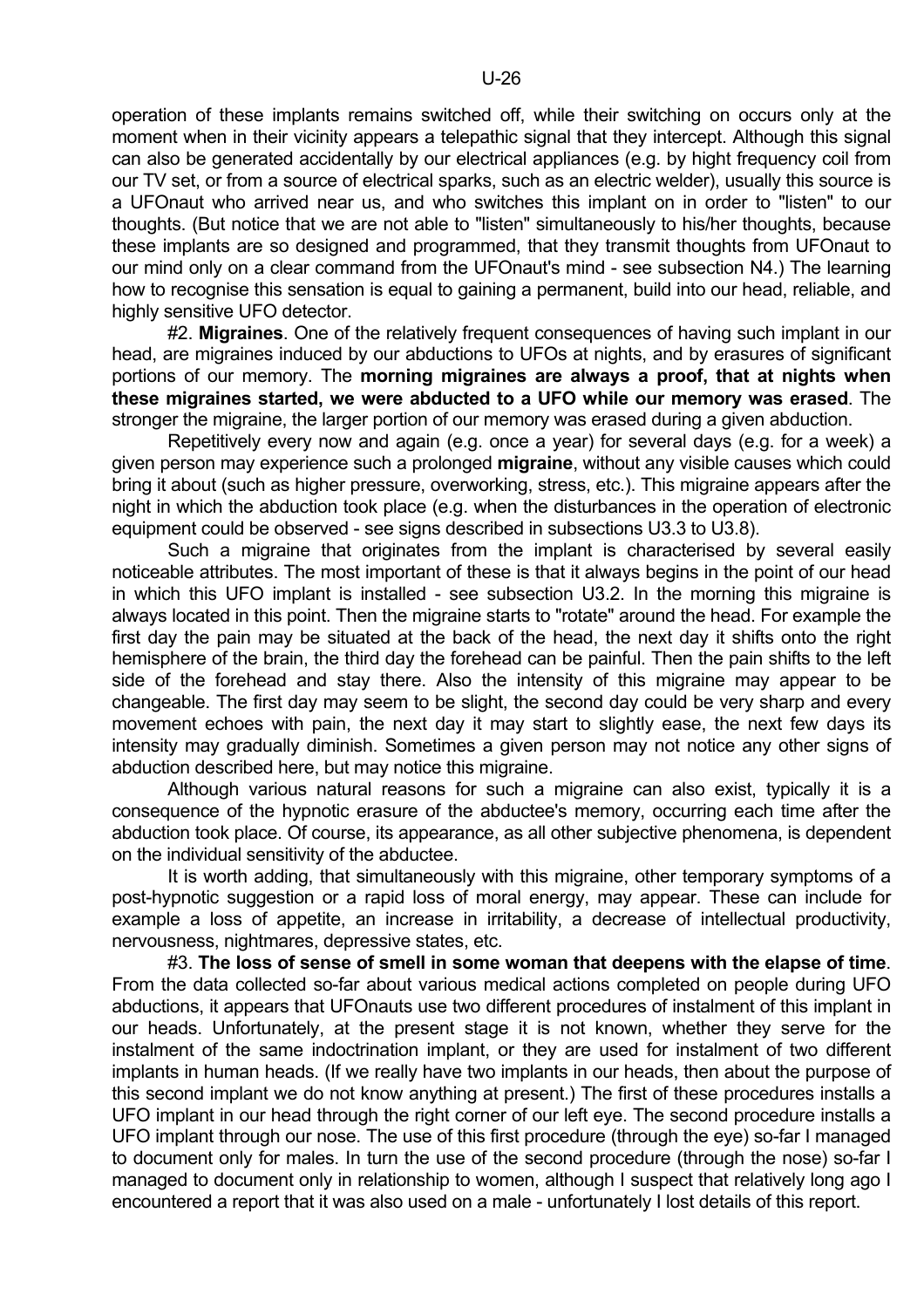The implanting of brains of human women through their noses introduces specific consequences. One of these is, that women much more frequently than men reports the appearance of droplets of blood on their pillows at nights. Women also more frequently then men experience daily bleeding of noses, sometimes even in the effect of an ordinary use of handkerchief. However, the most important consequence of UFO implants inserted through the nose, is that its hostesses relatively frequently experience the loss of sense of smell that escalates with age.

 This loss of sense of smell has several characteristic aspects. The first of these is the **gradual loss** in the period of fertility of a given women, means during only around 25 years. Until the age when teenage women receive this implant from UFOnauts, their sense of smell is perfect. Then their smell disappears proportionally to the number of UFO abductions that they experience. At the time of reaching menopause their smell is almost completely non-existent.

 Other interesting aspect of this disappearance of smell caused by an intelligent UFO implant is, that this loss has a "**software**" character, means is non-permanent (i.e. is contrary to the case when smell disappears for some biological reasons). Thus, this sense of smell periodically returns to a given woman - if for some reasons UFO implant in a given time is switched by UFOnauts into operation that does not cause its temporally blocking.

 A next interesting aspect of this loss of smell, is the existence of a "**masking explanation**" for it. As it turns out, every women who experiences it, has her own "rational" explanation why it takes place. This explanation always displays a character manipulated into a given women by UFOnauts via hypnotic methods, thus is always colliding with the true development of situation. (For example it is always blaming one event from the past, thus is overlooking the gradual disappearance of this sense of smell.)

 I should add here, that so-far I have not encountered a case of a male, who would report to me the loss of sense of smell that would display these characteristics, i.e. (1) the gradual disappearance from the level of perfection in teenage age, to the complete disappearance slightly above 40 years old, (2) showing periodical returns after the disappearance, and (3) the existence of some "masking explanation". In the event that someone knows such a case, I would appreciate for letting me know. Especially if it has some connection with UFOs.

 Although this gradual loss of the sense of smell by women can be explained on many ways, starting from a classic "explanation" of an orthodox science (i.e. that it has nothing to do with UFOs or UFO implants), through its explanation with a biological damage to a nose during inserting a given UFO implant through this nose, and finishing with causing it in result of a wrong operation of this implant, one such an explanation seems to be coinciding with the largest number of empirical data. It is the explanation of "**intentional blocking**". It states that one of the function of this implant introduced to the women's brain through their nose, is a temporally blocking of the sense of smell, when these women are subjected on a UFO deck to some medical procedures during which for the good of these procedures women should not perceive any sensations of smell. With the elapse of time this frequent release under hypnosis of this blocking function of the implant, causes almost a complete blocking of sense of smell in a given women. However, this blocking has more a form of a "post-hypnotic suggestion" than biological damage to a sense of smell, therefore it shows a "software" nature and periodically it may disappear. Because of the number of implications that hide behind this explanation of the "intentional blocking" by UFOnauts of the sense of smell in Earthly females, it is necessary to intensively research this matter.

 As almost everything that concerns the research on UFO abductees, the connection between the UFO implant inserted to women through their noses, and the gradual loss of sense of smell, still bases on a very sparse number of data and has a nature of scientific hypothesis rather that an conclusively proven fact. However, because of the wide size of this problem, and its social destructiveness, it asks for putting increasingly higher pressure on researching it.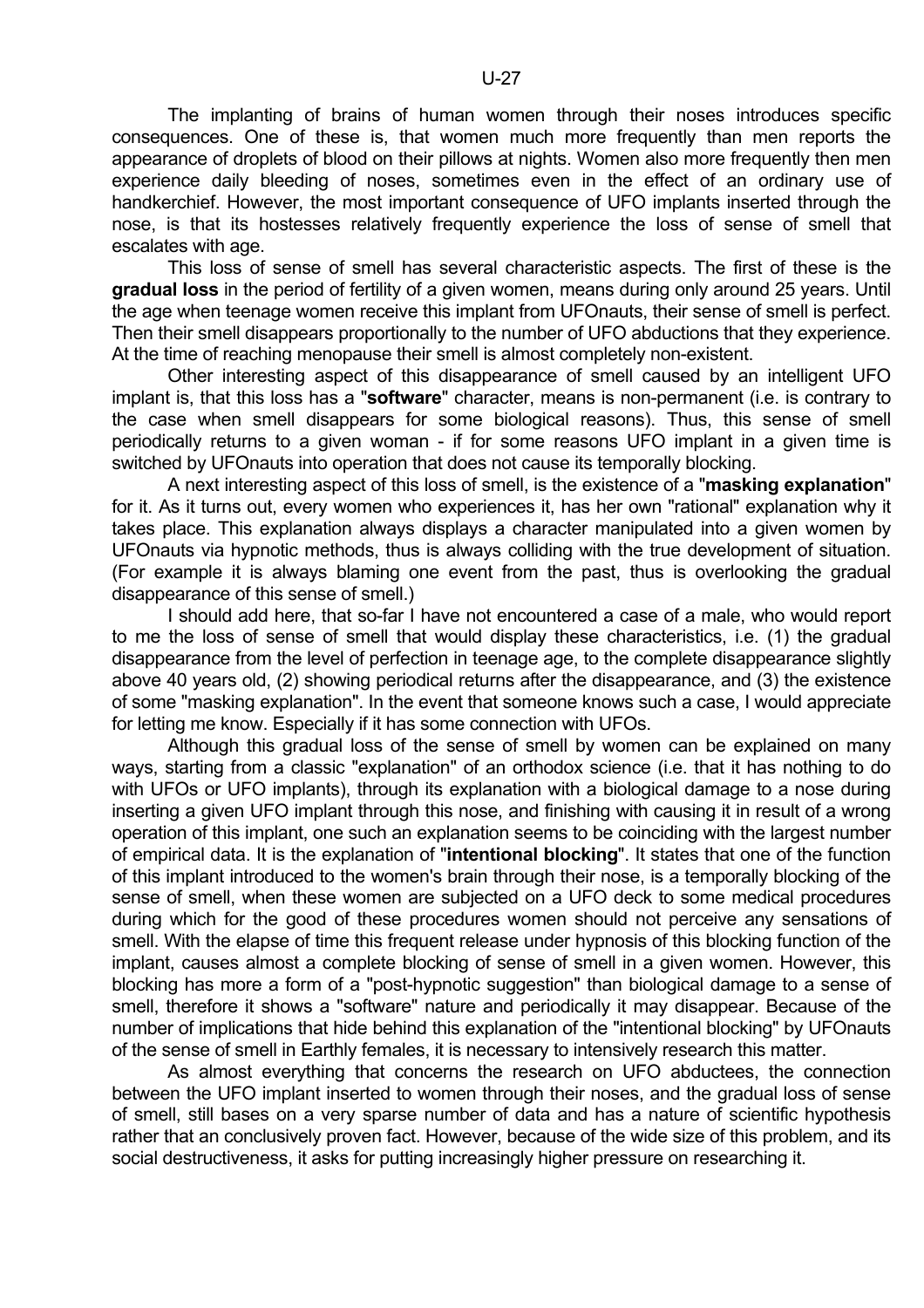#### U3.3. The instalment of other implants and bruises on our bodies that originate from UFOs

 A next group of evidence for the fact, that we personally also fall victims of parasitic exploitation by UFOnauts, depends on noticing in ourselves various signs of other implants, or bruises, or marks, of being exploited by these cosmic parasites from UFOs. Such marks sometimes are hitting our eyes just after abductions, thus their detection does not require any specialised equipment. The most easy for noticing out of such marks and bruises, are partially discussed in subsection O7. Other out of them include:

 #1. **Marks from other types of implants**. Independently from two most common UFO implants, that are described in previous subsections, UFOnauts frequently install in selected people additional specialised implants in various parts of their body. So-far I encountered information about following areas in which such further specialised implants were found: male penis, the centre of the right arm (in the area opposite to typical pox vaccination mark), back of the neck, and back of palm-hand.

 #2. **Bleeding of the nose**. Such unexplained bleeding, usually manifested through the presence of small droplet of blood on our pillow, may sometimes take place at night. Usually they have a connection with operations carried out on UFO abductees by UFOnauts (e.g. by implants introduced to the head of a given person through nose - see subsections N4 and U3.2.2). Moreover, wrongly installed UFO implants frequently cause in people an increased susceptibility for long-lasting bleeding from nose. For example sometimes even just a stronger blowing through nose during the use of handkerchief may cause such bleeding. UFO implants are frequently also causes for lost of sense of smell by women, as described in subsection U3.2.2.

 #3. **Blood on bedding**. Some UFO abductees may sporadically notice in mornings small blood stains on their bedding, although they do not find on their body any open wound or scratch that could provide this blood (but they are going to have some healed scar, which is going to coincide with the location of blood on bedding, and the previous existence of which they conscientiously do not remember). In one of cases known to me, such blood stains appeared on the bedding in the area where on the leg is the scar described in subsection U3.1, although the scar in morning was completely healed - only than many times larger than previously. I suspect that these unidentified sources of blood originate from wounds inserted at night by UFOnauts in order to install various implants. Then they are healed under hypnosis with telekinetic field so fast, that until the next morning they already turn into well healed scars (see the description of such fast telekinetic healing of a wound on leg, described in subsection T1).

 #4. **Bruises**, scratches, and bumps. Sometimes on bodies of people abducted to UFOs during a given night, various bruises, bumps, or scratches appear. These look like produced in the effect of fight, attempt to incapacitate, or because of breaking through someone's defence poses. Their owner does not have any clue when and in what circumstances these marks appeared. This happens in spite that - judging by their size and intensity, leaving such marks must be connected with a significant pain and thus it should be noticed. The most frequently these take a form of blueish-black or brown painless bruises. Personally for me these bruises usually appear on the middle of one of my arms, means in the area where the UFOnauts who escort me to a UFO are grabbing my arm with their hand - similarly like this is done by a policeman who leads a prisoner locked in handcuffs. In my case such bruises frequently have the shape of four round black imprints from four fingers, left on the internal side of my arm, and one additional elongated such black imprint located on the external side of my arm imprinted by the thumb of a UFOnaut. They usually appear on the height where there are marks from pox vaccination (although my bruises frequently appear also on the right arm, while pox is vaccinated only on my left arm). In 2003 these bruises disappeared from my arm only after one week probably because of the slower healing of my body caused by my age. But I remember that in my younger age they used to disappear already after a couple of days. Before these bruises disappeared, they usually disclosed, that nails on fingers of UFOnauts who made them, are not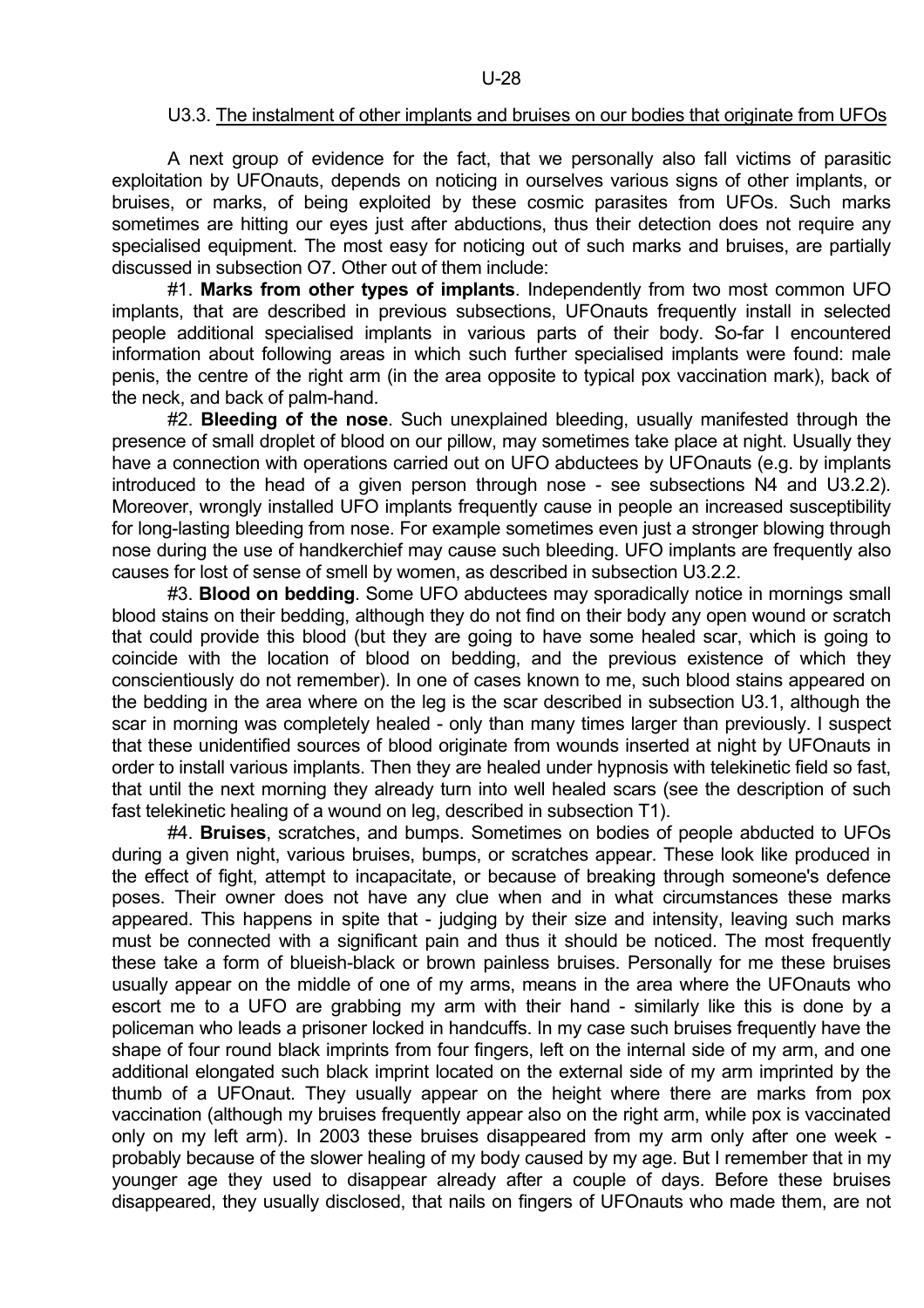flat and rounded as human nails, but are shaped into three short claw-like protrusions, which leave three pointed bruises.

In other males that I investigated, these bruises sometimes appeared also on wrists (myself I did not noted such bruises on my wrists). In turn in females that I researched, similar bruises frequently kept appearing on their thighs and hips, means in the areas characteristic for breaking through poses that women instinctively take when someone forces his way to sexual organs of these women.

 Sometimes the marks described here may take shape of scratches, frequently located near wrists or ankles, as this is described in subsection U3.6 for Jackie. Probably they originate from brutal puling a given hypnotised person by UFOnauts. (As this is known, UFOnauts love having long "claw-shaped" fingernails, with which they frequently scratch their victims.)

 The characteristic attribute of these bruises and scratches is, that otherwise to normal bruises or skin damages, they are completely painless during a touch or pressing. Most probably after the abduction, UFOnauts always use a telekinetic beam in order to heal these bruises. This painlessness can be used as their identification criterion to distinguish them from any ordinary bruises and scratches. Also the fact that they disappear rather fast, much faster and less noticeably than "normal" bruises and scratches. Other their curiosity is that they are known for centuries and even well described by mythology of various nations. For example, according to old Chinese mythology, such painless bluish-black bruises on the body, are apparently to indicate the evidence of arrival of ghosts, which (the ghosts) pinch their host before departing in order to leave some visual sign of their presence (this is why the Chinese name for these bruises pronounced in the Cantonese dialect sound "kwai mit", in English meaning the "**ghost pinch**").

#### U3.4. Consequences of our abductions to UFOs

 Our abductions to UFOs are a source and a main reason for various detectable consequences. In this subsection I would like to discuss the most important out of these. After all, their knowledge may allows the reader, if he/she encounters these in his/her own life, the understanding of their cause. It also allows us to realise, that these are our personal proofs for our own participation in abductions to UFOs. Furthermore, their knowledge allows us to accept easily these consequences, tolerate them, and in some cases even heal them.

 The consequences of UFO abductions that are described here, were identified and collected in the effect of perpetuate research on my own cases of UFO abductees, as well as during my studies of cases described in existing literature. Because I am of the opinion that for the good of Earth's science it is about time that restraints and ignorance to-date surrounding the problem of UFO abductions are replaced with thorough research and open discussion, I decided to publish here the most important out of my findings to-date. I do hope that by this pilot publication several scientific goals can be achieved. For example, I believe that this may open the problem of UFO abductions to much wider research, that it may formulate the learning foundations on which scientists could base their programs of studies, that it may set the direction for future searches, and that it will realize to some readers that signs of evil activities of UFOnauts on Earth are more common than they initially imagined - only that in order to start noticing them it was firstly necessary to formulate the Theory of the Magnocraft and to write this monograph. In this subsection I listed the most frequent out of currently known to me such secondary consequences of UFO abductions. But it should be noticed that these consequences not always must appear in every person or every group of people abducted to UFOs. They are rather unintentional signs, i.e. signs that sometimes kept appearing in people who knew for certain, that they surely originated from abductions to UFOs. Thus most probably almost each of these consequences may appear without any connection with abductions of a given person to a UFO. Here is the list of these secondary consequences, which in the light of my research most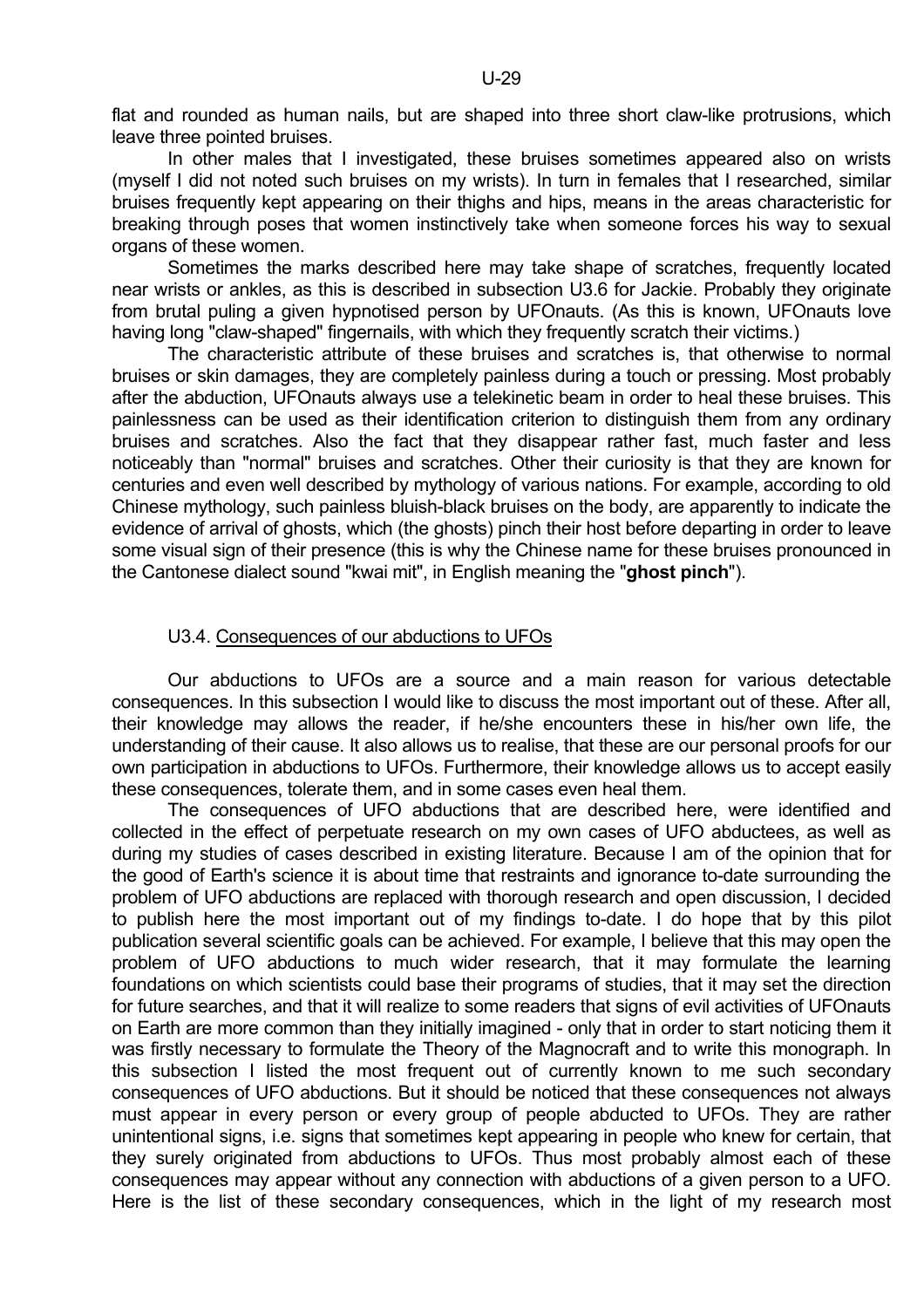frequently are results of someone being abducted to a UFO:

 #1. **Attributes of someone's sleeping**. Systematic abductions to UFOs may exert a noticeable impact at attributes of someone's sleeping. Although these attributes may incorporate a wide span of individual behaviours, most frequently encountered out of these include:

 #1a. A "smoke-screen dream". In order to hide the fact of our abduction to a UFO, UFOnauts insert to our memory a special type of dream, which in subsection U3.7.1 of this chapter is described under the name of "**smoke-screen dream**". Otherwise than this is the case with normal dreams, such smoke-screen dreams are generated in our mind in a technical manner, with the use of a special device, which in subsection N3.2 is described under the name of "**reproducers of memories**".

The content and the main motive of such smoke-screen dreams is so designed. that they are to provide an emotional justification for the real feelings which we experience during UFO abductions. After all, their purpose is to hide behind them the real origin and the real nature of these feelings. Examples of feelings which dominate UFO abductions include: horror, fear, panic, physical pain, separation, imprisonment, inability to return home. Thus also motives of actions which are used in smoke-screen dreams to hide these feelings, are designed to justify the night appearance of just such feelings. Therefore these dreams frequently include pictures of cemeteries, graves, trapping in huge empty houses, being attacked by animals, and other motives which should induce feelings that dominate UFO abductions. As such, motives that hide feelings from UFO abductions usually differ from motives that hide feelings from rapes by UFOnauts (which are described in subsection U3.7.1).

 Because of the technical origin, smoke-screen dreams can be easily distinguished from our normal dreams - for more exact explanations of their mechanism and the origin of their identification attributes see subsection U3.7.1. Their identification attribute is that no matter whatever we would dream, **during these smoke-screen dreams we are aware that we are either completely naked, half-naked at our lower end, or we are just undressing, in spite of the presence of other people and in spite that the action of these dreams takes place in public places**. For further details about the smoke-screen dreams see subsection U3.7.1, in which they are described in more details.

 #1b. **Regular awakenings** always at the same time, somewhere between midnight and 5 in the morning, e.g. at 3:12 am. For reasons usually unknown to the affected people, many of us experience very regular awakenings precisely at the same hour in the early morning (with the accuracy to one minute) almost every subsequent night. For example we may get awaken always at 3:12 am. These unexplained awakenings occur for long periods of time (in drastic cases they may take place almost every night for many months or even years). Sometimes, after certain period, they may temporally disappear for even relatively a long time. But then they may appear again, although the precise hour of their appearance may slightly change. If we prepare a list of dates when such awakenings begin, these dates shape into a cyclic pattern. (The beginnings of their appearance, or dates when the precise time of their appearance did change, usually indicate dates of our subsequent abductions to UFOs.)

 From my research stems, that the reason for such repetitive awakenings at nights, is the self-repeating echo of our awakenings from a hypnotic dream. These our awakenings from hypnosis are induced by devices of UFOnauts after each returning us to bed from a UFO abduction. The command of awakening is issued by UFOnauts, when a given UFO abductee is still in the state of hypnotic trance after the return from a subsequent UFO abduction. Therefore, in some cases it becomes registered in the memory of a given abductee as a "post-hypnotic suggestion". The action of this suggestion must in turn manifest itself on each subsequent night, even when a given person sleeps an ordinary dream (i.e. is not hypnotised).

 #1c. **Sleeping in a defence position**. The systematic abductions to UFOs cause in many people, that these people fall into sleep in a position which seems to be an expression of unaware protecting of their intimate areas from intrusions of UFOnauts. And so, the systematic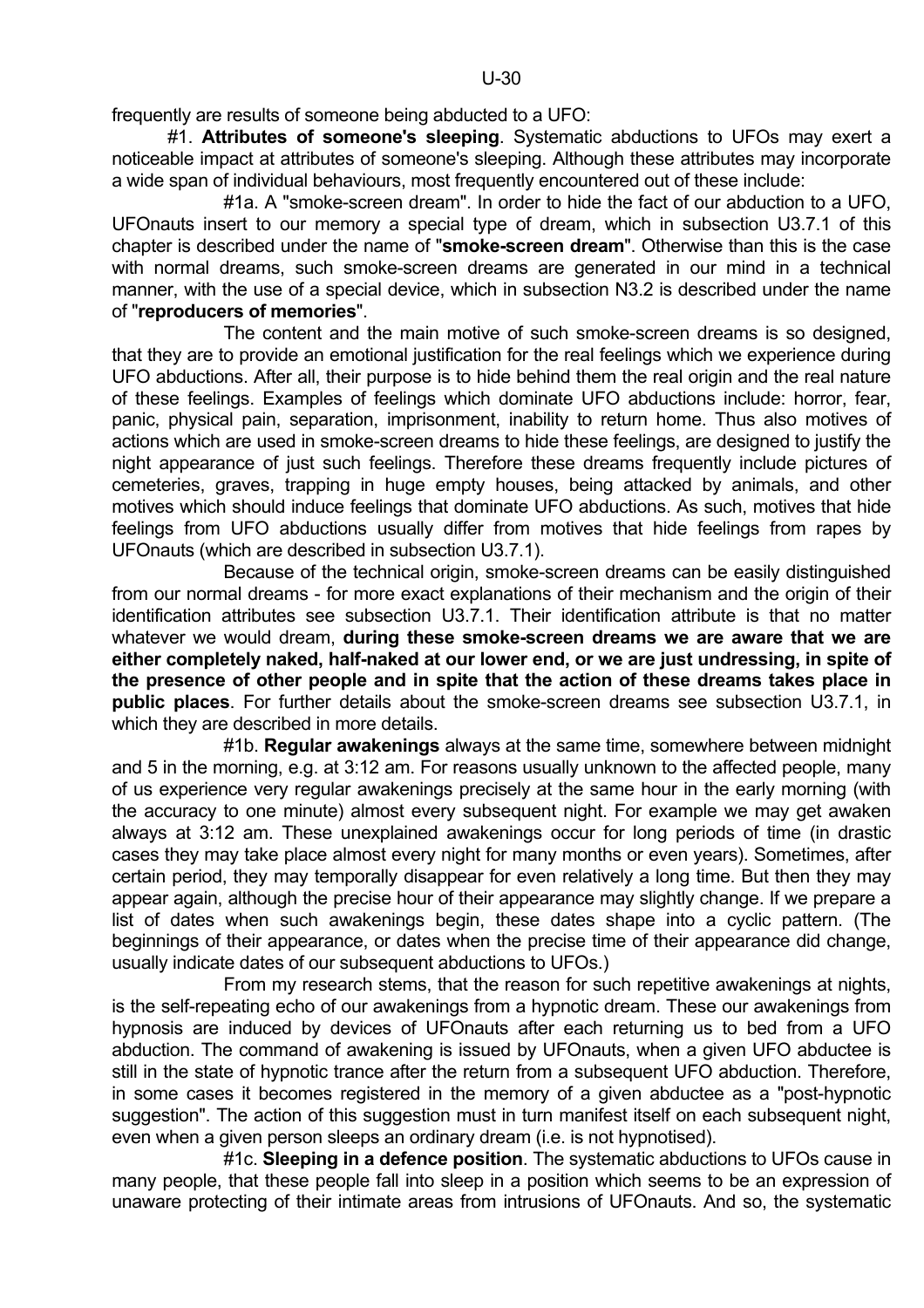abductions to UFOs of all human females (who for UFOnauts are donors of ovule) causes usually, that our women fall in sleep curled in such a manner, that with their elbows and squinted legs they protect the access to their reproductive organs. In turn the systematic abductions of all human males from Earth (who for UFOnauts are donors of sperm) causes, that these males usually fall in sleep lying on their stomachs and in this way subconsciously blocking with their bodies the access to their genitals.

 #1d. **Rapid and frequent tossing at nights**. Many people do not sleep in the same position for a long time, but frequently toss around and change positions rather frequently sometimes almost jumping up on their beds. I encountered even cases of people, who were aware of their UFO abductions, and admitted cases of sporadic falling out (jumping out) of their beds during such changes of positions. I personally believe, that cases of someone's especially intensive movements during sleep, are results of secondary reliving during their dreams of the traumatic experiences that they had in UFOs.

 #1e. **Ringing in ears**. Some people aware of their UFO abductions are reporting very frequent appearance of a characteristic ringing in their ears, whenever an invisible UFO appears in their vicinity. This ringing is described in more details in the Polish treatise [3B]. Unfortunately, it can be heard mainly at nights, when around there is an absolute silence.

 It is worth to emphasise, that the attributes of sleeping described here, especially the regular awakenings, do not appear in every person. Their possible appearance is depending on subjective characteristics (susceptibility, personality) of a given UFO abductee, and probably also on the level of painfulness of the experience to which a given person was subjected on decks of UFOs.

 #2. **Disturbances of sleep**. At the night in which a UFO abduction took place (for example, when disturbances in operation of electronic devices were also observed, which are described in subsection U3.6, or when strange figures described in subsection U3.5 were noted in our flat), a given person may notice a rather characteristic disturbances in sleep. These disturbances are so different from normal difficulties with sleep (caused e.g. by being tired, overeaten, or weather is about to change), that people aware of their UFO abductions may identify by them nights in which their abduction took place. Here are some attributes of these disturbances of sleep.

 #2a. **A shallow sleep**. From the moment of time when a UFO vehicle (which is to carry out the abduction) arrives to the bedroom and awaits until the victim falls in sleep, the sleep of this person becomes rather shallow, tired, and segmented.

 #2b. **A period of a deep sleep**. At a certain stage of the night, this shallow sleep is replaced by a relatively short period of extremely hard hypnotic sleep. This period is rather short, usually around 1 to 2 hours.

 This period of this hard hypnotic sleep takes place at the exact time, when the actual UFO abduction took place.

 #2c. **Rapid awakening**. For the unknown to a given person reasons, this short period of deep hypnotic sleep finishes with a rapid awakening. But reasons for causing this awakening, such as a noise or switching the light on, usually does not seem to exist.

 This phenomenon of a rapid awakening from a hard dream is caused by UFOnauts, and it finishes a given abduction. (In case of such a rapid awakening, it is worth to check the exact time when it took place, because for several next days we are going to wake up exactly at this particular time due to this "**hypnotic echo**" that is described in one of previous items above, and also in subsection U3.7.1.)

 #2d. **Difficulties with falling in sleep again**. After this rapid awaking, a given UFO abductees is having difficulties with falling in sleep again for the period of around 2 hours.

 #2e. **Morning exhaustion**. After the subsequent falling into sleep, the person experiences a hard sleep with difficulties of awaking again, although this sleep does not eliminate the feeling of exhaustion at next morning.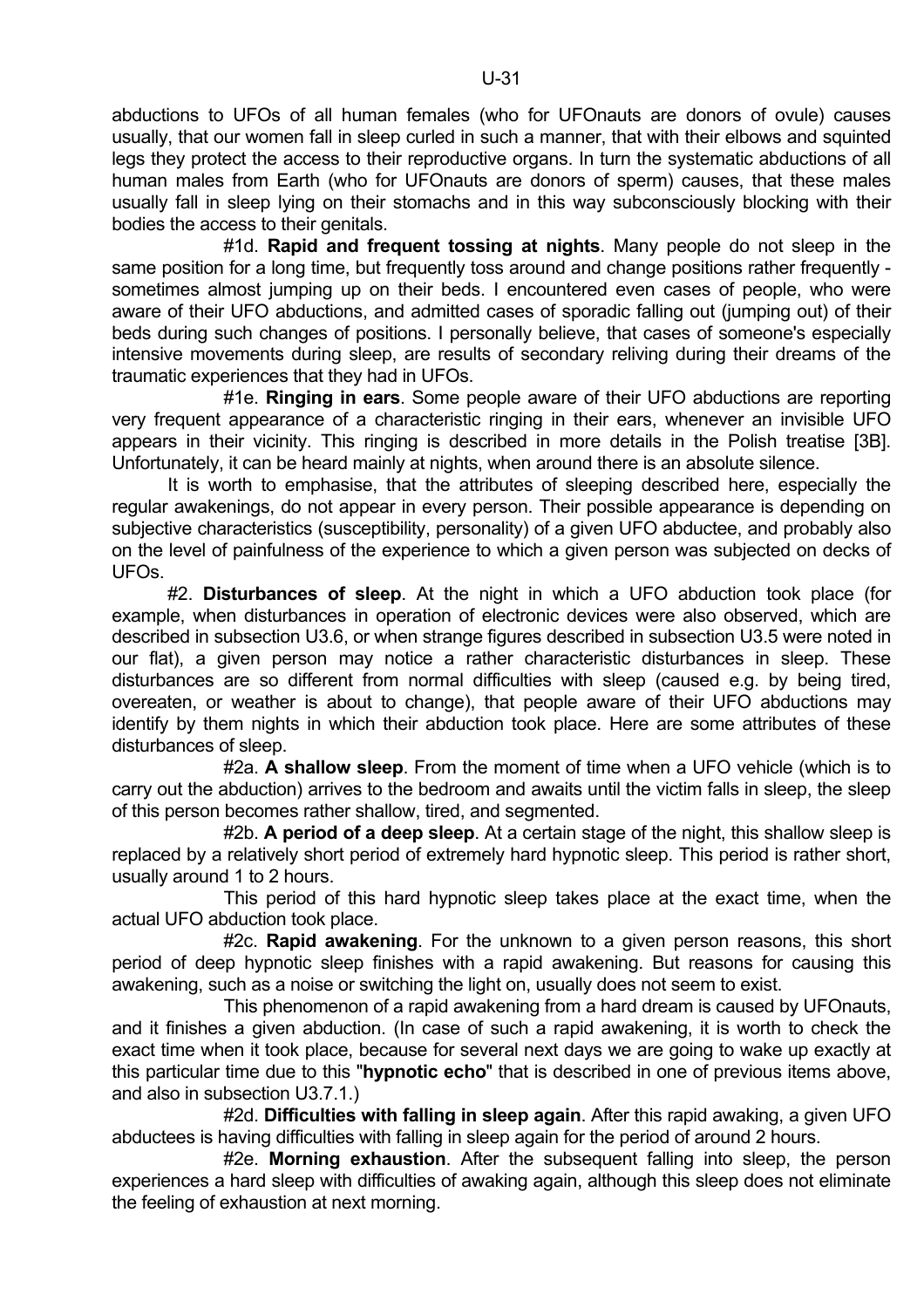#2f. **Other parallel signs of exploitation by UFOnauts**. In some circumstances, the same night when such an abduction took place, also many other signs of exploitation by UFOnauts can be observed in parallel to these described here.

 #2g. **Cyclical repetitions**. The characteristic disturbances of the sleep described here are being repeated cyclically for as many years as one may reach with his/her memory (i.e. for the entire duration of our systematic abductions to UFOs).

 The above pattern of sleep is so extraordinary and so meaningful, that its cyclical repetitions cannot be explained by anything else than UFO abductions. Also, it is confirmed by people aware of their UFO abductions, that this sleep pattern is characteristic for nights of their abductions. It is strange, that people do not take notice of the unusual character of this sleep pattern, and the lack of biological justification why it cyclically repeats itself in our lives.

 Of course, the above sleep pattern "typical" to UFO abductions may be subjected to individual modifications depending on the manner of abduction, power of the vehicle that abducts us, personality of subsequent abductees, etc. Moreover, almost every other out of secondary attributes described in this subsection may also be caused by factors having nothing to do with UFOs.

 #3. **Meaningful illnesses and conditions**. Systematic abductions to UFOs induce in people increased susceptibility to falling victims of rather characteristic illnesses and states. These illnesses and states result from the course, effects, circumstances, psychology, and/or subconscious memory of abductions, and thus they usually manifest themselves during appropriate conditions. Here are some of them:

 #3a. **Allergies**. During my research to-date I noticed, that every person aware of his/her systematic abductions to UFOs, with the elapse of time acquires some sort of allergy, or an illness that is based on allergy (e.g. attacks of asthma). Such systematic UFO abductees usually know that these illnesses are outcomes of their UFO abductions. The unique attribute of these allergies is, that they get deeper proportionally to the sum of abductions of a given person to a UFO, and also that they always appear in connection with conditions which accompany UFO abductions. Thus although their first signs can be noticed relatively early, in an intense manner they start to disturb the everyday life of a given UFO abductee only sometimes in middle age (e.g. when someone is around 40 years old). This looks almost as if some form of allergy is an unavoidable byproduct (or an external manifestation) of post-hypnotic memory blocks that are imposed by UFOnauts onto all people abducted to UFO vehicles. Thus this allergy intensifies according to a sum of informative volume of memory blocks of a given person. In the result, amongst older people it is difficult to find a person currently, who would not have any powerful form of allergy. After the allergy of such people is investigated closely, it always turns out that it has a direct connection with a factor that dominates during their UFO abductions. For example, many people presently are allergic to an ordinary night air, because this particular type of air they breathe during their abductions (i.e. the same air which they are forced to breathe during their flights to UFOs at times of their abductions, e.g. between 2 and 5 at night). People who are frequently abducted during winter and snowfalls, are allergic to snow, ice, or ice-cream. In turn people abducted frequently to UFOs from a pine-tree forest in the state of pollination, are allergic to pine pollen.

 One of the most extraordinary allergies, which is almost a trade mark of repetitive sexual exploitation taking place during UFO abductions, is the allergy to dry fluids produced by someone's own body. The most frequent one of these is the allergy to one's own sweat, although relatively frequent are also allergies of males to their own sperm, and allergies of women to their own vaginal fluid. People having these allergies are frequently surprised, when they experience rashes and itching in all areas of the skin which were wet with these fluids for the duration of time that allows their drying out and structural changes. For example, in cases of sweat - areas located under the strap of wrist watch (especially if this strap is made of leather and absorbs sweat), under a ring or earrings, etc. I know a case of person allergic to own dried saliva, for which the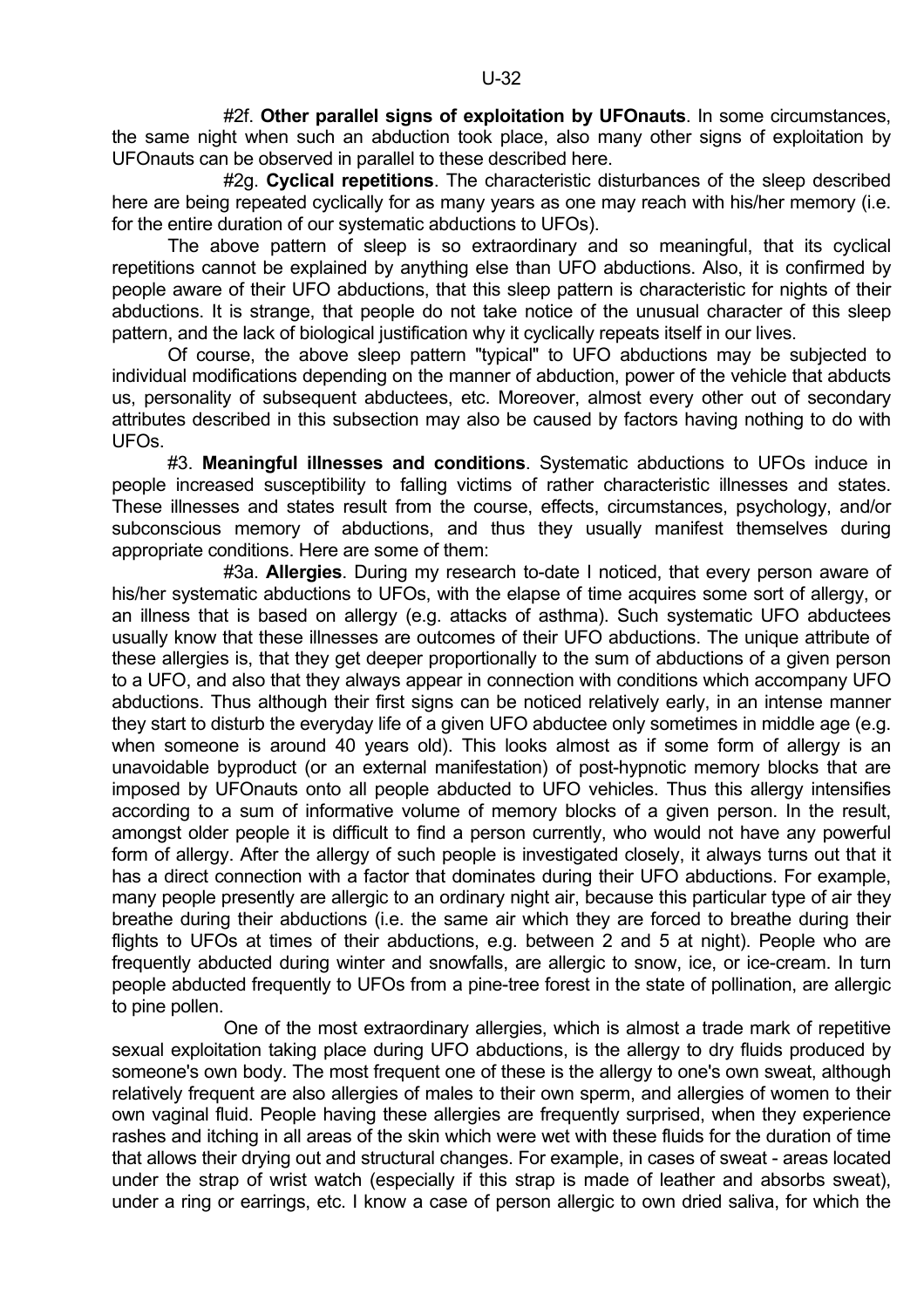obvious consequence of this allergy is a rash and itching around mouth, especially on the chin. I also know a case of other person allergic to own dry tears for which the rash and itching appear under eye lids after every non-washed flow of tears. It can be speculated, that owners of such extraordinary allergies, apart from usual trauma, were also subjected to these fluids during the course of abductions, and then these fluids were allowed to dry out on their skin and to change the structural composition.

 #3b. **Asthma**. A large proportion of aware UFO abductees that I researched, admitted having attacks of asthma at some stage of their lives (e.g. in the childhood), which they linked to their UFO abductions. These attacks usually disappeared with the elapse of time. But I believe that the unaware psychological tension that for many people results from their frequent UFO abductions, combined with their subconscious memory of their traumatic experience on decks of UFOs, may lead to induction of asthma attacks.

 #3c. **Colds and sore-throats**. UFO abductions seem to cause an increased susceptibility of people to colds, sore-throats, infections of lungs, and nose problems. The appearance in people abducted to UFOs all these types of health problems, usually is synchronised with date of their last abduction to a UFO, and typically appears to be a consequence of this abduction. Although these anginas and illnesses usually in the final stage manifest themselves as bacterial or viral infections, their immediate cause seems to be an allergic reaction of the body to agents, air, smell, or feelings, the character of which prevails during our abductions to UFOs. Therefore a significant number of people reacts with anginas on night air (i.e. are unable to sleep with open windows), or to all forms of ice (e.g. when their abductions frequently takes place in winters in the presence of ice and snow). Other people may catch anginas during almost ever flight in aeroplane, because the psychological feeling of flight triggers in them the appropriate allergic reaction.

 #3d. An increased susceptibility for **problems with the spine**. On the present stage of my research I started to believe that UFOnauts intentionally induce in some people various problems with their spine. These problems are probably used as a kind of punishment, and also as a method of "immobilisation", which are placed on these people, who in some ways act against occupational interests of UFOs on Earth. A significant proportion of males that I researched, who were aware of their UFO abductions, had various problems with their back. These problems were of many types, starting from disk slipping, through states popularly called "back pains", and finishing on stubborn, repetitive and long-lasting pains in their necks, similar to these which one has after a night spend on an uncomfortable pillow.

 One my personal observation directly indicates where UFOnauts learn how induce this non-intrusive spoiling of human backs. After all, in order to harm someone's spine in a nonintrusive manner, it requires a significant skill. As it appears, many UFOnauts that permanently reside on Earth, which I am describing in subsections V8 and V8.1, learn this skill when they practice various forms of unconventional healing. These UFOnauts put bones of people into order, use herbal healing, etc. Their knowledge that they accumulate during daily efforts of apparent helping people, the same UFOnauts later utilise during nights for harming individuals who in some way act against occupational interests of UFOnauts on Earth.

 #3e. "**Imaginary illnesses**". During my research I noticed that in significant number of people, who are aware of their systematic abductions to UFOs, a type of illnesses appear, that doctors and other people frequently call "imaginary illnesses". For the harmed person these illnesses have a character of some internal pain, e.g. usually a powerful and repeated at nights pain located in one and always the same internal organs of a given person, for example in his/her bladder, kidney, intestine, stomach, or a sexual organ. This pain is usually enough powerful, and enough systematic, for a given person to finally seek a help from a doctor. But to his/her shock, after the completion of various tests, x-rays, analyses, etc., doctors are unable to find anything wrong and insist that a given illness must be imaginary - not a real one, while a given person is healthy like a horse. The interesting connection with these imaginary illnesses have a folk wisdom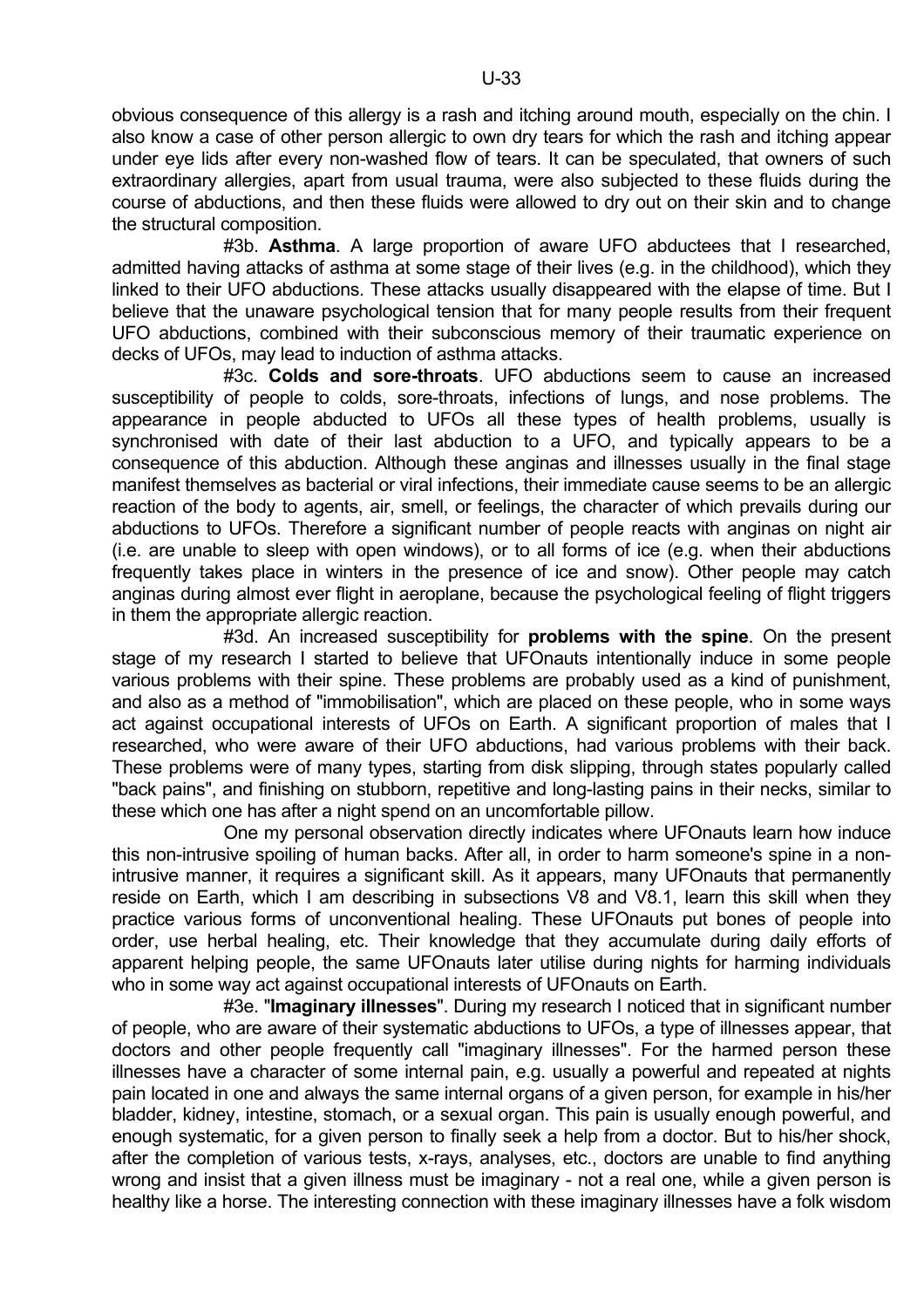which is spread amongst the tribe of Bidayuh (i.e. land Dayaks) that inhabits the Island of Borneo. They believe that if someone's house is pestled by invisible creatures, the attributes of which according to their descriptions coincide with attributes of present UFOnauts, then it is unwise to do to these invisible beings anything that could offend them. This is because these beings are very vindictive, and after they are offended they are bringing an unusual illness to the offender. This illness is such, that it is impossible for any doctor to recognise and to heal. Although it is extremely difficult to determine, whether aware UFO abductees whom I know, and who experienced these type of "imaginary illnesses", ever offended UFOnauts that exploited them, from analyses of their believes and their activities, I determined that all people that I know who have such illnesses could be qualified as "members of resistance movement". Thus it appears, that such "imaginary illnesses" can be one of "punishments" that UFOnauts serve to people for carrying out activities that act against their occupational interests on Earth. Of course, I am going to continue my observations of these interesting cases, in order to verify this initial conclusion.

 #3f. **Standing of hair on heads**. Especially in males with short hair, frequently after nights when their abduction to a UFO took place, their hair stand on ends and is almost impossible to comb them down. The mechanism of this standing hair on ends results from a permanent telekinetising, and is slightly similar to a mechanism described in subsection U3.6 that causes paint to fall from telekinetised cars, or sticky tape to fall from walls. Thus it is one of the more interesting effects of so-called "super-slipperiness". People of both genders, the hairs of whom some nights are subjected to telekinetising due to abductions to UFOs, later for rather long time are unable to comb down these hairs. Thus their hairs are standing up, forming the characteristic "locks" well-known to everyone. This phenomenon lasts until the moment when hair detelekinetise by themselves. Thus, when in the morning we discover on our own head such a "lock" formed from hair standing on ends, it is a perfect proof that this particular night we were abducted to a UFO.

 It is worth noticing that people on whose heads these locks are appearing frequently, in the folklore of almost every nation are described as people with especially stubborn and recalcitrant character. The interesting question which can be asked here, is whether this stubbornness is resulting from the fact that on UFO decks these people were subjected to frequent hypnotic programming to make them complete various tasks of collaboration ordered to them by UFOnauts, and thus for other people they become known as those who complete their intentions (i.e. tasks hypnotically preprogrammed in them) with maniac stubbornness.

 #4. **Interferences with our routines and manner of dressing**. Here several different phenomena belong, the most frequent of which include:

 #4a. Pyjamas, which in evening, as usually, we put in a manner typical for us, but in morning we found put in a reversed manner.

 #4b. The discovery of socks of a different colour on one of our legs - although we remember that in evening we put two identical socks.

 #4c. The fresh underwear, which in the morning sticks to the body, although in evening we took a shower. (Notice, that according to subsection U3.7.1 below, and also according to subsection JE9.5, this sticking of underwear usually is the sign of our sexual exploitation by UFOnauts. Evil parasites from UFOs use a kind of "jelly" for disinfecting sexual organs of their human partners - this disinfection is especially thorough by female UFOnauts. Then this "jelly" leaves the skin rather sticky.)

 #5. **Alterations and modifications in instinctive sexual behaviours and in functioning of sexual organs**. These alterations are results of extractions of sperm/ovule carried out on each one of us in UFOs. Usually these extractions are connected with various impersonal, intrusive, brutal, unpleasant, and sometimes even offensive medical procedures carried out on sexual organs of this person. Although there are numerous ways on which these modifications manifest themselves, the most frequent out of them are as follows:

#5a. **Fear of females of letting access to their sexual organs**. In women this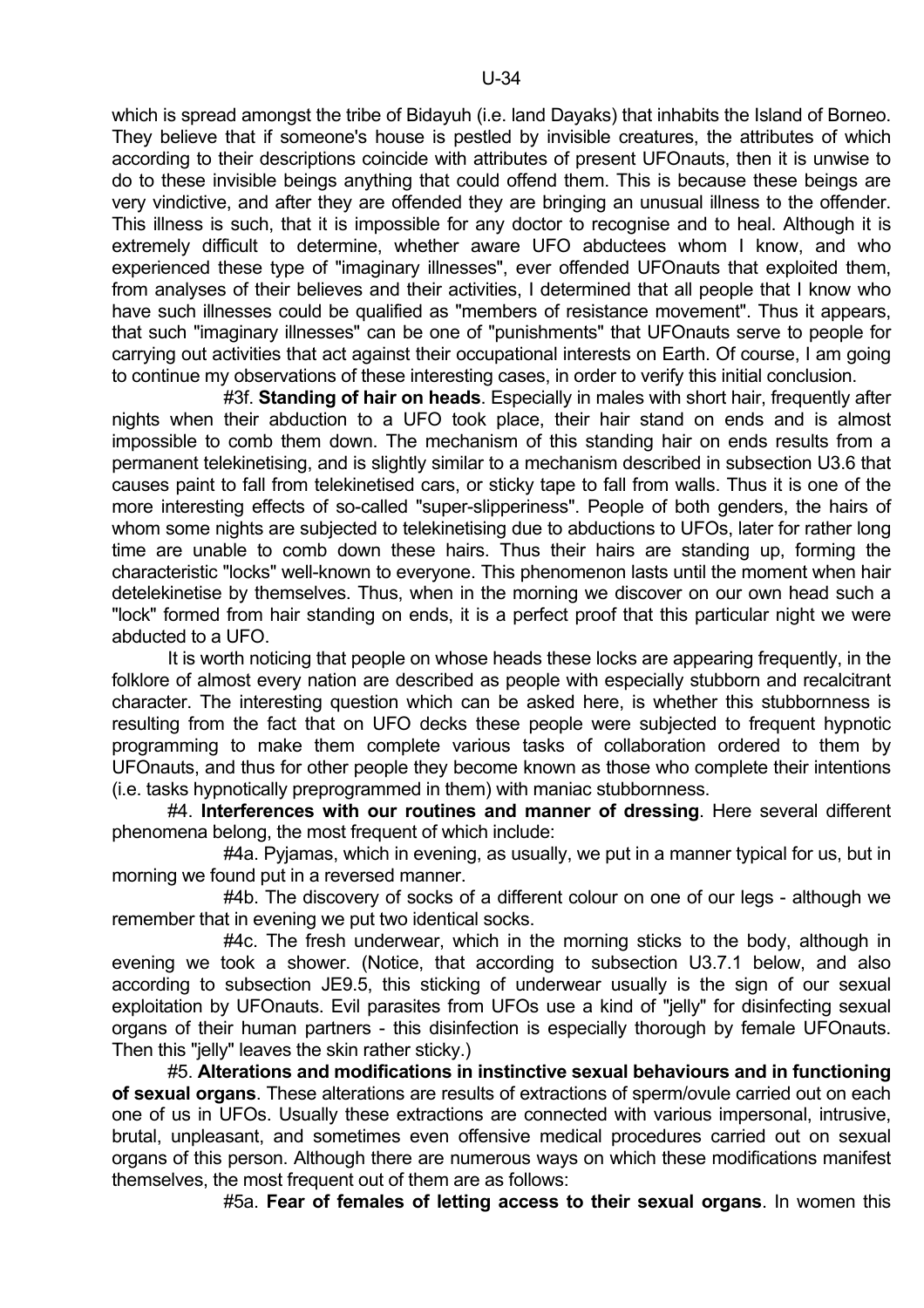disturbance may manifest itself by a subconscious fear, tension, and aversion, against every behaviour that depends on an active and forced access to their sexual organs. These fears are effects of the forced probing of their sexual organs by UFOnauts. In sense of effects, they are similar to feelings of victims of rapes, although women who experience them have no aware recall of being raped. Such fears manifest themselves on many different ways. The way that is easiest for noticing, depends on the inclinations of a given female to feel a sexual relaxation and pleasure only when this female is active, while her partner behaves passively. (The passive behaviour of her partner does not reminds the forcing behaviours of UFOnauts.)

 #5b. **Difficulties with erections in males**. In men may appear difficulties with erection caused by memories of forced extraction of sperm on decks of UFOs. These difficulties may increase proportionally to the actual level of being "embarrassed by presence" of other person (in case of intercourse between people - the presence of a female partner). Thus, it is going to be very high during first intercourse with a new partner. (In drastic situations it is able to even make impossible the first intercourse.) In turn it can completely disappear during "routine intercourse", when a given male is not embarrassed by presence of his female partner. The identification sign of these difficulties is that they completely do not appear when these males are not aware of being observed by someone who they do not know well (e.g. by their new partner). Thus, they do not have any difficulties with erection when sexual stimuli act while there is no-one to observe them. Subconsciously such males may also prefer active behaviour of their female partner (while passive in themselves), as such an active behaviour was programmed in them during the extraction of their sperm on decks of UFOs.

 #5c. "**Shy bladder**". UFO abductions are also the source of a very embarrassing condition, known as a "shy bladder". This condition manifests itself by impossibility to urinate in sight of others. I personally believe that this condition is induced on purpose by UFOnauts with hypnotic means. It probably happens if a given person urinates on the deck of a UFO, because of the fear of some sort. In order to prevent repetition of this urination on UFOs (and thus also prevent the need to clean UFOs after this person leaves), UFOnauts hypnotically programm such a person, making him/her unable to urinate in their presence. Unfortunately, this program frequently works in the everyday life, while its effects manifest themselves not only in the presence of UFOnauts, but also in the presence of any other people.

 #6. **Psychological reflexes**. UFO abductions are also sources of various psychological reflexes, which most probably result from subconscious memory of abductions, or from memory of unpleasant experiences and sights that a given person is subjected to during these abductions. Here are some of these.

 #6a. **Phobias**. Almost all people known to me that are aware of their systematic abductions to UFOs, with the elapse of time developed some kind of a powerful phobia, and link this phobia to their abductions. Similarly like allergies, these phobias usually manifest themselves at an older age (i.e. they do not exist in childhood). Each one of them seems to have a direct link with experiences appearing during UFO abductions. The most frequent out of them include: fear of heights (caused by free flights to/from UFO vehicle that hovers hight in the sky), phobia of flying in aeroplane, driving a car, or staying on a boat (which usually manifest themselves by vomiting in aeroplane, cars, busses, or ships), claustrophobia (caused by unpleasant experience in small compartments of UFO vehicles), dislike of uniforms - especially medical (caused by unpleasant procedures carried out by UFOnauts in uniforms), phobia of selected insects (especially arachnophobia) and the fear of some animals (e.g. snakes) which in the subconsciousness of the abducted person are linked with either medical instruments used on decks of UFOs, with UFOnauts themselves, or with their robots.

 One of possible definitions of phobia is "the affiliation of objects of phobia with the subconscious emerging of fragments of memories that are hypnotically erased by evil parasites, because they stored experiences of horrifying procedures to which we are subjected on UFO vehicles."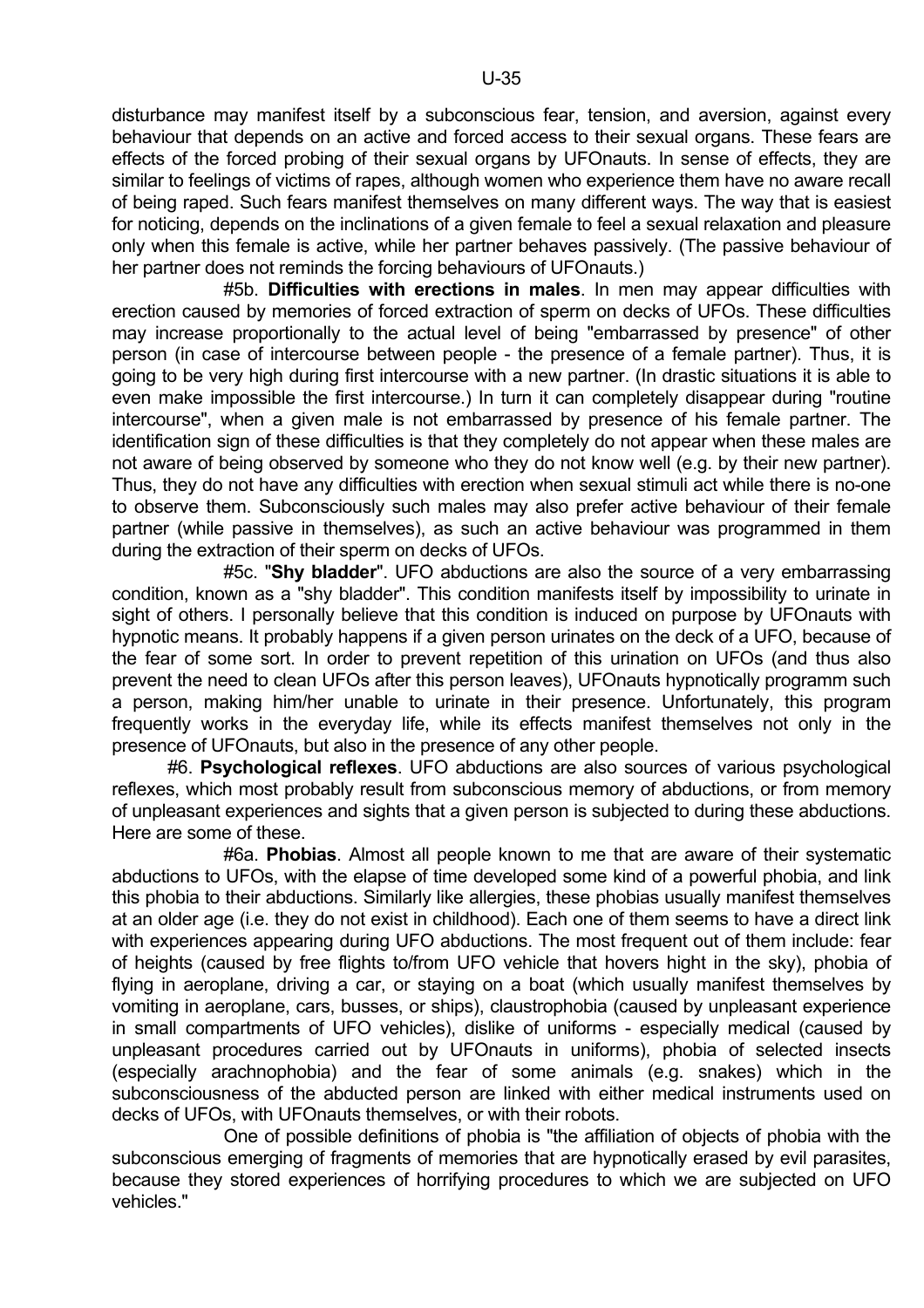#6b. **Powerful reactions to blood**, open wounds, internal organs, operations, etc. These reactions may manifest themselves not only when an abductee sees blood, open wound, internal organ, or operation, but also in every more drastic cases when only someone talks about them. Their manifestations include giddiness, inclinations to vomiting, and sometimes even fainting. They are caused by subconscious memory of blood, uncovered internal organs, operations, etc., that are experienced during participation in horrifying medical procedures that are carried out in public on UFO decks.

 #6c. **States of nervosa induced by crowds**. The most frequent one of them is a fear of moving and aggressive crowd (caused by subconscious memories of horrifying experiences, that took place in huge halls full of moving and active UFO creatures and people who screamed and suffered during horrific looking procedures). Usually it manifests itself with tendencies to faint or vomit in crowded public places (e.g. on markets, railway stations, buss stops, etc.).

 #6d. **Disgusts**. Our UFO abductions are frequently a source of various mysterious disgusts, which make sense only in the content of appearance or behaviour of UFOnauts. For example, an appearance of a women with completely bald head, shaved head, or with hair cut very short, may induce in us subconscious disgust. This disgust becomes understandable only when we realise that many female UFOnauts, which hurt us on decks of UFOs, do not have hair on their heads. In some people the systematic UFO abductions may be a source of disgust when they see a white and thin hair that sparsely covers white skin. (Just such a hair grows on other than head parts of body in people with carnation of albino, or in some older people.) The reason is that this type of white, delicate, sparse hair that covers white skin, is subconsciously linked by them with similar hair noted in some races of UFOnauts that carry out on them various unpleasant medical procedures, or that rape them. On a similar principle some creatures (e.g. some insects or snakes) or some objects, which through their appearance or movements subconsciously resemble either UFOnauts, or tools that UFOnauts use, also may induce a disgust.

 #6e. **Programmed inclinations**. Sometimes UFOnauts purposely programm in various people a multitude of inclinations, which are beneficial to their occupational interests. Examples of such inclinations can be "vegetarianism" (i.e. not eating meat, in more details explained in subsection JC9), the membership of various schools and organisations that generate energies which UFOnauts rob from people (e.g. Chinese "tai chi", Indian "yoga", Japanese "reiki", etc.), healing mainly with naturalistic, heuristic, or holistic methods which do not decrease the value of humans for UFOnauts, avoiding of various current medicines that spoil biological resources that are robbed from us by UFOnauts (e.g. antibiotics or chemical birth control), etc. Although there is always some kind of event, which is directly charged with causing such a behaviour (e.g. a visit in a slaughter house, or knowledge of specific medical research), research on UFO abductions indicate that such behaviour is a subconscious following of hypnotic orders programmed by UFOnauts in our conscience. In many cases such exact behaviours are reported as ordered by UFOnauts to people that they abduct (e.g. see paragraphs N-96 and N-98 in appendix Z to monograph [2e] which contains the report from abduction of Miss Nosbocaj). In other cases - e.g. feeling of special link to specific animals, during abductions UFOnauts take shape of these animals, through switching-in their modifiers of appearance (see item 5 in subsection N3.2 and item Re. 2 in subsection T4).

 #7. **Irrational behaviours**. Our abductions to UFOs are also the source of various irrational behaviours, which display attributes that characterise behaviours of people subjected to hypnotic manipulations of views. Therefore these behaviours result from purposeful programming of them in our subconsciousness, carried out during UFO abductions, or forced in us by implants introduced to our heads (see subsections U3.2, N4, and VB4.2). These behaviours are not manifested by all people, but only by people of a specific type of personality (e.g. "collaborators" described in subsection U4.4). Here are the most representative out of such behaviours: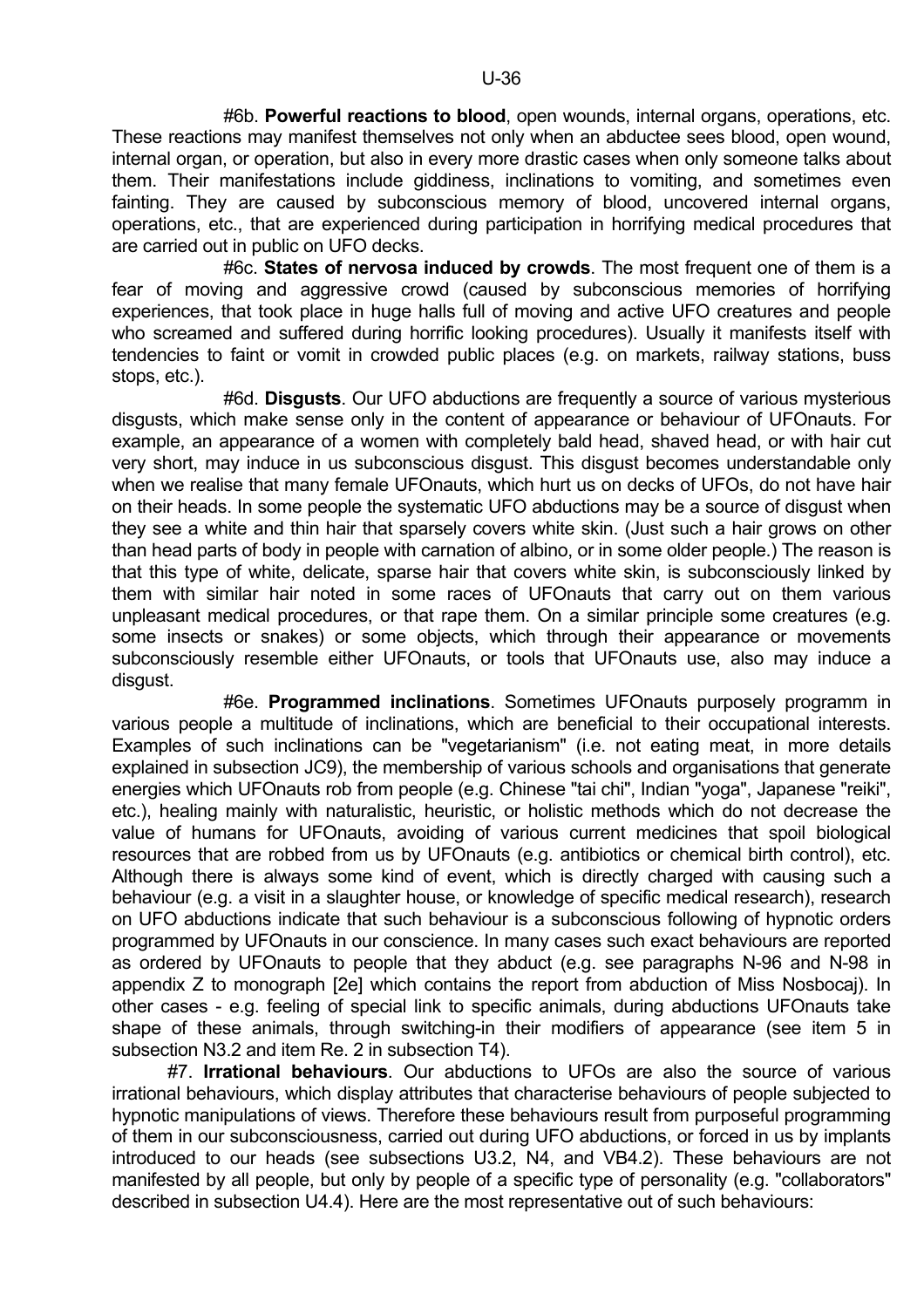#7a. A given person may display an "**emotional**" (instead of rational) **stance regarding UFOs** and have vivid reactions when the topic of these extraterrestrial vehicles is discussed. This stance has all attributes of being preprogrammed with methods of hypnosis, during abductions of its holders to UFOs. It usually induces in a given person reactions which border with hysteria, panic, and also a kind of hostility, directed against everything that concerns UFOs (including people who investigate UFOs).

 #7b. In many people there is also a behaviour programmed, which could be called the "**treason of one's own principles**". Such people, on one hand try to take an active part in UFO research, in public constantly declaring that they are "pro", that they support, participate, etc. On other hand, they on every occasion attack viciously, and scoff publicly, all attempts of rational UFO research, they try to discredit every evidence concerning UFOs that they meet, they never express themselves positively about constructive research and researchers of UFOs, they publicly promote only absurd explanations and hypotheses on UFOs, which even on the first glance show the lack of logic, and which degrade in the eyes of society the seriousness and significance of UFO research. I am sure that these people are hypnotically manipulated by UFOnauts who abduct them, so that they act in such a manner to harm rational UFO research (see also subsections P4 and U4.4).

 #7c. **Ignoring the evidence of own abductions to UFOs**. One out of more intriguing my findings, is an observation that the majority of people, who in the almost open and obvious manner are systematically being abducted to UFOs, usually put a lot of effort, expenses, and bending of facts, in order to convince other people (and probably also themselves) that around them happens nothing unusual, and that these countless extraordinary events that surround them have "natural" explanations. Thus these people stubbornly and completely irrationally misinterpret or ignore such facts as finding in their houses bulbs lighted, or devices switched on, as self-induced switching of various their machines and appliances, as unexpected alarms, flashing of bulbs cut off from electricity, disappearance of various objects, dislocations of objects, scorched rings of grass under their windows, cyclical bruises on their bodies, scratches and meaningful wounds on their bodies, etc. The only explanation for this unusual psychological attitude, and thus also to this stubborn ignoring of facts, is that their subconsciousness was purposely programmed by UFOnauts to reject all evidence of UFO activities on Earth (see also subsection VB4.1.1). So when someone has something to do with such people, he/she should be aware, that it is impossible to convince them to the existence of UFOs or to the reality of their UFO abductions.

 #7d. A large proportion of people shows also an **averse against the increase of their knowledge on UFO subject**. Their averse shows all signs of being hypnotically programmed into subconsciousness of these people. It manifests itself thorough the selection of extraordinary and irrational reflexes, feelings, and behaviours, which these people display in cases of being confronted with the knowledge about UFOs. These irrational behaviours usually are not realised by their carriers, and thus they are considered by them as "natural" behaviours. For example, each time when they take to hand any book that contains a "forbidden" knowledge on UFOs, these people may selectively experience attacks of sleepiness which force them to put this book away. But the same attacks of sleepiness do not appear if they read any other book that is not connected with UFOs. Furthermore, this sleepiness goes away almost immediately when a given person puts away the book that induced it. Similarly, on every occasion when they have a chance to familiarise themselves with a serious publication about UFOs, rapidly they experience a feeling of tiredness, boredom, and switching off, combined with subconscious orders to put away the reading. Other symptoms of this averse include a feeling of increased irritation, impatience, rebellion, and opposition, in every case of reading anything serious about UFOs, irrational insisting on own (usually illogical and opposite to existing facts) views and opinions on subject of UFOs, stubborn rejecting even the most obvious facts and evidence, etc. The extraordinary attribute of this aversion, which indicate that it originates from the intentional manipulation on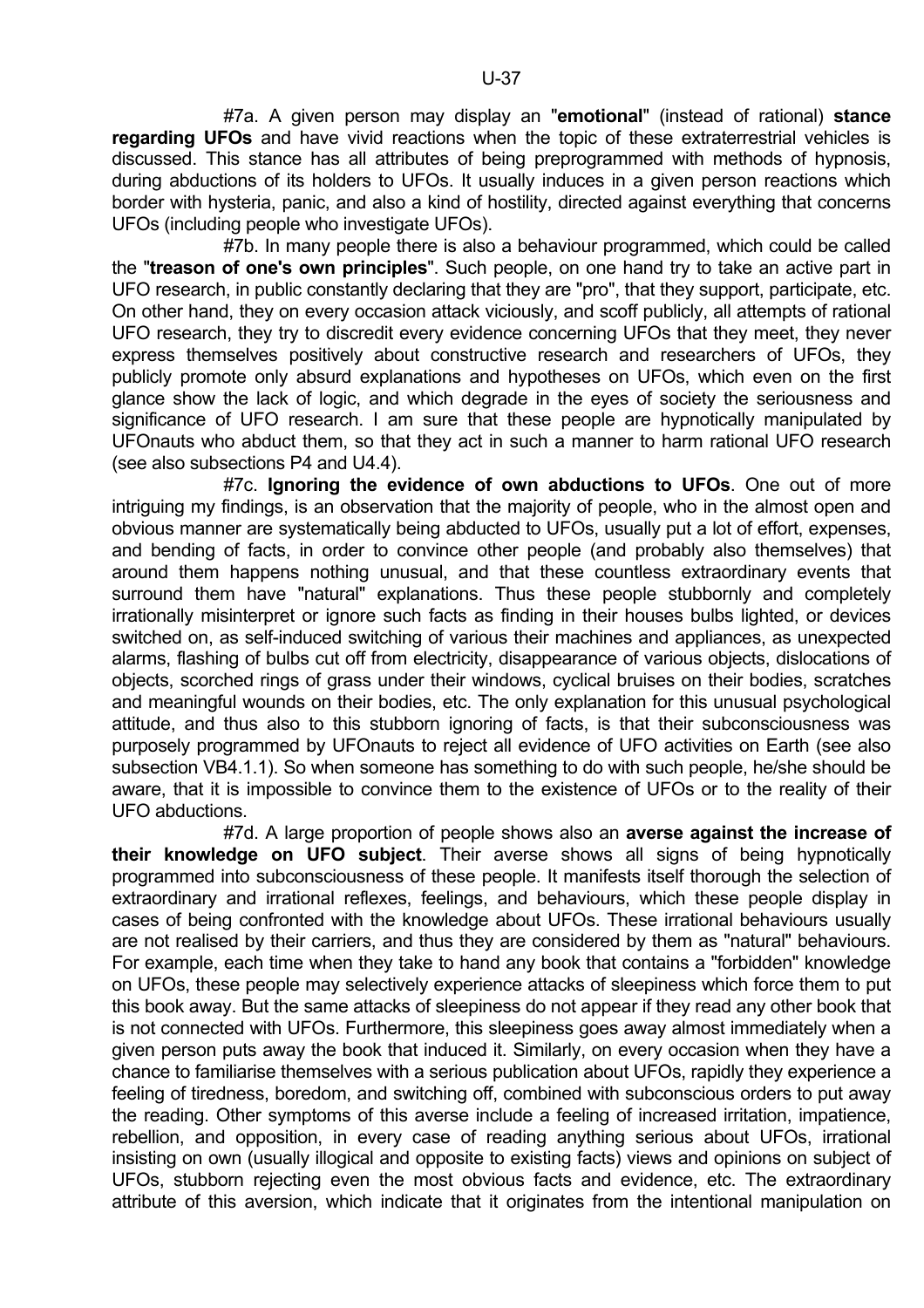human minds by UFOnauts, is that it does not appear in case of reading on any other subject that has nothing to do with UFOs. Thus it suggests that this behaviour is induced either by posthypnotic programming of people, by their telepathic manipulation (see subsection VB4.2), or through providing these people with an "intelligent" indoctrination implant (see subsection N4).

 #7e. **Compulsive obstructing**. Some people, who accidentally found themselves in the vicinity of someone who just seriously and rationally propagate the UFO subject, fall victims of rapid impulse to somehow obstruct this promotion, and to reverse the attention of listeners. This compulsive need grows proportionally to the seriousness which has in their opinion the information just being promoted. Thus they undertake various irrational and unexplained actions directed towards obstructing this event, in some cases even resorting to extreme behaviours. But they are unable to explain or justify the motivations and reasons for undertaking such actions. This compulsive (hypnotic) order to actively obstruct propagation of UFO subject, also shows all signs of either hypnotic programming of their minds, or being forced by implants installed in their brains.

 It is worth to notice that behaviours described in this item, are not appearing in all people, but only in some of them. I noted that people in which they usually surface in a manner noticeable for others, display attributes of the character, which is more than normally susceptible for manipulations of UFOnauts (such as for example: the lack of will, the lack of ability to form own opinion, the changeability of views, an easy following of suggestions, inclinations for inflating problems, the lack of self-respect).

 #8. **Signals from our senses**. Although our sight is unable to notice the nearby presence of invisible evil parasites from UFOs, other senses sometimes are registering their presence. Here is a list of most common signals from our senses, which indicate that we just are raided by invisible evil parasites.

 #8a. **Ringing in our ears**. The telekinetic propulsion that is used by invisible evil parasites from UFOs, emits a kind of sound-inducing magnetic wave, which is intercepted by our mind as a kind of the sound usually described as "ringing in ears". More about such "magnetic sounds" is explained in subsection F10.2.1 of this monograph, and also in monographs [5/3] (see subsection I1 in there) and [5/4], as well as in Polish treatise [3B].

 #8b. **Vibratory itching of a part of our body**. If an invisible UFOnaut, or an invisible UFO vehicle, is passing through our body, or partially is submerged in our body, than the telekinetic flickering of this vehicle may induce in us an unique feeling of "telekinetic vibrations", which are perceived by our senses. These vibrations can most easily be described as a kind of itch of the vibratory character, which seems to be located inside of our body, not on the surface of the skin. (This very characteristic type of itch sometimes for a joke is induced by children. Thus if someone experienced this joke, than he/she is able to recognise what type of "telekinetic itch" is described here. Children cause it by making their lips and tongue to vibrate quickly through producing a "buzzing" sound - similar to that of a bee, and then touching with so vibrating lips and mouth someone's ear or nose. The effect usually is striking for a victim of such a joker. Then the victim can recognise a similar itch, when is touched with a vibrating object in a telekinetic state.)

 #8c. **The change of pressure in ears**. If soon before morning we are abducted onto a UFO deck, then after the waking up our ears still may have this unique feeling of change of pressure, which we experience in aeroplanes during a rapid change of altitude. This is caused by the fact, that on UFO deck a different pressure prevails than on Earth. Thus if we are abducted shortly before the morning, and we are staying in the UFO vehicle for a longer period of time, in the morning our ears are still going to have this feeling of change of pressure for a quite long period of time. Therefore when we experience this phenomenon, there is a high chance that shortly before we were abducted to a UFO.

 #8d. **Rapid changes of temperatures**. If an invisible UFO vehicle moves vertically in the volume of our flat, than the temperature of this flat is rapidly changing. This is especially noticeable when the UFO vehicle is that of a larger type, e.g. K6. If it raises slowly upwards, e.g.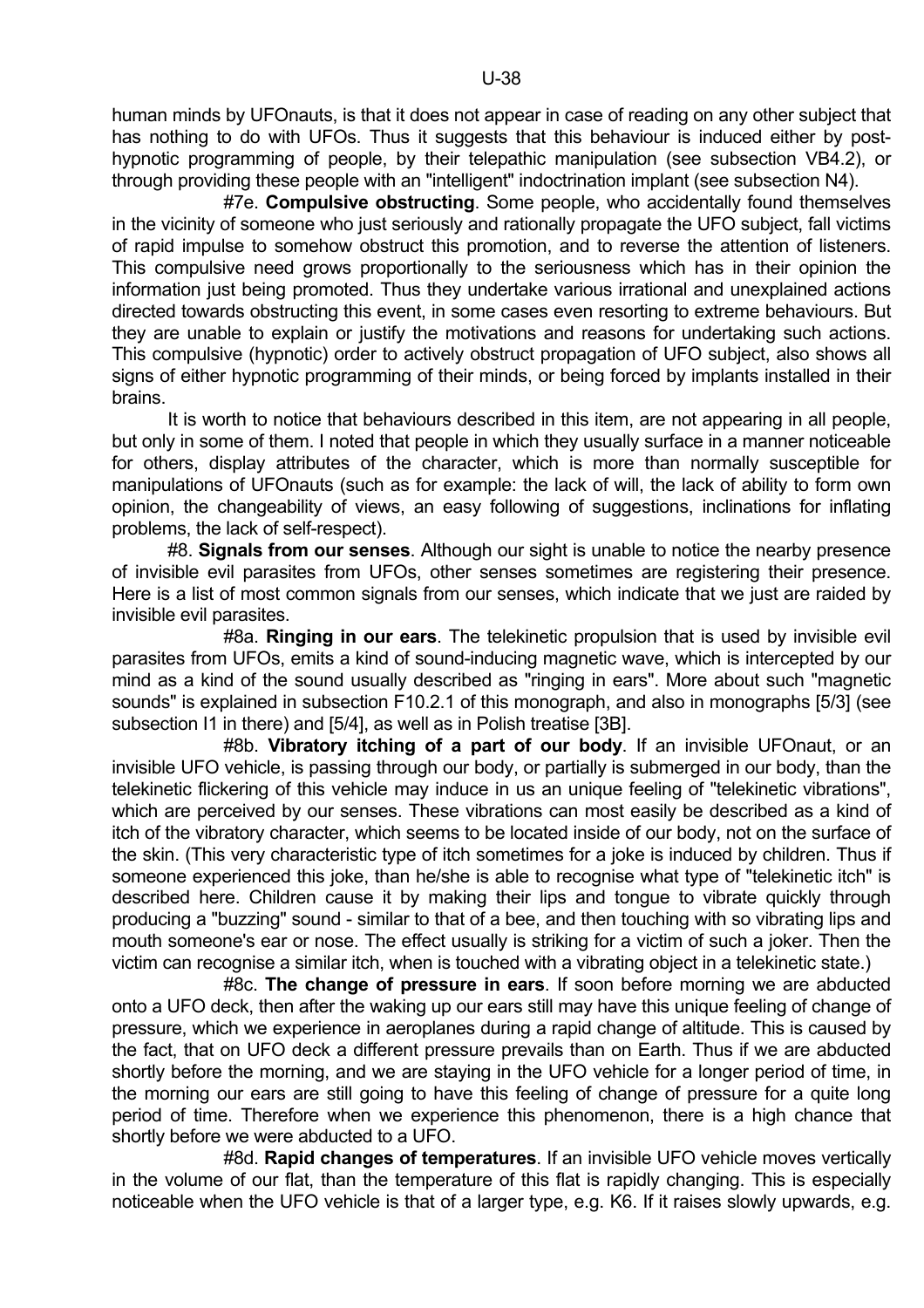shifting from a lower floor at the higher floor, this causes the rapid decrease of the temperature, sometimes reaching almost the point of freezing. Myself I noted such a drop of temperature in tropical countries, where normally nights are sufficiently hot to sleep without any cover. Thus, if an invisible UFO vehicle was getting into my bedroom by raising slowly from a lower floor, than I was freezing in my bed. But if such a vehicle was descending to my flat from a higher floor, than the temperature rapidly raised. This raise of temperature I experienced many times in New Zealand during writing this chapter. I was living then on a ground floor, so that an invisible UFO vehicle was coming to my flat through the ceiling. In such cases, in spite of coldness outside, in the flat rapidly turned out to be very hot - almost like in tropics. It is worth to notice that in Malaysia I managed to measure and to calculate the velocity of an invisible UFO vehicle moving through walls of my flat. As it turned out, because of the necessity to avoid the induction of physical effects, this velocity is very small and usually amounts to only around 1.5 kilometres per hour means it is equal to the velocity of a slow walk. Thus, in order to descend with such a velocity from another floor, an invisible UFO vehicle requires a sufficiently long time for the hotness or coldness that it generates to be clearly registered by our senses.

 #9. **The swarming of mites onto our body**. In subsection U3.7.1 is explained, that a shocking consequence of any close contact with (usually very dirty) UFOnauts, is that our body is infested with microscopic creatures called "mites". I described mites in subsection JD1.6.2, because they tend to live mainly on these people, who adhere to the philosophy of parasitism. Of course, UFOnauts are adhering to the worst version of parasitism. Therefore, their vehicles, their clothing, and their bodies, are literally swarming with these mites, which are almost dripping from them. (Perhaps this results from a high level of dirt and untidiness which are dominating on a typical UFO vehicle, and which are noticed and reported by numerous UFO abductees.) The consequence of this infestation of UFOs with mites, is that each time we are abducted to a UFO, our body afterwards is infested with mites. In turn this our infestation with mites causes, that after each UFO abduction these parts of our bodies, which were in contact with clothing or equipment of UFOnauts, or with UFOnauts themselves, are itching, feel like swarmed by small insects, and require constant scratching.

 At this point it should be emphasized that some signs of our own abductions that are listed above, display several common characteristics which allow for the additional cross-verification of their merit. These are:

 $\star \star \star$ 

 (a) They are repetitive cyclically, i.e. they occur every now and again (usually in a constant time distance from each other, e.g. every three months). These repetitions occur during, or after, our subsequent abductions to UFOs.

 (b) They always appear in connection with each other. For example, if our next abduction to a UFO takes place, then some of these attributes can again appear almost simultaneously (e.g. strange noises can be heard, unusual smells may appear, automatic night awakenings may be initiated, a migraine may appear, electronic clocks may unexpectedly start to misbehave, etc.). Of course, it should be emphasized here, that the release of any of these attributes is purely accidental and dependent on favourable circumstances. Therefore in some unfavourable circumstances even a number of our subsequent abductions to a UFO may take place, and none of the signs listed here will be observed.

 (c) They display a cause-effect coherence with the operation of propelling devices and the level of UFO technology, as this is described by the theories presented in this monograph. Therefore I stress so much, that the reader should familiarize him/herself with these theories before reading this chapter (prior knowledge of these theories should facilitate the understanding of the mechanism and causes of the phenomena described here).

 Thus, if for someone the presence of mark described in subsection U3.1 is discovered, plus additionally a few other attributes described in this subsection, or in subsections U3.5 to U3.8 are simultaneously noted, then such someone established sufficiently strong evidence to be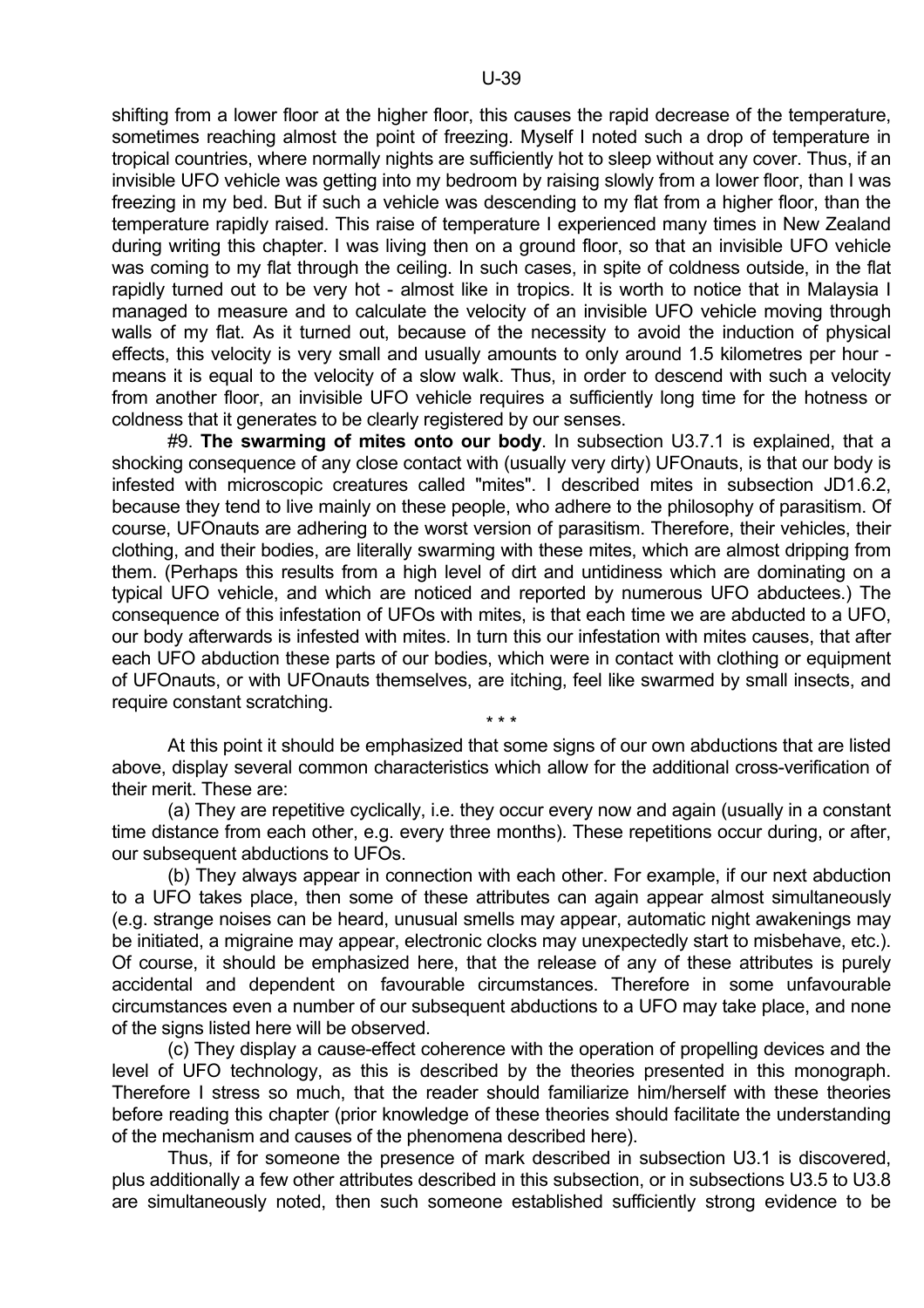U-40

absolutely sure that he/she is systematically abducted to UFOs.

## U3.5. External evidence of our own abductions to UFOs

 Independently from the "internal" consequences of our abductions that were described in subsections U3.1 to U3.4, we also may find around us various "external" evidence for our own abductions. This subsection tries to describe them. Here they are:

 #1. **Evidence of frequent arrivals and landings of UFOs to abduct us**. This evidence may appear near (and also in or on) the house in which we live. Most frequently they take the shape of rings of telekinetically stimulated grass, or grass scorched by magnetic field of UFOs (i.e. they form **UFO landing sites** described in subsection O5.1 of this monograph, and also described in every monograph from series [5]). But other physical marks also can be left and noticed. Their examples include: the bending or scratching of tall objects (someone reported o me the bending by  $50^{\circ}$  of 9 mm thick aluminium antennae on the roof, while myself I investigated the squashing of a tall lamp and scratching the lamppost); breaking, wounding, or magnetic scorching of nearby trees; scorching of footprints on floors or on carpets, etc.

 #1a. **UFO landing sites**. These are rings formed from the grass with a different colour, or grass with a growth much higher than this on the surrounding area. In drastic cases of long-time landings, these rings may be formed by the grass being completely scorched (to the bare soil) by the pulsating magnetic field of a UFO. It is worth noticing that for landing of their vehicles, UFOnauts prefer to choose patches of ground free from buildings. Only if they have no such cleared parking space, they hover directly above a building, or fly into the building, thus exposing themselves to the danger of being detected because of the electronic devices in the building go crazy. In order to find such a quiet clearing these vehicles sometimes may be "parked" at a distance of even around 100 meters from the building where their crew abducts someone.

 In one case I conducted research of a lady aware her UFO abductions, who lived in a house tightly surrounded with trees. Thus there was no clearing to park a UFO vehicle. I noted that one side of a fir-tree growing only about 5 meters in front of her bedroom was drying out from top to bottom (all branches) as if burned with powerful magnetic field affecting the tree along a vertical column. This drying out resembled slightly that one from burning the branches with a vertical fire, or pouring some destructive chemicals over them.

 Interesting that effects of telekinetic stimulation of the environment, very similar to that which appears in landings of telekinetic UFOs, in special cases can be observed even inside of flats of various people. One such case I researched in Kuala Lumpur. It concerned a couple of people who were aware of their systematic UFO abductions, and who are described in more details in subsection U3.8, as this couple noticed the series of regular arrivals of UFOs taking place after each 1 week, 1 day, and 1 hour. From their flat UFOnauts were departing through the west wall. This wall was formed from huge metal doors that let to a large balcony, behind which there was a grassy lawns. Above this lawn UFO vehicles were parked, because it was covered with circular UFO landings. At the time of my research I counted 22 rings of grass burned to the bare soil, which had the external diameter of around  $d_0 = 1.5$  meter and the width of scorched band of grass around  $q = 30$  [cm] - see Figures F3 "b" and G9 "B" and "D" in monograph [5/3]. One person from this couple noticed even the moments when invisible UFOnauts are arriving/departing through these metal doors, because the doors were then experiencing very powerful vibrations, thus producing a sound which was similar as if someone shook them. On this balcony there were strands of creeping vegetation, which in English are called "money plants". These were planted in a long concrete pot, that run along the balcony. Plants that grew approximately in the centre of this pot, means exactly in the area through which UFOnauts flying to the parked UFO vehicles most frequently were passing, reached 4-times larger size from the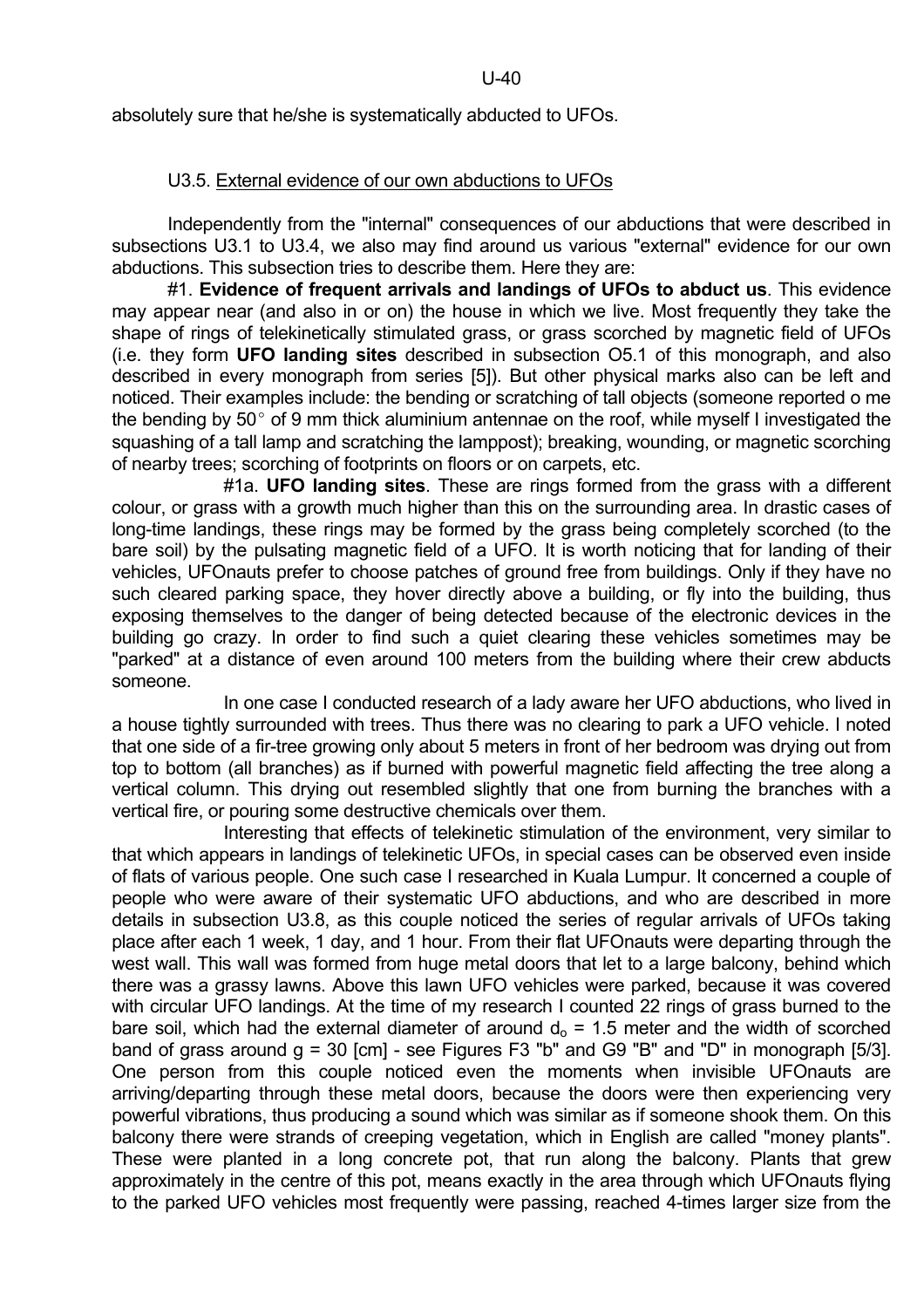U-41

remaining plants. This happened because of their telekinetic stimulation and in spite that the conditions of growth were identical on the entire length of this prolonged pot. The appearance of these larger plants was visibly more healthy, while their colour more green. The cross section of stems in these telekinetically stimulated plants was 8 mm, while in remaining plants amounted to only 3 mm. Their heart-shaped leaves reached the length of 15 cm and width of 10 cm, while in the remaining plants these leaves reached sizes: length 4 cm and width of 3 cm. Thus plants that were located in the area of frequent flights of UFOnauts clearly showed visible effects of telekinetic stimulation, that was very similar to this one which appears in former landings of UFOs of the second and third generation - see also descriptions of the telekinetic farming provided in subsection NB2 of this monograph, and subsection F2.1.1.2 of monograph [5/3]. The almost 4 times larger size of these plants was caused by exposing them to the action of telekinetic field of UFOnauts passing above them for the duration of only a fraction of second. This gives also an idea how extraordinary effects may bring the correct implementation of telekinetic farming.

 #1b. **Scorching of marks by outlets from propulsors in shoes of UFOnauts**. An interesting and relatively frequent type of marks, which UFOnauts are leaving in our flats, but which usually remains undiscovered, are telekinetic changes in colour of material on floors of our flats. These changes of colour usually take shapes of round or elliptical marks of around 13 to 17 mm in diameter. Colours of such marks, which I researched so-far, were either white, or whitish green. This change of colours is formed in the result of telekinetisation of the floor material by the telekinetic field produced in propulsors of UFOnauts that raid a given flat. It appears in areas of the floor, onto which UFOnauts directly stamp with their boots, the propulsors in which produce a powerful telekinetic field. In turn this telekinetising of the matter of floor - as this is explained more extensively in subsection H8.1, losses its original colour and takes a whitish appearance. In the result, in places where an UFOnaut stood or walked, who had his/her telekinetic propulsors from the soles of shoes switched on, on the floor two round marks are created of around 13 mm in diameter, and with very sharply marked, regular circumference. These marks usually have white (almost chalk-white) colour at very beginning. But with the elapse of time they gradually fade away according to the curve of half-life, and sometimes become greenish. They usually disappear completely after several months. As I noticed, these marks are most clearly visible on dark coloured floors, which contains some organic material, for example on wooden parquet which was covered with some organic polish, or on PVC pavement shown in Figure R6. They can also appear on furniture, television sets, or polished wooden banisters. In one case I discovered them even on stone tiles which were white in colour (the marks took then a greenish colour). For an outside observer they look as if the floor was stained with droplets of some white liquid, which after drying out formed whitish or greenish droplet-like marks. The interesting aspect of these round telekinetised marks is, that owners of the flat always have some rational explanations why they appeared - for me these explanations always seem to be manipulated into them by UFOnauts. (Thus, with these marks is exactly the same as with UFO landings under someone's windows - for such UFO landings owners of a given home also always have some "rational" explanation.) Because of this explanation, owners of the flat usually do not take notice of these marks. Thus they are not puzzled: (1) why these white marks always appear in couples (after all, UFOnauts have two legs, each one carrying a propulsor in the sole of shoe), (2) why they can be found even under furniture (e.g. under the bed), where is extremely difficult to splash round droplets of some liquid, and (3) why the marks always have the diameter in a narrow range that coincides with the diameter of outlets from propulsors of UFOnauts, means between around 13 to 19 mm (while if the floor is just splashed with droplets of some liquid, it should have droplets of all possible diameters).

 #1c. **Scorched marks from propulsors of UFO vehicles**. When an entire UFO vehicle flies into a given flat, then - if the outlet from the propulsor of this vehicle comes near the floor, a larger white mark may be formed, with the diameter of tens of centimetres. As I noticed, these larger marks have irregular circumference (probably because an entire vehicle does not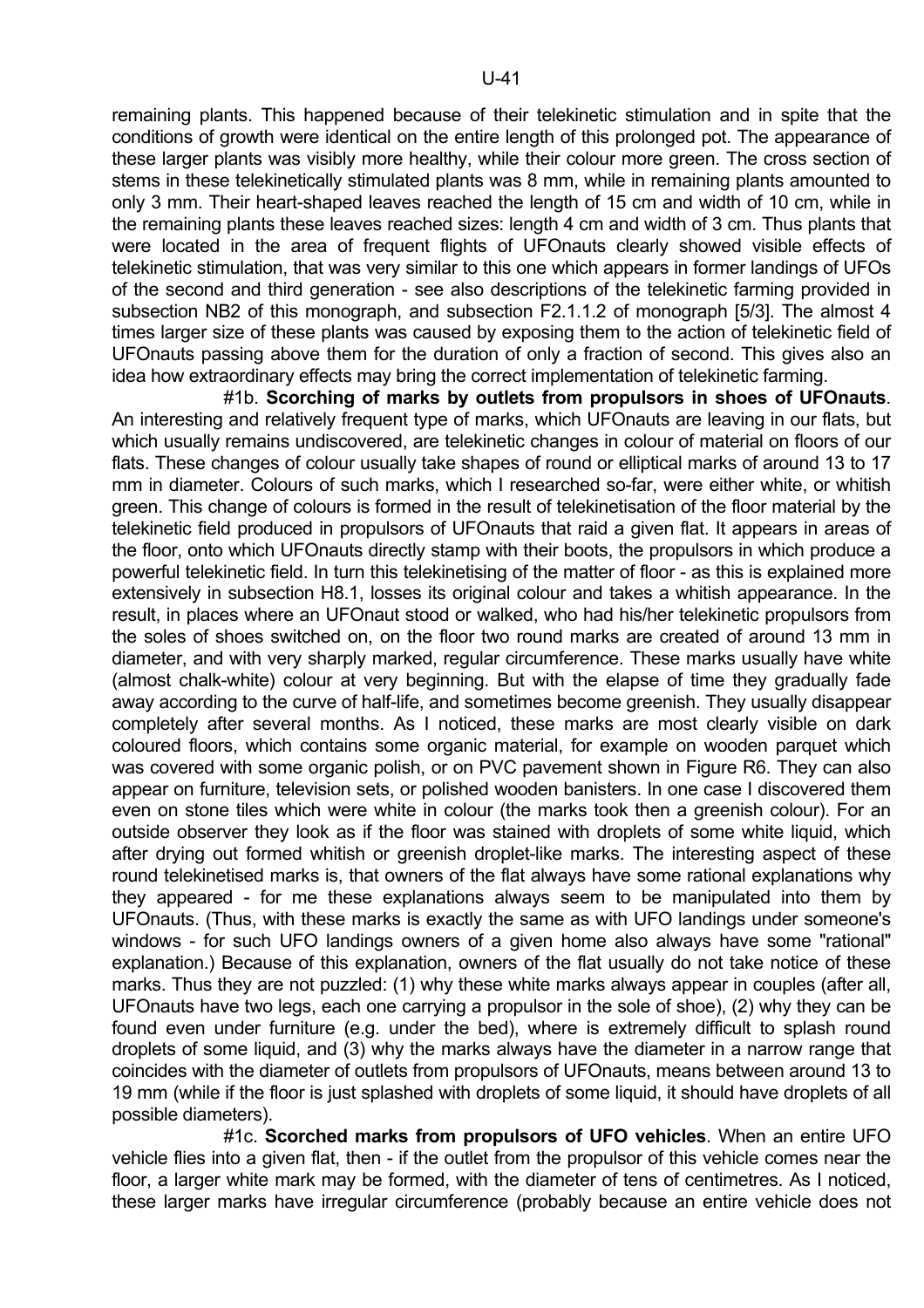hover motionless, but makes continuous oscillations and small displacements).

 #2. **Unusual figures**. In our flats **unusual figures** sometimes may be noted during days of our abductions. At the moment of being seen, they usually shock the witness, but after a time they may be mistaken for a delusion. For example, they may take shape of dark human figures moving fast through a room or a wall, or shadowy human-like shapes flying in the air, or miniature humanoids standing around the bed, or creatures that look like owls or seals that gather around someone's bed, or small glowing beings escaping through walls or furniture, etc.

 These figures are UFOnauts, who just raided our house and await until we fall in sleep to abduct us. But they use their personal propulsion and hide from us, by remaining invisible due to their telekinetic flickering. If spotted, they disappear as fast as they only can. Because they carry out actions which deny our understanding of natural laws, after deeper thinking we usually dismiss them and tend to treat them as a strange deception or phantoms.

 It is worth to add, that in case of abducting children of the age of below around 10 years, UFOnauts sometimes do not even bother to hide their presence behind the screen of invisibility. They probably know that no-one is going to believe in stories of children. Therefore abducted children, especially in age of around 9 years, usually observe UFOnauts in their real physical appearance. Thus practically almost every person, when reaches the age of around 9 years, recalls some case of observing an UFOnaut. Of course, at that time this UFOnaut is not considered to be an alien. Perhaps it is worth to take the notice when our children start to report about their invisible friends, about strange creatures that at nights approach their beds, about colourful humanoids that play with them when no-one is watching, etc.

 #3. **Unusual smells of an old person or unventilated lift**. UFO vehicles of our cosmic parasites must have rather hermetic hulls, otherwise they would not be able to fly through vacuum, or through water. Unfortunately, not in all of them the ventilation devices and digesting organs work perfectly. Thus, in some UFOs the air is smelly and stuffy, like in an unventilated lift. (As various UFO abductees report this to us, some of them are also incredibly dirty inside.) When such an invisible UFO vehicle with a smelly interior surrounds us from all sides, and we have a sensitive nose, rapidly we start to smell the well-known fetor of unventilated lift or an old unwashed person, even if we are walking in the fresh air.

 For this reason people with a good sense of smell, may sometimes note in their flats unusual smells that they do not expect to notice. For example they may detect a strong smell of "an unwashed old person" (in Malaysia this unique smell is called a "dried salted fish" smell), "unventilated lift", or "wind" (a dog), although no-one emitting such smell has visited them recently. Sometime also the smell of ozone ("sulphur") can be felt, although in the vicinity there were no electric sparks which could be responsible for the production of ozone.

 These smells are caused by the proximity of unwashed UFOnauts, by the stuffy interior of their UFO spaceship that just raided someone's flat, or by ozone-generating action of their personal propulsion or propulsors of an invisible UFO vehicle.

 #4. **Sounds**. People with good hearing may sometimes hear in their flats unusual sounds, the source of which is impossible to determine. These sounds are caused by invisible UFOnauts that are present in our close proximity and just are preparing themselves to carry out our subsequent abduction, or by components of their personal propulsion, by research equipment they use, and sometimes also by pulsating magnetic field or telekinetic vibrations that are produced by their propulsion systems.

 I list here a few examples of such sounds, the descriptions of which I encountered in my research to-date. There is one race of UFOnauts, which is not used to breathe with air on Earth. During operations in our atmosphere, they use special masks and breathing apparatuses, which produce sounds of rather loud breathing. Thus when it is sufficiently quiet in a given flat, and when one of these invisible UFOnauts with such breathing apparatus raids it, then a loud, slow, rhythmical, almost "asthmatic" heavy breathing of this UFOnaut may be clearly heard with our ears. Therefore, after UFOnauts raid our flat, this loud swishy breathing can rapidly be heard (like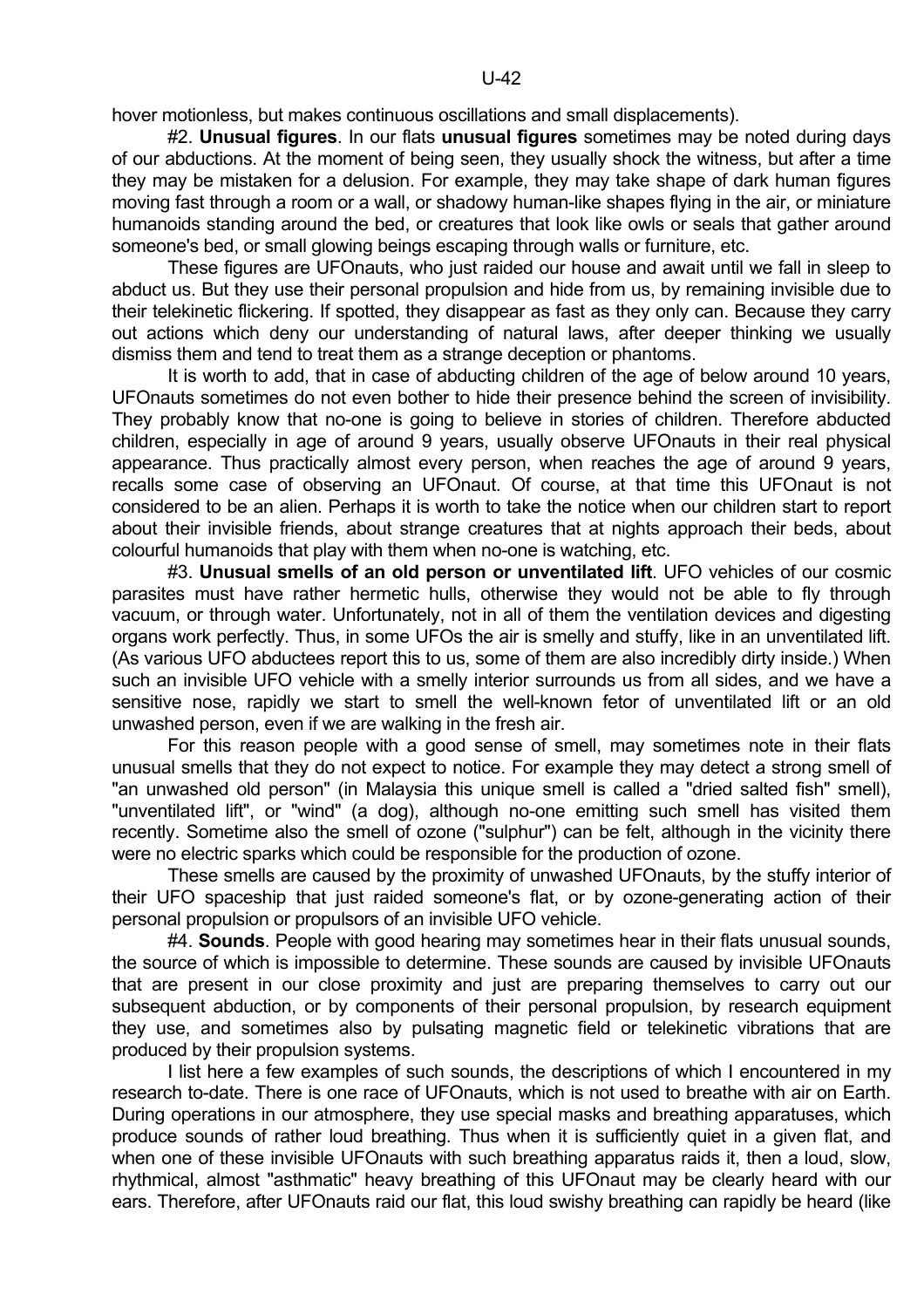someone with asthma or as if someone breathed through the mask of a cosmic suit), although it seems that there is no-one in the vicinity. In one case, the loud voice of such swishy breathing was supplemented with a powerful vibrations of a gate in fence (made of wood, but with metal lock and hinges), that appeared as if someone invisible was climbing through this gate, although the gate remained unopen and although there was no wind. Sometimes abducted people report hearing of someone's quiet, regular, and slow breathing in times of silence, with longer than normal span of breathing in and out, similar to breathing produced by someone who sleeps deeply. Interesting that such a breathing noises may accompany some people for long periods of time (for many hours), making an impression that they are watched by some hidden guardian, spy, or a watchdog. I know even about one funny case, when an aware abductee heard in the office such a breathing for several subsequent days, so he decided to find out who out of his colleagues sleeps in office hours, thus producing these embarrassing sounds. For his shock and surprise there was no-one in the office, while the noise of this breathing immediately disappeared.

 Footsteps also may be heard in a specific room, but after looking inside no-one can be seen. Sometimes the source of steps may go through walls from one room to another. In several cases that I heard of, the tramping noise was approaching decisively doors of a room in which someone was present, but then rapidly disappeared - after looking outside no-one was visible. Relatively frequent (probably because of the special sensitiveness of wooden stairs to force interactions) the creaking of wooden stairs can be heard as if someone climbs up or down them, but no-one can be seen.

 Two people who were aware of their UFO abductions, but who have not know each other, reported to me a fact of hearing a door bell, in both cases awakening them around 2 am at night. But after getting up and looking outside they did not see anyone, nor they noticed through widow anyone walking away. (In both cases the bells were electrical type - not mechanical, thus this does not necessarily mean that someone physically pressed the button, as the bell sound could be caused by electromagnetic phenomena described in subsection U3.6, induced for example in the effect of a UFO vehicle hovering above a given house, or even flying into it.) Of course, it cannot also be excluded, that some eccentric UFOnaut, who hate the characteristic itching that is experienced during telekinetic penetration through walls, decided to ring the bell in order to be able to secretly enter the house when hosts looked outside.)

 One of the most intriguing such UFO noises that can be heard, are ticking sounds as if those from mechanical watches or alarm-clocks. This ticking usually is slightly faster than that produced by a typical mechanical alarm clock or watch. In spite that it is quite low and can be heard only when a silence prevails around, the noise of it is shockingly far reaching, and can be heard in almost each area of a given room (but it usually disappears in nearby rooms). Furthermore, in case of hearing it, the source of this sound cannot be found, nor an exact point from which the sound is emitted can be located, in spite that one intensively searches for this source. Thus it makes an impression that it is produced in the entire volume of a given room. In Poland there are various folklore believes, superstitions, and prophecies connected with this sound. (I remember several out of these, and I would be grateful for letting me know further ones - if someone recalls them.) I also meet an opinion, that this ticking noise can be produced by some species of insects - although this opinion is contradictive to a voluminous character of these noises.

 There are also sounds, which are frequently reported to me by people abducted a given night to a UFO, but which seem to arrive from outside of a given flat. One of them, confirmed already many times, that it does not originate from natural sources, is a sound of like pulling a heavy furniture along a floor. This sound usually arrives from above. It could be ignored, assuming that our neighbour above is indecisive about the manner of arranging his/her furniture, but there are strange things about it. The first of these is that the sound usually appears between the midnight and around 5 in the morning. If after hearing it, someone telephones or visits this neighbour to let him/her know our opinion about changing position of furniture at this time of the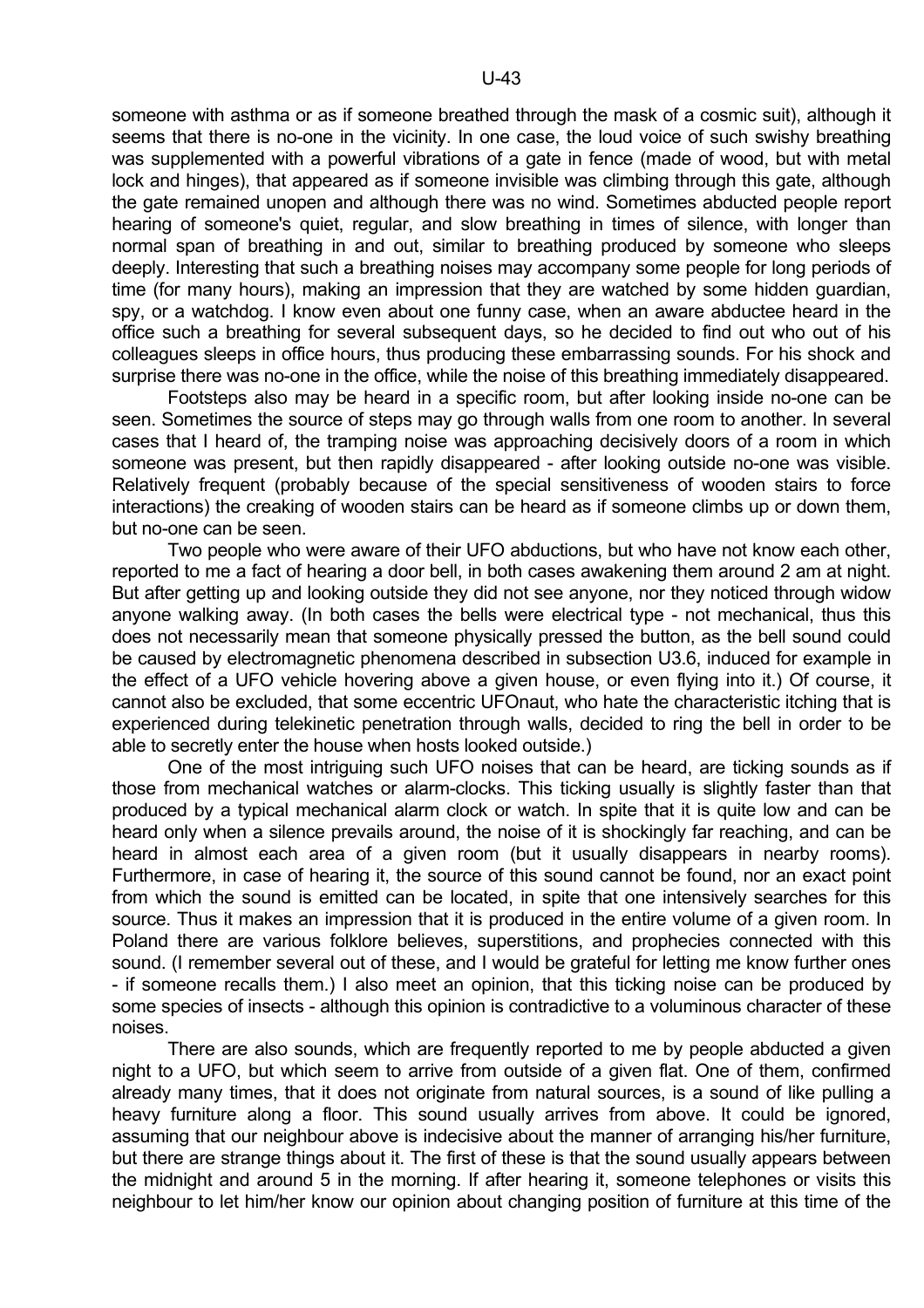night, it turns out that the neighbour either was just in a deep sleep, or he/she is completely absent from his/her flat. The second attribute of these sounds is, that with a significant fear that they can be laughed at, also people who lived on the highest floor of a building reported them to me. Thus these people do not have any neighbour above them, who could move his/her furniture. I frequently wondered about the possible source of this noise. I come to a conclusion, that most probably it is caused by telekinetic shaking of the structure of the ceiling and by making this ceiling to vibrate violently, when a telekinetic UFO vehicle is moving through this ceiling in the state of telekinetic flickering (for descriptions of this state see subsections L2, T2 and T4). Sporadically other sounds are also reported, which were not verified so-far for the possibility of their natural origin. Usually they are similar to sounds produced by a stony roller that rolls along a stony floor, or to a glass bottle that rolls along a stony floor. Other frequent sound resembles the dragging of a long metal rod along a stony floor, or kicking an empty can along this floor.

 One of the most unusual sounds, which also may be heard by various sensitive people abducted to UFOs, are magnetic sounds. These are formed by the pulsating magnetic field produced by propulsors of UFOs and UFOnauts, which act on selected parts of the human brain. Opposite to all other sounds, these magnetic sounds are heard not by ears, but by some organ contained in our brain (perhaps by pineal gland). Their extraordinary property is that they move with the speed of light, not like ordinary sounds - with the speed of sound waves. Because they are described extensively in subsection F9.3 of this monograph, and also in subsection I1 of monograph [5/3], I will not discuss them here again.

 #5. **Invisible touches**. In sporadic cases, usually at night, unaware abductees can feel someone's touch, or other type of a physical contact (e.g. like a jab with a syringe needle, or like a blow with a thin stream of compressed gas, or like someone lifting their hand or leg), but they are unable to notice the presence of anyone in their surrounding.

 The feeling of such physical contacts can be explained as simple tests or operations which invisible UFOnauts decided to complete, without the previous hypnotising of an abductee.

 It is worth to mention that some aware UFO abductees report these physical contacts taking sometimes even more meaningful form, including the cases of being raped by aliens (as described in subsection U3.7.1) who do not even bother to switch on their invisibility shield. For several examples of such touches see also subsection T4.

 #6. **Rearranging of various objects**. In the life of frequent UFO abductees may appear periods when they notice unexplainable rearranging of various objects in their flats. Usually in such cases they blame their own memory, believing that it started to play tricks on them. For example they put somewhere an object, and after a while they discover, that it is not in the place they remembered putting it. After some time they discover the same object in a completely different place, where they never would suspect putting it.

 The above phenomena may not necessarily be memory tricks, but purposeful actions of UFOnauts who abduct us. There is probably several different reasons why UFOnauts move our objects. For example they may conduct their periodic inventory and analysis of the conditions in which we live. During this inventory they thoroughly check on every device that we own, sometimes even "borrowing" some objects for better research completed on decks of their vehicles. During this checking and "borrowing" they may put sometimes objects back in slightly different places than these from which they originally took them.

 Other reason for such dislocation of our objects results from circumstances of this dislocation. People complete sometimes projects, which are clearly contradictive to occupational interests of UFOnauts on Earth. In such cases various materials, data, and texts, that are vital to these projects, simply disappear as if they were hidden by devils, and they return only a long time after they stop being urgently needed. The circumstances of their disappearance suggest that these dislocations of our objects represent a form of sabotage used by UFOnauts to prevent the completion of our tasks that run against their interests. This prevention is dome through blocking of "bottle necks", about which I write in subsection VB5.1.2. Instead of taking away these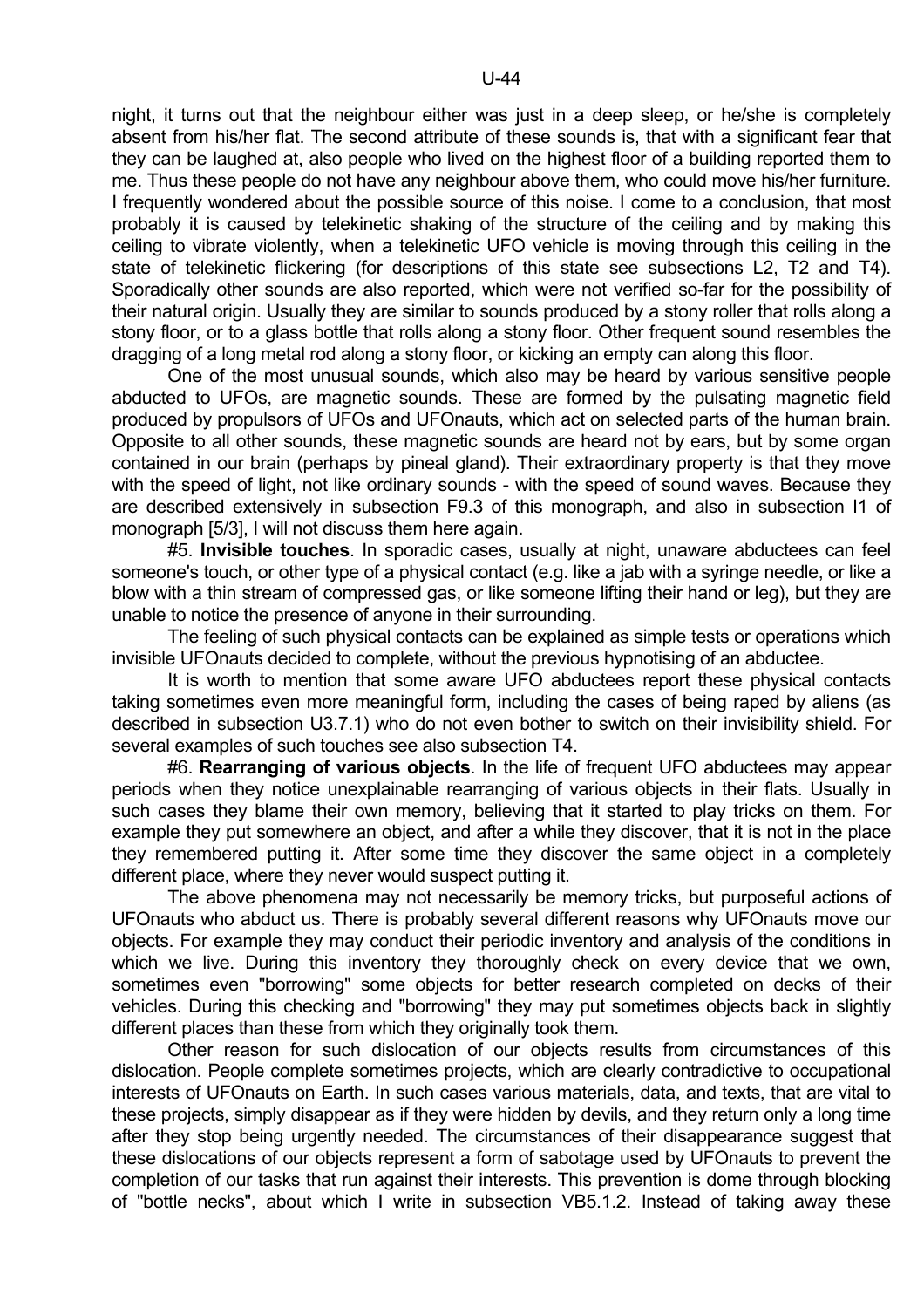materials, and thus generate for themselves a karma for robbery, UFOnauts dislocate the materials into areas that are very difficult to discover. This also makes these materials impossible to use, but generates for UFOnauts much less destructive karma of "playing a trick on someone".

 Some reflections may induce the coincidence of folk myths of various nations, with the discussed here phenomenon of movements and disappearance of various objects. Amongst myths of many nations there are various supernatural creatures, which specialise in playing all sorts of evil tricks in human houses (for more details see also subsection VB4.7). For example, these creatures love to hide various objects that are currently needed by humans, to dislocate these objects, to change the appearance of these objects, etc. In myths of various nations these creatures are called differently, for example in England they are called "gremlins", Islanders call them "leprechauns", in Poland they are called "chochliki", Chinese call them "kway-chay" (i.e. "the son of devil"), Filipinos in the "Tagalog" language call them "tiyanak", while Malaysians call them "toyols" (means "a child of the Satan"). If one analyses these folklore descriptions, these evil creatures always are dwarfish, have large heads, pointed ears, and mastered various magical powers, e.g. can disappear from the view, can walk through walls, can fly in the air, etc. - thus completely correspond to present descriptions of one of the races of UFOnauts. The fact of existence of this extraordinary correspondence between phenomena observed in homes of present people, and phenomena reported for centuries by folk myths, provides another confirmation for a highly intriguing conclusion, namely that "abductions of all people to UFOs are carried out on Earth from the beginning of times" - see also subsections P5 and R4.

 #7. **Falling of objects from walls**. Very similar to dislocation of objects by UFOnauts, is also a phenomenon of unexplained falling down of objects that hang on walls (such as calendars, pictures, mirrors, clocks, etc.). These objects unexpectedly may behave as if the hook in the wall, or a wire which keeps them on this hook, from a material form transformed telekinetically into a liquid form, thus refusing to hold further a given object. Thus the objects fall to the floor, sometimes even braking on the impact. On the basis of our knowledge to-date (i.e. without the knowledge of telekinetic state), rationally it is impossible to explain why such a fall takes place. After all, the hook in the wall and the loop in the object remain untouched, while in the flat there were no phenomena that could cause such self-occurring taking off the hook. The explanation for this mysterious phenomenon boils down to the ability of telekinetic propulsion of UFOs to change objects into a telekinetic state - as this is explained in subsection L2. Thus, when a UFOnaut or a UFO vehicle flies through a wall with the use of such a state of telekinetic flickering, then its telekinetic propulsors may cause the accidental turning into a telekinetic state also a hook or a loop on which a given object hangs. In turn the telekinetic state of this hook (or loop) causes that the objects simply falls down.

 Only around 30 years ago such physically unjustified falling down of hanging objects was well known in the Polish folklore, where it was a source of various omens (usually bed ones). (Interesting that everything that present research reveal that it originates from UFOs, in folklore of old ages always had an "evil" meaning assigned to it.) In evenings it was possible to hear strange stories amongst family or friends, containing statements of the type "around a half year earlier, a picture of uncle Albert fall by itself from the wall...", or "shortly before this happened a mirror fall from the wall completely without reasons, and broke onto 13 pieces...".

 The falling down of objects that are hanging on walls is the most noticeable example of the phenomenon of partial liquidation of a solid objects due to the telekinetic field. Other examples of the same phenomenon may include: unexpected freeing of a bird from the cage (without cage doors being open), flowing out of water from an aquarium (sometimes together with fish), or falling under the table of objects that originally were on the table, or in the table's drawer. In tropical countries cases of mosquitoes getting under the mosquito net are frequent, when a night of UFO abduction comes. Normally these mosquitoes only gather on the surface of mosquito net and are unable to physically enter through this dense net. Unfortunately, our present thinking habits cause, that for cases of this type we always find so-called "rational" explanations, then we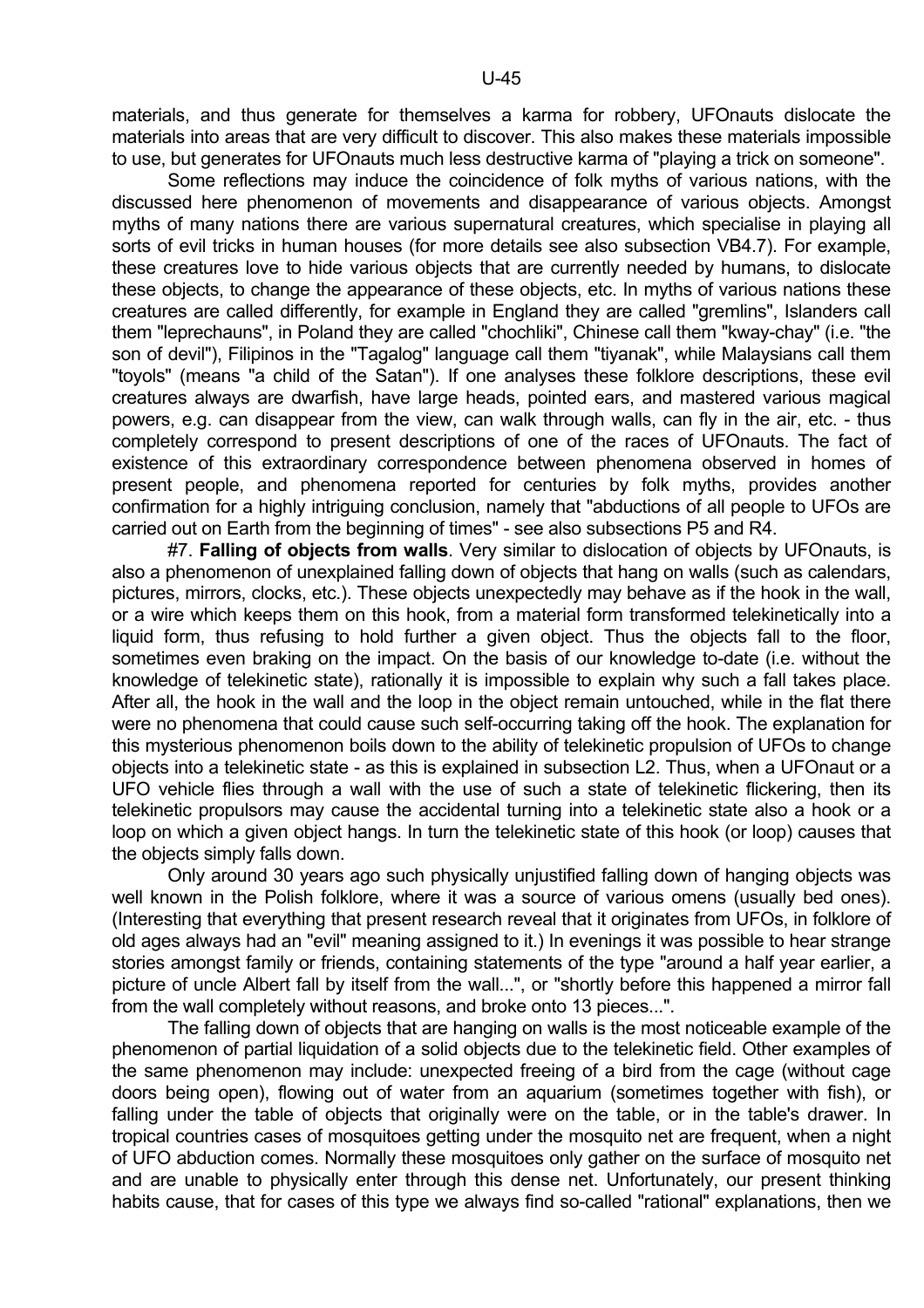fast forget these cases.

 The telekinetic propulsion of UFOnauts and UFOs may also cause many other uncontrolled motion effects. Thus in our flats various phenomena may reveal themselves, which traditionally are considered to be the action of so-called "poltergeists" (means highly mobile ghosts). An example of such effects can be an unexplained movement of furniture into other places, falling out of the content of wardrobes or fridges, or breaking of ice in fridges (this ice shortly before we could not remove with even powerful tools).

 #8. **Periodic disappearance of small objects**. This is a phenomenon similar to dislocation of various objects described in one of previous items. The objects that periodically disappear usually play a key role for analysis of diet, style of living, habits, experience, and activities of a given person. This analysis takes place with the use of TRI of the third generation, and the research method described in subsection N3.3. After a specific time, usually amounting to several weeks, but sometimes even amounting to several years, these objects "return" on their own to usual places.

 It is interesting that in the Polish folklore there is an expression "disappeared as if the devil covered it with its tail" (i.e. "zniknelo jakby diabel nakryl je ogonem") for describing such an unexplained disappearance of objects.(See also the analysis of myths on devils provided in subsection R4.)

 #9. **Disturbances in the normal elapse of time**. During times of our abductions to UFOs we may experience many of such time disturbances. They include for example the "state of suspended animation", the "effect of duplication of time", etc. - as these are described in subsections M1, T3, and V5.1. Sometimes also changes in indications of clocks may be observed.

 One of cases of such disturbances met most frequently, is "forgetting ourselves" in a given activity. For example, someone sits to do something, and believes that "only" around 5 minutes elapsed since it was started. But the clock indicates, that entire hour, or even several hours elapsed. Such a collision between our subjective, and an objective elapse of time, may (although not always) result from the fact, that during a given activity we were abducted to a UFO without realising this. For the actual occurrence of this abduction various additional phenomena noticed together with this "forgetting ourselves" will strongly certify. These may include:

 - extraordinary behaviour of our computer or other electrical/electronic devices (e.g. a picture in our TV set more wavy and unclear than usual, combined with the rusty voice coming out of its loud speakers),

 - changes in the operation of clocks (e.g. indicating by a nearest clock a time that is around one hour later, or unexpected changes in the precision of work of a given clock, which manifest themselves in delays or accelerations of time),

- discovered only after this event jammings of locks or other mechanisms in our house,

- untypical phenomena observed earlier that day, etc.

 Other equally frequent and equally significant sign of disturbances in the normal elapse of our time, are unexpected indications of a time that is usually around 1 hour later than the time indicated by other clocks located close to us (e.g. an alarm clock from our bedroom). In my research I encountered a lot of such cases, and now I am even able to even draw from then conclusions of the statistical nature. Here they are. Such cases take place independently of the principle of operation of a given clock, i.e. they are manifested by mechanical, electrical, and electronic clocks. This in turn means, that their source is the intentional interference of UFOnauts with our time (and not e.g. the accidental interaction of propelling devices of UFOnauts with a given clock). This interference with our elapse of time by a chance reaches also a given clock. Our elapse of time usually is delayed by around one hour, (although I know also cases when it amounted to as much as around 6 hours). This means that UFOnauts on purpose designed it that way, so that in case when it is detected it could be taken for a human error (e.g. to be taken for an error in our setting of a given clock). Such cases are only happening to people who are abducted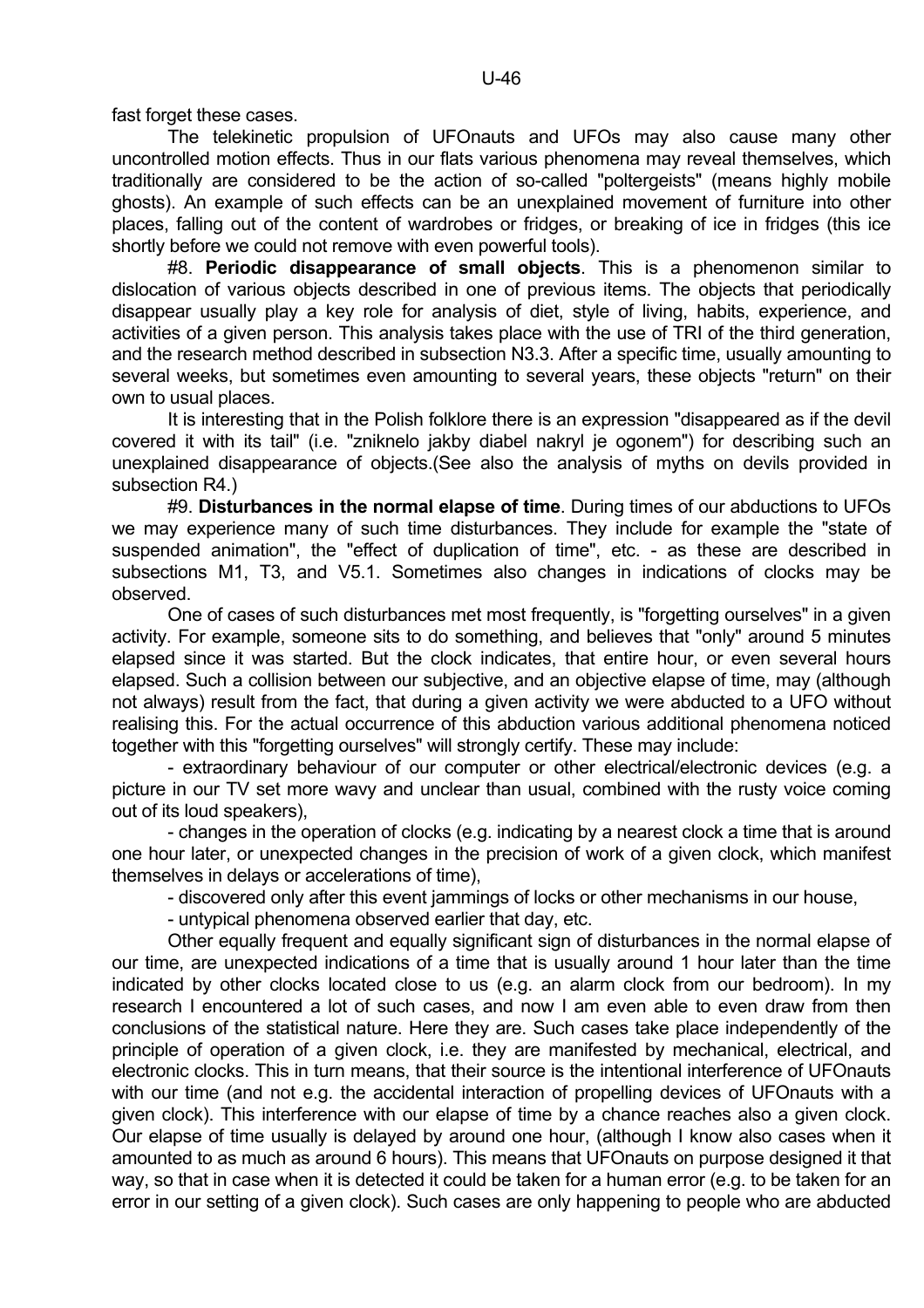by a UFO vehicle that arrived to their home in the state of telekinetic flickering - see also descriptions from the first part of subsection U3.8. Simultaneously with this change of time, also various other signs of the presence of the entire UFO vehicle in our flat can sometimes be observed (e.g. magnetisation of all ferromagnetic objects from our flat which by accident found themselves close to propulsors of this invisible UFO vehicle). For these ones amongst us, who are abducted to UFOs with this special method (i.e. with an invisible UFO vehicle flying to our house and changing the elapse of our time by around an hour), their cases of such abductions usually are repeated systematically every 3 months. Thus, with a bit of good luck and perceptiveness, they may observe every 3 months these delays of the clock by around 1 hour. If they are less lucky or perceptive, they may observe such delays every period of time that is a multitude of 3 months (e.g. every 6, 9, 12, or 15 months from the previous such case).

 Another example of disturbances of time, is a short-lasting, self-disappearing, and unexpectedly appearing jamming of the work of a clock that has some mechanical parts. Such a clock most frequently starts to delay its indications, although I also met cases of short-term accelerations. In drastic cases, for some time (usually a short one, because lasting only for around 1 day to several days), it may even completely refuse to work. This has the connection with the phenomenon described in subsection U3.6, and results from the exposure of this clock to a telekinetic field from UFO propulsors. After some time this clock "repairs" itself.

 Disturbances of time described here may be caused by many mechanisms. For example, they may be results of activating the equipment used by UFOnauts capable of changing the normal elapse of time, e.g. the side effect of the phenomenon called "time surges" that is described in subsection M5. Such time surges most frequently are induced during the restarting and departure of time vehicles, after these vehicles finish a subsequent abduction (see also the "effect of time duplication" described in subsections M1 and V5.3). They can also be an outcome of an intentional alteration of time of a given person carried out by UFOnauts, which by a chance includes also a given clock. They can be a result of accidental interference of UFO propulsors with a given clock (in such cases our clock is going to go slower or faster for some time afterwards). Finally they can be result of an accidental stopping of the clock by UFOnauts who just arrived to our flat, and who start this clock (but with a wrong time) only after they realise that they accidentally stopped it. As we already know this from the research to-date on UFO abductions, UFOnauts have a very strict order to remove all signs of their activities. They must remove these either by themselves, or with our own hands - by hypnotising us and ordering us what we must eliminate and immediately forget.

 It should be reminded here, that this ability of UFOnauts to manipulate the elapse of time for UFO abductees, makes almost impossible noticing or detecting by outside observers the absence of a given person. Therefore, even if around a given person several guards were placed, all of whom would continually observe a potential abductee, or even hold his/her hand, the abduction could still take place without the knowledge of these guards (e.g. by putting them into a "state of suspended animation", or by arranging for a given person a "one way trip", the return from which would occur exactly at the same moment of time in which this trip would begin - for details see subsection M1, not mentioning about putting the guards into a hypnotic sleep).

 Thus, although a significant proportion of us for many years sleep in the same room or even a bed with another person, or with other people, these other people never are able to notice that we, similarly like they themselves, are systematically abducted to UFOs. Therefore the best and the most reliable manner of proving to ourselves objectively the fact of our own abductions to UFOs, is either the use of UFO detectors described in subsection U3.8 of this chapter, or noticing other signs of our UFO abductions, as described in this chapter.

 #10. **Interventions of UFOnauts into course of our lives**. These manifest themselves in experiencing various events by us, which are very characteristic for continuous interventions of UFOnauts in our lives. These interventions almost always are oriented towards harming people and humanity, although is some (sparse) cases they may also take the form of helping these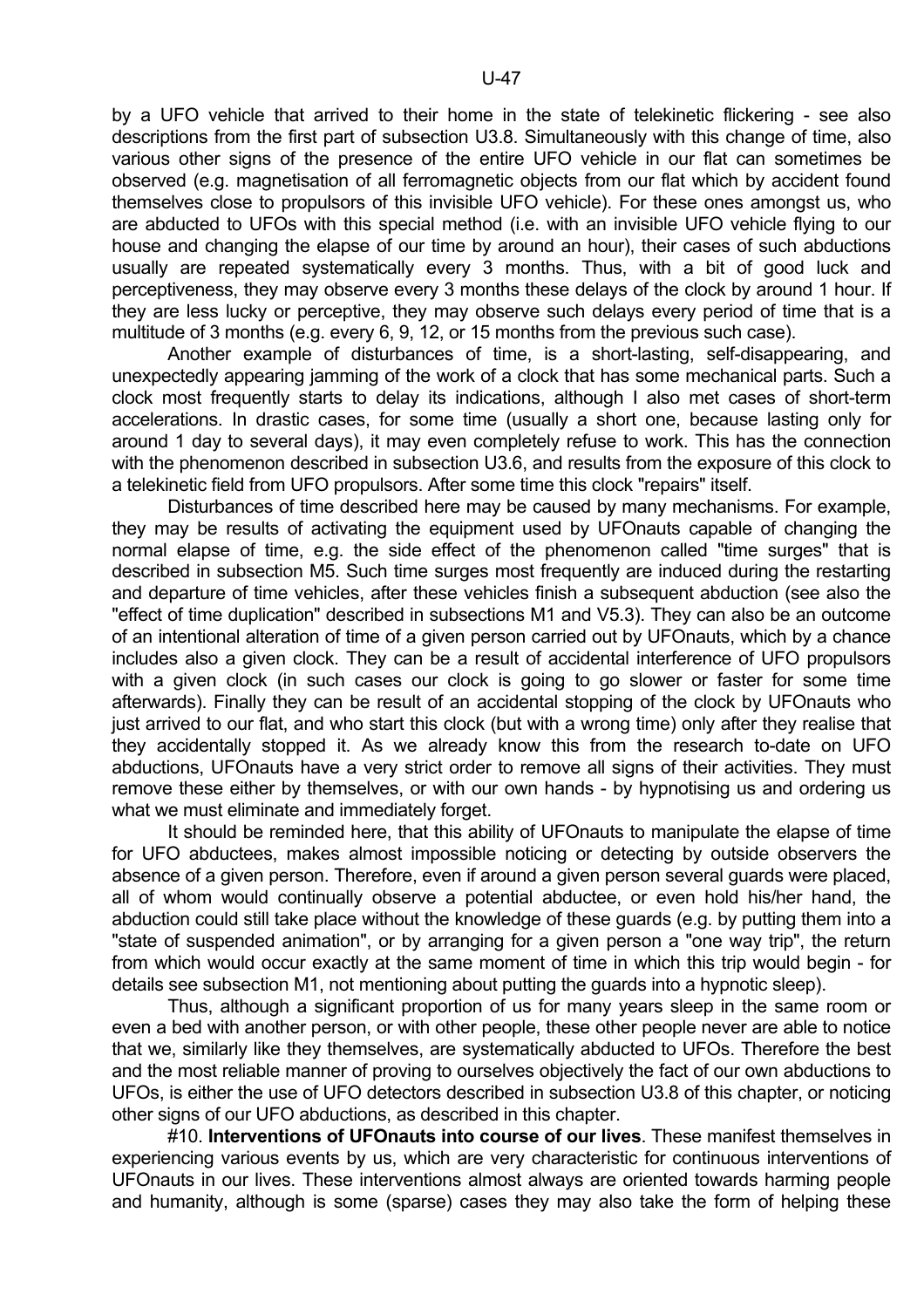morally degenerated individuals, who hurt individual people, or hurt the entire humanity. The types of events that may be experienced by us are extremely wide, while their multitude is well expressed in descriptions from subsections VB4.7, V9, and W6.1. The most easy for noticing manifestations of this invisible interventions of UFOnauts in our lives include:

 #10a. Repetitions of exactly the same scenario of our problems, which we continually experience in many different places in which we live. There is a basic difference between a type of problems that reach us from the hand of God (or "fate" - if someone prefer this expression), and from the hands of UFOnauts. God (or fate) usually affect us with a given problem only one time. Then our karma which caused this problem is paid back and the problem disappears. In turn UFOnauts use repetitively the same set of methods of hurting. This is because UFOnauts apply for a given person only these methods of harming, which previously they tried out and confirmed that the methods are effective for this particular person (see examples in subsections VB4.5.1 and W4, and also in the introduction to treatise [7/2]). Then these methods are repeated continually in many different circumstances. Thus when we determine, that we are affected repetitively by the same type of problems, which most probably result from such methods of harming us by UFOnauts repeated many times, then it always is a reliable sign, that we belong to a category of people who work against interests of UFOnauts, and thus whom UFOnauts try to obstruct something.

 #10b. "Accidents" from which we almost loose our lives, being constantly repeated on us. According to what I wrote in subsections A4 and VB4.5.1, if we continually experience accidents that threaten our lives, most certainly UFOnauts are just trying to get rid of us, while these accidents are simply ineffective assassination attempts at our lives. This in turn is a proof, that in the future we are going to contribute something significant towards the good of our civilisation.

 #10c. Almost "miraculous" cases of saving our lives. According to what I wrote in subsection V5.2, if UFOnauts save our life, it is always an evidence, that in the future we are going to serve their occupational interests on Earth. Therefore, in such a case we should verify our future actions from the point of view of the good of humanity.

 #10d. Physical manifestations of the continuous presence of UFOs in our vicinity. The largest number of examples of such manifestations is provided in subsections U3.6, V9.1, and A4.

 #11. **Observations of non-typical behaviour of domesticated animals, which are capable to detect with their sharp senses invisible evil parasites from UFOs**. A whole range of capabilities of detecting the arrival of invisible UFO vehicles and individual UFOnauts to our homes in order to abduct us, provides the observation of behaviour of domesticated animals. As it is already established empirically, for many animals, for example for cats and sheep, UFOnauts and UFOs are visible and detectable with their senses, even if they remain invisible for human eyes. Therefore, through observation of these animals, when they intensively watch the motion of something that remains invisible to our sight, or observe some point on the wall or furniture, in which we do not see anything unusual, or when without any reason they show rapidly a powerful fear and run away, usually this gives to us a sign that evil parasites from UFOs are around. Dogs are known from their fear of UFOs, and from running away from UFOnauts and UFO vehicles. If they are not able to run, because they are e.g. chained, then they howl loudly. Therefore the loud howl of dogs, especially at nights, usually is the sign of not far presence of UFOnauts. Probably this fact of howling of dogs for the arrival of UFOnauts, combined with the fact discovered not long ago that if UFOnauts wish to murder someone than they usually arrive at night to his/her bedroom and spread spores of a deadly disease (e.g. spores of the "anthrax", or viruses of "Sars" lately very fashionable amongst UFOnauts), are the source of an old Polish superstition that "if dogs are howling loudly, then someone nearby is soon going to die". Independently from dogs, cats, and sheep, also practically almost every other animal reacts very vividly for the presence of invisible UFOs.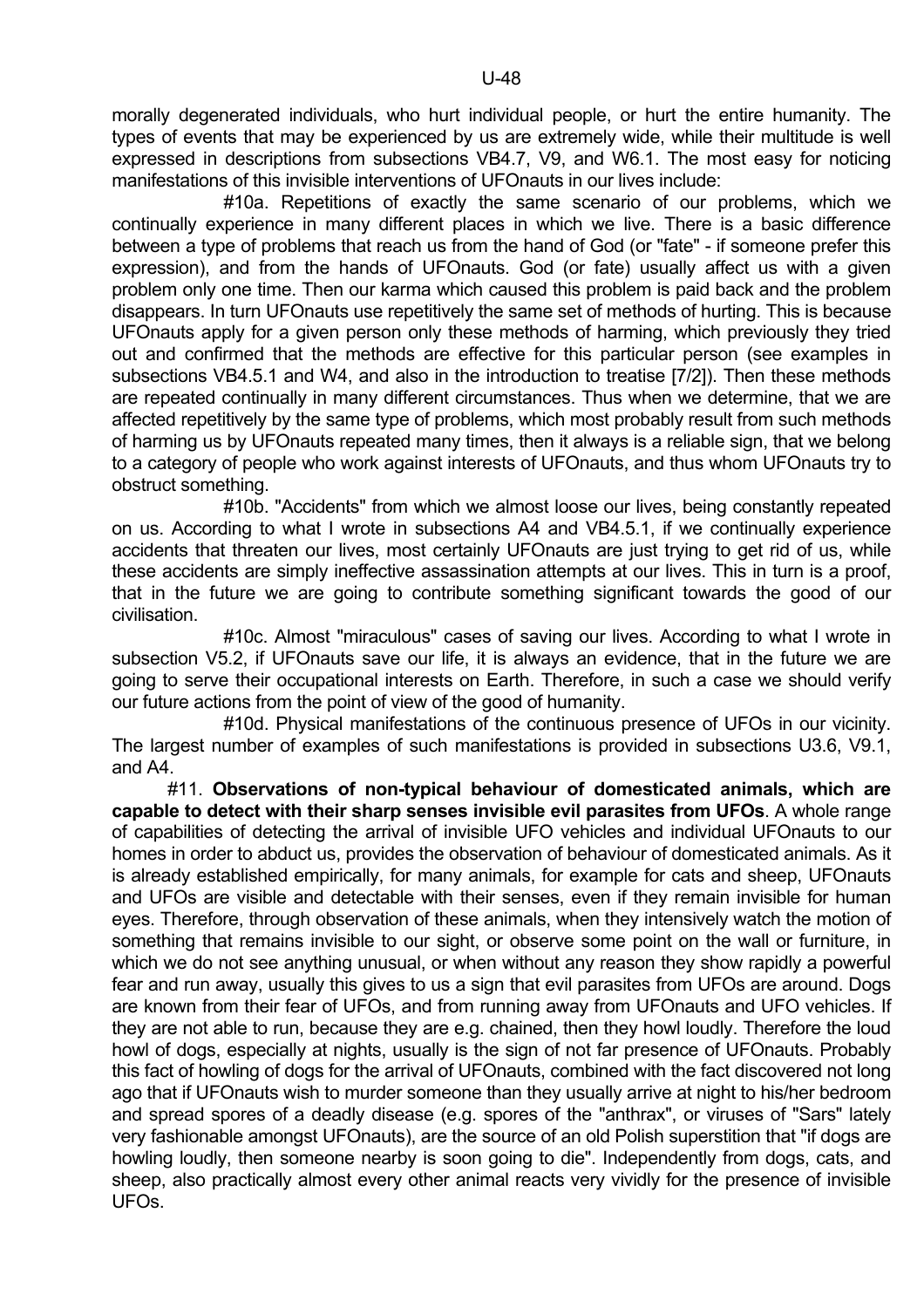In cases, when we observe such unusual behaviour of animals, and when on the basis of this behaviour we are able to approximately determine the area where an invisible UFOnaut is hiding, then we should take several photographs of this area, or film this area with a fast video as described for "rods" in subsection U3.1.2. This is because if there is an invisible UFO or UFOnaut in this area, than with a bit of luck we may capture on our photographs, or on fast video, the invisible for our eyes flashes of the extraction glow. This extraction glow would reveal on our photographs the presence and the shape of the alien entity.

 #12. **Being bothered by various strangers, MIBs, witches, devils, etc**. If someone actively contributes towards the progress of knowledge on UFOs (e.g. saw a UFO and disseminates the true knowledge about his/her own sighting), or takes part in the resistance movement (RO) against the exploitation of Earth by UFOs, then in addition to all previous evidence of being abducted and exploited by UFOnauts, such a person is also bothered by various unusual creatures, or finds himself/herself in the situation that such creatures offer their "friendship". These strange creatures, usually are going to be UFOnauts - or more strictly delegated to Earth cosmic spies and saboteurs described in subsection V8.1.

 In spite that people are not aware of this fact, such UFOnauts mixed with the crowd, are on Earth currently in rather significant numbers. They "keep eye" on everything that happens on Earth, through undertaking the key occupations and positions, and through constant taking part in our public life - for more details of their activities see subsection V4.6.1 of this monograph. Practically one of such UFOnaut is a member of every larger organisation that has some potential to work against humanity - e.g. each larger cult, each larger terrorist group, each larger research or educational institution, each government, etc. One of their duties includes watching those people, who for UFOnauts represent any threat.

 Such cosmic spies and saboteurs constantly residing on Earth, are present version of known for centuries legendary beings with supernatural capabilities. Their historic examples include: Pan Twardowski from Poland, Baron Von Münchhausen from Germany, Lord Cavendish from England, and probably also Harry Houdini from the USA. At present times there is a significant number of them, mixed with the crowd in every country and every area of Earth. From my own searches for these cosmic spies and saboteurs that I completed in New Zealand, it appears that at least one of them mixes with each 100 000 inhabitants of our planet (for example, in 1990 in a city of Dunedin, New Zealand, the population of which is around 100 000, lived and acted at least two such cosmic spies and saboteurs: one of them managed to even start a "friendship" with me, while about activities of another one I only heard, never being able to meet him in my conscious state - see the descriptions of unusual creature from the café "Stewarts" in Dunedin, presented in subsections VB4.6.1 and T3 of this monograph, and in monograph [1e]). This in turn means, that only in such a country as e.g. Poland populated with around 35 millions of people, with the crowd mixes at least 350 such UFOnauts, who pretend that they are ordinary Poles. One of them may even live close to us - see subsection V8.2. Of course, an interesting question immediately arises here, whether such contemporary individuals as the "magician" David Copperfield, the "psychic" Uri Geller, the "guru" Sai Baba, are just extraordinary people with very special powers, or are fame seeking present representatives of these cosmic relatives of people.

 Surely to the class of just such cosmic spies and saboteurs famous in ufology "Man in Black - MIB" can be included, who terrorize rational UFO investigators, and responsible UFO observers. If, because of the activities which are inconvenient for UFOs, someone has an opportunity to become a "friend", or is bothered by one of these creatures, than with a bit of knowledge what he/she should take notice of, it is possible to realize that we deal with a UFOnaut. The wider description of attributes and behaviours that characterise such cosmic spies and saboteurs are provided in subsections V8.1 and VB5.3.3.

 #13. **Accidental capturing of invisible (telekinetic) UFOs on our videos and photographs**. Although so-far we would not take much notice of such photographs, and in usual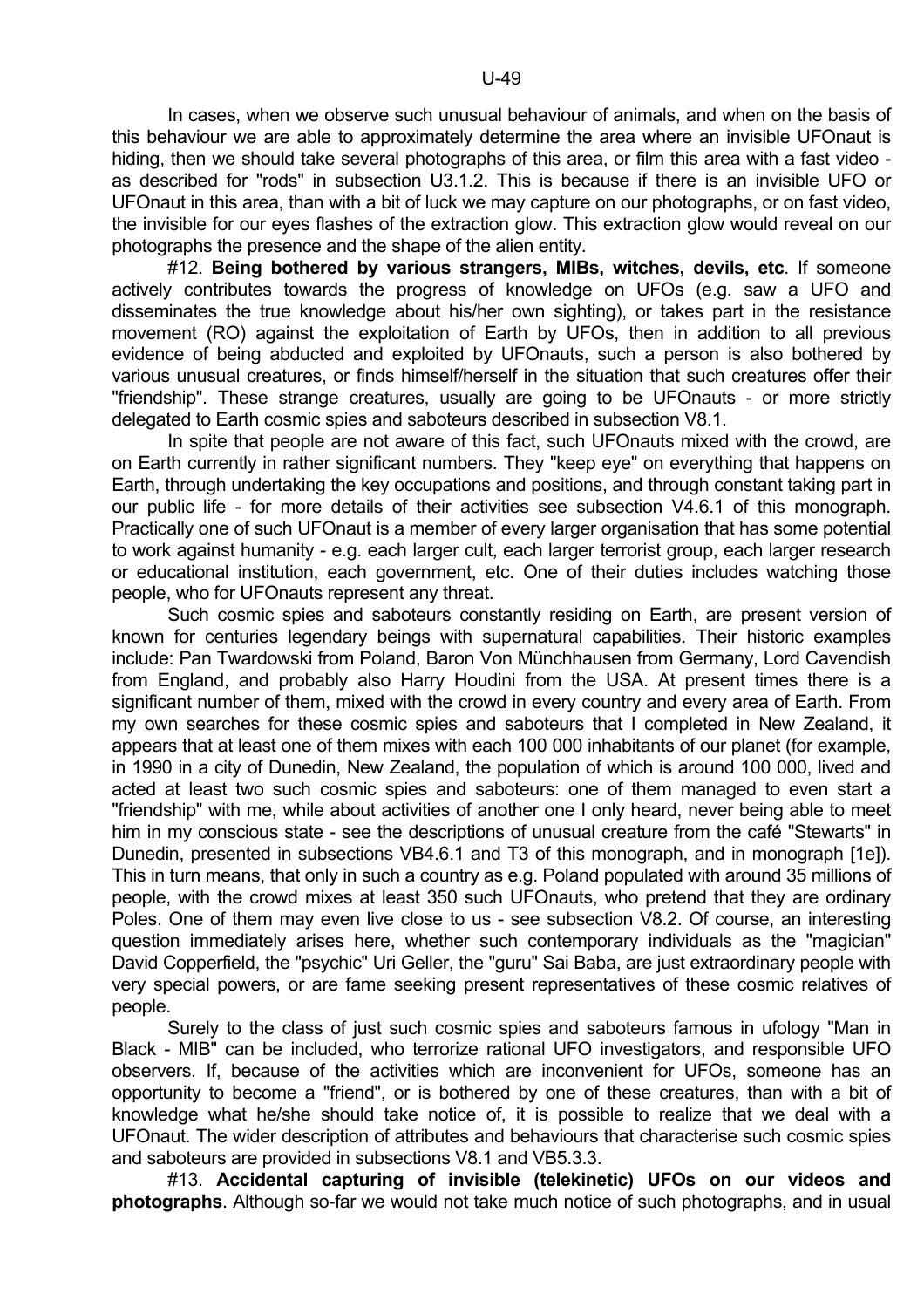circumstances we tend to destroy this interesting evidence, actually fragments of UFO vehicles are frequently captured on our photographs. (Most frequently these UFOs operate in the state of telekinetic flickering, thus on photographs only whitish strands of their telekinetic circuits are visible - for more details see subsection U3.1.2.) Of course, depending what was photographed, the appearance of a UFO vehicle captured on our photo is going to be different. Only rarely it is going to be so explicit, that we recognize it as a UFO vehicle or a UFOnaut. Most frequently on our photographs we can capture oscillatory chambers from invisible UFOs, similar to the chamber shown in Figure S8 of this monograph, and in Figure D2 in Polish treatise [4B]. Usually these chambers look like white pentagons or octagons. In older times they were explained as "reflections of the shutter". Frequently on photographs also "beams" or "tarnishes" made of light can appear, which actually represent either the extraction glow described in subsection H6.1 of this monograph, or represent captured sparks that flicker in oscillatory chambers of invisible UFOs. A large number of UFOs invisible for human sight is explained as the "overlapping of two photos", when apart from the clear shapes, on a photograph also secondary unclear foggy shapes are visible. (Previously these foggy shapes were explained as a second photo taken on the top of a first one.) It is worth to take notice of all non-typical objects which appear on our photographs and films, especially these made of a white extraction glow. Many examples of excellent photographs, which captured invisible UFOs, is interpreted in the Polish treatise [4C] "Interpretacje zdjec UFO w swietle Teorii Magnokraftu".

 #14. **The herb "cat's tail" under our windows**. If we live on a ground floor, than even if UFOs arrive in the invisible telekinetic state, still a powerful field from propulsors of these vehicles interacts with the soil, gradually changing physio-chemical properties of this soil. There is a kind of herb of the size of typical grass, which normally prefers very poor, sandy soil. I know it well, because my mother used to send me everyday to collect a handful of it. It has very powerful healing and revitalising properties, acting as a natural antibiotic. (Probably the synthesis of the unique components of this herb, which are carriers of these powerful healing and revitalising properties, imposes the requirement that this herb prefers to grow on the soil saturated with the telekinetic field: after all the telekinetised substances show properties of a chemical catalyst, as I explained this in subsection NB1 of this monograph.) After cutting this herb into small pieces, my mother used to mix it with feed for chicken and turkeys, so that they used to grow especially healthy and buxom. The folk name for this herb, which my mother used, was "cat's tail" - probably because its small leaves actually resemble a tail in a mewed cat. (In Botanic gardens in Wellington, New Zealand, in section "herb garden", I found a variety of this herb kept in gardens which is much larger, taller, and more overgrown than the wild variety: it had the label "Achillea Filipendula YALLOW".) As I discovered this in my research on New Zealand UFO landings, this herb always spontaneously and intensively grows in areas, where the soil is strongly saturated with telekinetic field of UFOs - no matter how fertile or poor this soil is, and no matter whether the vehicle left scorched marks on this soil. But in areas of landings of invisible telekinetic UFOs, only leaves of this herb seem to grow, which almost as a rule are deprived stems and flowers, thus looking like a typical green grass. (This means that on UFO landings this herb looks different and less mature than in botanical atlases, because in atlases apart from characteristic leaves, typically stems and flowers are also shown, which on UFO landings for some reasons almost never are developed by this herb.) In addition to this I also noted, that when I arrive to some new flat on a ground floor, initially I am not able to spot this herb amongst grasses that grow under my window. But after around a half year of time in this flat, this particular herb starts to dominate over the grass under my window. Because from other manifestations I know for sure that in my flat at least one invisible UFO vehicle is continually present, all these observations together mean that if someone notices under his/her window significant proportion of this herb, this is going to mean that his/her flat is a target for frequent arrivals of invisible UFO vehicles.

 #15. **UFO landings under windows of our bedroom**. Of course, it does not need to be even emphasized, that if not far from the window of our bedroom the ring-shaped UFO landings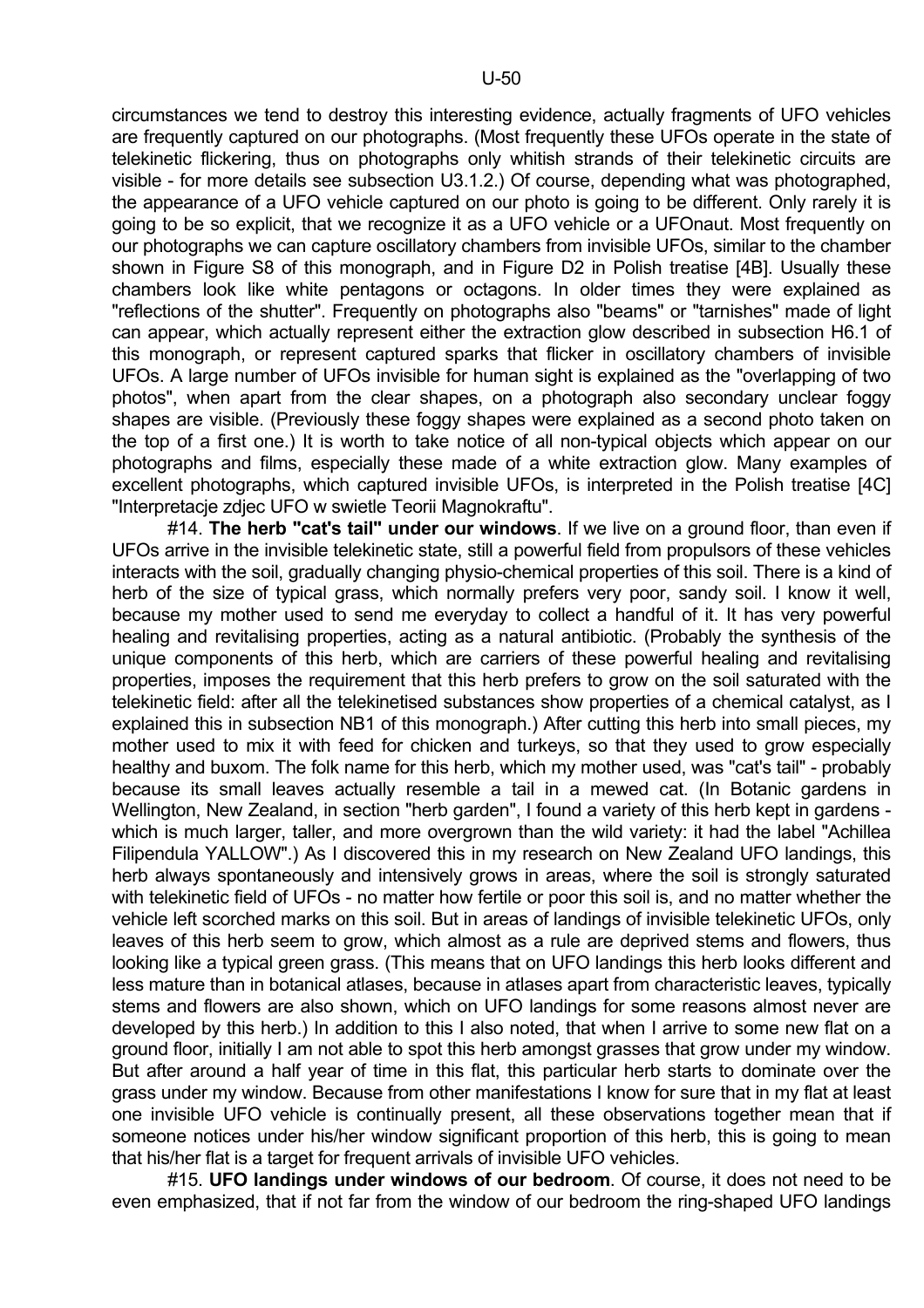are systematically scorched in grass (e.g. similar to these shown in photos from Figure A3 in treatise [7/2e]), than this is also an excellent evidence of parasitic interests of UFOs in us. Unfortunately, in almost all cases when I tried to point the attention of people abducted to UFOs to such prominent rings of scorched vegetation in front of their bedrooms, almost as a rule they refused to acknowledge the merit of these rings. They rejected them under the excuse of something specific that they did on this grass. (Usually this was a use of an artificial fertiliser, or a chemical poison.) In this way they indicated that one of mental blocks that UFOs impose onto their victims, is to hypnotically convince them not to take any notice of evidence that UFOnauts must leave behind.

 #16. **Problems with taking an active part in the RO**. In Poland a group of highly aware and motivated people gradually gathers together. They call themselves the "RO" (from the Polish historic name "Ruch Oporu", or "RO", coined and widely used during the Hitler's aggression of Poland of 1939-1945, which means "resistance movement" against the occupation). In the face of just disclosed fact of the occupation of Earth by morally degenerated UFOnauts, these people do not intend to "passively sit on their own hands" any longer, but they actively fight against the aggressor from space. A reoccurring fact connected with someone's activities in the RO, is that each person linked with this resistance movement, personally experiences ever increasing acts of aggression and sabotage from invisible UFOnauts. In the home of this person very strange events start to take place, his/her computer becomes systematically checked and blocked, his/her activities for the RO become sabotaged, etc. In total, everyone who starts to work actively for the RO, soon afterwards looses all doubts that the intervention of invisible UFOnauts in lives of individual people on Earth is actual and very intensive. Therefore, if also you (the reader) wish to be absolutely sure that the occupation of Earth by evil parasites from UFOs is a fact, or sure that you personally are being abducted to UFOs, and wish to experience in person various evil activities of these immoral degenerates from the space, the most effective method of accomplishing this assurance is to join the activities of our RO (e.g. promote totalizm, build and disseminate defence devices, etc. - as described in this monograph).

## U3.6. Observable consequences of operational telekinetic UFOs entering our homes

 A next group of evidence, which proves to us the fact that we ourselves are being systematically abducted to UFOs, depends on a repetitive noticing in our own flat consequences of the action of telekinetic propulsion systems of UFOs and UFOnauts. These consequences may include:

 #1. **Characteristic buzzing sounds and vibrations**. A good sign of the arrival of an invisible UFO, are various vibrations, and buzzing acoustic effects, which these vehicles can sometimes generate. For example, when an invisible UFO passes through a metal frame, which is loose, such as metal doors to balcony, metal windows, tin roof, or a gate with numerous metal parts, than this UFO causes, that such a frame starts to vibrate violently. This vibration during a calm weather sounds as if it is hit by a powerful wind, or as if someone clumsy is trying to climb through it. If an invisible UFO flies through large concrete slabs containing steel rods, such as ceilings in modern flat blocks, it causes that these slabs are vibrating and generating sounds that resemble pulling heavy furniture along smooth floors. Therefore, if between 2 and 5 in the morning, we hear of the sound, as if someone moves heavy furniture above us, it is almost a sure sign of the arrival of a UFO - especially if we live on the highest floor of a building. If the pulsating field of a UFO starts to interact with some springy object, the frequency of the own vibrations of which coincides with the frequency of the pulsation of the UFO field (i.e. as this was explained in subsection N5.1.1, measurement of this frequency revealed that it amounts to around 2500 Hz), this object is excited to characteristic vibrations and starts to buzz. (Examples of objects, which frequently emit this type of buzzing sounds induced by invisible UFOs, are: steel TV antennas,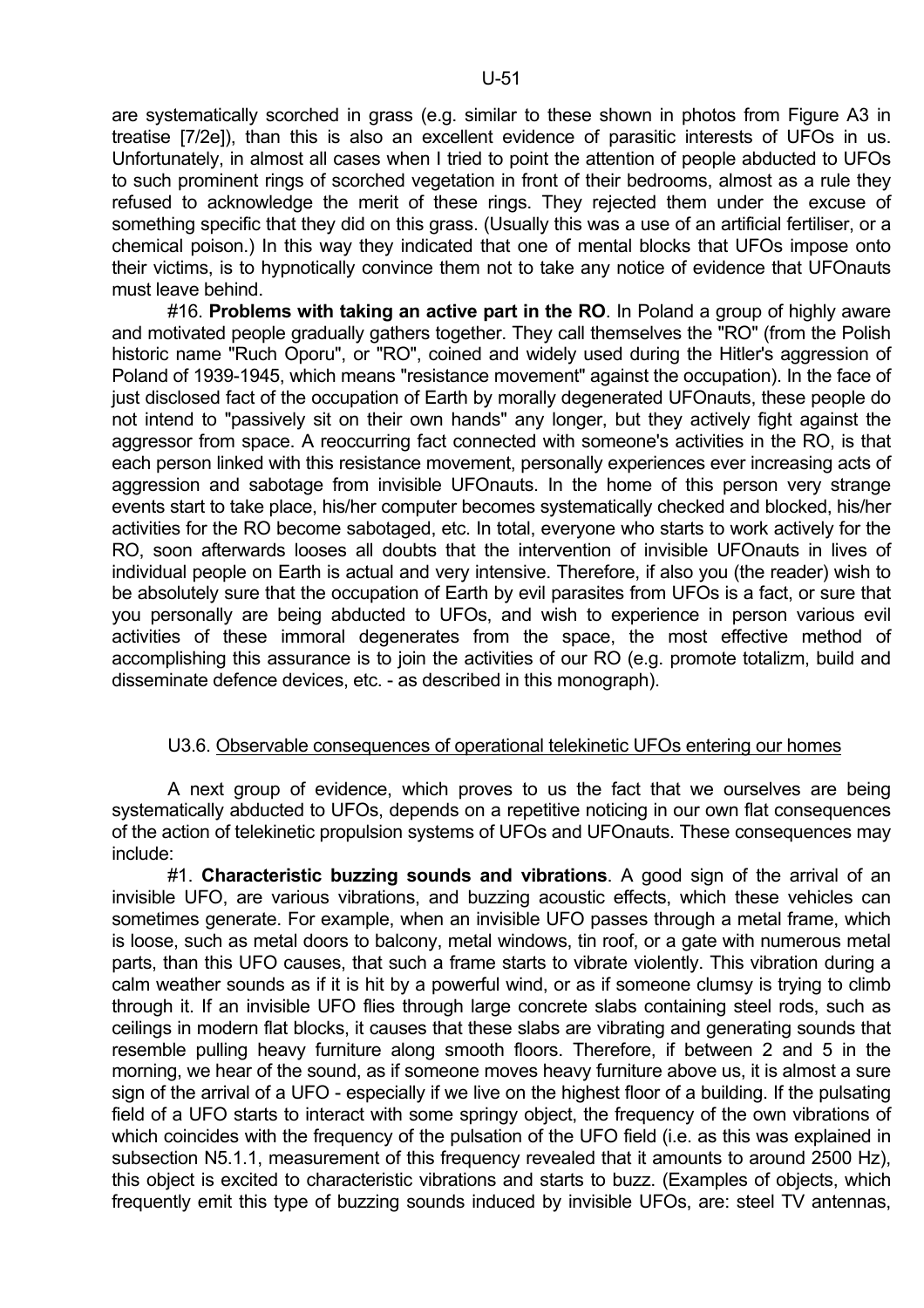wires tensed like strings - e.g. wires of electricity powerlines which are tensed and stiffened by frost during winters, some musical "forks", the frequency of which is able to gain the resonance with the frequency of vibrations of UFOs (means amounts to around 2500 Hz), and also some microwave ovens - especially if these are suspended on a steel frame sticking from the wall.) Some time ago I used to know a lady, who on a porcelain saucer standing on a metal shelf, had a crooked coil made from a copper pipe of around 5 mm in diameter, of a type used in car hydraulics. This coil must have a frequency of own vibrations equal to the frequency of UFO magnetic field, i.e. around 2500 Hz, as each time when an invisible UFO was nearby, this coil incited its vibrations and was ringing against the porcelain saucer. Actually it was one of the most reliable and sensitive UFO detectors I ever met in my life. However, its vibration characteristics sensitive to UFOs, was accomplished by a pure coincidence and probably would be difficult to reproduce and accomplish for other similar UFO detectors.)

 This capability of metals to react on the vibratory field of UFOs, indicates a relatively reliable principle, on which we can detect the area of wall through which invisible UFOnauts enter our flat. I discovered this principle completely by accident. Namely a large area of wall near my oven in the kitchen of flat that I am renting, I stuck over with aluminium foil. Initially this was to protect the wall from splashes of fat during frying. But soon I noted, that when invisible UFOnauts enter my flat through this particular wall with foil stuck to it, the foil is bend and squashed, as if someone alive pushed it out of the wall. Simultaneously it produced rather a loud rustling noise that I could hear from other room. This rustle caused, that my cat was getting attacks of panic and always hide itself in a darkest corner of the flat. Although this entering of UFOnauts never took place when I was present in the kitchen (I always heard it from other rooms), a type of rapid rustle that it always produced, which I heard many times, suggested that the foil behaved as if someone rapidly squashed in hands a large piece of it. Thus it was not a gentle, long-lasting rustle, that would be produced during a blow of air. Anyway the kitchen window was closed then, thus there was no motion of air in there. Because aluminium foil once deformed keeps its deformation for any length of time, soon after I stick it to the wall bulges and imprints in this foil clearly indicated to me the area of wall in the kitchen, through which invisible UFOnauts entered my flat. Interestingly, in my case this area was not at the street side of the wall (as the logic would suggest), but at the side of a flat occupied by an eccentric neighbour (i.e. a neighbour, who was fighting with almost everyone, who almost never was at home, who was not visited by anyone, who blocked the entrance to his post box to NOT receive any mail, and about whom everyone was claiming that he is a homosexual, although no-one seen him with a male partner, nor with a woman). I would suggest to also stick such a foil in some part of the wall in your own flat, and then observe what is going to happen to it.

 The above should be supplemented with the information, that the floor of my kitchen (i.e. that one kitchen which I stuck with aluminium foil) was lined with a brownish linoleum, approximately of a coffee-with-milk colour. Interestingly, under the area where this foil was mostly affected, and also near to other wall which would not have any foil, this brownish linoleum was constantly covered with greenish-grey circular or elliptical stains. These stains looked like greenish fingerprints on the floor. When I washed out one lot of them, or they disappear by themselves, soon next appeared. Their analysis suggested that most probably they are effects of action on the linoleum of the telekinitic field from propulsors placed in soles of shoes of a UFOnaut. It appears, that the powerful telekinetic field from these propulsors, somehow changed the colour of the linoleum from light brown into greenish grey. The shape and dimensions of these greenish stains from my flat in New Zealand, were very similar to scorched marks from footprints of an UFOnaut shoes left on PVC in Poland, that are shown in Figure R6 in this monograph, and in Figure N6 of monographs [1e] and [2e]. For example, in my New Zealand flat subsequent circular stains on the linoleum had the average diameter of around 17 mm, while elliptical stains had the average span of main axes of around 17 mm and 30 mm. In turn Polish footprints of a UFOnaut on PVC shown in Figure R6 (and in Figure N6 from monographs [1e] and [2e]), had the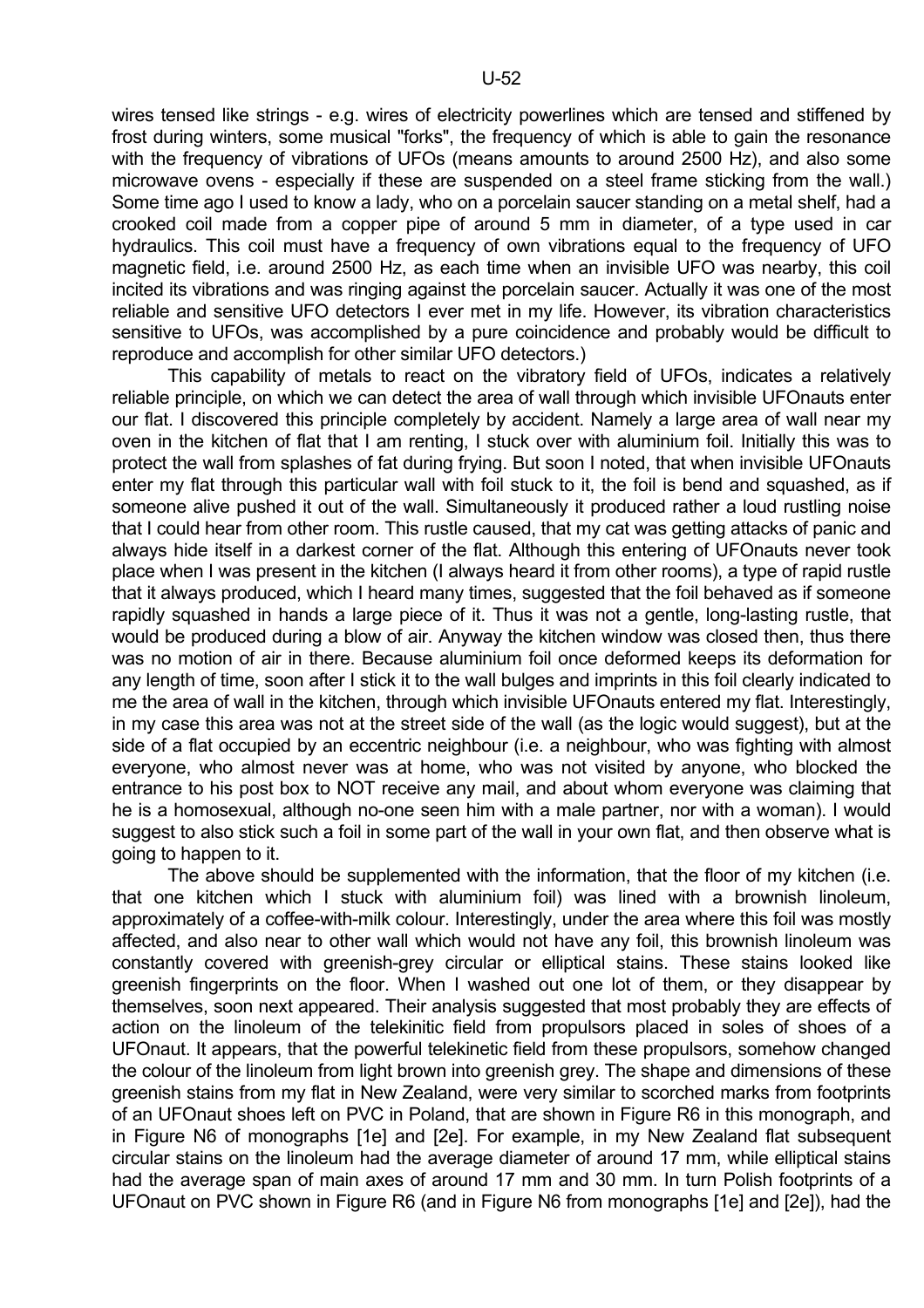average diameter of around 13 mm. But their colours were different. Polish imprints were initially chalky-white in colour, and only with the elapse of time they gradually transformed into the natural grey-bluish colour of PVC itself. In turn my New Zealand imprints on linoleum initially had the colour of grey-greenish, and only with the elapse of time gradually transformed into the natural light brownish colour of the linoleum itself. Interesting whether this difference in colours does result from the fact, that in New Zealand magnetic propulsors from soles of an UFOnaut must have their "N" pole (or inlet "I" of counter-matter) directed to the floor, while in Poland propulsors from the UFOnaut's soles must have their "S" pole (or outlet "O" of counter-matter) directed to the floor.

 #2. **The fall down of temperature in our flat**. At the moment of arrival of invisible UFOs to our flat, their telekinetic propulsion may cause a noticeable change of temperature. Frequently the flat becomes several degrees cooler than it results from the climate and from the natural temperature of the environment. In cases of a cold climate (like in Poland), it is rather difficult to distinguish such a telekinetic decrease of temperature, from a natural cold. But on some rare occasions, when everywhere is naturally warm - e.g. during a visit to tropics, while in a flat or a bedroom rapidly becomes untypically cold, this drop in temperature lets us know that just an invisible telekinetic UFO arrived to our place to abduct us.

 #3. **The appearance of "super-slipperiness" in sticky substances**. Other sign of a recent raid of an invisible UFO onto our flat, are various non-typical phenomena induced by the telekinetic field from propulsion of these vehicles. The **telekinetic field** is a special type of field, that is produced by propulsion of UFOs in every case when these vehicles are working in the socalled "state of telekinetic flickering" which is described in subsections L2 and H6.1.2 of this monograph. In turn UFO vehicles (and also individual UFOnauts) are switching this "state of telekinetic flickering" in every case, when they try to get inside of our homes in the manner that is invisible for our eyes. This state depends on very fast flickering of UFO vehicles, or UFOnauts. In turn this fast flickering allows them to become invisible to human eyes, and also allows them to penetrate through solid barriers without causing any damages to themselves or to these barriers.

 One out of numerous examples of phenomena induced by the telekinetic field of invisible UFOs, is the "inability to stick" displayed by substances, which usually are sticky (this inability, similarly like the telekinetic field which caused it, disappears by itself after several weeks). The cause for this lack of stickiness, is the phenomenon which appears in all telekinetised substances, and which in subsection H8.1 of this monograph is called "**super-slipperiness**". It depends on the loss by telekinetised substances of their normal ability to form friction. Therefore, the sporadic evidence for the presence of an invisible UFO in our home, includes - amongst others, such phenomena as:

 - The loss of adhesiveness by sticky tapes. Therefore an evidence of the presence of an invisible UFO in our flat is when something that we glued to the wall with a sticky tape, starts to repetitively unstick and fall off (in spite that this tape seems to stick normally to our fingers). Or when in our house all hangers that we stacked to walls or to furniture with a special type of strong sticky tape, start to fall off. Or when the sticky labels on our video cassettes rapidly start to roll off and fall out - and when stacked again they do not want to stay.

 - The stubborn peeling of paints. On the same principle, some paints whose sticking to the painted surface is based on the principle of friction and stickiness, after the arrival of a UFO can peel off and fall out. Furthermore, this evidence becomes even more convincing if such telekinetised surfaces from which the paint falls out in the result of telekinetising by a UFO, cannot be painted again, as every new paint refuses to stick to these surfaces. Therefore, if we paint them again, the paint is going to keep peeling and falling off.

 - Failures of flushes in toilets. The most interesting phenomenon resulting from the telekinetically induced "super-slipperiness", which I noted several times in relationship with the arrival of UFOs to many of my flats, is the refusal of flushes in toilets to work. The majority of flushes in today toilets works on the principle of a "syphon", in which the flow of water sucks via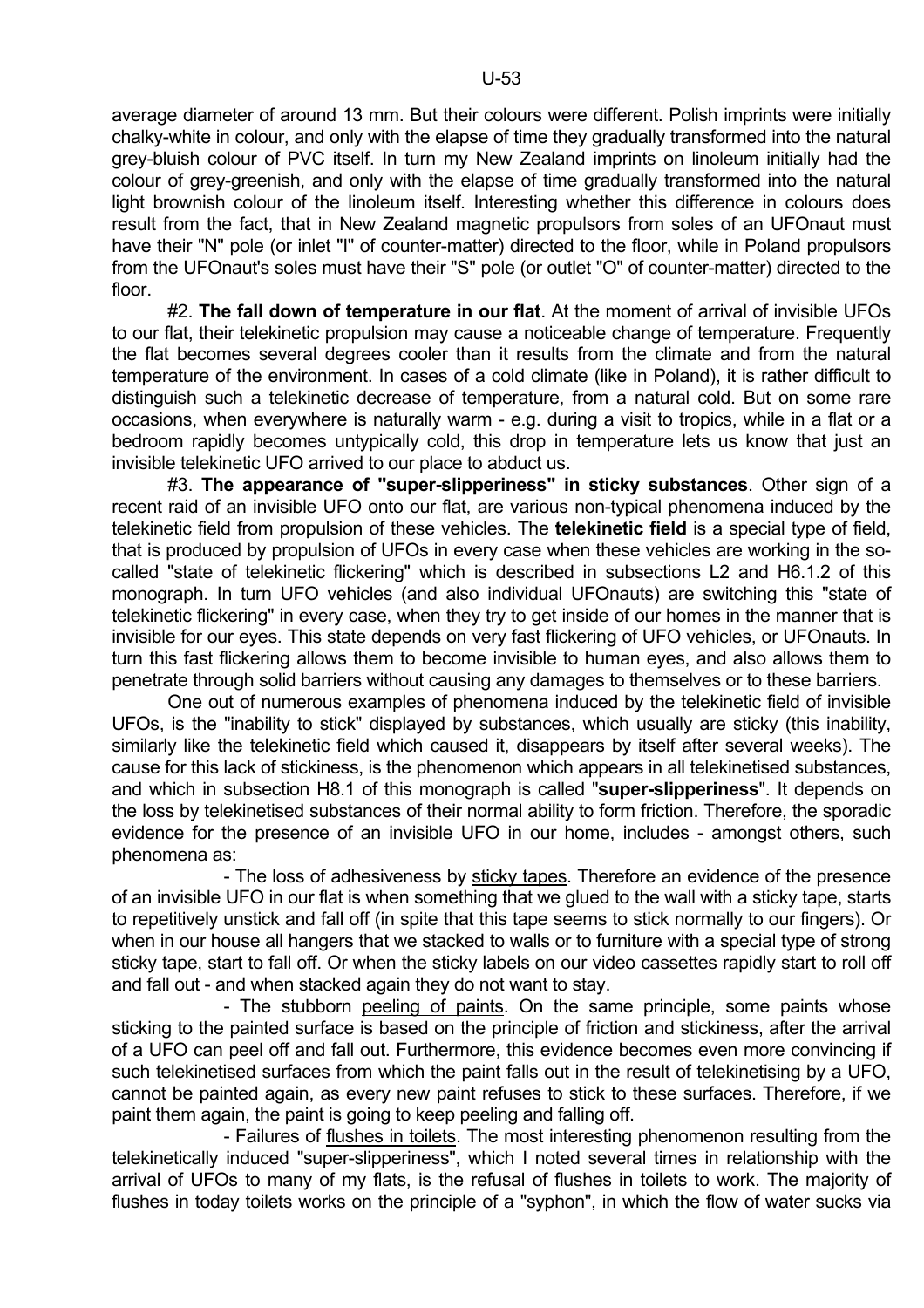friction the layer of dividing air - in the result causing a flush. But if an invisible UFO vehicle, which arrives to a given flat, positions itself in such a manner, that one of its propulsors is hanging just above the flash in the toilet, then the "syphon" in that flash is telekinetised. This causes that the dividing layer of the air in that "syphon" becomes "super-slippery" and cannot be sucked out via the friction with the flowing water. In the result, the toilet flash which only several hours earlier was working perfectly, rapidly refuses to work, and during several next weeks toilet needs to be either washed with a bucket, or subjected to exchange of parts. But after several weeks, the flush unexpectedly "repairs" itself (means the telekinetising of this air diminishes by itself). Thus if we observe this type of behaviour of our flush, it can also be one of numerous items of evidence, that we are systematically abducted by UFOs.

 - Unexpected flow of water from closed taps. When we use a tap, or a shower, after it is closed, in the outlet from it, a small amount of water always is trapped. This water stays in there because of the phenomenon of friction. In normal cases this water remains in the outlet until it is pushed out by the next stream of water flowing when we again open the same tap, or until it entirely drips down in small droplets. But if such an outlet from the tap, or shower, together with the remains of water trapped inside of it, is rapidly subjected to the action of a powerful telekinetic field from a propulsor of an invisible UFO vehicle, than this field is giving to the remains of water the attribute of super-slipperiness. In the result, this water is unable to stay in the tap, and unexpectedly flows out of it. Of course, such an unexpected flow of a stream of water from a closed tap usually is enough loud to be heard by us. If it happens at the moment when a given tap was closed for many hours, usually it is an evidence, that this particular tap just found itself at the outlet from a propulsor of an invisible UFO vehicle, and is exposed to the action of telekinetic field from this vehicle. Especially meaningful are such rapid flows of water from closed taps, if they occur when for some reasons we just changed a room in which we are staying, or if we just shifted to a different end of a large room. This is because they mean, that an invisible UFO vehicle is watching us, and it follows our changes of place. In turn, the change of the position in which this vehicle is hovering, causes that in a new position one of its telekinetic propulsors started to directly affect this tap with remains of water.

 - Standing of hair on heads. One of the more interesting effects of superslipperiness, is the standing of hair on human heads, about which I already wrote in subsection U3.4. People of both genders, the hairs of whom some nights are subjected to telekinetising due to the abduction to a UFO deck, later for rather long time are unable to comb down these hairs. Thus their hairs are standing up, forming the characteristic "locks" well-known to everyone.

 #4. **Jamming of friction mechanisms**. The telekinetic field that is produced by propulsion of invisible UFOs has also the ability to jam all mechanisms, the correct operation of which depends on the phenomenon of friction. Most frequently such jamming is displayed by locks in doors. Other mechanisms, that are jammed quite frequently, include: all types of taps, mechanical components of clocks, various home appliances, metal curtain rails the operation of which involves friction, etc. Therefore, if one day e.g. our door key refuses to open doors which we opened without any problems only several hours earlier, or if one morning we are unable to turn off the tap in our bathroom, which only previous evening was working perfectly, usually this is a further proof of parasitic interest of UFOnauts in us. At this point it should be stressed that **jamming and all other apparent "breaks down" caused by the saturation of our mechanisms with the telekinetic field of UFOs, always disappears by themselves after several weeks**, because the telekinetic field that causes them disappears/demagnetises fast with the elapse of time.

 The susceptible to this type of self-disappearing jamming are all mechanisms, the correct operation of which depends on the specific value of the coefficient of friction, means mechanisms which contain levers, cams, wedges, screws, gears, bolts, springs, etc. It appears that it does not matter whether they are produced out of ferromagnetic steel, from non-ferromagnetic metals, or from plastics. To mechanisms that most frequently experience such a jamming belong: locks in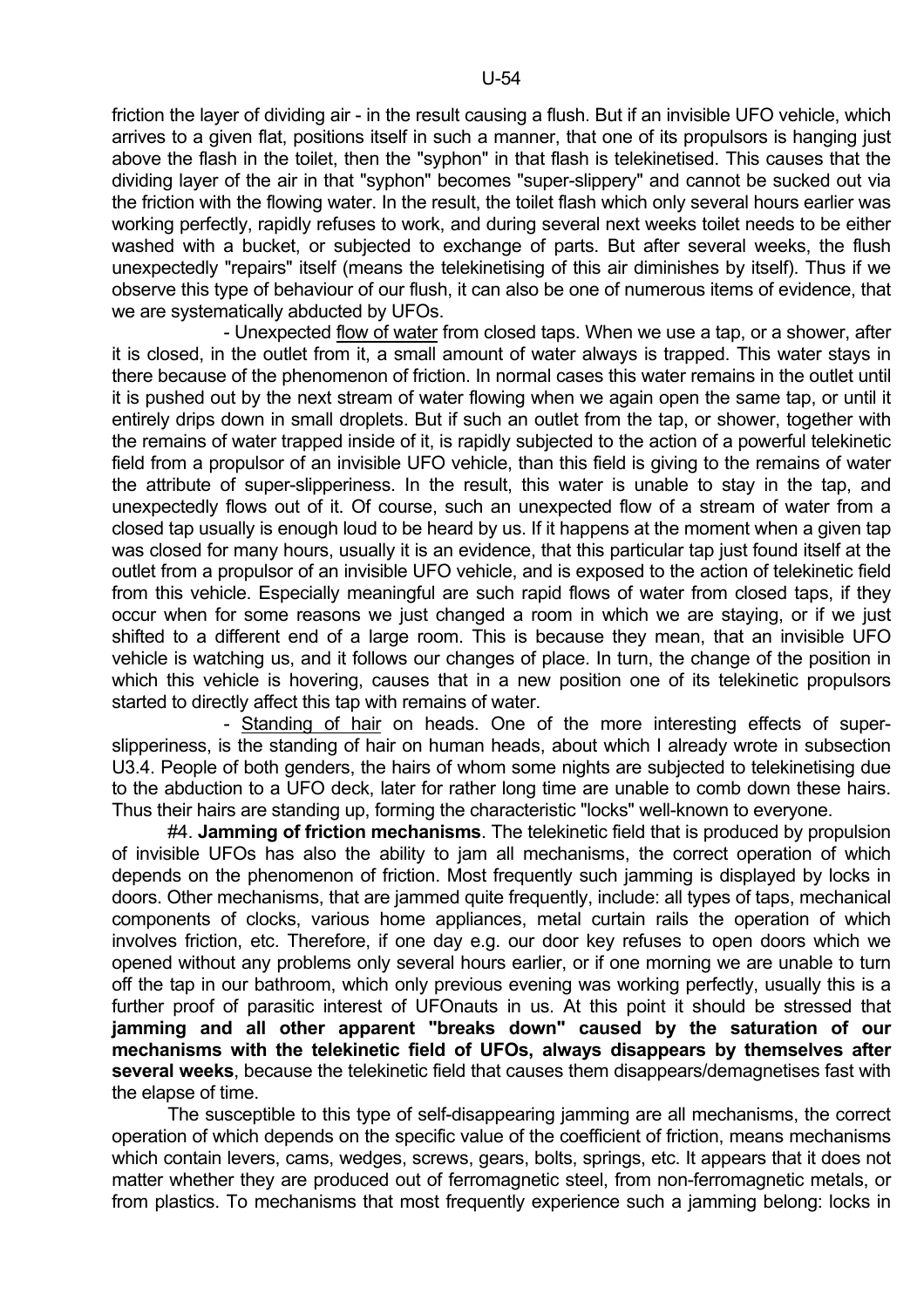doors (especially these very complicated, e.g. recently introduced to use in which the key is located inside of the handle, which additionally has a lock from inside of the flat), all clocks in which pointers are rotated with some type of mechanism - they can be recognised by clicking sounds that they produce (to such jamming clocks belong also electronic wall clocks run on batteries, but with pointers - in which the rotation of pointers is caused by a gear and a click), controllers for automatic washing machines, cooling aggregates (compressors) for fridges, mechanical typewriters, keyboards for computers, and many others.

 I theoretically analysed what can be a principle of this self-disappearing jamming, and also why it affects all possible materials, not just ferromagnetics. In result of these analyses I come to a conclusion that it depends on telekinetising of a given mechanism - as described in subsections H8.1 and V9.1. This telekinetising causes that the mechanism which experienced it, instead of working in the direction of the line of the least resistance - for which it was originally designed, rapidly works in the direction of the greatest resistance, in this way refusing to work - see attributes of telekinetised objects described in subsections H8.1, NB1, and NB4. The telekinetic field acts also on all materials, not just on ferromagnetics. Furthermore, with the elapse of time its value decreases according to the curve of "half-life" (it decreases also in ferromagnetics). This causes that in several weeks after being telekinetised, a given jamming must disappear on its own - of course if in the meantime UFO does not come again and increases again the telekinetisation. It is worth to notice that according to my research to-date, this **self-disappearing** is the major identification attribute which allows to easily distinguish between technical problems caused by UFOs, and such problems originating from other causes (e.g. from wear and tear of cooperating parts of a given mechanism). Thus **if someone notice in his/her house any type of problem of a technical nature, which appear just on its own, while after several weeks it also disappears on its own, this is a clear sign that this problem was caused by an invisible UFO which arrived to abduct this person**. Unfortunately, the above rule does not work in reverse direction. For example the fact, that some technical problem is permanent and does not want to disappear, does not prove at all, that it could not be caused by a UFO. After all, UFOs are known from causing also various permanent damage and sabotages, especially type: electrical burning, causing an accelerated wear and tear, and changing the original properties of materials (see also subsection VB4.4.1).

 In order for some mechanism to jam, it must be for a longer while either inside of a telekinetic propulsor, or on path of magnetic circuits that leave this propulsor (of course, a given UFO must then operate in the state of telekinetic flickering - see description of this flickering provided in subsection L2, so that its propulsors are capable of moving through walls and through a given mechanism). This in turn causes, that from the location of these jamming mechanisms (and also from the location of all other mechanisms that react to a close proximity of UFO propulsors) in relationship to the bed of a given person being abducted, a UFO researcher can deduce from which direction a UFO vehicle arrives to a given home, how it positions itself in relationship to the bed of the abductee, where its propulsors are located, what type and size is this UFO (see Table F1), etc.

 An excellent example of such self-disappearing jamming of a complex mechanism described to me one person who makes available my monographs through the internet. Of course, as the reader probably realises from the content of subsection VB4.7, for the courage of this dissemination, this person is "punished" through experiencing various problems, sometimes even very strange ones. Here is how this person describes to me one of these problems in his letter dated 17 June 1998: "A week later I had this failure of the hard disk and modem. All data, including into this also monographs, were stored on this hard disk. The symptoms of the disk failure were very serious, e.g. at the very beginning, after an incomplete start the motor kept switching off and blocking the entire system. Then the symptoms started to slowly go away switching off the motor and blocking the system has stopped, then it tried to start by itself - but when it was doing this, the heads were moving like crazy along the hard disk, then the disk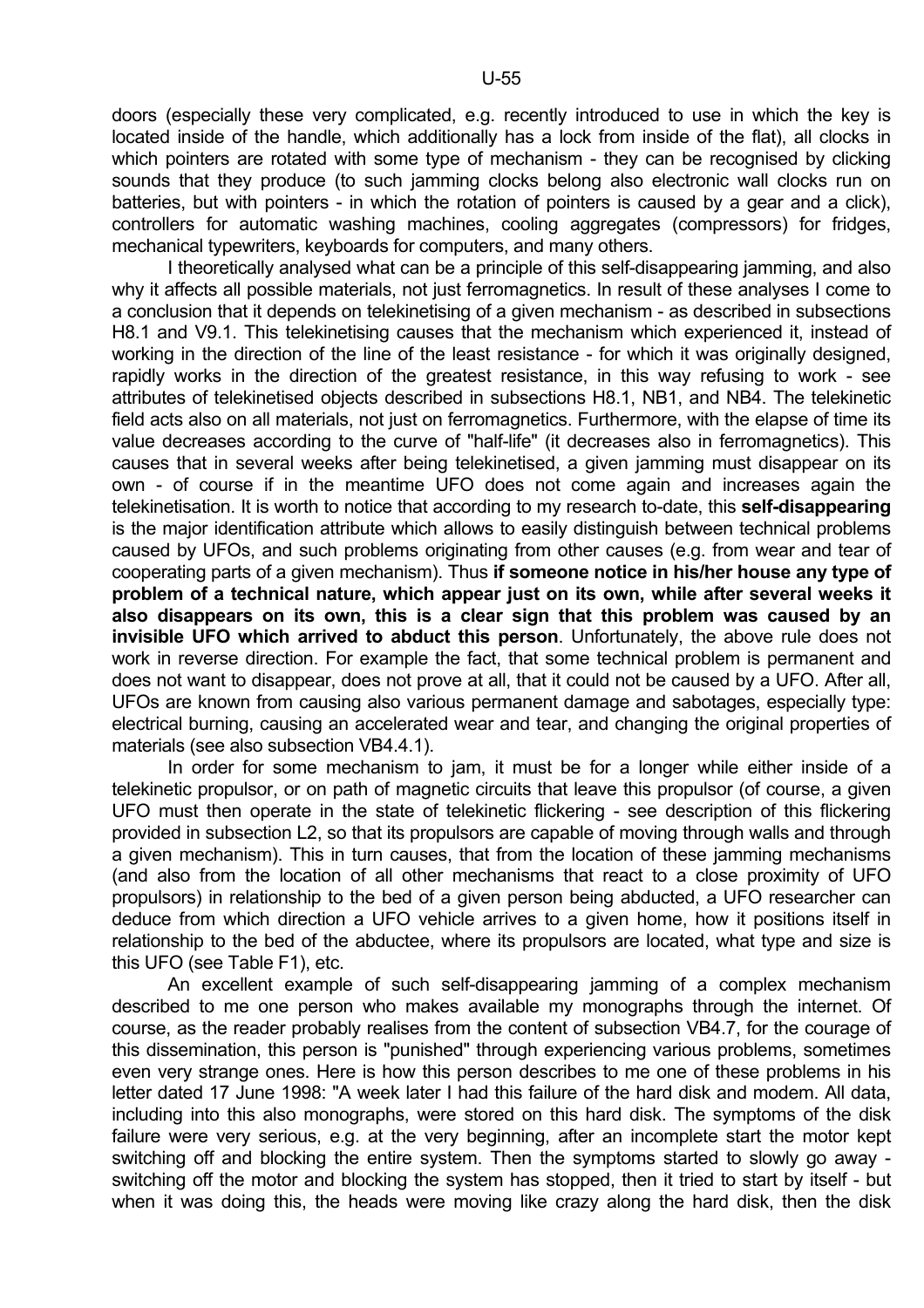disappeared logically. After around a week from the moment of failure, the disk was repaired by an accident by a program for testing the components of a computer (the role of this program was to test, not to repair, the disk). Firstly the program tested the controller - it turned out to be in good order. Then I switched on the test of the whole disk - the first shock that the disk started to listen to the program and read whatever the program asked it to. Then it tested the entire disk, sector after sector. It turned out that the entire disk is physically sound. After the restart of the computer, the disk worked without any problems, as if it forgotten that it failed previously." It is worth to add to the above, that probably due to a coincidence, or due to an intentional manipulation of UFOnauts, the program for testing this hard disk was used at the time when the telekinetic field that blocked its mechanisms was close to disappearance. Thus, if this person awaited slightly longer, then with a surprise he would discover, that the hard disk repaired itself. As it can be deduced, in this case UFOnauts decided to block the internet distribution of my monographs, through spoiling the modem, while during their "work" on this modem, their telekinetic propelling devices accidentally telekinetised also the hard disk. In this way they unintentionally revealed, that in this matter UFOnauts intentionally carried out their sabotage. By the way, in the above case the intentional spoiling of the modem by UFOnauts is also indicated by two circumstances in which it took place, and which according to my research are very characteristic for methods of acting of UFOnauts (for details see subsection VB4.4). Namely the modem was spoiled at the beginning of a weekend - what is done by UFOnauts almost as a standard in order to increase the problems caused by this sabotage. After all, because of weekend there is a necessity to wait with repairing until Monday, when the repairmen come again to work. Furthermore, the exact moment when the spoiling of the modem took place coincided with the appearance of a thunderstorm. As this stems from my research, sometimes UFOnauts purposely induce a thunderstorm when they plan to spoil something, in order to push the blame for this spoiling onto the thunderstorm instead of themselves. (For more details regarding the strategy which UFOnauts use during intentional spoiling our technical devices, see subsection VB4.4, and treatise [7B].)

 Here are examples of more interesting objects, which I observed that they are frequently subjected to this type of telekinetic jamming:

 - Locks in doors. Especially susceptible are these round locks, which are in use only for the last around 20 years, which are mounted in round door handles. In the effect of their telekinetising, these locks completely refuse to work and sometimes do not allow to open doors with a key, to rotate the handle, or even to shut the doors.

 - Clocks. If our clock or mechanical watch, one day works well while another day it shows delay or acceleration reaching tens of minutes, or tends to jam at a given time, or even completely stops, this usually is a proof of invasion of our privacy by an invisible UFO. Invisible UFO vehicles have this bad habit, that they either change the normal elapse of time which is registered on our clocks, or they telekinetise various parts of the clock with their telekinetic field. In case of telekinetising, the clock returns itself to correct work after several days or weeks, i.e. it again works correctly when this telekinetic field diminishes by itself. Very interesting are stoppages of electronic clocks, in which batteries were changed just recently. As this is described later in this chapter for batteries and accumulators, after being telekinetised they loose the ability to produce electricity and they behave as if they are completely exhausted.

 - Taps in bathrooms. Their jamming caused by UFOs manifests itself in two different ways. Immediately after they are telekinetised these taps cannot be turn on or off, although only a few hours earlier they worked perfectly. During turning them, a characteristic jerky motion and rapid jamming appears, as if in the thread of these taps small stones or large grains of sand somehow appeared. (This jerky screwing motion is well known to people who tried to unscrew a well oiled nut which accidentally fall into sand and was full of grains of sand stacked to its threads. Therefore these people who do not know the feeling of such jerky unscrewing of telekinetised taps, may experience them just by putting sand on an well oiled nut and trying to screw it.) Sometimes it is possible to cause their partial rotation only with a significant effort (e.g.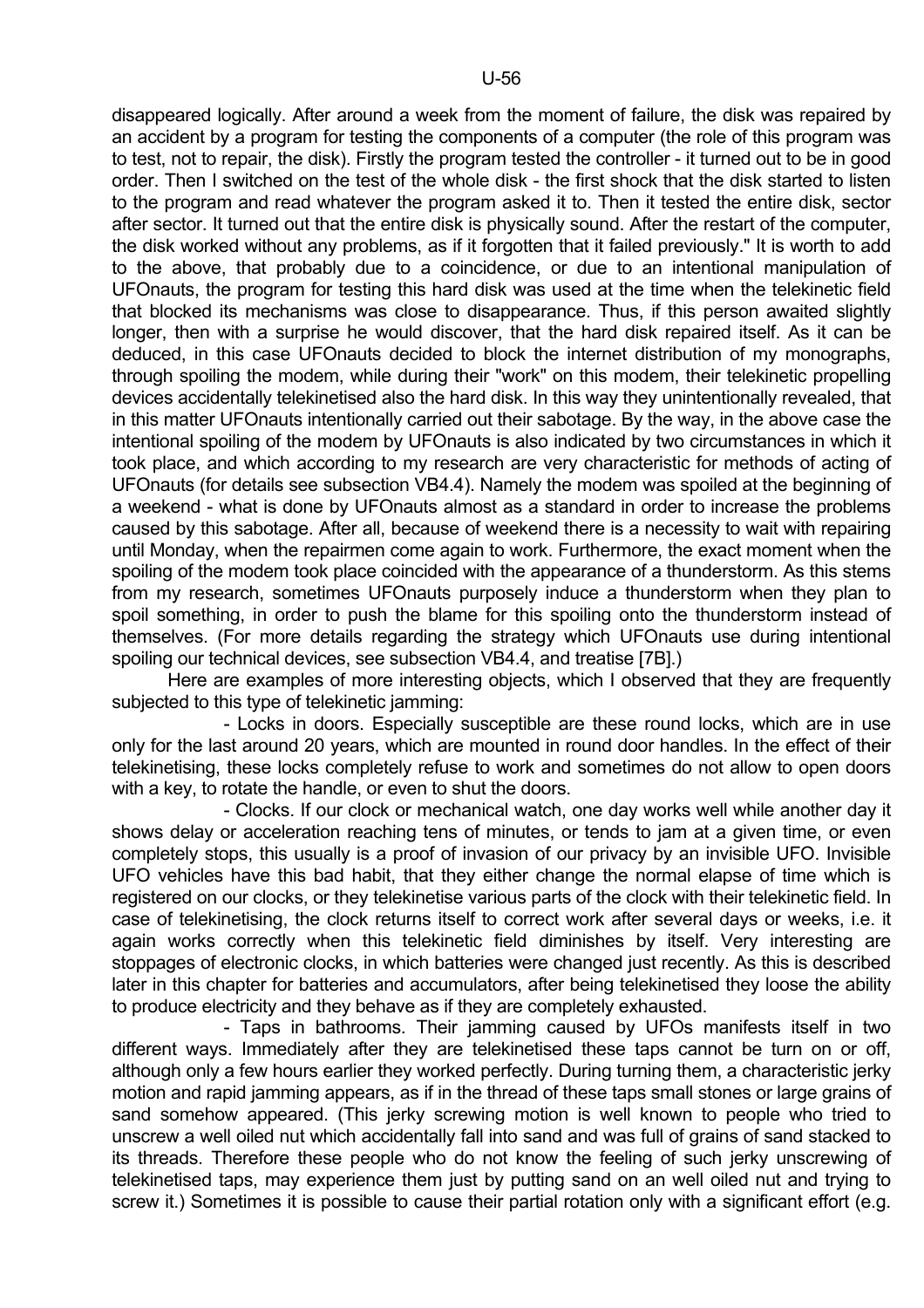in spite of turning them off, water is still running without changes, or runs with only slightly thinner stream).

 - Keys in computers. My computers very frequently are subjected to a telekinetic field of invisible UFO vehicles. One consequence of this exposure is that their keyboards show a tendency to jam and to work with a resistance. Actually the work of such keyboards makes an impression on me that someone throw a handful of sand into them. Keys move with a reluctance and in a jerky motion. Their motion behaviour is exactly the same as behaviour of telekinetised taps from bathrooms.

 - Steel pipes of curtain rails, in which the rollers move which hold the curtain. After months, or even years, of the correct operation, such rails one day jam and curtains cannot be moved. (I observed this phenomenon of jamming of curtain rollers on the case when the rails were made of steel.) When after several days we try to remove this jamming with a force, it turns out to be not so significant, while after further several weeks it gradually disappears with time, and curtains work as new ones.

 - Controllers for automatic washing machines. One day our washing machine may rapidly start to behave as if its controller jammed in a specific and always the same point of the washing cycle. When some time later a mechanic arrives to repair the machine, for our embarrassment the washing machine works perfectly as if it never was spoiled.

 - Paper for computer printers. I have the custom of storing paper near my laser printer. Simultaneously, for understandable reasons, my computer is the centre of attention of UFOnauts that occupy us. In the result, the paper for my printer telekinetises fast. In turn after it is telekinetised, it always causes the jamming of the laser printer that uses it. Thus, if one day someone's paper is accepted without problems by a laser printer, while another day the printer jams with this paper, and it becomes necessary to change paper into other lot, this is also a proof of the parasitic presence of UFOs near our printer.

 #5. **Telekinetic change in properties of materials**. Many materials subjected to the action of telekinetic field from invisible UFOs obtain rather non-typical attributes. Examples of these attributes include the becoming "super-slippery", the diminishing of stickiness, and the change of strength. Most frequently the object on which we can notice such a change of strength, is our common plastic **comb** - especially if we keep it close to our bed. If one day this comb is springy and flexible, while the next day it rapidly becomes fragile and even a light touch causes teeth to fall out from it, than typically it means that the material of this comb was exposed to the prolonged action of a telekinetic field of a UFO which just is bothering us. Similarly to combs all other materials made of plastic react. The fact of such stiffening and weakening is also easy to notice in **pens** made of plastic that are exposed to the telekinetic field of UFOs. Sometimes after being exposed to the telekinetic field of a UFO they become so brittle, that even a click of the spring inside of them can cause their cracking and disintegration. I also saw a section of a plastic water pipe, which after being exposed to the telekinetic field of a UFO become so brittle, that it cracked and disintegrated under the pressure of water that flown through it. In turn my plastic bag, which stays in a wardrobe near my bed, started to crack and dissipate so intensely, as if the plastic from which it was produced was from the last century. To be more interesting, exactly the same plastic bag had my acquaintance, who purchased it approximately at the same time as me. When my bag was completely disintegrating, his was still like a new one. This means that his bag was not exposed to so powerful telekinetising with invisible field of UFOs, as mine was.

 #6. **Deregulation of bimetals**. After being telekinetised by the field of UFOs, the mechanism very similar to jamming can appear also in **bimetals** used e.g. as temperature triggers for switching off our electric jugs. If these bimetals work in a normal, non-telekinetised state, their work is stable and reliable. For example, the electric jug that is controlled by them allows water to boil and then decisively cuts off the supply of electricity to the heating element. But after such a bimetal is subjected to the action of telekinetic field from a nearby UFO, it starts to switch on and off the supply of electricity to a jug in a manner which appears as if it is a chaotic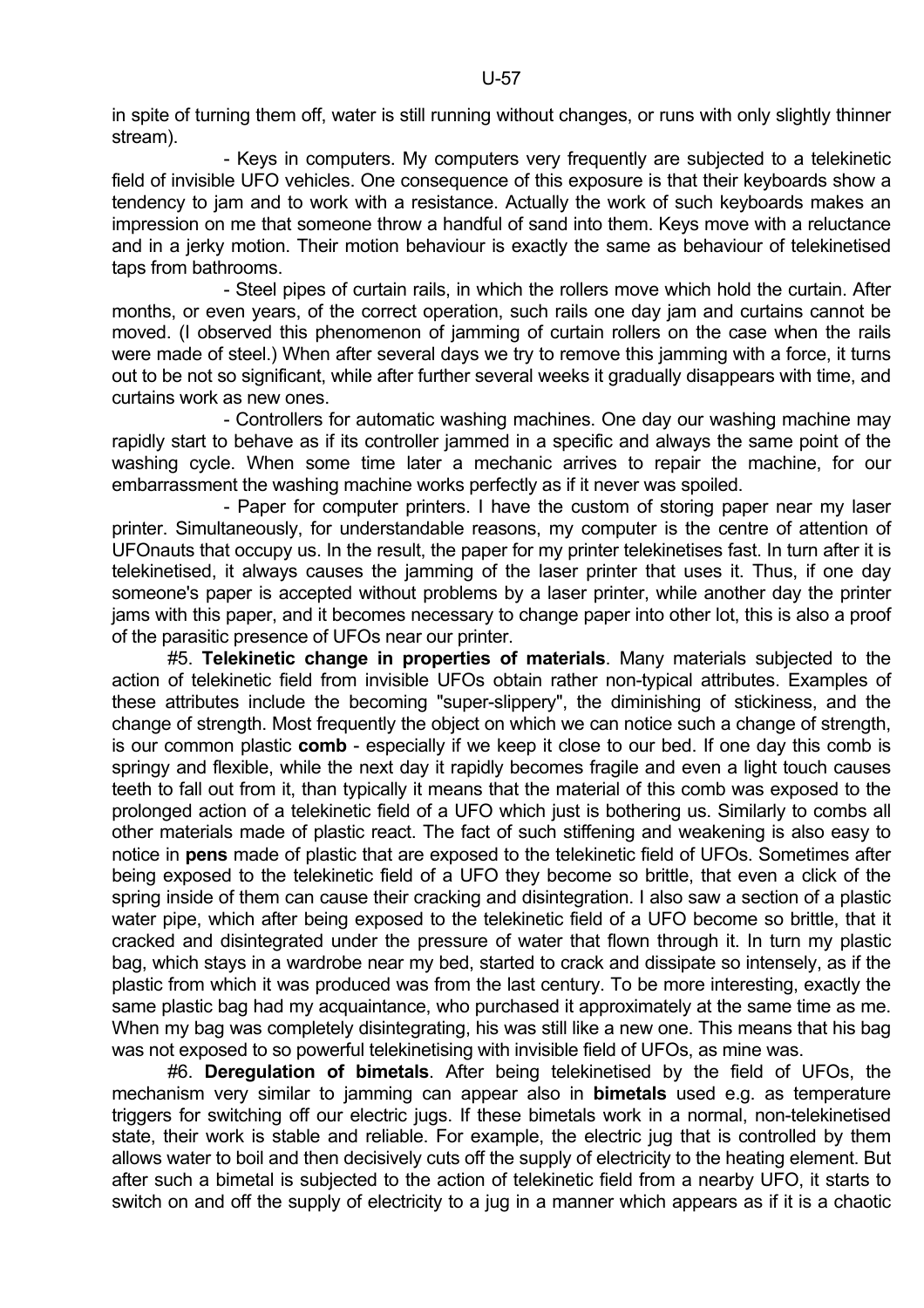one. For example it can switch off this jug before water boils, in order to soon switch it on again. It also can switch off this jug when water already boiled, but a few seconds later it switches on again. After several weeks of such a chaotic work, the bimetal can return to a normal behaviour all by itself. Therefore, sometimes even our electric jugs can be used as effective detectors of arrivals of invisible telekinetic UFOs.

 Of course, independently from our jugs, bimetals may be contained also in many other sensors and controllers (e.g. in boilers of electric water, in heating of rooms, etc.). After being exposed to the telekinetic field of an invisible UFO, all of them react with a chaotic work of devices that they control.

 #7. **Electromagnetic manifestations**. In our flat, various electric or **electronic devices** subjected to a telekinetic field of invisible UFOs which arrive to abduct us, may cyclically demonstrate unusual effects. Here is a few examples of such effects, which I encountered during my to-date research. Electric clocks powered with AC electricity (i.e. having a transformer at their entry and not including any battery), clocks in radio-alarms powered from electric means, and also clocks in video-recorders without a backup battery, rapidly may begin to "blink" or "flash", thus signalling a break in their energy supply, although there was no electricity disruption and similar clocks in the neighbourhood behave normally - for explanations see also subsection U3.8 of this chapter. (It should be noted that at the same time ordinary, mechanical clocks will not display any disturbances in their operation.) Electronic wrist watches may rapidly stop half way in the night (in some cases may even be damaged), or may become zeroed (i.e. may display a time drastically different from the one they should, although normally they work without such significant errors in their time). Calendars in personal computers type IBM PCs may become delayed (e.g. at midnight they may not switch on to the next date). Radio receivers, TV sets, or video recorders, may rapidly switch on (or off) by themselves, even though no-one touched it or controlled it. Working TV sets may rapidly loose their picture. Electric bulbs (traditional type) may rapidly start to glow, although they will not be connected to electricity (but the light of these bulbs become slightly different from the light they produced normally, i.e. it will have a different intensity and sometimes it will show a noticeable pulsation). Electric door-bells may start ringing although noone pressed the button. The needles of magnetic compasses may begin to spin. Radar detectors (type used in cars) may display the alarm signal. Home burglar alarms may be triggered although seemingly no-one crossed the range of their sensors. Remotely controlled automatic gate openers may be triggered although no-one initiated their action.

 Such unusual behaviour of electronic devices results from the fact that they are subjected to a pulsating magnetic or telekinetic field produced by propulsors from UFOs or from personal propulsion of UFOnauts who just raided a given home (this is especially effective when the devices contain a transformer at their entry). Of course, if by any chance the UFOnaut does not approach too closely to any of these devices, then in spite of the presence of this alien in the flat the appearance of any of these effects will not be registered.

 Independently from the devices described above, which react to the magnetic field of UFOs, I encountered reports of witnesses who confirmed that UFOs disturb also the action of devices that utilise infrared radiation. For example "sensors of by-passers", which are installed in various houses and which utilise infrared radiation, may signal that someone crossed their path, although there is no-one present in there. (But so-far I have not encountered even a single similar case that would suggest a similar reaction of devices sensitive to ultraviolet light, or to visible light.)

 UFOs that raid our flats seem to form also their own infrared radiation of the characteristics similar to rays send by remote controllers from present TV sets and video-recorders. Many times I encountered reports, that TV sets and video-recorders may rapidly switch on by themselves, as if someone invisible pressed keys of their remote controllers. One of the most meaningful of such reports was given by Miss W.S. (ovule donor), and concerned multiple self-switching of her video recorder type "Toshiba Multi-System V-87MS", which is remotely controlled with the controller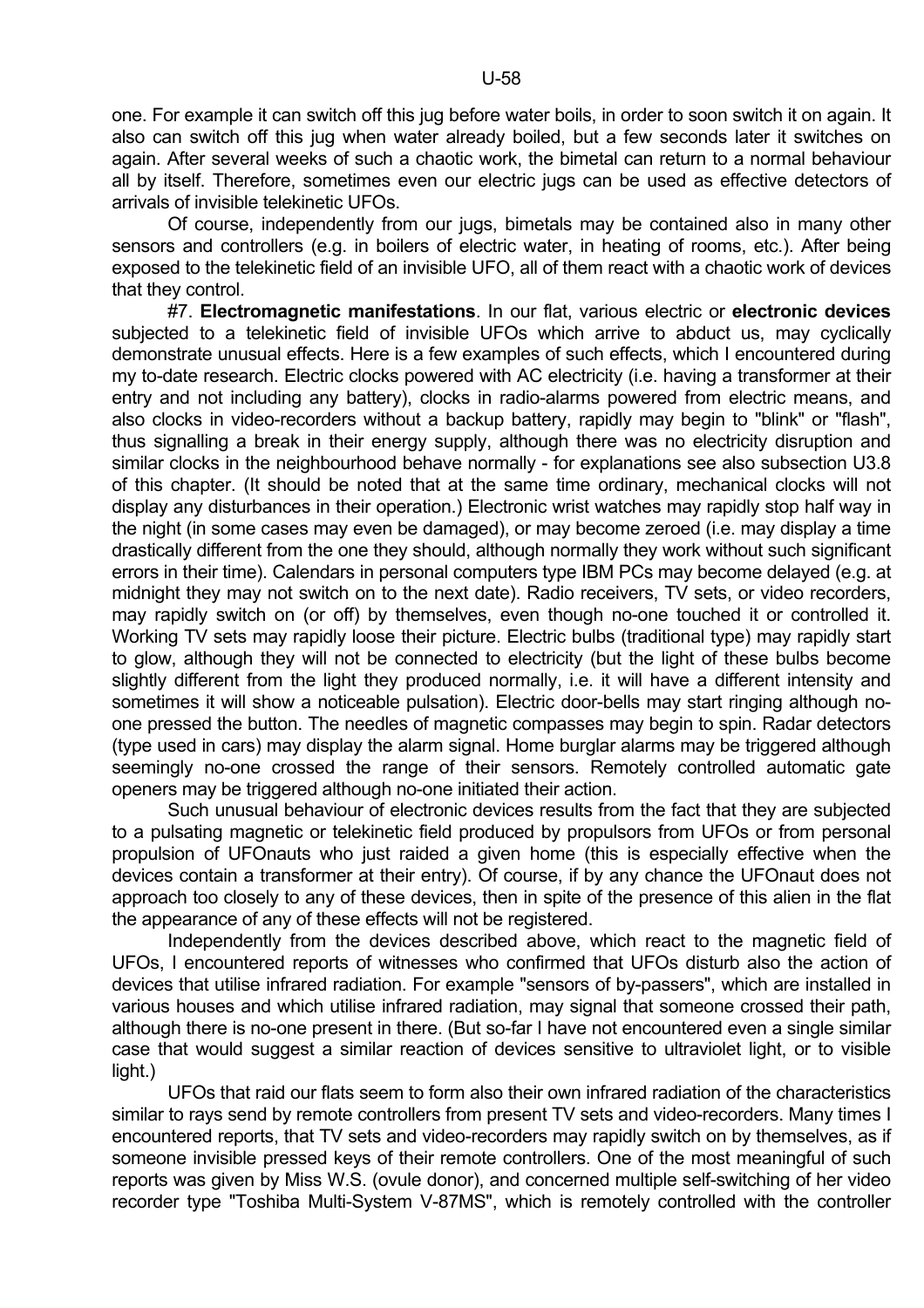type VC-73C (of the same company Toshiba). Soon after she reported me this case, her video recorder was completely burned. In turn Mr Wieslaw Szewczyk (the co-author of treatise [7B]) reported to me, that the switch of the light dimmer, that amongst others was controlled with an infrared controller, in some days could switch on even 3 times a day. Sometimes the light was switching to maximum, although there were also cases when it gradually turned increasingly bright in order to dim completely soon afterwards. According to his observations, this interference of UFOs took place in summer and winter, at various temperatures, and varying humidity, at day and nights, and also while the TV set was on or off.

 In one case known to me, in a flat occupied by a whole family that was systematically abducted to UFOs (3 people) an unexplained and very high usage of electricity systematically took place (i.e. at least 3 times higher than for neighbours that had a similar number and type of devices which consume electricity, while around 15 times more than bills for electricity that I was paying.) The bill for electricity was coming once per month. The measurements and research carried out by employees of electricity board would not show any discrepancies in indications of the meter, nor any leakages of electricity. I believe that the reason for this increase in indications of electricity meter were vibrations of the magnetic field from a UFO vehicle that systematically raided this flat. These vibrations caused, that in circuits of one of devices installed in this flat (most probably in TV set that always was set for readiness to work), or in configuration of wiring from this flat, the flow of powerful counter-current was induced, which changed the indications of electricity meter. Of course, it cannot be excluded, that this inflated use of electricity had nothing to do with UFOs, although in spite of intense searches and research, its source was never established, while after around a year of time it disappeared by itself, i.e. it levelled with the use of electricity by other people.

 The analysis of principles of devices, the operation of which is disturbed by the presence of invisible UFOs, suggests that for the detection of these vehicles can be utilised: (1) electric coils and transformers which are susceptible for induction with an alternating magnetic field, (2) magnetic sensors, i.e. sensors that detect the changes in intensity of magnetic field - e.g. "hallotrons" which are used in some detectors of the "burglar alarm" type ("hallotrons" are also called "contactrons", as they are composed of a glass tube in which two plate electrodes are melted; these electrodes connect each other after they are acted upon by an external magnetic field), (3) sensors of the infrared light (of the type used for automatic switching of light after someone enters a given area), (4) sensor for infrared light of the type used in "magic eyes" from TV sets and videos for remote controlling of these devices, (5) beams of infrared light that react for someone's cutting through their paths (of the type used in bank alarms).

 #8. **Epidemics in burning out of electrical devices**. These belong to the same category as unusual effects of electronic devices described above. They affect mainly **electrical devices** containing transformers or coils, in which one coil is connected to a closed circuit. These epidemics appear during the periods when UFOs or UFOnauts raid a given household. They manifest themselves in the form of a series of failures, damages, or burning out of electrical equipment.

 In order to provide here an example of such an epidemic, the L family belongs to the circle of my closest friends. It consists of three generations of people being systematically abducted by UFOs, and living in the same house. All of them have prominent scars on their leg, as described in subsection U3.1. These scars represent an undeniable proof that all of them are being abducted to UFOs. In their house various phenomena manifest themselves, which for me are clear signs of side effects of intensive raids at their house of invisible UFOs.

 One of the more unusual manifestations of raids of invisible UFO vehicle, which affect L family, are incidents of burning out of various electrical equipment. And so, only during a short period from 13 February 1994 to 18 May 1994, damaged in this way were: a ceiling fan, electric wiring in almost a new Mercedes car, electrical door-bell, and remotely controlled gate opener. Also an electronic burglar alarm which was based on magnetic sensors type "hallotron" (also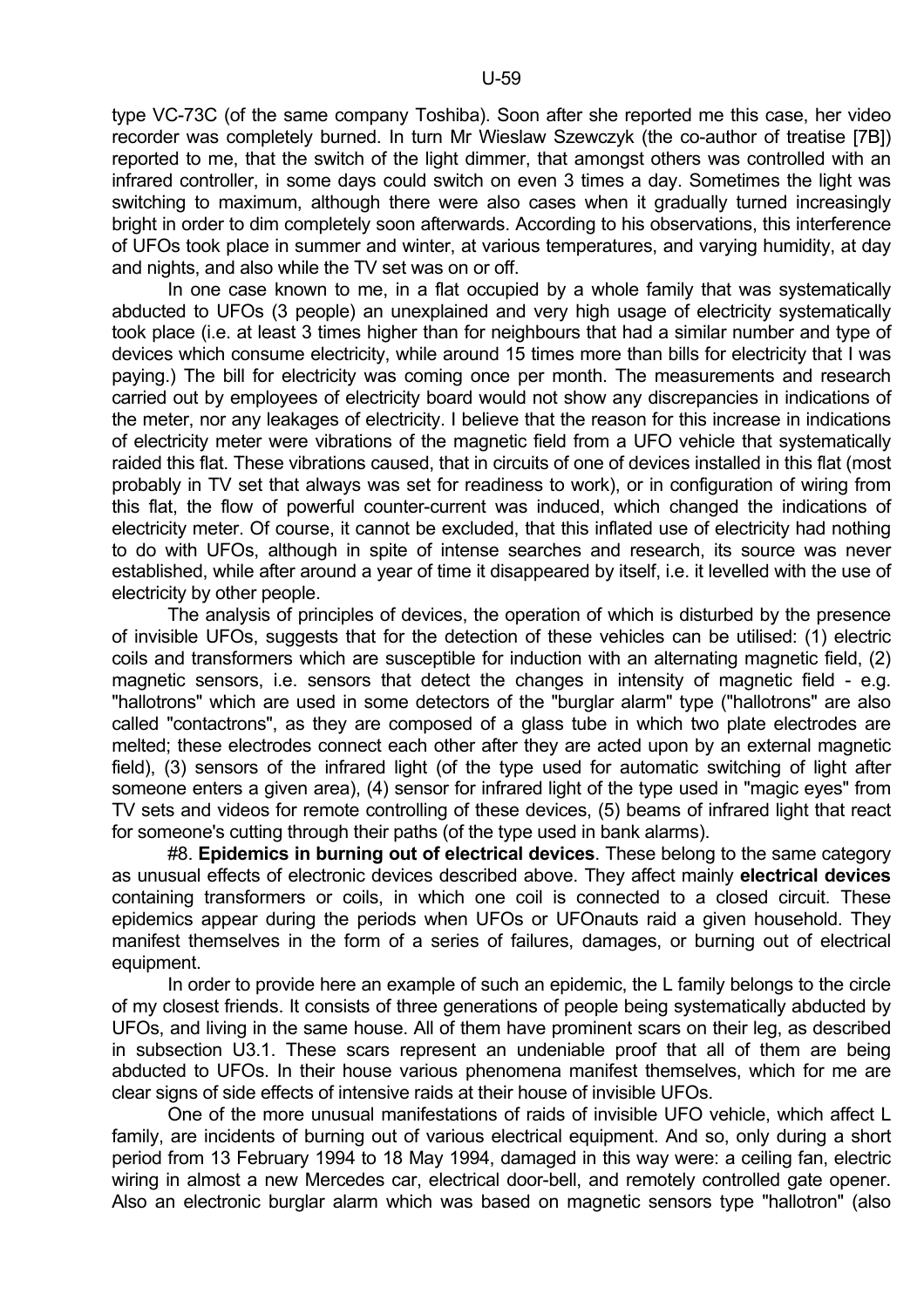called "contactron"), which was activated after someone opened one of windows or doors, behaved in such an unusual manner that L family suspected that it was burned out. The interesting aspect of these damages was that the last three items were burnt on the same night. Here is their course. On Wednesday, 18 May 1994, around 20:30, their electric door-bell rapidly started to ring in a pulsating, erratic manner, as if someone tried to use it for passing a message in the Morse's code. The host and his nephew (both have on their legs a very prominent mark proving their participation in systematic UFO abductions) looked outside to check who is pressing the button in such a chaotic manner. But there was no-one in front of their gate. However, to their highest astonishment they noted that the main gate, usually opened automatically only after triggering a remote controller, opens and closes chaotically in an oscillative manner. After about 40 seconds of such noisy action, both devices (i.e. the electric door-bell and the gate opener) simultaneously stopped in the middle of their cycle. The repairing completed later has revealed that the electric installation of these devices was burned out (their circuitry is located in the mutual distance of around 6 meters). The L family has the custom of late nights and that evening they went to beds around 2 am. After switching off the lights, as usually they checked if all doors are closed and then they switched on their burglar alarm. A half hour later, i.e. around 2:30 am, rapidly a burglar alarm installed in the house of their neighbour started to roar. After it was silenced, about 10 minutes later, the burglar alarm in their own house started the alarm. All went to check which doors were opened, but to their surprise they could not find anything that would trigger the alarm. However, after each subsequent switching on the burglar alarm continued its signal. So the family decided that it went out of order, and after a few attempts to stop it, they completely switched it off for that night. A few days later, the family switched it on again, and to their surprise noted that it was functioning properly as if in the meantime it has repaired itself on its own.

 Strange experiences of L family did not finish on this. Three months later (it seems that members of this family are abducted with the timespan of around 93 days), on Saturday 14 August 1994, around 5:15 am, their electronic burglar alarm system went off again. After thorough checking of the entire house the family discovered that there is no apparent cause for this alarm. But someone noted that the display of the electronic clock (type described in subsection U3.8) from their video recorder is blinking. When that morning Mr L tried to ignite his Mercedes car, it turned out that the fuse is burned. Four days later, i.e. on Thursday 18 August 1994, their burglar alarm again went off around 2 am. But this time no further electrical effects were noted, although the next morning their 22 years old daughter (who has the very clear "mark of a UFO abductee" on her leg) noted mysterious scratches on her forearms, looking as if someone tried to restrain her movements against her will. The next rapid triggering of the alarm of this family took place at 2:40 am on 31 October 1994. Only that this time, soon after being switched off, the alarm allow to switch it on again. The L family suspected, that this alarm could be caused by one person from a group of teenagers seen that evening as it behaved suspiciously near their house, although at the moment of alarm nothing was noticed that could take the responsibility for the alarm.

 It is worth adding that during the same time when the L family experienced their epidemics of burning electrical devices, in the same city (i.e. in Kuala Lumpur) increases in UFO activity was noticed. For example a few people admitted seeing a huge UFO (most probably type K9 or K10) which for a number of nights hovered above Kuala Lumpur at various heights. The intriguing is also a fact, that exactly one year later - i.e. in October 1995, very similar UFO vehicle of the same type was systematically hovering above the suburb of Kuala Lumpur. It was observed by hundreds of local witnesses, which were picketing almost every night until the morning in order to see it. The local press wrote a lot about it. Even unclear photographs of it were twice published in **[3U3.6]** the local daily "The Star" (13, Jalan 13/6, 46200 Petaling Jaya, Malaysia), issue from Wednesday, 18 October 1995, pages 1 and 3, and from Wednesday, 25 October 1995, pages 1 and 5. Of course, in the manner characteristic for the entire problem of UFOs, the rational and documental reports of numerous people who saw this UFO and thus from its characteristic and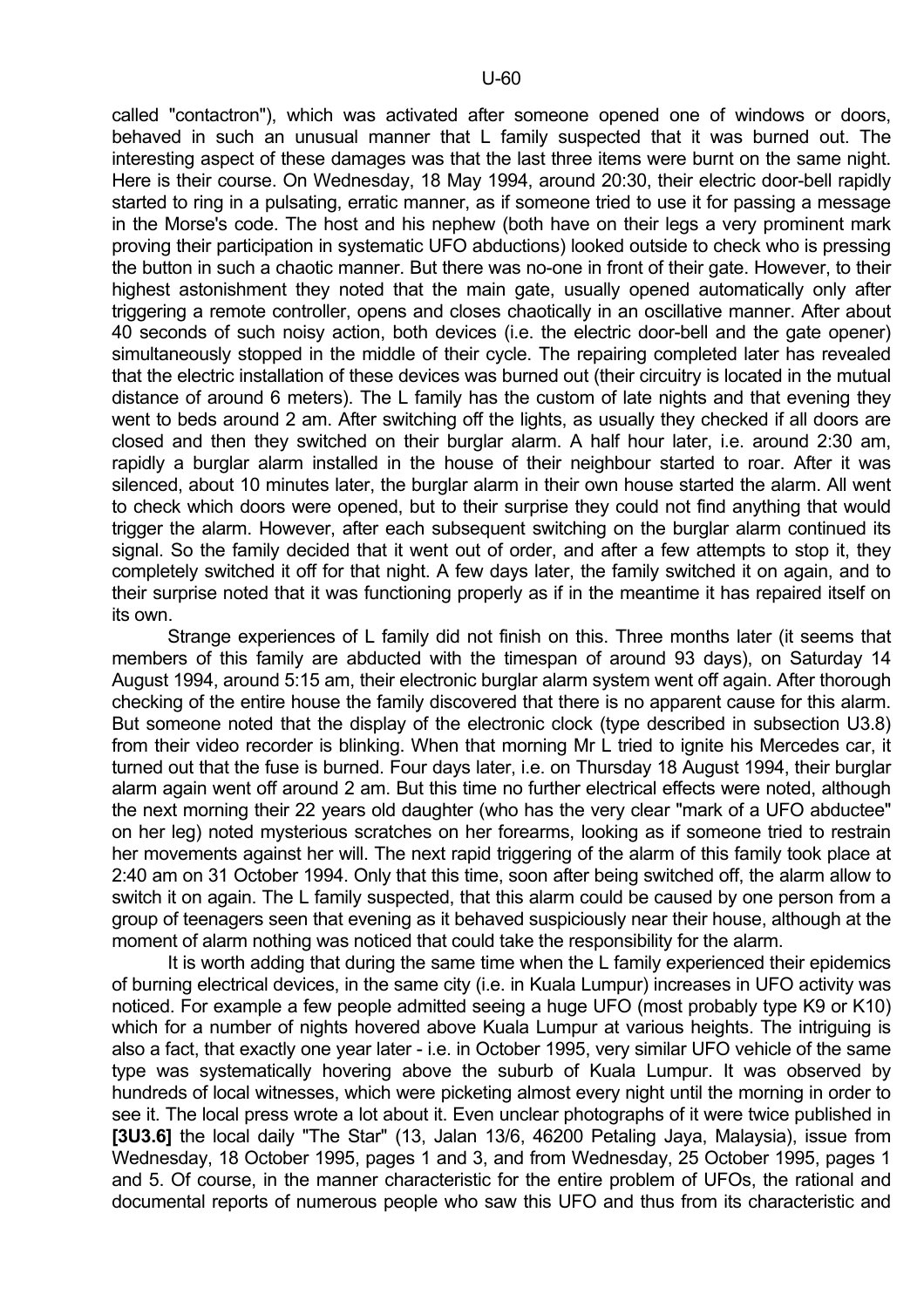circumstances of the appearance were sure that it represented a UFO, were scoffed at and denied by people who cooperate with evil parasites from UFO. These scoffing people never managed to mobilise themselves to see the UFO with their own eyes. However, they still were so sure that it was not a UFO vehicle, that they were telling those who actually saw the UFO, that they must be drunk during the observation or must be undergoing hallucinations. It is this type of automatic and thoughtless negation of the fact of existence of UFOs, repeated endlessly by traitors of humanity in every case of the evident observation of these vehicles, which convinces me, that intellectually weak individuals must be manipulated by UFOnauts. The lack of ability of these weak individuals to form their own opinion, allows UFOnauts to telepathically instigate them to attack everyone who endangers the aliens with an attempt to disclose their occupation and domination of our planet - for further details see subsections VB4.7.2 and N4.

 The electronic burglar alarm of L family turns to be one of the more reliable UFO detectors which I encountered so-far. For this reason I describe it here. After all, its design and operation in future may inspire the completion of similarly reliable UFO detectors. It is composed of a large number of magnetic sensors of the hallotron/contactron type, which are wired together in a series. (Such sensors contain two elastic steel leaves melted into a glass pipe, which normally stay disconnected, but which touch each other after an external source of magnetic field, e.g. a permanent magnet, is put close to them.) These sensors are placed in a frame of each window and doors of the house of L family in mutual distances much smaller than the diameter of a smallest UFO type K4, i.e. less than 4.4 meter. (The frames of windows in house of L family are made of aluminium, while doors are wooden - with the exception of balcony doors, which are also made of aluminium.) In this way these sensors are forming a grid which tightly surrounds the circumference of almost entire house of L family (though the roof stays unprotected). This makes almost impossible to unnoticeably slip inside of this house in a horizontal flight. The small permanent magnets that hold these steel leafs of hallotrons connected together, are attached to moveable parts of doors and windows. Thus after doors and windows are closed, leafs in all sensors are connected, thus allowing the flow of electricity through the entire serial circuit formed from them. They are supplied in electricity from 12 volts battery. This flow of electricity through all sensors is indicated by glowing of a red lamp of the indicator of alarm, which shows that none of the doors nor widows is opened. But if someone (e.g. a burglar) opens any of these doors or windows, the magnet which is joined to it departs from the vicinity of the hallotron that is assigned to it. Thus it causes the disconnecting of steel leafs of this hallotron. This disconnecting in turn causes the break in the whole serial circuit of all hallotrons, and thus starting the alarm. If, after such starting of an alarm, any of the hallotrons stays disconnected, the red light of the alarm indicator stops glowing.

 I analysed the mechanism which causes that this burglar alarm of L family detects so effectively the arrivals of invisible UFOs to their home. In the result of these analyses I come to the conclusion, that most probably this mechanism depends on a short-duration (vibratory) disconnecting leafs of the hallotron by fast pulsating magnetic field of invisible UFO vehicle (see principles of the state of "telekinetic flickering" described in subsection L2). This in turn causes the activation of the alarm, while the red lamp of the indicator of opening of doors and windows remains glowing. As long as an invisible UFO vehicle remains in the house, all attempts to switch on this alarm again must fail, because the field from UFO propulsors continues the impulsive (vibratory) disconnection of leaves of the nearest hallotrons. Only after the UFO departs, the alarm allows to be switched on again without initiating the noise. If the above my conclusion is confirmed by further experiments carried out by readers of this monograph, then the appropriate modifications of this alarm allow it to work not only as a burglar alarm and detector of raids of invisible UFOs, but also as the device which registers the time of staying of this invisible UFO vehicle in a given house, the location of the room (or an exact position) in which this invisible vehicle is hovering, and also the indicator of the direction from/to which a UFO vehicle arrived and departed. All these functions could be fulfilled with the simultaneous operation of the same alarm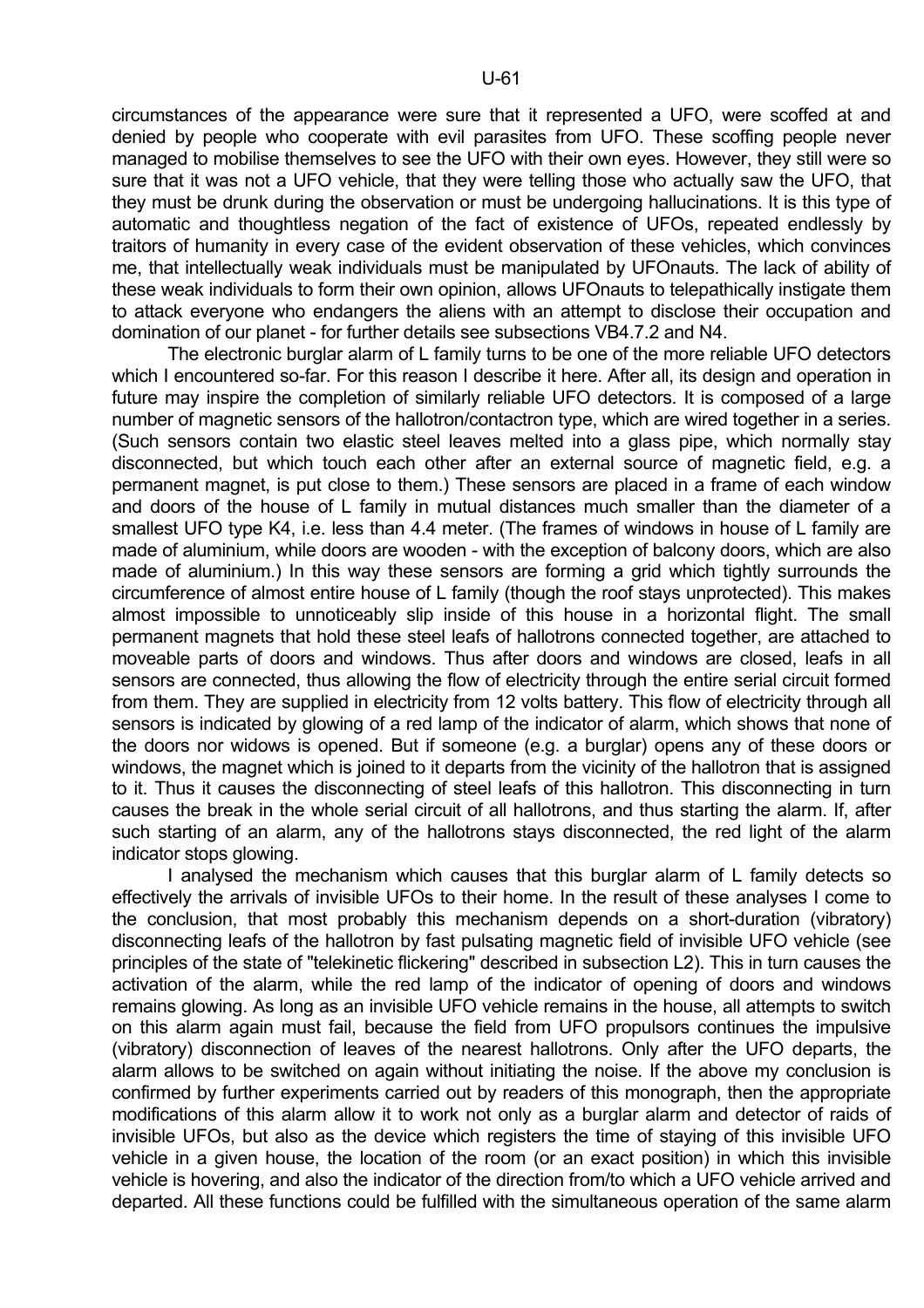as a burglar alarm. Perhaps it would be worth checking whether electronically inclined UFO researchers, or researchers of UFO abductions, could build such a detector (especially that hallotron/contactron sensors are rather inexpensive and easy to purchase), and then could test it in their own house.

 Theoretically speaking it should be also considered that in the house of L family a different mechanism from that described above could be in action to trigger the burglar alarm. This different mechanism could originate from the observation of various people abducted to UFOs, that when a telekinetic UFO or UFOnaut penetrates through some metal frame (e.g. through a metal doors or metal window frame), then this frame falls into a violent vibrations. For an outside observer these vibrations looks as if someone violently rattled the frame, or as if it was hit by a powerful blow of the wind. So if in house of L family some invisible UFO entered the building in such a manner that its telekinetic propulsion system generated violent vibrations of one of the aluminium frames of windows or doors, the final effect would also take the shape of attributes described in previous paragraph (i.e. the alarm signal would be generated, although the red lamp of the alarm indicator would be still glowing).

 The above should be complemented, that L family tired with this continuous triggering of their burglar alarm, and also most surely instigated by hypnotic suggestions of UFOnauts, around 1998 changed this alarm into a new one of a completely different type. This new alarm completely ceased to act as a UFO alarm. It stopped making noise when an invisible UFO raided their home at night, thus depriving me a precious research data.

 There is one significant observation noticed by L family, which certifies for the changing of time by UFOs. I was advised about this only 31 October 1994, although it took the place at least one month earlier - the exact date of it was impossible for determining (thus whether it occurred the same night as that when the UFO alarm was triggered). One morning two different electronic clocks supplied from batteries show the time that was exactly one hour later from the time shown by several other clocks and watches of the same household (i.e. from the real time). The first of these two clocks was located in the kitchen, while the second one in the bedroom of Jackie - their mutual distance amounted to around 10 meters, while between them there were several other clocks (some of them of almost identical design and operation), the time of which was not altered. The delayed indications of these two clocks were the cause that Jackie and her fiancé that particular morning were late to work. The possibility that both clocks were broken simultaneously, or that their batteries were exhausted, must be eliminated, as after their setting to a correct time they work perfectly until the day of writing this paragraph, i.e. at least for three further months. Furthermore, they were not suspended by any other means, e.g. by the magnetic field of a UFO. This is because they are located in such a large distance from each other, and between them there were several other unaffected clocks the time indications of which did not show any differences. Thus most probably the identical delay of these two clocks was resulting from the fact, that UFOs stopped or turned back the elapse of time by exactly one hour in both spaces which included these two clocks. I believe that most probably this was caused by a simultaneous abducting of that particular night two people from L family, i.e. Jackie from her bedroom, and someone else that was found by UFOs in the kitchen, where he/she was trying to get a small snack or a glass of drink. When these two people were returned to their original places, UFOnauts shifted their time back by exactly one hour, this causing also these two nearest clocks to shift time back. The above observation is the further confirmation for the shocking conclusion, to which I arrived after the whole array of analyses (e.g. see descriptions from item "Re.4" in subsection T3, and descriptions from subsection V5.1), that the confederation of parasitic civilisations which keeps abducting people to UFOs, has already time vehicles (i.e. according to the classification from subsection M6 it is at least on the level of technical development marked there as "3A"; unfortunately their moral development does not follow this their technical development).

Many facts that I managed to establish, suggests that in case of L family, the reason for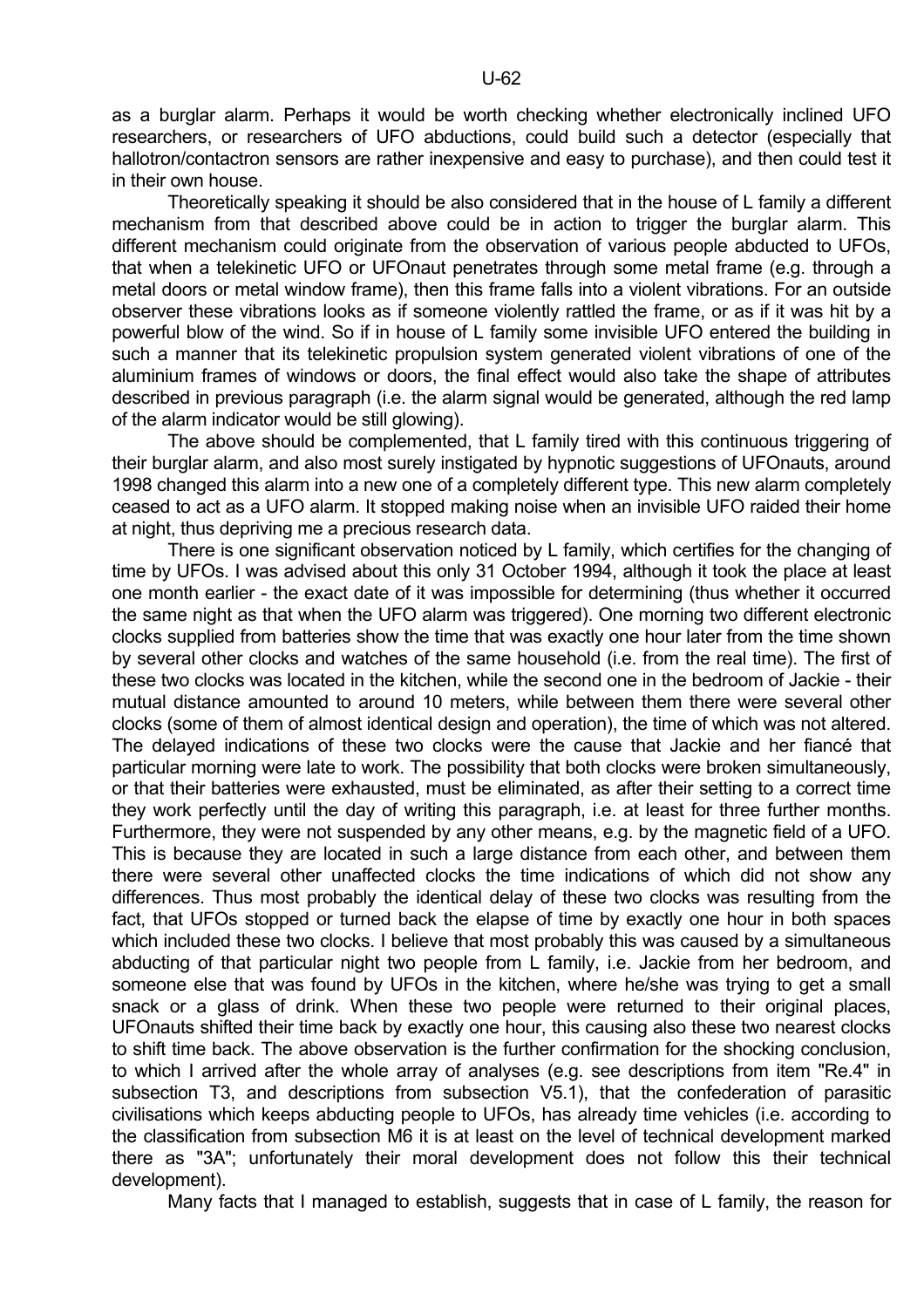such a frequent arrival of a large UFO vehicle to their house, was a donor of ovule in the form of then 22-years old their daughter "Jackie". According to my findings, Jackie was then an effective ovule donor, intensively exploited by UFOnauts. In turn in order to take her ovule, to her house an entire large UFO vehicle must be arriving, not just individual UFOnauts. The most serious problems with their alarm and burning of electrical appliances started when after 8 May 1994 Jackie returned home from her studies in Australia - where she studies since 1984, i.e. from the age of 12. All facts indicate, that before the return of this donor of ovule, the house of L family was pestled only by individual UFOnauts, who only escorted the members of this family that they abducted to a nearby UFOs. After all, without Jackie, previously there was no other donor of ovule in this house. In turn, after Jackie returned from studies, an entire large UFO vehicle must start arriving to their house, e.g. in order to take Jackie ovule at the spot, or to lift Jackie to a huge UFO vehicle that hovered somewhere high in space. Before Jackie returned to Malaysia, in the house in which she lived in Australia, also extraordinary phenomena were observed, for example of an "epidemic of disappearance" of various objects, which later appeared in completely unexpected places - see also subsection U3.5. On her arms and hips Jackie many times found strange scratches and bruises, as if from devices or means which were to incapacitate her movements. She is panicky afraid to fly and must take the medicine "avomine" for the duration of flight in an aeroplane. On my request she was able to exactly describe the interior of a UFO vehicle, while her description was coinciding to small details with reports of "aware UFO abductees", although Jackie was unable to explain where-from she has such an exact knowledge of interior of a UFO vehicle. The curious is also that, as a majority of other people, Jackie is not interested in UFOs at all, and does not read any books on these vehicles. My claims that their house is raided by an entire invisible UFO vehicle she treats like a good joke. Probably she does not even believe in UFOs at all. Also in an aware state she does not remember anything that could suggest her abductions, or just meetings with a UFO (her memory must be erased very

thoroughly).

 #9. **Self-switching on of various devices**. In our lives sometimes periods of time appear, when we notice unexplained self-switching on, or off, various electrical or electronic devices. In order to provide here an example of such self-turning, which I encountered during my to-date research, a given person leaves the house (or goes to bed), carefully switching off all the lights, but after returning home (or waking up in the middle of night) he/she discovers that lights are on. Or such a person carefully switches off all TV sets, video recorders, and radios, to go outside, but after returning home discovers that during his/her absence, a TV set or a radio was switched on by someone. Actually I met a UFO abductee with a huge scar on her leg (let's refer to her as to Miss WS), who after a few cases of returning home and finding her TV and video being switched on, decided to shift to her friends because she suspected that a stranger got hold of her door keys.

 The above phenomena can be caused by raids of UFOnauts onto the home of a given abductee during his/her absence. From various cases researched by me it appears that, at least for some UFO abductees, aliens do not limit contacts to those occurring on decks of UFO vehicles, but also carry out various activities in their homes. During these raids onto homes of people, UFOnauts either by accident, or on purpose, seem to physically switch on (i.e. by pushing a switch button) typical electronic equipment.

 At this point I should mention, that I encountered a case of evident switching off by a UFOnaut of an automatic washing machine. It happened at 10:10 pm on Monday, 24 June 1996 in Kuala Lumpur. A couple carried out washing with an automatic washing machine just purchased. They sited in the lounge room, while the washing machine was working in the empty and dark kitchen. In the final stage of its washing cycle (after the spin) it gives the signal of finishing the operation. This signal is a series of loud beeps similar to these which are given out after switching on the reverse gear in a modern truck. When this signal started to sound, the washing machine was rapidly completely switched off with a loud crack. Owners run to the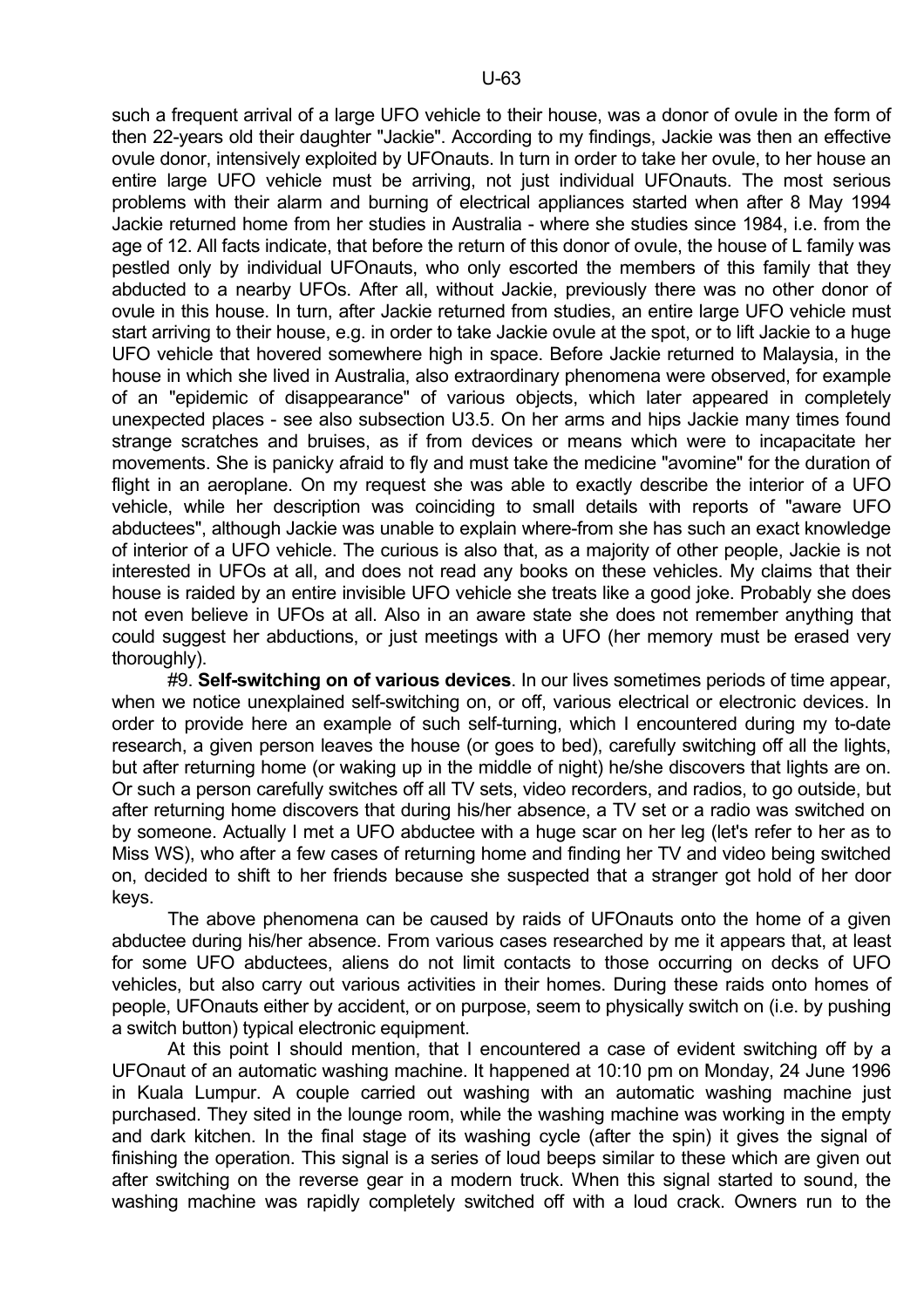kitchen to find out what happened, and discovered that someone (in the flat there was no-one apart of them) physically pulled off the plug from the socket in the wall through which the washing machine took it energy. This plug is mechanically so designed that it cannot pull itself out, so someone must do it intentionally by acting on it with a physical force. I speculated the following explanation for this event. Perhaps an invisible UFOnaut, who was exploring the flat of this couple, was interested in a new washing machine that this couple just purchased, while owners stayed in another room. During e.g. x-raying or probing this washing machine, it unexpectedly started to emit this alarm signal caused by finishing its work. UFOnaut probably did not know where this signal comes from and what it means, thus was scared that the signal could be switched on by his instruments. So in the fear to not disclose his presence and interest in this washing machine, he swiftly pulled the plug off the wall.

 Other case of physical switching off as many as three different electrical devices at the same time, was reported to me by a friendly female UFO abductee. It happened in evening on Wednesday, 18 June 1997 around Kuching, Borneo. She was alone in the house. She went down for a moment from the upstairs part of her home, to do something on the ground floor. She left upstairs a radio playing, a fan operating, and lights switched on. A while later she heard that the radio stopped to play. After she climbed again upstairs, she discovered with a shock, that somehow the switch by the socket which supplies radio was switched off. Switched off was also the light, and the fan. In order to normally switch off each one of these devices, someone must press the appropriate switches on the wall (in Malaysia each wall socket has its own build-in switch, which allows to cut off the electricity from this socket).

 #10. **"Exhaustion" of batteries and accumulators**. One more mechanism connected with telekinetisation with the field of invisible UFOs, this time of the electro-chemical nature, is triggered in batteries and accumulators. It depends on this, that a fully charged accumulator, or battery, after the influence of the telekinetic field from an invisible UFO vehicle, temporally looses its electric charge (or more strictly, it looses the ability to run chemical reactions that release electricity) and simply looks as if it is completely exhausted. In addition to this, in case of accumulators, by a whole next month they do not allow themselves to be charged, and they behave as if they are old and their "memory" makes their charging impossible. But after around a month of time, their telekinetisation gradually diminishes, and they allow to be gradually charged again, to a similar effect as before the arrival of that invisible UFOs. Because of the above electrochemical consequences of telekinetising of batteries with the field of UFOs, an ordinary shaving machine with its own accumulators can be used as a good UFO detector. For example my shaver "Philishave 5885" frequently works in this manner. This shaver is supplied from accumulators contained in the handle, while a microprocessor is showing on the miniature screen the number of shavings, which still should be possible with the electricity accumulated in it. But if during a night it becomes exposed to the telekinetic field from a UFO, the next morning its accumulators rapidly show exhaustion a short time after being switched on, in spite that the miniature screen is showing that there is enough electricity for further 5, or for even more, shavings. Immediately after such telekinetising takes place, the ability of accumulators for charging disappears almost completely. But then within a month or so they slowly return to normal.

 Of course, apart from the shaver, all devices which contain batteries react the same to the raids of UFOs. For example, if UFOs examine a car (e.g. to carry out some sabotage on it), the battery of this car may also rapidly show the lack of electricity, and in some cases may need to be exchanged in spite that it is relatively new.

 $\star \star \star$ 

 The above list includes only the most important out of huge number of various signs and evidence, which are able to document to us, that invisible to our sight UFOnauts (means UFOnauts that hide from our sight by putting themselves into the state of "telekinetic flickering" described in subsection L2 of this monograph) are invading also our own flat and bedroom, in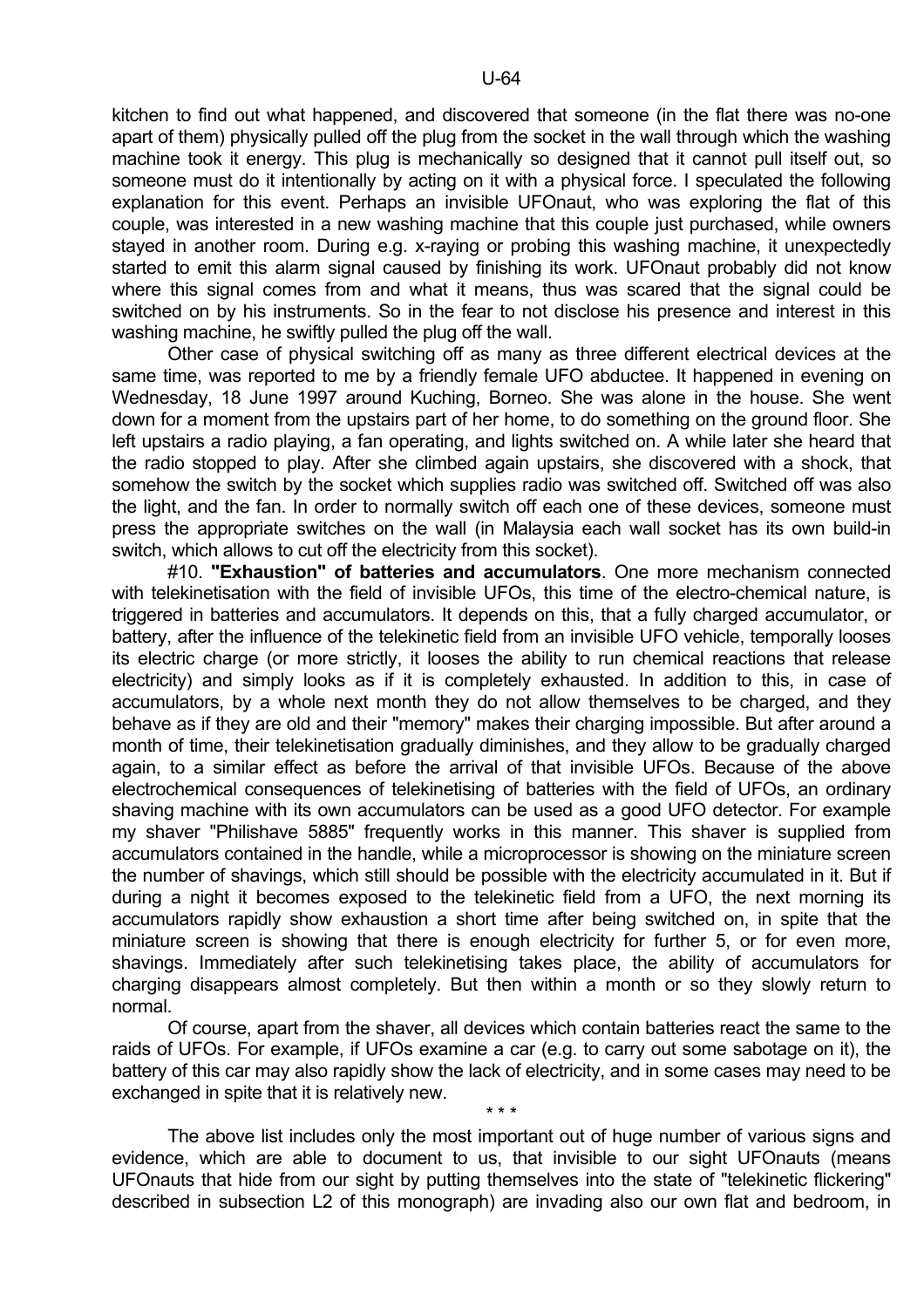order to subject us to various forms of exploitation. Further numerous such signs and evidence are discussed in chapters O to W of this monograph.

 At this point it should be added, that we are constantly manipulated telepathically and programmed hypnotically, to ignore every sign of nearby UFO activity that we could be confronted with. Therefore a typical our reaction is, that even when we notice any of the manifestations of UFO activities described above, we normally are trying to seek a convenient although ridiculous excuse, to reject the possibility, that such an evidence is the sign of our own exploitation by UFOs. We frequently think: "there must exist a rational explanation for this", then we quickly forget the whole event, without even attempting to determine what this "rational explanation" is. Therefore it takes a significant intellectual effort to break through these telepathic barriers and either to find this rational explanation for a given manifestation, or to accept that in such a case this manifestation means that we ourselves are objects of intensive UFO exploitation. For this reason, sometimes it is much easier to notice and objectively confirm the evidence of UFO exploitation of our friends, than to admit, that such evidence is manifested in our own home, or on our own body.

 When finally such a time arrives, that we start to see with our own eyes, and we start to understand the tragic situation in which we just are, what then we should do? The answer is simple: **we should defend ourselves**! How to carry out our defence, and how everyone could contribute his/her share to this defence, it is explained in different chapters - e.g. see chapter W of this monograph, or chapter D of treatise [7/2]. At the moment this defence is NOT about grabbing guns and initiating the fight (after all, we still need to design and to produce the weapon capable to neutralize evil parasites from UFOs), but about ideological and philosophical defence, such as for example: (1) the rejection of immoral philosophy of parasitism, that UFOnauts are pushing onto us, and the implementation in our lives the moral philosophy of totalizm, (2) the rejection of atheism which evil parasites from UFOs are skilfully manipulating into us - see subsections JB4 and VB5.3.2, including into this also the refined atheism, which tends to murder people and to spread evil in the name of God, (3) using clear, to the point, and unambiguous terminology in relation to everything that evil parasites from UFOs are trying to confuse people with by the use of misleading terminology - e.g. calling "cosmic invaders", "evil parasites", or "UFOnauts" the creatures which secretly exploit humanity, calling directly "UFO landings" - not the misleadingly "pictograms" the areas in crops where vehicles of evil parasites from UFOs have landed, calling the propulsion of UFO vehicles appropriately either as "magnetic propulsion", or as "telekinetic propulsion", or as "time vehicles" - instead of calling it "antigravity propulsion" (for details see chapter G), etc., (4) learning and disseminating the reliable knowledge about evil parasites from UFOs and about their invisible occupation of Earth, (5) stopping to believe in everything that originates from evil parasites themselves, or that was manipulated into us by them, e.g. that they arrive to help us, that they are good, that they are angels or spiritual beings, that these bad aliens are originating from other planets, etc., (6) the formation of an intellectual atmosphere that inspires undertaking of rational research on UFOs and on parasitic activities of UFOs on Earth, (7) accepting ourselves, and convincing others, that vigorous and rational research on UFOs are necessary for our survival and that the completion of this research surely is not going to disadvantage anyone - while the extending of the to-date period of systematic extinguishing of this research may lead humanity to a disaster, (8) undertaking the completion of technical devices for our self-defence (as so far, the only effective type of defence devices which we already have in our disposal, are all types of generators of electric sparks, which "obstruct" the telepathic personal communication systems of UFOnauts - as it already was described at the beginning of this chapter while explaining the MIR test), etc., etc. There is so many different activities which we should initiate as fast as possible to make our defence more active, that everyone - including into this number youngest and oldest people, is capable to contribute his/her own share - if only the conscience asks him/her to join our efforts of self-defence against these cosmic parasites of humanity.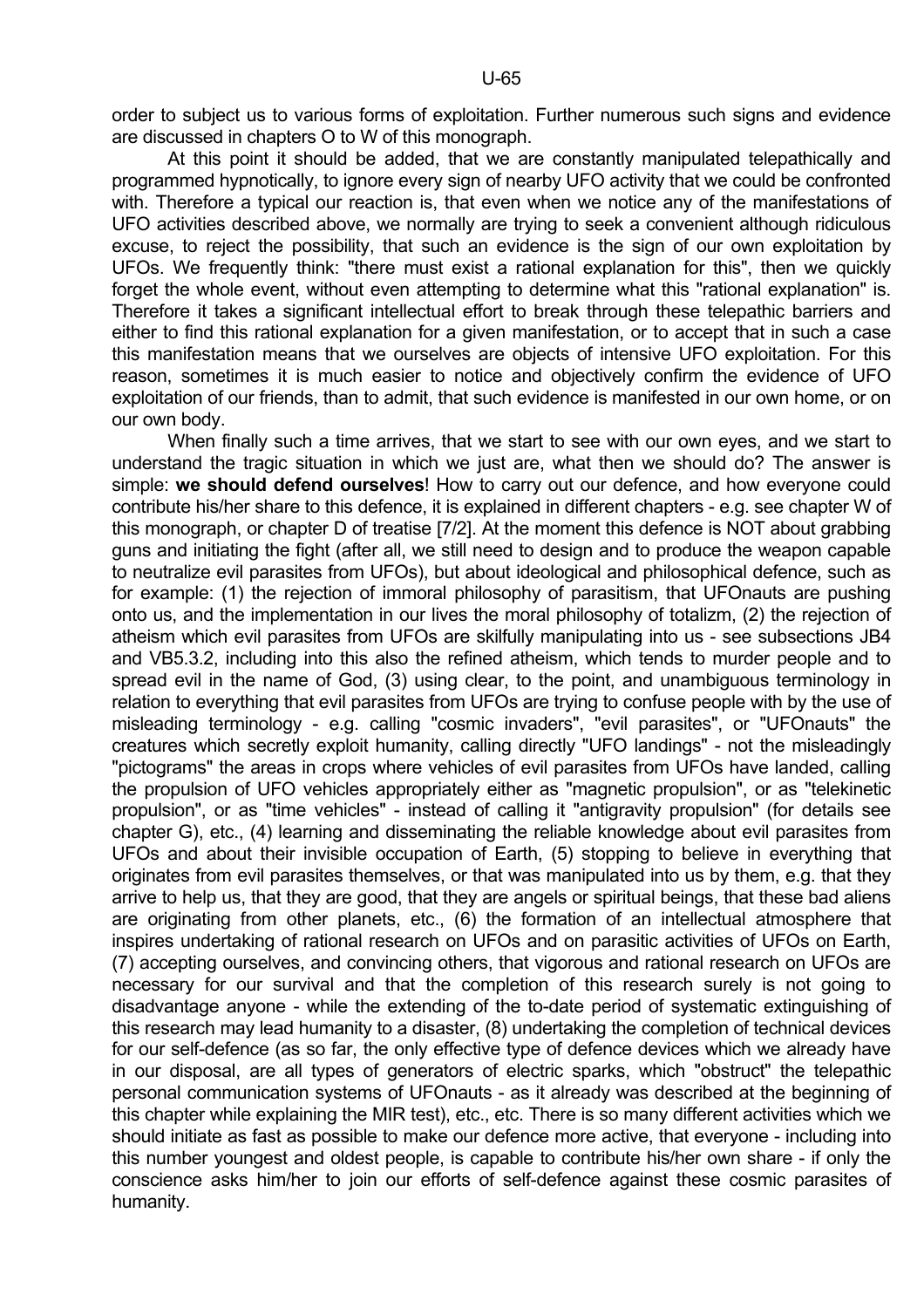## U3.7. Rapes of people by UFOnauts

 There is one very important aspect of occupation of Earth by UFOs, which represents the most serious offence to our personal freedom. Although it is very intimate in character, it should be urgently researched and quantitatively verified. This aspect boils down to rapes of people that are carried out by UFOnauts. It was already mentioned in subsections U3.1.3 and JE9.5. The reality of these rapes is already verifiable with various tests for having an unaware sexual intercourse. With the use of such tests various empirical evidence can gradually be accumulated about them. (E.g. from the observations gathered so-far I already noted, although this needs to be confirmed with further evidence, that the rapes of every person on Earth most frequently are "byproducts" of UFO abductions done for completely different purposes, or byproducts of raids of UFOnauts on someone's flat.) Furthermore, such tests allow to determine the frequency of rapes, thus allow to quantify "libido" of an average UFOnaut. This in turn introduces the possibility to encompass statistically the size of problem of these rapes, and to estimate what percentage of human population on Earth, and how frequently, falls victims of sexual exploitation by UFOnauts.

 There is a whole range of initial warnings, that without knowing this in the aware state, we are systematically raped by UFOnauts under a deep hypnosis. A number of these warnings is presented in subsection U3.7.1. In order to provide here an example of these, it can be a small detail which at various occasions many of us are noticing, but which usually is taken for confusion caused by our sleepiness in evenings. This detail is to find in a morning our pyjamas in such a state, as if someone took from us at night this part of the pyjamas which obstructed him/her the access to our sexual organs. Then this someone put back our pyjamas clumsily when we still were asleep, but by accident left signs of undressing us. In order to provide here examples of most frequently encountered signs certifying that such undressing of us actually took place at night, these could include: (1) in morning a part of our night clothing is found in a reverse orientation in relationship as we remember that we put it in evening (for example our underwear could be put with seam oriented outside, or our trousers from pyjamas may be put with flyer towards the back), (2) in morning buttons from these parts of our pyjamas which block the access to our sexual organs may be undone, (3) buttons of our pyjamas are done, but with a phase shift by one position. In the book [1T1] a case of woman is described, who had a habit of sleeping in socks - one day she wake up with a sock of a different colour put on each of her legs, although the previous evening she put the same colour on both legs. In case of males, such an initial warning of an unaware although very intense sexual exploitation, can be unjustified rapid teeth decays and frequent problems with spine - e.g. dislocation of disks or pains in the neck. These symptoms manifest themselves in the form of completely unjustified appearance in a given male of rapid decays almost all teeth and frequent pains in the spine - especially in mornings. Although I have not met medical documentation that would reveal a link between the state of someone's teeth or spine and sexual over-exploitation, such a link is postulated by folklore of various nations.

 Thus, if we notice repetitive appearance of this type of signs, they almost always mean that we are regularly being raped by UFOnauts under a deep hypnosis. Only that in an aware state we do not remember these rapes. (Of course, even if there is a lack of such signs, still we do not have any guarantee, that from time to time a UFOnaut who is just passing by our bedroom, is not raping us.)

 There is also a different type of warning signs, which belongs to the group of rape consequences. These usually inform us very reliably, that either we ourselves, or someone in our vicinity, is falling a victim of such rapes by UFOnauts. Here are examples of such signs identified so-far:

 #1. **Our own rapid awaking from a rather characteristic dream, after which we have difficulties with falling in sleep again**. One of the most reliable indicators, that we just were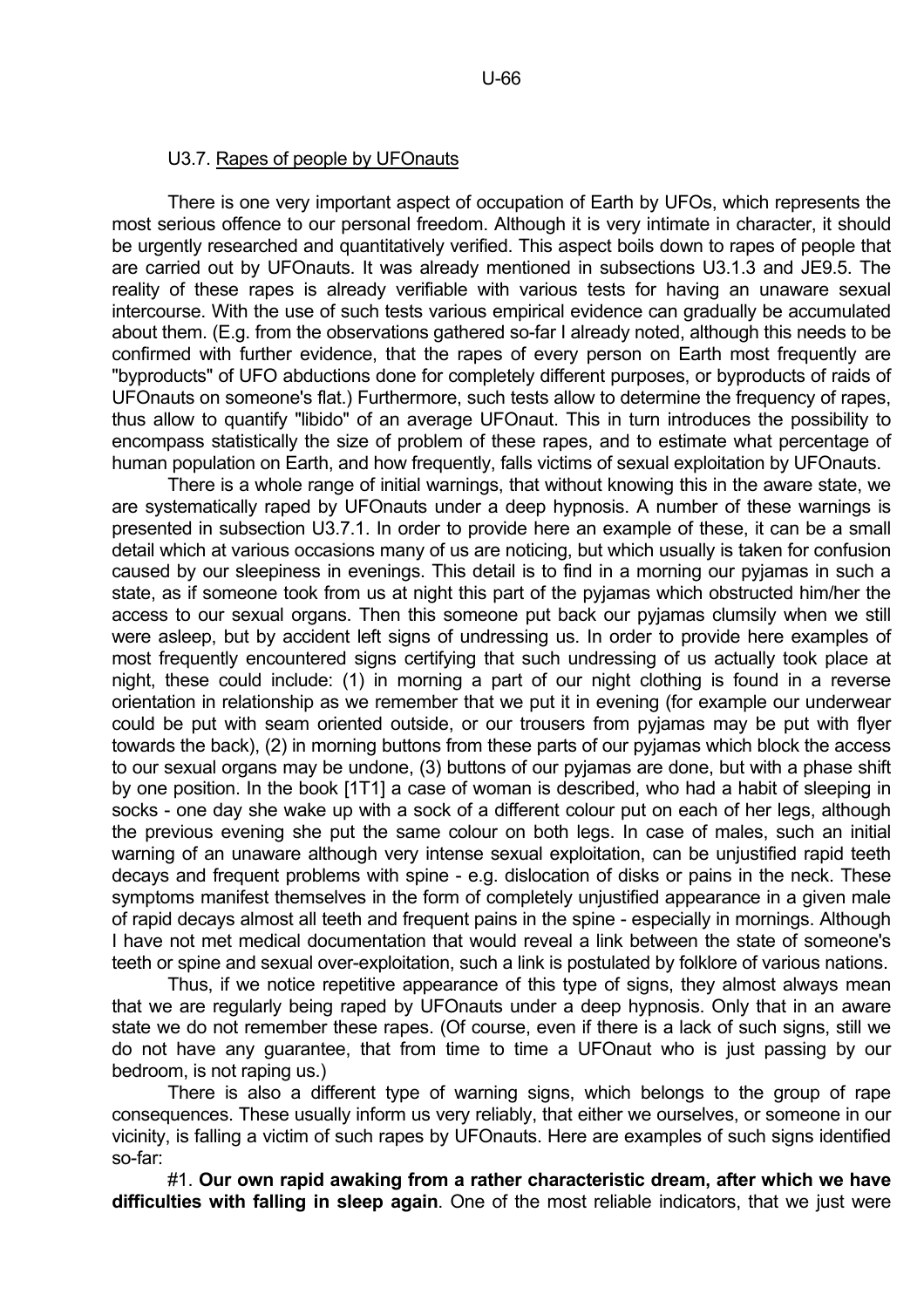raped by UFOnauts, is a special type of awakening at night. This awaking is characterised by following attributes:

 (#1a) It occurs without any visible reasons, in hours of the most intense operation of UFOnauts, means usually between 2 and 5 in the morning.

 (#1b) Just before this awakening we have a relatively clear dream, which we still remember quite well after we awake.

 (#1c) This dream belongs to a category which in subsection U3.7.1 is described under the name of "**smoke-screen dream**", because it is to serve as a smoke screen to hide the real reason for unpleasant feelings that we rapidly experience during a given rape by UFOnauts. Namely it is a rather unpleasant dream, in which real unpleasant feelings, which we experience while being raped by UFOnauts, are masked by a banal scenes from computer-generated images, which try to provide rational justification for these real unpleasant feelings. In such dreams usually we unsuccessfully try to escape from someone, or try to catch something that could drive away before we manage to come close to it, or try to avoid something unpleasant, etc. Simultaneously we are aware that we are in this dream either completely naked, or we do not have lower part of our pyjamas, while in the dream other people are watching us, or our activities are carried out in public places. (For more details about this "smoke-screen dream" see next subsection U3.7.1.)

 (#1d) After awakening we are unable to fall in sleep again for the duration of at least one hour.

 Notice that during "normal" awakenings there is extremely small probability that all the above attributes are to appear simultaneously. Therefore, the simultaneous appearance of all the above attributes of our awakening, gives us almost a guarantee, that just a short while before we were publicly raped by UFOnauts.

 #2. **Almost simultaneous awakenings of all other flatmates** from our household (i.e. all people living with us in the same flat or house). This warning sign results from the strict orders that UFOnauts receive from their leaders, that they must constantly hide from people. Therefore when UFOnauts rape someone in a given household, then to remain hidden and unnoticeable to the remaining people, they hypnotically put into a hard sleep not only those who lie in the same bed with the raped person, but also all other people sleeping within the same household. (We must remember that sleeping with someone in the same bed does not prevent at all from being raped by UFOnauts, because for the duration of a rape UFOnauts hypnotically put into sleep and completely immobilise not only their victim, but also person with whom this victim sleeps, as well as all other people who could come in rescue of the victim.) So this warning sign depends on noticing, that there are nights when we ourselves, and also our partner sleeping in the same bedroom, as well as all other flatmates from the same household, show signs of awaking at almost exactly the same hour close to morning (e.g. at some stage, between 1 to 5 am, everyone almost simultaneously gets up to go to the toilet). Afterwards we can also establish additionally (e.g. through asking everyone separately) that our flatmates had a course of sleeping that is very characteristic for rapes of UFOnauts. This course is as follows: (1) all flatmates at some stage of the night fall into a very hard sleep, from which (apart for the victims of the rape) others do not remember any dreams, (2) after some 2 to 4 hours of such a hard sleep, all flatmates almost simultaneously are awaken, i.e. at the time when the rapists from UFOs are satisfied and intend to fly away (the departure of UFOnauts takes place after all flatmates are awaken; the moment of this departure sometimes can be noticed e.g. as a rapid shaking of a metal frame in a door or window), (3) after the awaking all flatmates are unable to fall in sleep again for the period of not less than one hour, (4) after falling in sleep again, all flatmates sleep very hard until the time when they need to start their next day.

 #3. **The appearance of all symptoms of having a sexual intercourse without actual having this intercourse**. This is probably the most convincing sign, that we ourselves are raped by UFOnauts. Types of symptoms that may attract our attention are described in subsection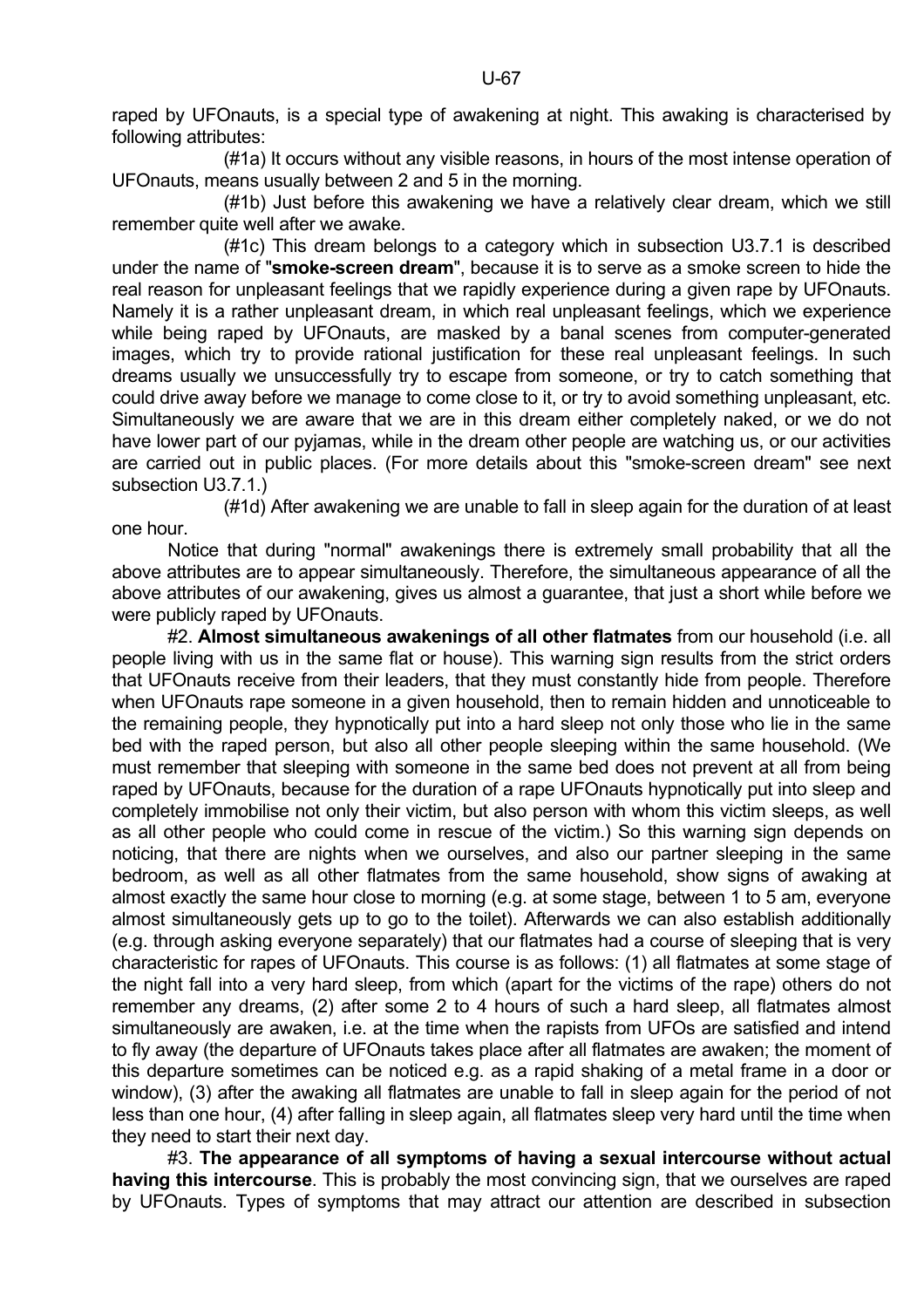U3.7.1.

 #4. **Allergy attacks at night**. A significant proportion of people, who are systematically raped by UFOnauts, but whose aware knowledge about these rapes is effectively blocked by UFOnauts in a hypnotic manner, with an elapse of time develop various allergies which display a character of nervosa/hysteria. (In my research to-date I already encountered three different types of allergic reactions of people to rapes by UFOs, all described in this paragraph, namely with attacks of sneezing, with attacks of asthma, and with attacks of sore-throat. But probably in reality there is more types of these attacks, only that these others I have not encountered yet.) These allergies are subconscious reactions of bodies of given people to rapes of UFOnauts carried out in specific circumstances - e.g. after abducting these people to UFOs. Thus when a next rape takes place, then in same cases at the moment when victims awake after a forced sexual act, they are overtaken by an allergic attack. However, this attack does not come after every rape, but only after a rape in the manner which induces a given allergic reaction (e.g. if a given person is raped in his/her own bed, then does not show such a reaction; but if he/she is taken to a UFO and raped in there, then the reaction takes place.) Thus, when for example their allergy for a specific course of the UFO rape manifests itself via sneezing and via the rapid appearance of symptoms similar to a cold, then after this person awakens from the rape, he/she starts to sneeze almost continually for a long period of time (e.g. for around a half of hour) and feel as if rapidly fall sick with a cold. If his/her allergic reaction manifests itself via asthma, then he/she unexpectedly starts to have a powerful asthma attack. In turn people, whose allergic reaction to UFO rapes manifests itself with a sore-throat, after waking up at night feel that their throat rapidly starts to become sore. Such unexpected and unjustified allergic attacks taking place in last hours of the night, are signs of alarm, that persons who experience these attacks were just raped by UFOnauts in the manner to which they are allergic. It is worth to realise, that although these attacks arrive rapidly and completely unexpectedly, their departure and getting rid of, takes later a lot of time and effort, and is typical for the illness with which they manifest themselves. For example, in order to squash these allergies right at the beginning, and to not allow them to develop into illnesses with which they manifest themselves, after we wake up at night (i.e. immediately after the rape of UFOnauts finishes) it is necessary to use some kind of anti-allergic agent that for us is already proven in action. If we procrastinate the use of this anti-allergic agent until the next morning, a given allergy in most cases manages to transform itself into the full-blown illness which manifests like this allergy.

 #5. **Finding strange hair in our bed or in our bedding**. For example, the length or colour of this hair is different from the length and colour of our own hair, and from the length and colour of hair that could originate from anyone who has anything to do with our bed or bedding (i.e. this strange hair may originate from an UFOnaut that rapes us).

When I lived in Borneo, i.e. in times when I still did not know that I am rather systematically raped by some female UFOnauts, several times I found in my bed a single, very long hair of a light gold colour with a clear red tinge, which looked like typically female one. Such hair always used to make me wonder about its origin, because on Borneo absolutely all women whom I knew, or whom I passed on streets (thus a hair of which I could accidentally shift to my bed e.g. after it got stacked to my clothing) had pitch black hairs. After all Borneo is the island of exclusively black-haired tropical people. Physically speaking there was no logical explanation how these lightgolden-red hair could appear in my bed. After a long wondering I forced myself into a "rational explanation" of this strange phenomenon, by starting to believe that several years earlier I brought these hairs from New Zealand. In New Zealand I used to be friendly with a lady who had light-gold hair (but actually without this red tinge, means much more yellow in colour). It appears that when we are confronted with unknown, our minds have an extraordinary ability to accept impossible for rational. But presently, when I already discovered the truth which is described in this subsection, I am absolutely sure, that these light-gold-red long hairs were lost by one of the female UFOnauts who systematically raped me since as long as I only can recall now signs of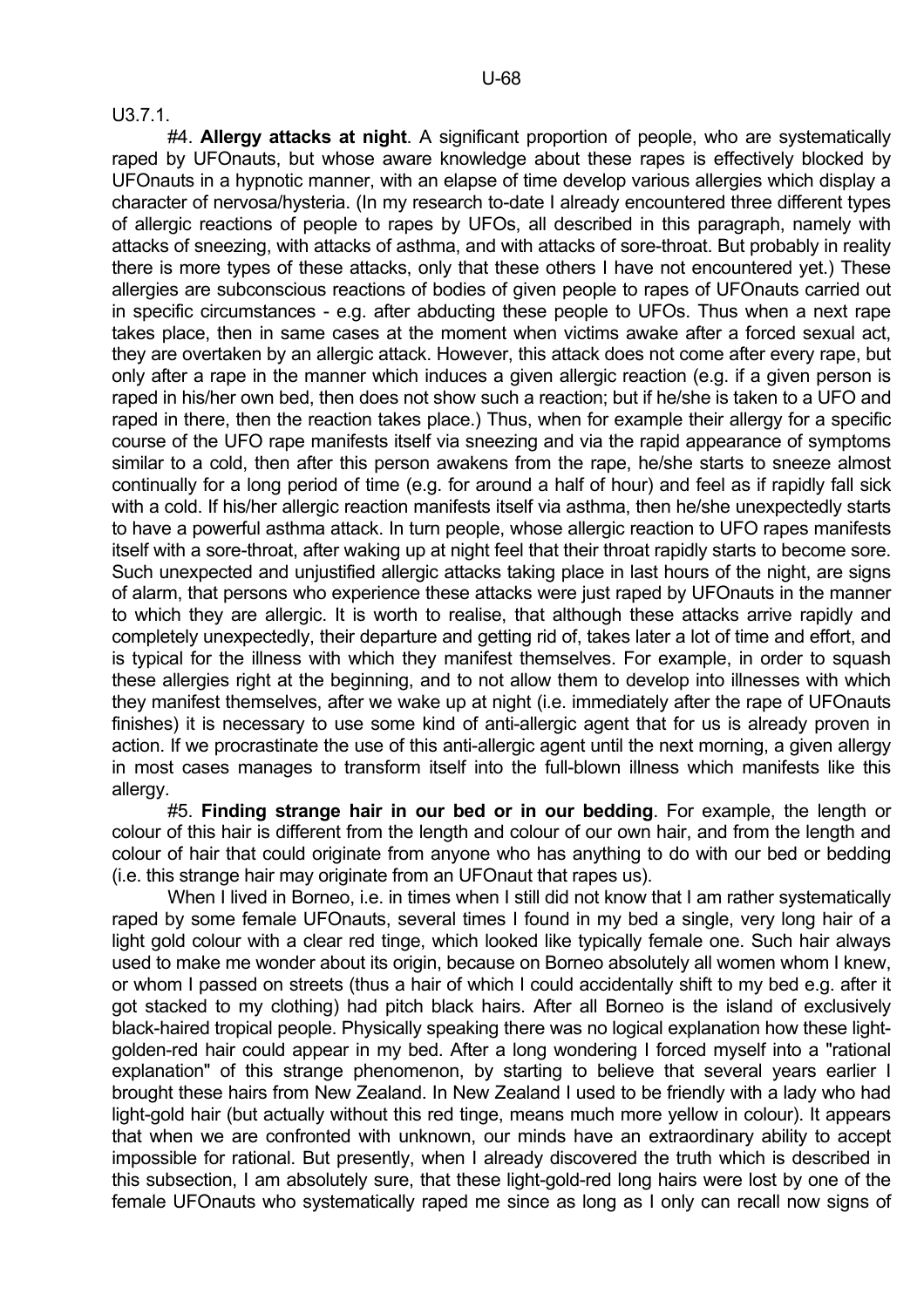such rapes. Now I am sorry that I did not save these hairs for the future research of their genetic make up.

 When someone notices the warning signs described above, then it would be very unwise (and unpatriotic) to just ignore them. In such a case, for the gaining an absolute assurance, that one actually falls a victim of rapes of UFOnauts, it is recommended to use a reliable probe or test, which could confirm this rape in a sure and unambiguous manner. How to carry out such a test, it is explained in subsection U3.7.1.

 Of course, when someone discovers that either he/she, or someone whom he/she loves very much, is sexually exploited by UFOnauts, then after overcoming the shock, such a person immediately asks the question: what to do next - is there any possibility to defend ourselves from these morally degenerated UFOnauts. The reply to this question is "yes". Already at the present stage we are able to defend ourselves from these UFOnauts, if we only are able to break through our own passiveness. Several possible devices and methods of such a defence are described in this monograph - see subsections W3, N4, U3.1, L1 and Appendix Z. For example, UFOnauts could be effectively scared away from our flat through blocking their communication system. Such a blocking can be accomplish by switching a source of powerful electric sparks - as this is described in subsection N4. Descriptions of further, even more effective devices for our selfdefence, are going to be provided in my monographs planned for publication in the future. We do not need to passively sit on our own hands, and to allow these morally degenerated parasites from UFOs to do to us the evil which they want to do, but we can begin our self-defence. This monograph is to mobilise us to self-defence by indicating the absurdity of a passive sitting on our own hands, while the humanity is tormented by evil parasites from UFOs.

#### U3.7.1. Detecting cases when we ourselves were raped by UFOnauts

 One of the most shocking discoveries, which for everyone still awaits to be made, is to find out that we ourselves actually fall victims of sexual exploitation of UFOnauts. When we read in UFO literature, that in a distant overseas country, someone whom we do not know claims that was raped by UFOnauts, usually we cannot imagine, that actually we ourselves are also victims of similar rapes carried out under deep hypnosis. But in fact almost every healthy and good looking inhabitant of our planet, in reality is systematically raped by UFOnauts, sometimes even more frequently then twice a week. In order to be more funny, from these rapes does not save us neither e.g. older age, or e.g. sleeping in the same bed as our wife or husband. (At the time when in January 2003 I wrote this paragraph, I had almost 57 years. Still, as this was indicated by my observations, my age would not stop various perverse female UFOnauts to rape me regularly at least 2 times every week, while in periods of times when I was completing various activities which acted against interests of UFOnauts, and for the success of which I needed a good physical condition - practically almost every night.) However, in typical circumstances, almost no victim of such rapes have any idea that is the object of such intensive sexual exploitation. After all, the rapes are carried out under deep hypnosis, their feelings are hidden under a special "smokescreen dream", while when they finish, their victims have memories carefully erased. Therefore, the fact that you yourself do not remember being systematically raped by UFOnauts, does not mean at all that you are not subjected to these rapes!

 As this stems from my research, reasons for which UFOnauts rape people, differ significantly from reasons for which people have sexual intercourse with each other. Independently from the reasons typically appearing in people, namely independently from (1) libido (i.e. sexual drive), and (2) celebration of love, UFOnauts also rape people for several further reasons, for example (3) for accentuating their superiority and power over a given person, (4) for giving back to someone their own frustrations, failures, powerlessness, or the feeling of guilt, (5) for a complete, although unnoticeable, physical exhaustion of these people whom UFOnauts try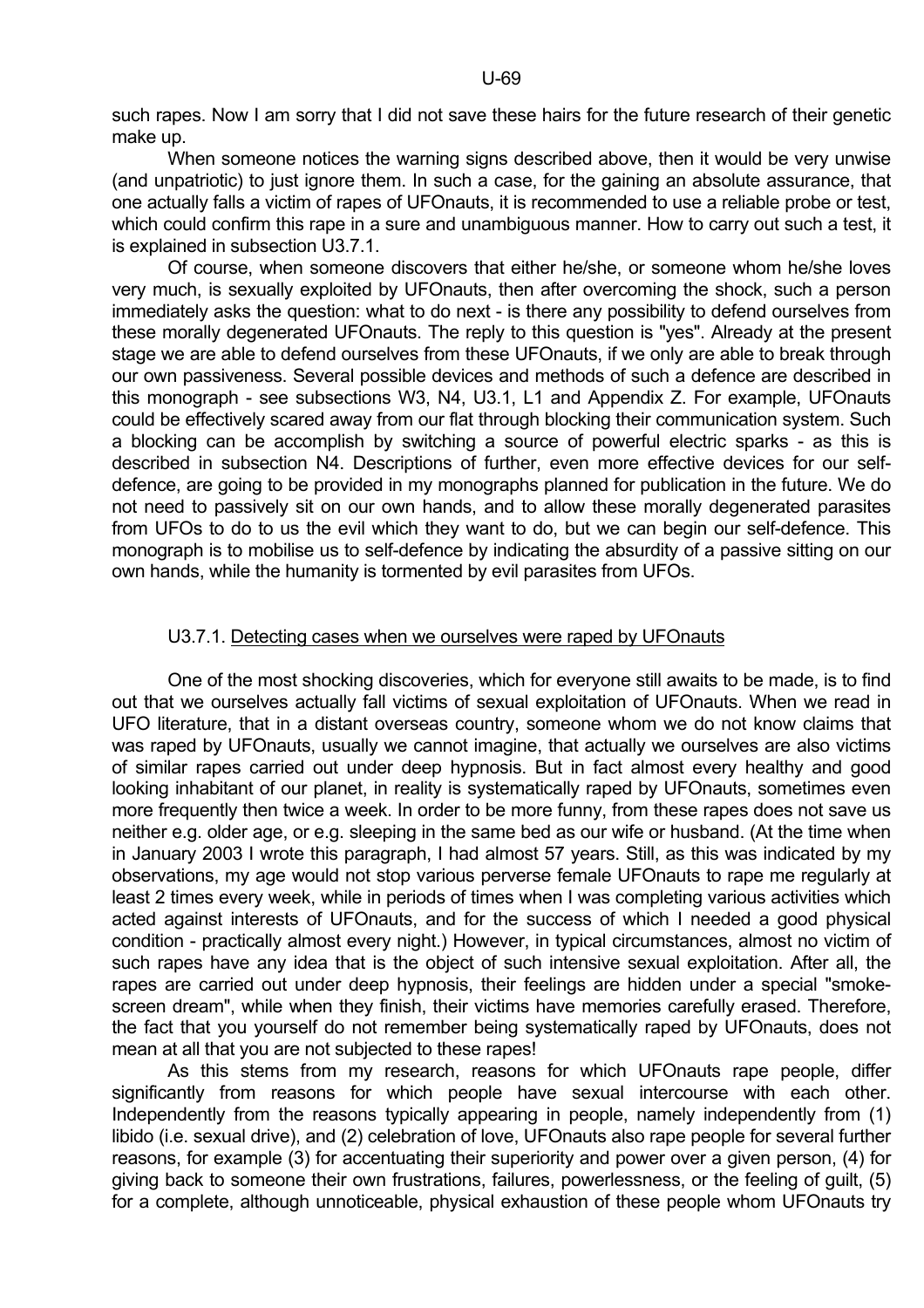to obstruct something (i.e. the rape of such people which is physically exhausting, and which is carried out by UFOnauts just before the day when these people are to accomplish something very important that requires a good physical condition, decreases the level of energy in these people and thus also decreases their chance for achieving what they intended), (6) for satisfying a strange "behaviour of a praying mantis", which many UFOnauts display towards people; and also for many further similar reasons. Especially interesting is this "behaviour of a praying mantis", the appearance of which in UFOnauts can be only explained by their moral deviation. This behaviour manifests itself in such a manner, that when a UFOnaut carries out on someone of the opposite sex any harmful or destructive activity (e.g. injects this person with a deadly disease, gives him/her to breath some bacteria, spores, or viruses that make this person ill, or causes a temporary dislocation of disk in his/her spine), then after these harmful activities are finished, usually this UFOnaut additionally rapes the victim. The existence of this deviated behaviour is rather puzzling for normal people, as in human culture we either have sexual relationship with someone, or try to intentionally hurt someone - means we almost never do both these things at the same time to the same person. The only exception in this rule are people completely degenerated morally, who simultaneously are carrying out a rape and a murder. Their example can be SS-women from Hitler concentration camps, who in evenings were selecting male prisoners to sleep with them that nights, while next mornings were sending these male prisoners to gas chambers. Similarly act also some mass murderers, who almost simultaneously rape and murder their victims. In turn for UFOnauts such a "behaviour of praying mantis" is almost a rule whenever they arrive to hurt deadly someone, almost as a must they also rape this victim.

 The fact of someone's falling a victim of rapes of UFOnauts, can be detected - in spite that UFOnauts carry out these rapes under hypnosis, that they hide them under a thick "smokescreen dream", and that at the end they carefully erase the memory of victims after each rape. But methods of this detection look slightly different for each gender.

 In case of Earth's **women**, the test for having an unaware sexual intercourse with a UFOnaut is relatively simple, while the results of this test are very reliable. It is known, that every sexual intercourse leaves women with a circumference of her neck increased by around 2%. For example, if the smallest circumference for a given woman in normal circumstances (i.e. during a majority of the day) amounts to around 13 inches, after a sexual intercourse this circumference is going to increase by further around 1/4 (a quarter) of an inch. Thus, this increase is sufficiently large to be unambiguously detected through the measurement of the smallest circumference of the neck with e.g. an ordinary (tailor's) tape measure. Due to such a measurement, either the woman herself, or someone from her close ones, is able to unambiguously and errorless find out, whether shortly beforehand any UFOnaut was raping her. Therefore, in case of being awaken in a middle of night, when either a UFO detector is flashing, or the body feels used, or when the intuition whispers that there was just a subsequent arrival of intruders from the space, I would recommend that women carry out such a measurement of the circumference of their own neck. In case of positive result, I would also advice to notice the date and hour of this checking/measurement, circumstances (or phenomena) because of which the suspicion about this unaware rape eventuated, the type of dream that appeared that night, and the feeling which accompanied us the entire next day. In turn, when a repetitive pattern is detected in these data (e.g. in a frequency of these rapes, in their mutual distance or in distance from aware intercourse that we have with our Earthly partner) it would help in our struggle if this pattern could somehow be published on principles of anonymity.

 Of course, the precise measurement carried out in a middle of night with the use of an ordinary tape measure, may be slightly troublesome, as it requires precision thus it also requires overcoming of our sleepiness. This in turn may destroy the night sleep for the rest of night. Therefore I would suggest to use a more practical method of measurement. It depends on precise cutting a piece of plastic ribbon, wide like an average tape measure. This ribbon should have edges that are easy to be sensed with touch of our fingers. It should be cut in such a manner, that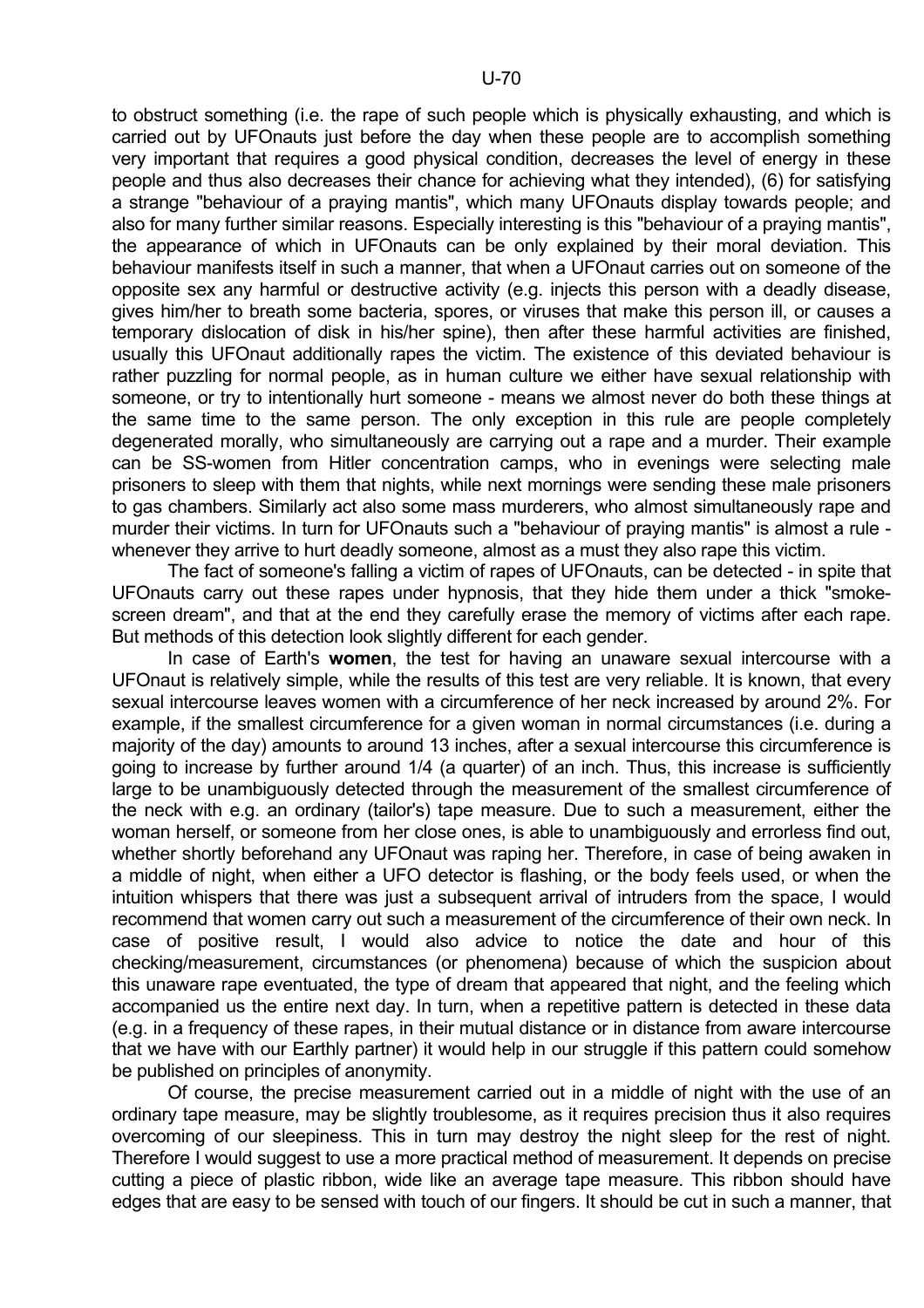in a normal state of a given woman (i.e. many hours or days after she had a last sexual intercourse), after the ribbon is fastened around the smallest circumference of her neck, the both ends of the ribbon are overlapping onto each other by around 1 mm. Thus, in the middle of night, the mutual overlapping of these ends can be precisely checked with a touch, without a need for switching the light on, thus also without destroying her own sleepiness. But in case when UFOnauts carry out their unaware rape, the neck is going to enlarge, and thus both ends of the ribbon are not going to touch each other. Thus, even during checking in darkness and under a significant sleepiness, still fingers will be able to sense, that between ends of this ribbon a gap appeared wide for around 4 mm. (I.e. the ends of ribbon cannot touch each other, without forceful pulling them towards each other.) The sensing with fingers the fact of appearance of this gap, provides the alarm signal, that an unaware rape was just carried out by UFOnauts.

 The method of "precisely cut ribbon" described above, have this advantage, that without any difficulty, and sometimes even without gaining anyone's attention or causing a panic, it may also be completed by partners, parents, or sisters of the person that is sexually exploited by UFOnauts. This in turn allows to have a greater objectivity, and to walk around our own internal resistance about which we already know that UFOnauts are inducing such a resistance in minds of victims.

 In case of human **males**, the detection of such unaware rapes carried out under hypnosis, is much more difficult. The circumference of male necks does not increase after the intercourse, as it does for women. Thus neither myself, or anyone amongst my friends, knows any test that would be similarly easy to use and similarly reliable as that for women (if any reader knows such a test, or such an indicator of a male intercourse, I would appeal to let me know how it should be carried out). In case of males, it is necessary to observe and to accumulate several other individual signs, which one observes each time after having a normal intercourse (i.e. that appear after each aware intercourse with an Earth's woman). So far I managed to establish, that almost for every male there is a lot of such signs-indicators. If then the same signs reappear without any visible reasons, i.e. when a given male had no any aware intercourse, these signs usually represent a proof, that this particular male was just raped by a female UFOnaut. Unfortunately, these intimate signs-indicators differ from male to male and usually are rather subjective. In order to indicate here what type of signs could be used for this purpose, below I listed several examples of them, that I managed to identify in the course of my research to-date on rapes of male men by female UFOnauts. For a significant group of males, the simultaneous appearance in morning several out of these signs, usually is a proof that the proceeding night they were raped under hypnosis by a female UFOnaut. (Note however, that depending on individual susceptibility and state of health of individual men, not every male may display all the signs listed here, and that for selected males some of these signs can be replaced by other ones. Furthermore, every single one out of these signs, if it appears in separation from other ones, may be caused by factors that are completely non-connected with rapes of UFOnauts. Therefore it is a good practice to validate the list provided here, with one's own observations.) Here are these signs of an unaware rape by UFOnauts:

 #1. **The foaming urine next day after the rape by UFOnauts**. Normal urination, especially to a toilet in which there is plenty of water, usually does not cause foaming. But a next day after a sexual intercourse, male urine usually foams strongly. So a next day the layer of urine is fully covered with a thick layer of foam. This white foaming of urine, is always manyfold more powerful and plentiful just after the intercourse, than much later.

 #2. **Various feelings emanating from the penis and from sexual organs**. For example a characteristic irritation that is felt in the penis, the feeling of tension in testicles that lasts several hours after the intercourse, an unique two-point pain that after a wild intercourse radiates in some males from the front side of both kidneys.

 #3. **A powerful attack of back pains**. This attack may cripple a male after an exhausting sexual intercourse, and may immobilise him for at least an entire next day. Interesting, whether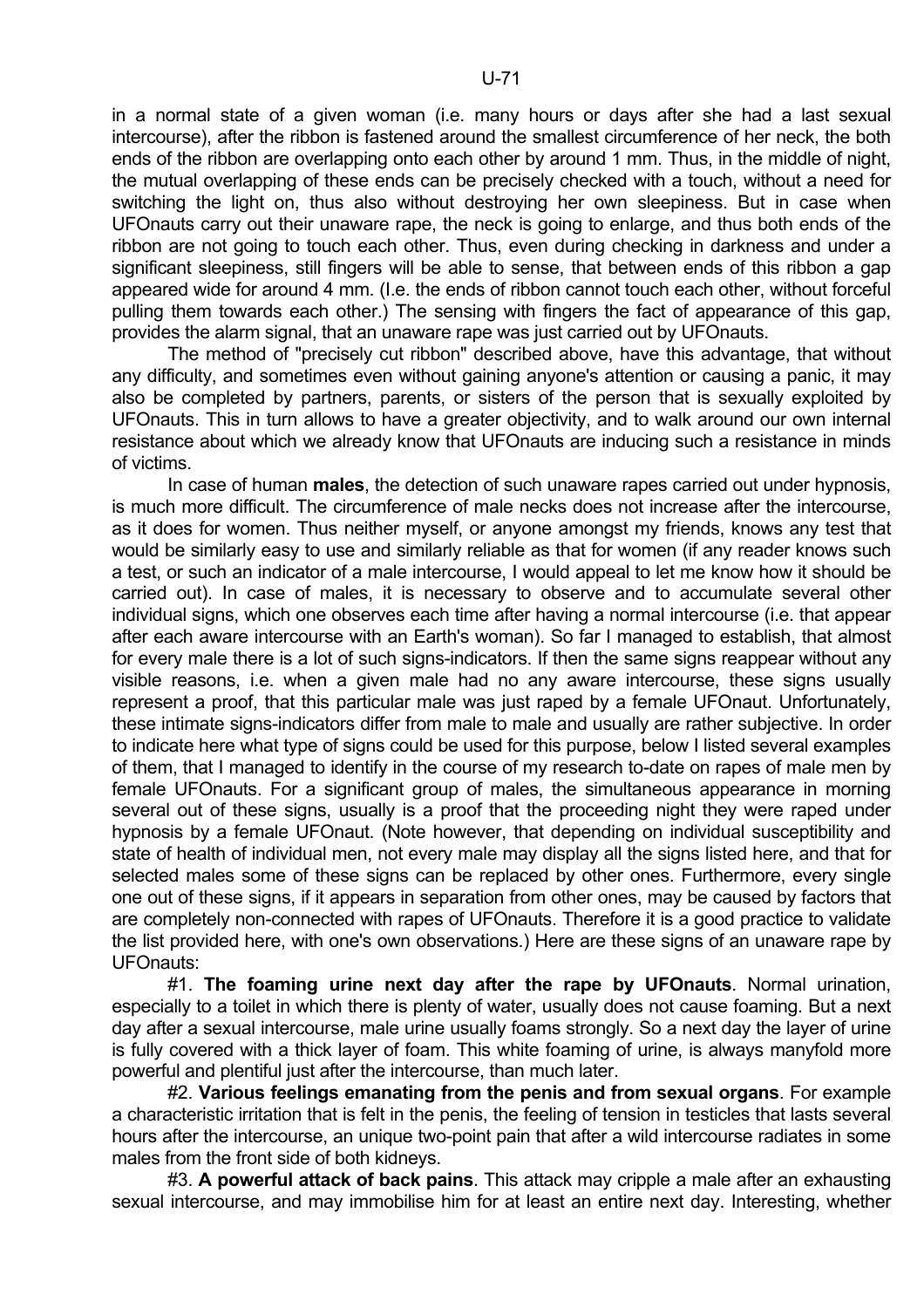someone wondered, why attacks of back pains usually cripple men after the night, while the first manifestations of these pains appear during the first movements in morning. After all, because of the nature of this inconvenient condition, the first manifestations of it should appear in the middle of day, means at the time when we just are doing something that strains our back.

 #4. **Appearance of red patches of flushes at the base of neck**. These patches typically appear after a sexual intercourse, and remain on the neck for several hours after an intercourse. Usually their unjustified appearance on someone's neck is a good indicator that this male was just raped by a female UFOnaut.

 #5. **Allergic burning of skin**. It appears in areas where this skin had a contact with vaginal liquids of a female UFOnaut. (Note that this sign do not appear in every male human raped by a female UFOnaut.) The burning areas usually are relatively small - their dimension corresponds to size of the entrance to a vagina of the aroused female UFOnaut. This burning requires an instant washing next morning. Otherwise it intensifies constantly, until a dense rash appears, similar to dense blisters after a mosquito bite. It is worth to know, that female UFOnauts are unbridled and typically behave rather "kinky" (especially when they carry out a rape without the presence of male UFOnauts). Thus their vaginal liquids sometimes may be rubbed into most unexpected areas on skin of the victim.

 #6. **The feeling of stickiness and sweating (moist) that appear a next morning on male sexual organs**. This is a kind of moist feeling that appears a next morning. It appears in spite that the previous evening the victim took a shower. Usually it is connected with a kind of strange smell, which could be described as a "smell of synthetic fish". (This smell is usually like a "mineral" version of the smell of vaginal liquids of Earth's women.) This stickiness, and smell, result from the fact, that before a rape female UFOnauts very thoroughly wash and disinfect their male victims with a special jelly substance. But they cannot bother to wash them again after the rape is finished.

 (It is worth to mention, that sometimes there may be exceptions from this rule of leaving victims of rapes without washing them. In my case such an exception was experienced at the beginning of March 2003, when I published these rape identification signs on the third totalizm internet discussion list (totalizm@hydepark.pl). This internet list, amongst others, includes many UFOnauts who watch and sabotage the development of totalizm. UFOnauts probably realised then, that I thoroughly investigate all signs and consequences of their rapes. Thus, in order to hide everything better, they started not only to wash me again after the rape - to remove this characteristic smell and feeling of stickiness, but even started to treat me with some kind of deodorant, to eliminate my own sweat. Unfortunately, when they realised that I noticed their hiding efforts, they stopped doing all these.)

 #7. **Feeling and smell of our own sweat**. In normal cases, namely when the following conditions are met: (1) in the evening a given male takes a bath, (2) the night is not so hot that it induces his powerful sweating, (3) the next day a given male does not complete any work that causes him to sweat, and (4) neither the climate nor the physiology of a given male does not cause the sweating that is noticeable to himself; by the entire next day a given male should not feel or smell his own sweat. But after a night rape of a UFOnaut, when this UFOnaut squeezes him like a lemon, exploits him until the complete exhaustion, and hypnotically forces him to sweat in order to satisfy her kinky needs, for the entire next day this male may feel and smell his own sweat, in spite that actually all previous conditions (1) to (4) are fulfilled. This smell and feeling of his own sweat, experienced in a day in which nothing happened that could induce them, and thus appearing almost without any reason, are next signs, that a previous night a given male was raped by unbridled female UFOnauts.

 #8. **The feeling of sexual exhaustion**. It is a kind of blunt pain in sexual organs (e.g. in testicles, superrenal glands, and prostate), sometimes combined with a characteristic migraine. Males usually know it well from times, when during a single erotic session they had several intercourse with small time gaps from each other, each one of which finished with an orgasm. The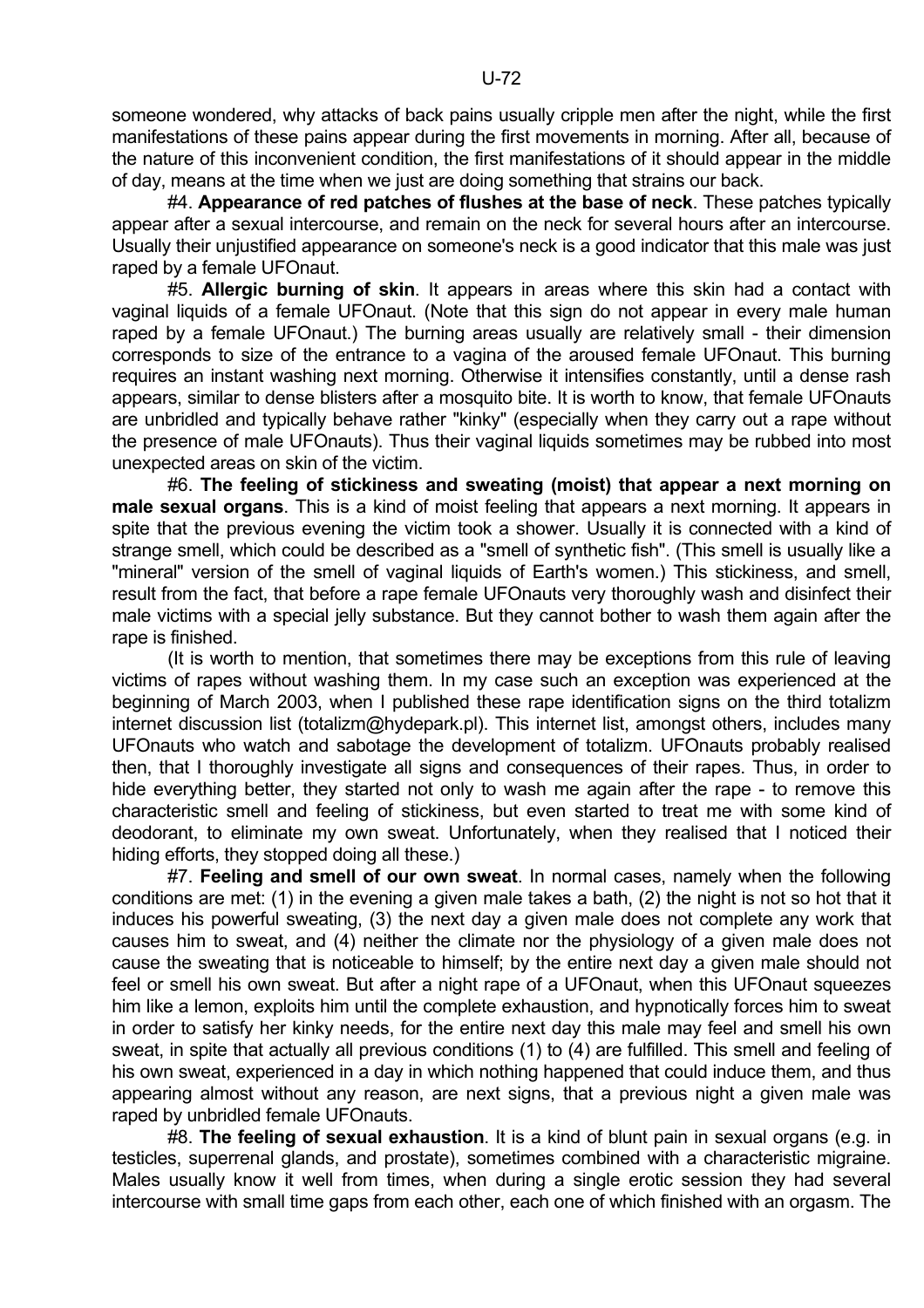reason for this feeling of exhaustion after a rape by a female UFOnaut is that in order to increase their pleasure, female UFOnauts use a telepathic stimulation device of a TRI type, described in subsection N5.2 of this monograph. This device increases manyfold the length of an orgasm, but also causes a complete physical exhaustion of the male.

 #9. **A complete physical exhaustion next morning**. This exhaustion causes, that a male victim of such a rape the next morning have a significant difficulty with waking up and with getting out of his bed. Then the entire next day he feels broken and exhausted, as if a bus has rolled through him.

 #10. **Apathy, tiredness, and sleepiness experienced almost the entire next day**. These especially intensify the next evening around 5 pm. They make his head feel as if packed with sand and having difficulties with gathering thoughts. Also for the entire next day muscles are like deprived of energy, and have visible difficulties with working, although the previous day the victim did not do anything that could exhaust him, and although the muscles do not show this blunt pain typical for overworking. In some cases bleeding from gums may also appear the next day.

 #11. **A type of sexual migraine (or a shallow headache) experienced the next morning**. Some males, a next day soon after a series of intercourses, may experience a type of characteristic migraine (or a headache). It is slightly similar to a hangover, only that it is not so powerful. It does not appear in all human males. For those in whom it appears without a previous drinking and without having an aware intercourse, it is a reliable sign, that they just were sexually exploited by UFOnauts to the point of complete exhaustion. The appearance of this migraine depends on individual sensitivity of a given male.

 #12. **Stomach pains, usually combined with a diarrhoea**. In some males they may appear the next day in evening (i.e. around 18 hours after the rape). This attribute also strongly depends on the individual susceptibility of the victim.

 #13. **The appearance of fresh pimples on the skin**. These pimples are similar to ones which sportsmen notice after intense training. For many males they are outcomes of temporary changes in processing of matter after a sexual intercourse.

 #14. **A "smoke-screen dream" that hides the rape**. One of the more interesting tricks, the carrying out of which is allowed by technical devices of UFOnauts described as TRI in subsection N5.2, are "smoke-screen dreams". These simply are dreams that UFOnauts artificially introduced to our memory, and that are to mask the memory of intensive feelings that we experienced this particular night. The smoke-screen dreams are always introduced by UFOnauts independently from, and in addition to, the hypnotic erasing of the course of rape from the memory of a given person. The point is, that for many technical reasons, it is impossible to erase from memory the entire abduction to a UFO deck (e.g. it is not possible to erase the moment when the erasure of memory is carried out - it would be like trying to lift oneself by pulling upwards one's own chair). Therefore these fragments of the abduction and the rape, the memories of which for some reasons are impossible, or are not worth, to be erased, are eliminated by covering them up with such a "smoke-screen dream".

 For the purpose of such smoke-screen dreams, UFOnauts use any banal dreams which they copy from the memory of any person abducted to a UFO, in order to introduce it later to memory of other exploited or abducted people (for more details see subsection N3.2). With the use of these smoke-screen dreams inserted into memories of people being abducted or exploited, UFOnauts hide from these people the memory of real events, that abductees experienced during a given abduction, and during exploitation that accompanied this abduction. Independently from every case of being abducted to a UFO, such dreams are also inserted into memories of people each time these people are raped by UFOnauts. Each such smoke-screen dream inserted into memory of a given male during a rape, is characteristic to a given female UFOnaut, and to the masking program that she uses. Therefore, the main motif of this dream usually repeats itself for a given UFOnaut, although pictures that are placed into this motif may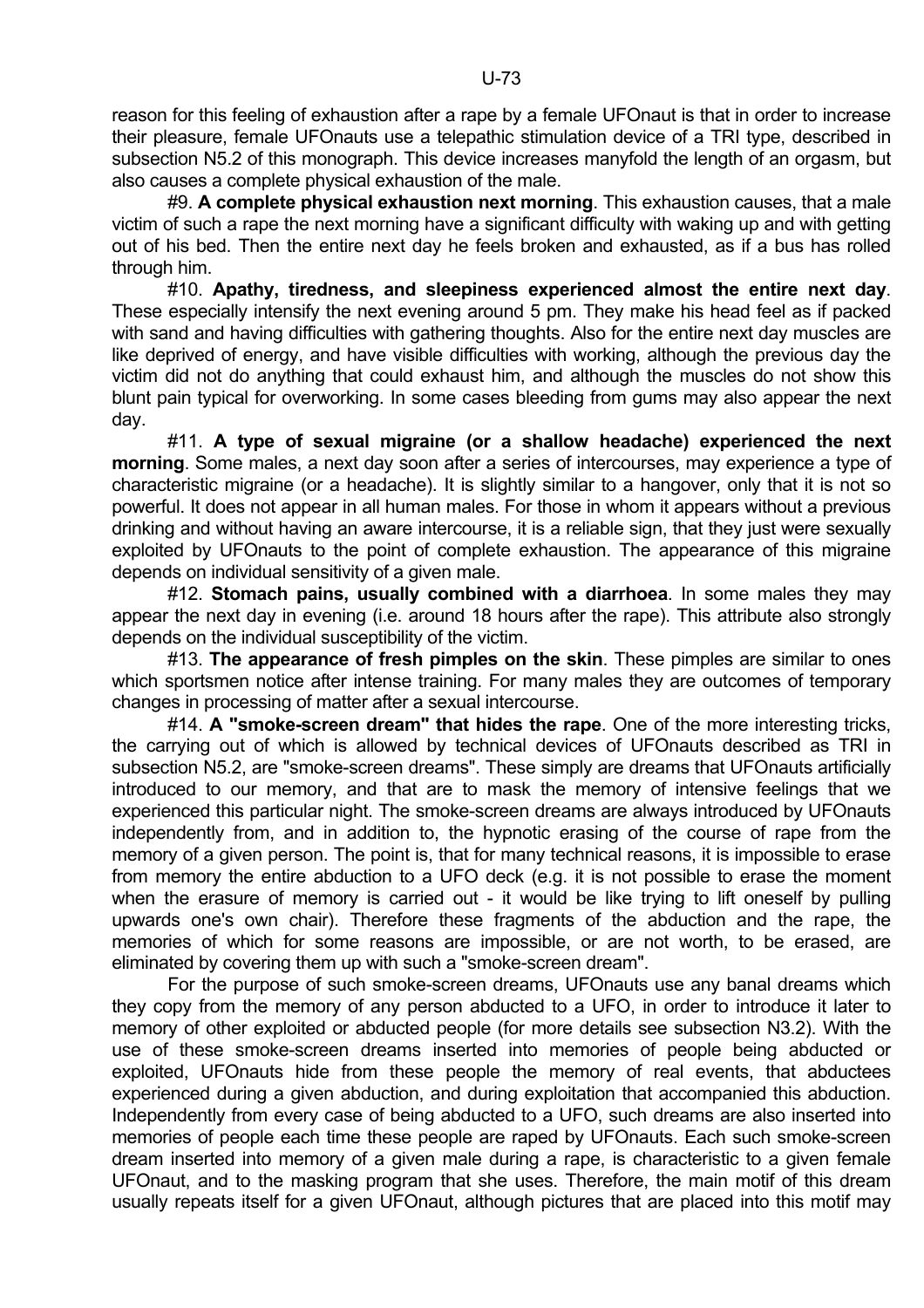change during each individual rape. For each UFOnaut this dream looks as if it is a next sequence from a long serial filmed by a given UFOnaut. For example, this motif can be a repetitive attempt to catch an escaping plane, train, or bus, an effort to prepare a place to sleep in a new flat or hotel, an attempt to escape from someone or something in some huge building frequently carried out by flying in the air or by climbing with the effort of our hands, the participation in an unpleasant meeting of several acquaintances (whom we feel that we know from somewhere, but actually the previous meeting of which we are not able to recall), etc.

 One of the attributes of these smoke-screen dreams is their **high level of feelings**. This attribute results from the fact, that these dreams register the echoes of our real feelings, that we experienced during our preparation to a given rape, or during the masking of traces of such a rape that already was concluded (the memory of the rape itself is always carefully erased). Therefore typically in the morning we remember these feelings relatively well. Whatever happens in these smoke-screen dreams, we always experience strongly with our feelings. But feelings that dominate in them are mostly unpleasant, e.g. fear of something, scare of someone, rebellion against someone, impatient awaiting when something finishes, disappointment that something again takes the course that we were afraid of, etc.

 A smoke-screen dream is purposely inserted to memory of the raped person with the assistance of TRI devices that UFOnauts use. They are to hide our real memory of events that proceeded the rape and that occurred after the rape. Therefore it appears always parallel to many other signs/symptoms of being raped, that are described in this subsection. In my own case, such a dream frequently is the first sign that I was raped, which alarms my attention and allows later to detect also a whole array of other evidence of being raped, that are described here. From the content of this dream it is possible to recognise which UFOnaut was carrying out our sexual exploitation at a given night. In turn recognising the UFOnaut, it is possible to decode the pattern of her rapes. For example in my own case, one female UFOnaut seem to dominate my rapes, exploiting me sexually very regularly twice in each week. (I use the word female UFOnaut, although evil parasites always carry out public rapes - thus more appropriate would be the expression a "band of female UFOnauts".) Her signature is the smoke-screen dream which is a kind of dreamed serial about my efforts of catching some transportation means, like an aeroplane, a train, or a bus. (Unfortunately, in this smoke-screen dream, I always miss my transport, what I am afraid from very beginning of the dream. This is why this enormous charge of feelings of the dream is born, that perfectly masks the real feelings that I experience during the preparations to a given night rape.) A next female UFOnaut who systematically rapes me (or a "band of female UFOnauts"), has a signature in form of a smoke-screen dream being a kind of dreamed serial about my panic escape and hiding from someone, who tries to catch me, enslave, and hurt. This female UFOnaut rapes me rather irregularly, approximately once each month. Similarly rapes me also another one, the signature of which is the smoke-screen dream about the lack of my own flat and thus the necessity to stay for the night in completely strange flat. (The powerful feelings in this dream is justified with the unknown reaction of the owner of this flat, when he/she returns home and finds me undressed and behaving as if this is my own flat.) There is also one more UFOnaut systematically raping me, whose signature is a smoke-screen dream about going to a very dangerous hunting trip, with a gun and bullets the reliability of which I am not sure, thus about which I am afraid that they may fail in a critical situation. This one seems to rape me rather sporadically, once every several months. In addition to these permanent female rapists, rather frequently there are various transient UFOnauts, who have an entire array of smoke-screen dreams on their own.

 Every smoke-screen dream have a technical origin. (I.e. it is modified by a computer, and inserted to our memory by a device called TRI, described in subsection N3.2.) Because of this artificial origin, the smoke-screen dreams can be easily distinguished from our own dreams. The distinguishing factor is that they superimpose the misleading pictures on real events and real feelings, which we actually experience during a given rape. The point is that the real feelings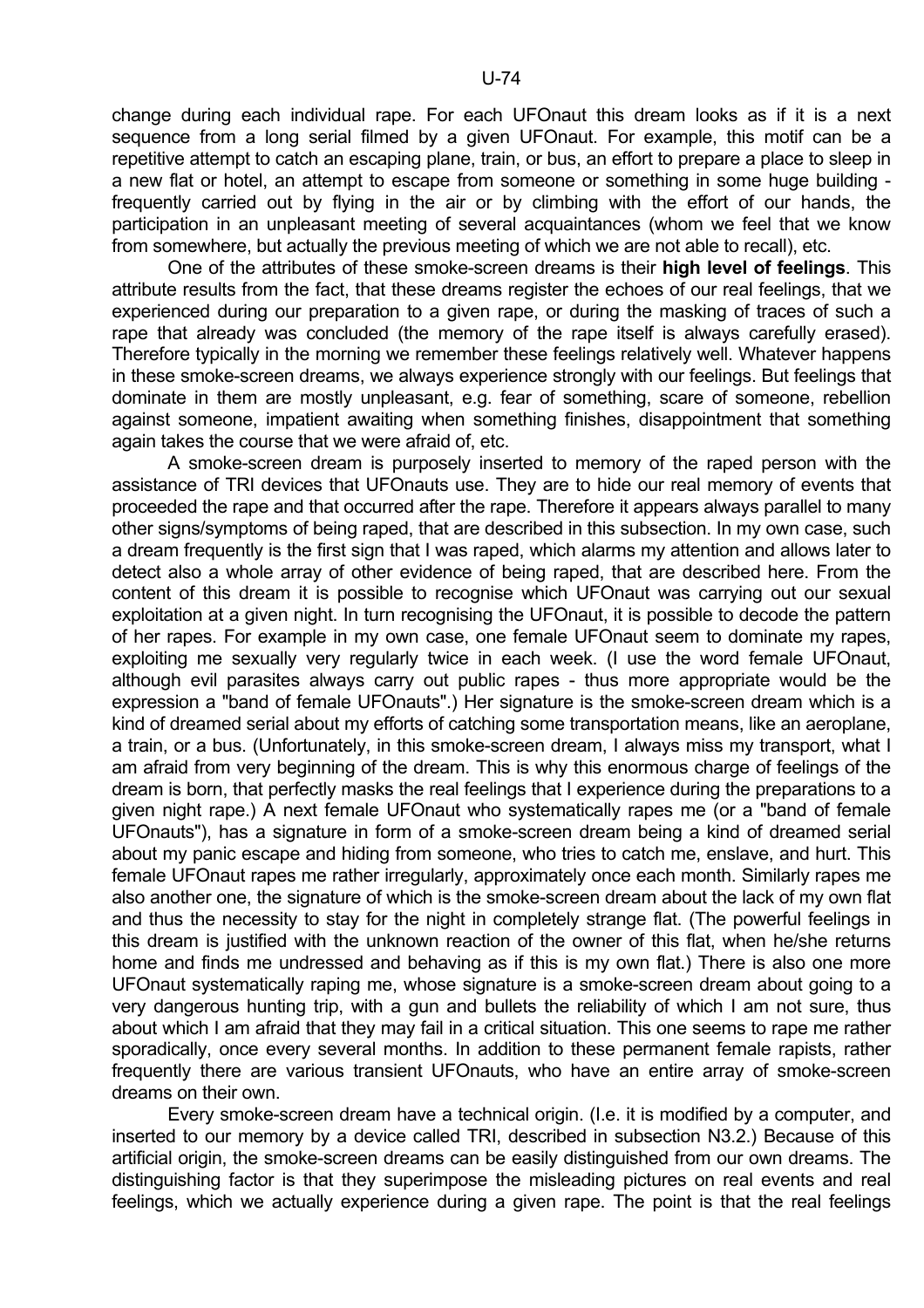which we experience during our preparation to a rape, or during a de-programming us after a rape, must be masked with some false pictures that mislead us. (The act of rape itself is completely erased from our memory.) In the result, after we awake, we remember these dominating feelings that surrounded our rape, but simultaneously we remember also these masking pictures that were superimposed on these our feelings. Therefore, each smoke-screen dream, independently what composes its content, always is characterised by several special attributes, which allow us to recognise it almost immediately. These attributes are as follows:

 (a) Our fear, or feeling of being in a very unpleasant situation. Every smoke-screen dream is a kind of nightmare. It leaves us with the feeling of our fruitless efforts to escape from someone, to prevent something, to escape from somewhere, to not be left somewhere behind, etc.

 Interesting, that after I published this list of signs/symptoms of the UFOnauts rapes on the internet discussion list (totalizm@hydepark.pl), UFOnauts subjected me to experiments trying to eliminate the feeling of fear from my smoke-screen dreams. I was then raped several times probably just to experiment with such a "pleasant" smoke-screen dream. The best remembered one of such "experimental" rapes, was the one that took place on Friday, 7 March 2003, around 2 am - it was that rape that I described above, after which UFOnauts thoroughly washed me and even treated with a deodorant. After a typical waking up from this smoke-screen dream, I remembered that it tried to be extremely pleasant - probably UFOnauts hypnotically programmed my feelings into extreme pleasure. But this programming I felt in my dream as if someone tried to tell me that I experience a pleasure and put me into situations in which I supposed to experience a pleasure, while actually the circumstances were such that the only thing which I could feel then was a fear and suffering. Thus, in spite that UFOnauts tried hard to impose on my dream pleasurable feelings, still in the final effect this dream turned out to be a typical, unpleasant nightmare. Still it was dominated by my fear and by the feeling of being in extremely unpleasant situation.

 (b) Nakedness of our sexual organs. One attribute of the smoke-screen dreams introduced to our memory during such rapes, distinguishes them especially vividly. It is the fact, that in order to be raped, we must be either completely undressed, or just have no trousers from our pyjamas. Therefore, during each smoke-screen dream that masks any of our rapes, we have in our dream the awareness of being either completely undressed, or just not having anything below our belt. Also frequently such a dream contains elements which rationally justify this our nakedness - e.g. the dream starts from us going to a toilet. This awareness of being naked remains with us after we awaken.

 (c) Public embarrassment. UFOnauts always rape us publicly. Always in such a rape at least two UFOnauts take part (i.e. one is raping, while the other one is watching). Therefore, in spite that in such a smoke-screen dream we are naked or half-naked, still action of the dream always takes place in some place that is almost public for us (i.e. in the dream we are aware, that apart from us at least two other "persons" are also present). After we awake, we still remember that in the dream we felt embarrassed, because being naked, or almost naked, we were observed by at least two other people, while sometimes even by several other people. (In the smoke-screen dream we take UFOnauts for "other people".)

 The above characteristics of the smoke-screen dreams, allow to distinguish them from our natural dreams. If a given night we dreamed about something that induced in us a feeling of fear, uncertainty, oppression, or that induces in us efforts to escape the dreamed situation, and also if during such a dream we clearly feel that we are naked or half-naked from the belt downwards but still we are in the view of other people, then probably we just experienced a next smoke-screen dream. This dream is in turn a clear sign, that we just were raped by a UFOnaut, and that after we awake we should look for other signs and confirmations of our rape. In this way such dreams allow us to detect fast all cases when we were again raped by UFOnauts. If then we start thoroughly notice all facts connected with such rapes, soon we see a pattern amongst these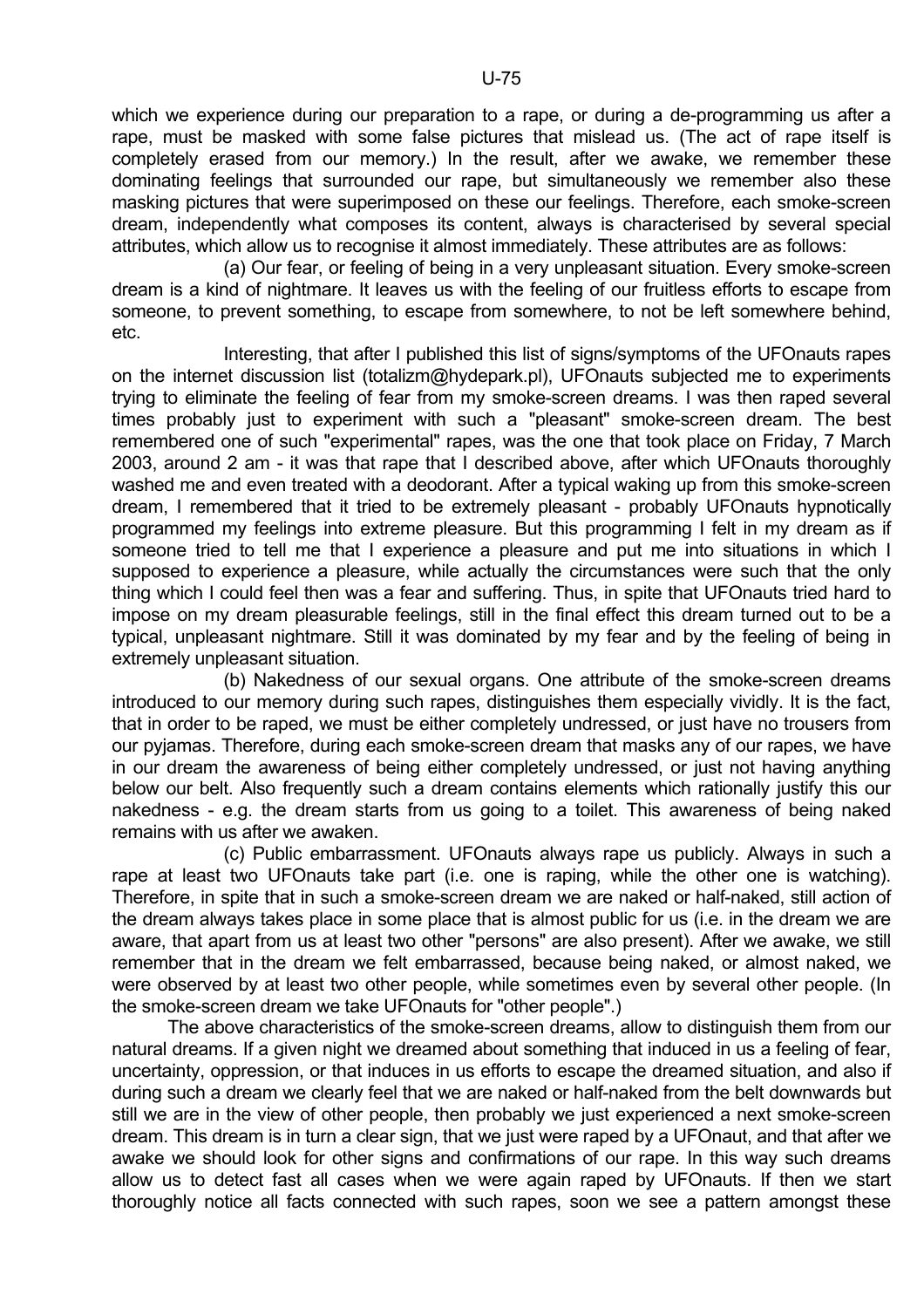facts. In turn the knowledge of such patterns displayed by our enemies, is an initial step, and the major condition, for our successful self-defence.

 Sometimes, although very rarely, female UFOnauts rape also without introducing such smoke-screen dreams to memories of their victims. In such cases, the next morning we remember our sexual exploitation (under hypnosis) as a kind very vivid erotic encounter with an "old flame" whom we met again. About this "old flame" we remember only that we know her very well in an intimate way, but conscientiously we are completely not able to recall, who actually she is and where in our conscious past we met her.

 #15. **Difficulties with falling into a sleep, or irresistible sleepiness**. UFOnauts have two drastically different methods of preparing themselves to a rape. The first one depends on flying into a bedroom of their victim with an entire UFO vehicle, and then awaiting until the victim falls in sleep by himself. Because the magnetic field of such an invisible UFO vehicle acts on our senses, typical consequences of the nearby presence of a UFO vehicle are difficulties with our falling into sleep. These difficulties appear only in cases when an entire UFO vehicle arrives to the bedroom, before the victim falls into sleep, and awaits until the victim falls in sleep. The second manner of preparing themselves to a rape, depends on hovering of a UFO vehicle at a significant height above the flat of a victim, and sending to the victim a telepathic command to fall into sleep. In such a case all inhabitants of a given flat, including into this number also cats, dogs, and even neighbours from above and below of a given flat, start to feel extremely sleepy and tired. Thus they all go to beds fast, and soon fall asleep. After their falling into sleep, UFOnauts start the completion of their abductions and rapes.

 #16. **The rapid awakening after the rape, and difficulties with falling in sleep again**. Shortly after the rape is finished we always rapidly awake, almost without any reason. Then for a long time we have serious difficulties with falling into sleep again. (In case of such a rapid awakening, it is worth to check the exact time, because for several next days we are going to wake up exactly at this particular time due to a "hypnotic echo" that is described in subsection U3.3. It is also worth to check, whether any other inhabitant of our flat was awaken.) But after the subsequent falling into sleep, we have a very hard sleep, from which it is difficult to awake again the next morning, although this deep sleep does not eliminate the feeling of exhaustion.

 #17. **A temporary blockade of urination**. Some males, immediately after a sexual intercourse are experiencing a temporary blockade of urination for a short while. Thus, if immediately after an intercourse, they try to go to the toilet and to urinate, then it becomes either completely impossible, or comes only with a significant difficulty. This blockade disappears in around a half of hour after the intercourse. In case when the reader is one of these males, then he can utilise this temporary blockade of urination for his intimate indicator that he was just raped by a female UFOnaut. All what then is needed to confirm such a rape, is to go to the toilet immediately after a rapid awakening (described in previous item) from a smoke-screen dream, and try to urinate. If, because of such a temporary blockade, this urination is difficult or impossible, but later in the morning there will be no trace of it, then it is a sure and unambiguous evidence that this particular male was just being raped by a female UFOnaut.

 The use of such temporary blockade of urination for an indicator of being raped, has this additional advantage, that it allows to determine the gender of the UFOnaut that raped us. This is because such a blockade appears exclusively if we are raped by a female UFOnaut. (It is quite a significant indicator, as UFOnauts relatively frequent are carrying out homosexual rapes, when a male UFOnaut rapes a human male, or when a female UFOnaut rapes a female human.)

 #18. **Allergy attacks that appear in the middle of night immediately after the rapid awaking described above**. I described these attacks at the beginning of this subsection. Most frequently these take a form of attacks of sneezing, or attacks of asthma, or attacks of sore-throat (for a given victim of UFO rapes the allergy attacks always take the same form).

 #19. **Awaking in our bed with feeling of unexplained heat**. In a whole range of subsections of this monograph, for example in subsections H6.1.3, H1.2 or U3.4, was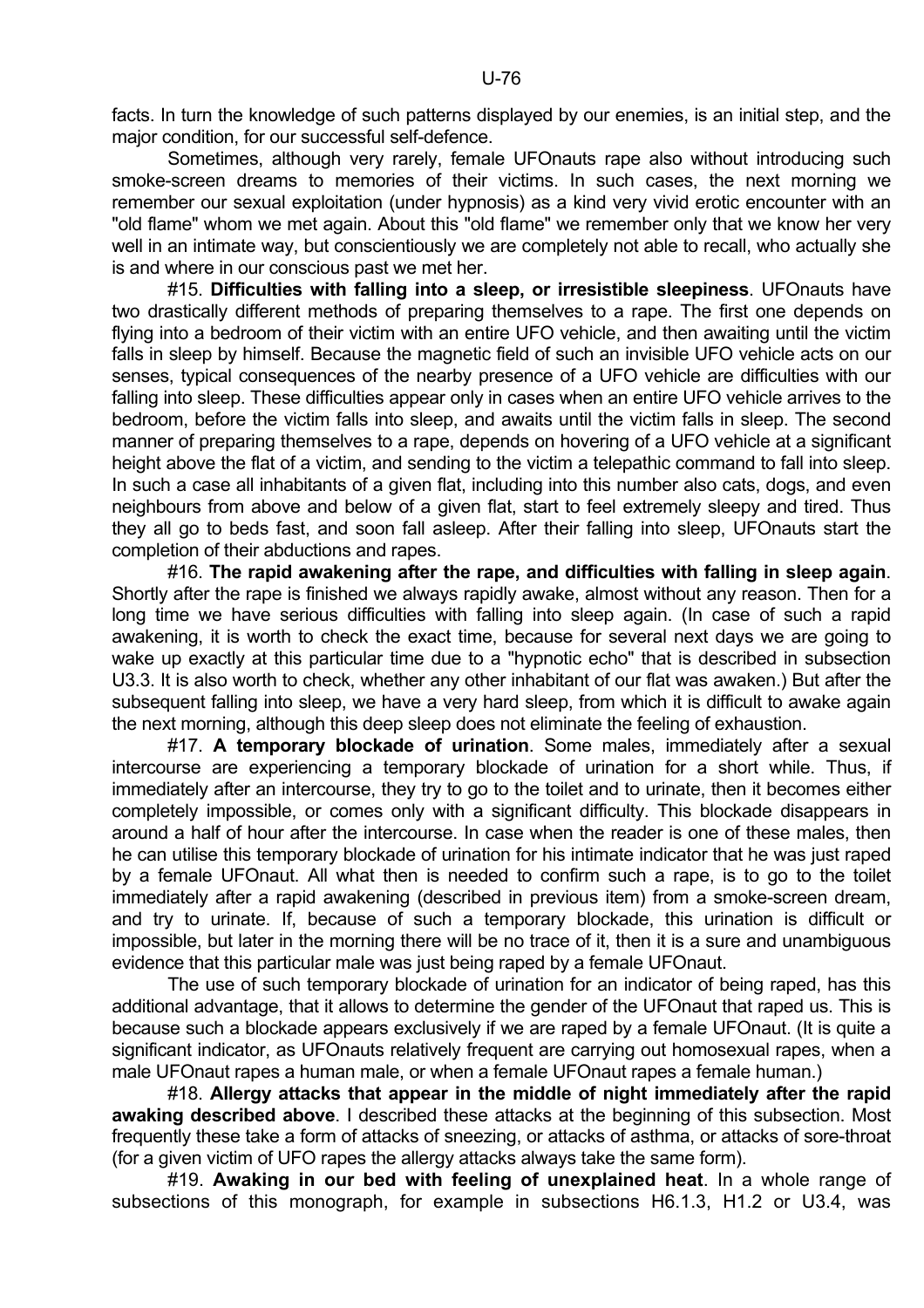explained that if we are transported telekinetically within the action of gravity field, then the Principle of Energy Conservation causes, that our body either looses or gains significant amounts of heat, depending whether we travel upward or downward in this gravity field. Thus when we are abducted by telekinetic method into a UFO vehicle which hovers high above the Earth, then after we move upward and land in this UFO vehicle, we are going to shiver out of coldness. Unfortunately our awareness is not going to register this coldness, because on the UFO deck we are going to stay paralised with a powerful hypnosis. However, when the abduction is finished and we are returned telekinetically back to our own bed, this time moving downward in the gravity field, then significant amounts of the heat generated in the effect of this downward motion are going to saturate our body. Thus after we land in our own bed, we start to feel flooded with a heatwave, like if we returned from an oven. But what is more interesting, this time our awareness is going to register the fact of our overheating, because after we are returned from a UFO abduction UFOnauts are going to wake us up. So whenever we sleep in a cold room, and we rapidly get awaken in the middle of night completely saturated in heat, typically this is an indication that we just returned from an abduction to a UFO deck, where almost as a rule we were raped. An additional information which such a saturation with heat provides, is that we were abducted with a telekinetic method, where our body was telekinetically moved to a huge UFO vehicle which hovered high above the Earth.

 #20. **Returns of the "hypnotic echo" that keeps awaking us exactly at the same time**. At the moment when we were awaken from the hypnosis, during which the rape was carried out, our subconsciousness is programmed to later awake again in subsequent nights. This "hypnotic echo" causes, that for several nights after the rape we are going to unexpectedly wake up exactly at the same hour and minute, as this happened after the rape. But the exact time of these awakings is going to be changed into another one during a next rape, and during a next awaking us up from the hypnosis, that later is going to be remembered by our subconsciousness as a next post-hypnotic suggestion.

 #21. **The squirmish feeling of being swarmed by mites**. One of the discoveries, which shock even me, and which I accomplished on the subject of UFOnauts, is that the clothing of UFOnauts is highly infested with microscopic creatures called "mites". These creatures I already described in subsection JD1.6.2, because their infestation in someone is always a sign of the philosophy of parasitism being practised by this person. In spite that UFOnauts have all this high technology in their disposal, and that they brag about their high personal hygiene, actually their clothing is swarming with these mites, which almost are dripping from them (perhaps this may have a direct connection with numerous reports of UFO abductees, in which abductees reported a high level of dirt, dust, and "smell of an unventilated lift" which are dominating typical UFO vehicles). I myself do not understand how UFOnauts can tolerate having in their clothing such portable swarms of mites. The only explanation that may rationally justify such their unheard level of infestation with mites, originates from their level of feelings which is several times lower than in people - as I described this in subsections JE9.5 and V8.1. Thus, in spite that the clothing of UFOnauts is dripping with mites, UFOnauts do not feel this, because the level of their feelings is too low to detect by themselves this enormous infestation.

 Mites are microscopic creatures, which are so small, that it is impossible to see them with a naked eye. Unfortunately, when they crawl along human skin, the majority of us clearly feels this crawling as characteristic itching of an insect that moves on our skin. The feeling that is induced by this crawling of mites along our skin, is almost identical as that one which we feel when a miniature ant is crawling. It is so characteristic, that people who experienced and identified it, usually can clearly distinguish it from other itching of the skin, e.g. caused by an allergy. (E.g. in myself an allergy of the skin appears as a kind of burning feeling that always spreads over an area of the skin, while mites are perceived as a point itching caused by an individual insects crawling.) But I met people who are unable to distinguish between itching infestation with mites and burning allergy of the skin - they usually consider both these feelings to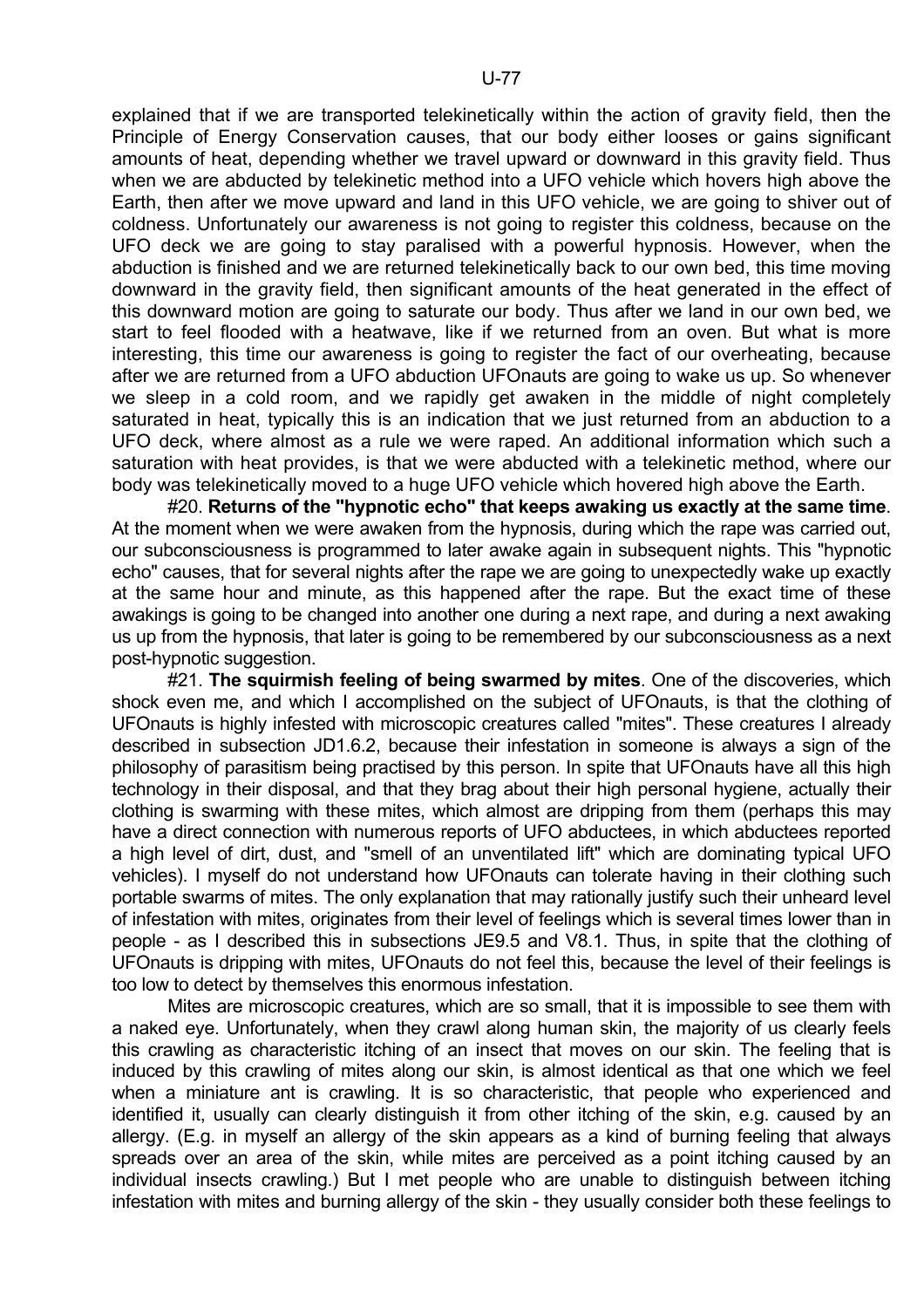be the same allergy of the skin.

 When we are raped by female UFOnauts, the clothing of which is literally dripping from these mites, then we rapidly in the middle of night are swarmed by entire nests of these itching creatures. The areas of our body, in which these mites appear, are characteristic for the position which a given female UFOnaut takes during the rape, for the level of undressing of this UFOnaut (for a rape female UFOnauts usually undress only the lower half), and for areas of our skin which is in contact with the clothing of the UFOnaut that carries these mites. In my own case, the most frequently both sides of my tummy are infected with these mites. This rapid swarming of mites on our skin in the middle of night is also one of the more reliable indicators, that we just had a very close encounter with an infested UFOnaut.

 The above I should supplement with an information, that my discovery that UFOnauts literally are dripping with mites, was accomplished gradually in rather interesting circumstances. I try to describe briefly this discovery here. All started from the bitter fact, that according to what I explained in subsection A4, in my life I had opportunity to live with many different people. If the person with whom I was flatting practised the philosophy of parasitism, then almost as a rule her/his house was infested by these mites. Thus I exactly learned the feeling that one have after is swarmed by these microscopic creatures. I also know how to remove them from my own clothing and bedding (i.e. I must thoroughly boil every wash - because these mites survive a washing in cold water, no matter how much and how powerful washing agents are used). Because I personally hate the feeling of insects crawling along my skin that these mites cause, I always try to keep my clothing and bedding free of mites. Unfortunately, in several last jobs soft armchairs are installed. If such a chair is infested by someone with mites, then of course these creatures immediately crawl onto my clothing. Thus in spite of continuous eradication of mites until they disappear completely, from time to time my chair at work was infested again by someone. Initially I suspected that this is caused, because my colleagues in office sometimes are allowing students who visit them to sit on my chair (some students resort to flatting in rather poor conditions, which leave them infested with mites). But then this sitting of students on my chair finished, but mites still periodically kept appearing. So I marked my chair to be sure that no-one is swapping it. Mites still periodically kept appearing. Only at the end of 2002 I accidentally noted, that this appearing of mites on my chair is coinciding with cases when UFOnauts a given night were doing something in my computer. This finally explained the situation: the infestation of my office's soft chair with plagues of mites was caused by the fact that at nights UFOnauts were sitting in my chair for long periods of time, when they manipulated something in my computer. Thus mites crawled to my chair from infested uniforms of UFOnauts that sited on my chair. This discovery explained in turn the earlier puzzle that I had, namely why after each rape of female UFOnauts, I always was discovering swarms of mites on my skin. Because for long time I used to believe in high technology and in personal hygiene of UFOnauts, previously I would not ever dare to suspect, that in spite of their technological advancement, UFOnauts are infested with mites even more then the most dirty people on Earth are. But facts finally disclosed what is the truth. Now I know, that in spite of everything, the clothing of UFOnauts is actually dripping with mites, while because of their low level of feelings (described in subsection JE9.5), UFOnauts themselves do not feel this their infestation. Thus each unexpected swarming of mites on us, without a rational explanation for the reason, is an excellent sign, that we just had a close encounter with UFOnauts.

 #22. **Unjustified infections and illnesses**. From the very definition, practitioners of the philosophy of parasitism cannot belong to clean and hygienic creatures. After all, the cleanness and hygiene are attributes of totalizm, not parasitism (for details see chapter JD). So it should not surprise anyone, that in spite of all this technical advancement of UFOnauts, people abducted to UFOs report finding in there smelly and dirty cabins, dusty furniture and equipment, skin of UFOnauts filthy and unwashed for weeks, and their clothing almost moving from scores of miniature insect parasites called "mites". But what is worse, UFOnauts themselves are walking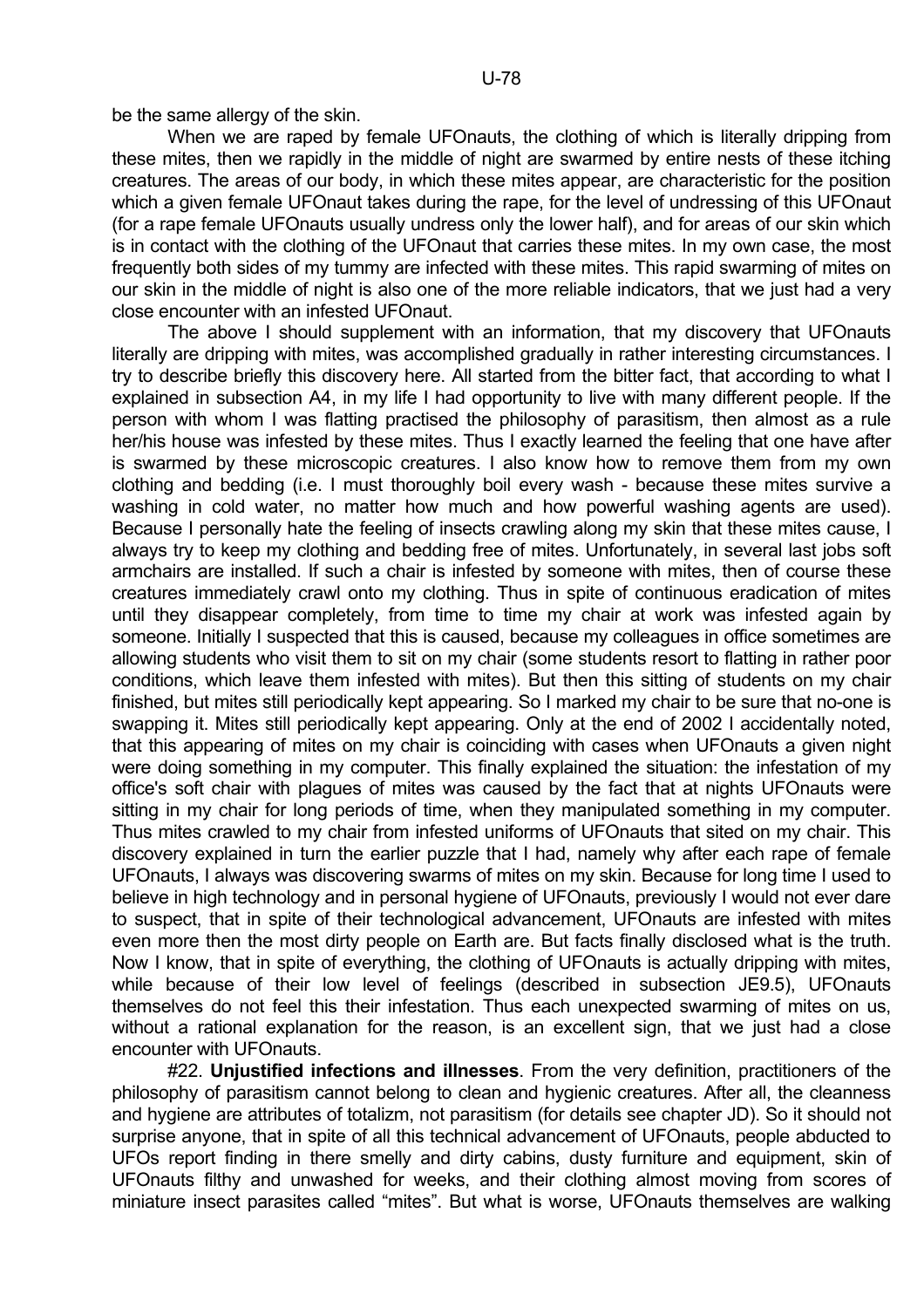incubators for various microbes, illnesses, and health problems. So when such filthy and full of germs creatures rape any Earth person, it is almost a rule that they sell some sort of infection to the victim. It is almost a rule, that after being raped by UFOnauts, the victim of this rape develops various infections and illnesses in genitals. Out of these, the so-called "thrush" and "urine track infection" are usually the most light ones. Of course, without knowing that one is raped by these cosmic filth, usually such reoccurring health problems are blamed either onto ones "past" or onto ones current partner. Only when such problems appear without any justification, for example when one does not have a "past" nor a "current partner", then they start to make one wonder. So in order to save us unnecessary wondering, it is worth to know, that such unjustified infections and health problems actually originate from rapes by UFOnauts. It is also worth to know, that already available is a highly effective method of self-defence from these problems, described in subsection W6.3, which allows to significantly accelerate our healing process, and allows to reduce our suffering in case of falling a victim of such a health problem that originates from UFOnauts. Only that in order to use this method with a great success, one needs to truly believe that is victimised by UFOnauts.

 $\star \star \star$  If the reader knows any further intimate sign of being raped by a UFOnaut, or gathered some observations about the frequency and circumstances of his/her own rapes, I would appeal to contact me (obligatorily on an anonymous principle) and to share his/her observations. This is because about the unaware sexual exploitation of people by UFOnauts we have increasingly large number of sensitive questions, which should be urgently answered, but the answering of which requires the accumulation of much larger amounts of data that these which we have at present.

 The above should be complemented with several additional items of information. For example, if a given rape was a consequence of the "behaviour of praying mantis" described earlier, then soon afterwards symptoms of being harmed by UFOnauts are to appear (e.g. a victim of a rape falls into an illness, discovers some unpleasant sabotage, etc.). Moreover, in case of female UFOnauts raping married men who have regular timetables of intercourse with their wives (e.g. always on Saturday, or always on Wednesday evening), these rapes of UFOnauts are always carried out in nights that proceed such regular intercourse with their own wife.

 In addition to the above it is worth to know, that **all rapes of UFOnauts are always public events**. Practically this means that when one UFOnaut rapes a human, the remaining ones are watching with attention and interest, from a close distance. Raped are human males and females with approximately the same frequency. Also the majority of rapes are carried out on "other occasions". Means UFOnauts arrive to someone's home, or they abduct someone, for some other reasons, but after they finish whatever they mainly intended, one of them may carry out a rape. Only in extremely rare occasions, when the victim is relatively young (i.e. in the range of teen to around 30 years) and sexually very attractive, UFOnauts may contact this victim exclusively for such a rape. It is also worth to know, that some UFOnauts like, and get used, to rape selected people. In such cases these people have a permanent UFOnaut rapist throughout many years, sometimes even when they (people) are very old by human standards (UFOnauts simply get so used to rape these selected people, that they treat them as their permanent partners and continue their rapes without taking notice of their old age). Because UFOnauts do not age as fast as people do, the frequency of rapes of these their permanent partners on Earth does not change and sometimes there is a paradox situation, that aged people are still raped by UFOnauts with the same frequency as if they still were in their sexually most active age.

 I would recommend to take notice of the signs described here. If you are not completely ugly, and do not have any illness that UFOnauts would be scared to catch, most probably without knowing it, you (the reader) are also shockingly one of countless human victims of such systematic sexual exploitation by UFOnauts. If you start taking notice of the signs listed here, most probably with the elapse of time you are going to discover this bitter truth. Thus whatever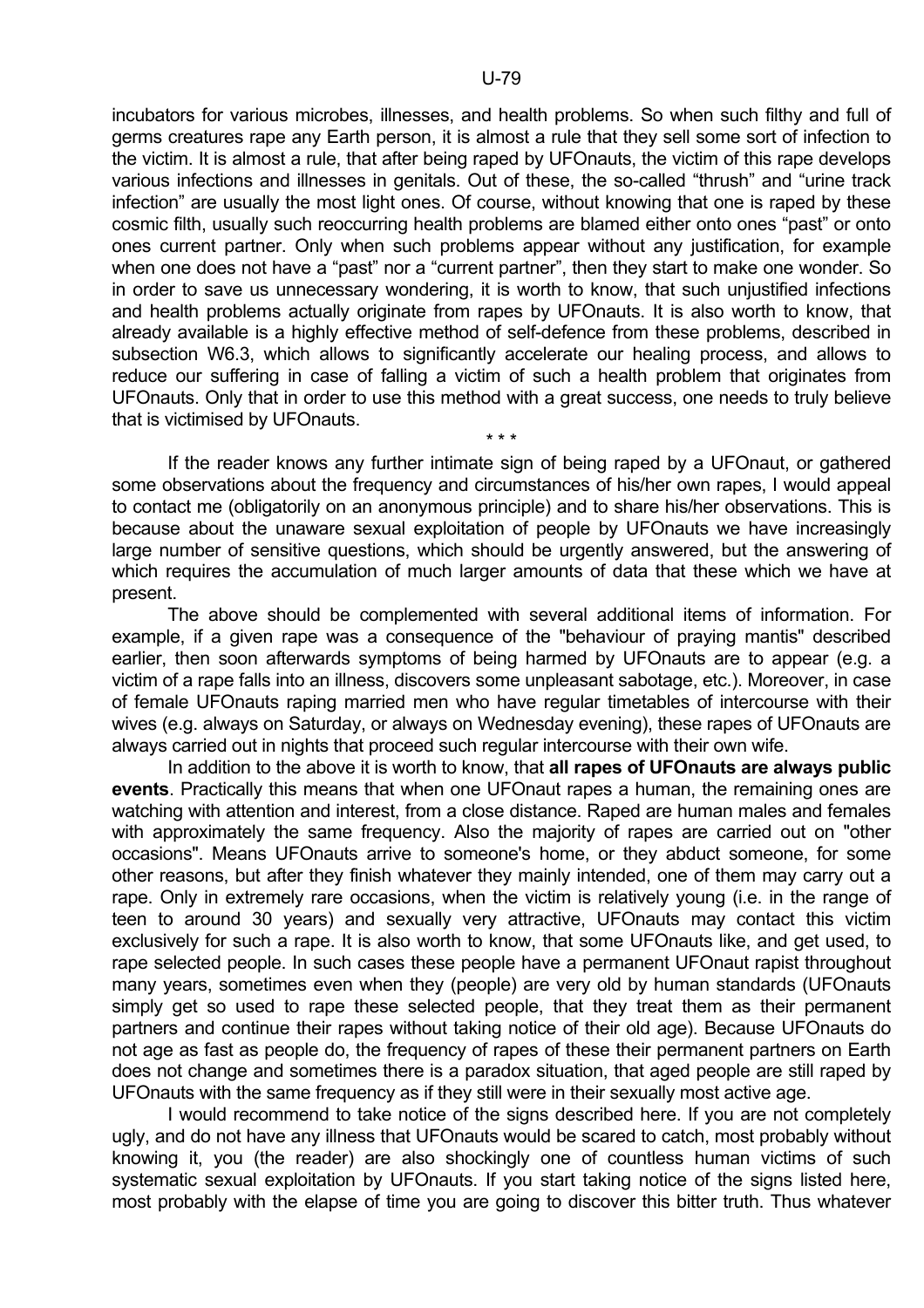this subsection states, is not just a story about someone unknown to you that lives overseas, far away from you, but a story of yourself and these ones that you love the most. Almost everything that is written in this subsection (and also in this entire chapter) you are able to detect in your own life. Of course, your own rape is the most difficult to detect (and to accept the fact of it) for the first time. Then the signs start to become increasingly obvious after each subsequent rape detected. With the elapse of time even various regularities start to emerge. Their most disgusting attribute is that these rapes do not represent a "celebration of love", as this is case with human sexual intercourse. They rather represent a brutal sexual exploitation of human slaves. With normal sexual intercourse they compare like a labour of a slave compares to a voluntary work for the good of others and for our own benefit, that is carried out by free people.

We must also remember that sexual gratification, which these morally corrupted robbers and rapists from UFOs get from raping people, is one of the major reasons why they volunteered to serve in occupational forces on Earth. So they enjoy this gratification as frequently as they desire to have it, trying everyone on Earth for whom they get a taste.

#### U3.8. Instrumental detection of arrival of invisible UFOs to our homes

 In order to carry out an instrumental detection of our own abductions to UFOs, the utilisation of appropriate "UFO detectors" turns to be most useful. After all, we cannot count on the subjective observing of the fact of our abduction to a UFO, for reasons described earlier in this chapter. Thus, the first and the most urgent task of a person who investigates the problem of his/her own abductions to UFOs, is to surround his/her bed with various UFO detectors. These detectors react on the approach of a UFO. Therefore the later noticing of any non-typical behaviour of these devices, gives this person a good confirmation of his/her UFO abductions. This subsection describes the most easily available such detectors, which react on the approach of UFOs, thus which - independently from their major functions, can perform for us also the additional function of "UFO detectors".

 UFO detectors sense the approach of UFO propelling devices, or UFOnauts themselves. As such, they allow to detect our abductions to UFOs, as well as cases when our homes are raided by UFOs. In order to distinguish between these two categories of our close (although usually unaware for us) brushes with UFOs, they will be defined here. In this monograph **abductions** to UFOs are called "situations when a given person is subjected by UFOnauts to some sort of procedure which requires the physical presence of this person on a deck of a UFO". The characteristic attribute of abductions to UFOs is that a given person must find himself/herself inside of a UFO vehicle, where it is subjected to the action of some devices that are installed on this vehicle. In turn the **raiding** by UFOs is the "situation when there is a UFO vehicle or a UFOnaut close to a given person; this vehicle or UFOnaut may observe this person, touch him/her, or even rape him/her, but the person is not subjected to any procedure that requires the use of non-portable technical devices which are installed on decks of UFOs". Of course, during every arrival of UFO vehicle in the state of telekinetic flickering, by an accident a given person may also find himself/herself inside of a UFO vehicle, but his/her presence in there is not necessary, and also this person is not subjected to an intentional action of devices installed on this UFO.

 According to my findings to-date, there are **three different methods of abducting** people to UFOs, which bear the influence on the level of their detection with "UFO detectors" available at present to people. These are as follows:

 #I. **The abduction without physical displacement of the abductee**. During this abduction, a UFO vehicle which works in a telekinetic convention flies at night directly into our bedroom, and positions itself in such a manner that the location of its research equipment coincides with the position actually occupied by an abductee in his/her bed. Thus the "abduction"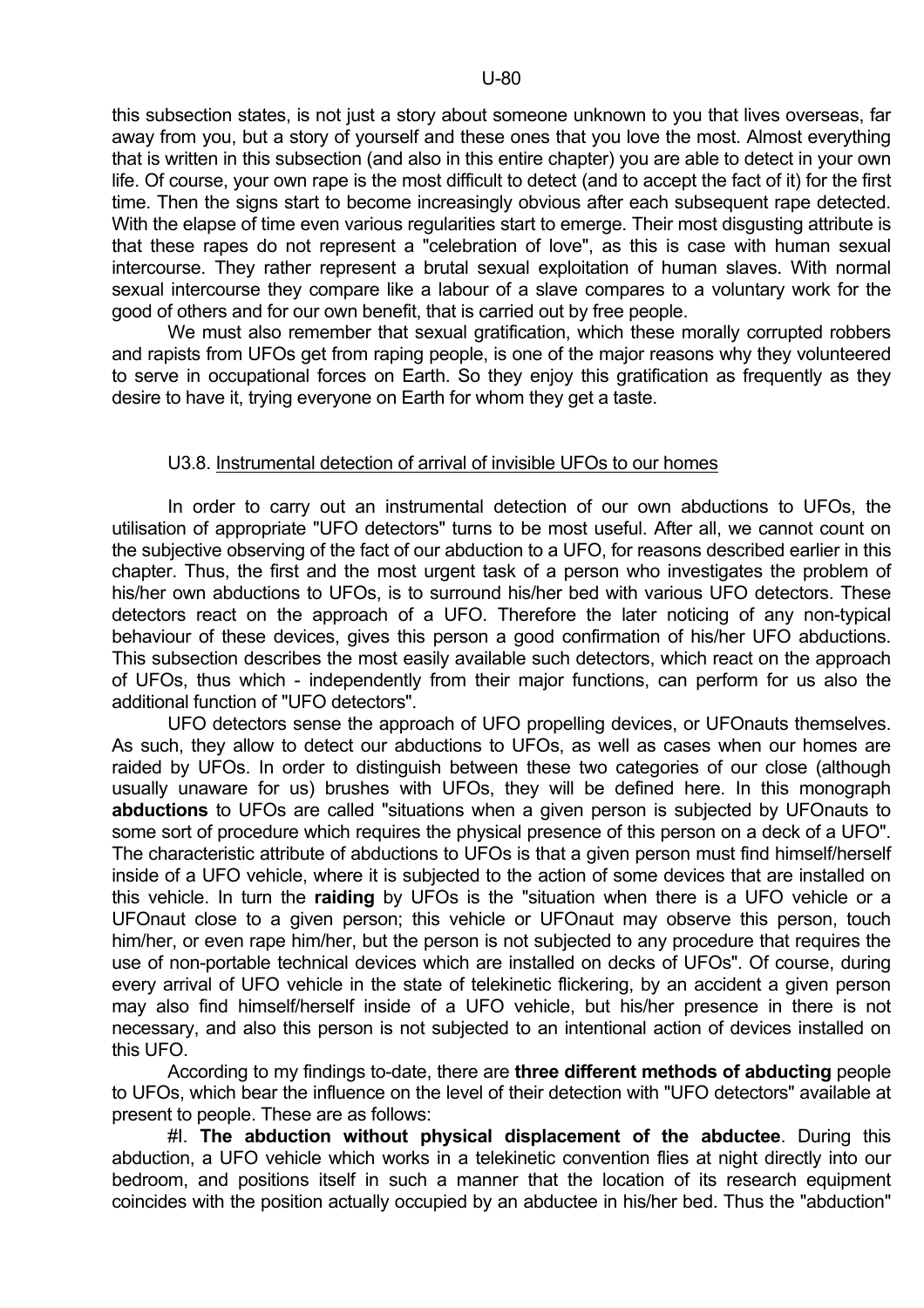and all activities of our exploitation completed during it, take place while we physically remain in our bedroom and frequently even in our bed. According to my research to-date, this manner of systematic abductions of people is the most frequent. It is used in all cases when the task assigned to a given abduction can be accomplished with the use of devices installed in a small UFO (e.g. K3 or K4 type). UFOnauts avoid physical taking of people away from their bedrooms and houses, and carry out such taking only in more complicated cases, i.e. when a given task cannot be accomplished with a small UFO vehicle that flies directly to our bedroom.

 #II. **The abduction with a physical dislocation of our body**. A larger UFO vehicle of K5 to K7 type is "parked" in some distance from our house - if possible under the window of our bedroom. Usually two members of its crew fly to our bedroom and forcefully carry us to the UFO vehicle by grabbing us by both our arms (as policemen do with baddies) and pulling us in the air with the power of their personal propulsion system. (After this type of abduction takes place, frequently meaningful bruises remain on our arms in the form of blue imprints of five fingers of UFOnauts, which in subsection U3.3 are described as "ghost pinch".) Sometimes UFOnauts may hypnotise us, and then only supervise our own walking to their vehicle (thus so-called "sleep walkers"). It is already known that such a physical abduction from our houses o large UFO vehicles takes place e.g. in case UFOnauts operate on human surrogate mothers, or they install implants in our body.

 #III. **The abduction with a tractor beam**. A huge UFO processing plant hovers motionlessly in some distance above our township or city, whereas we (as well as all other people around us) are lifted to it, one by one, with the use of "telekinetic transporting beam" discussed in subsection H6.2.1. (In this manner Miss Nosbocaj was abducted - her report is provided in appendix Z to monograph [2e], and mentioned here in subsection U6).

In cases when the abduction is completed in the manner #I or #II, we already know various technical devices (UFO detectors) which are capable to register the fact of a UFO of UFOnaut approaching us. These devices sense the presence of a pulsating magnetic field produced by propulsors of the aliens' propulsion systems.

 However, in case of abductions completed in the manner #III, I believe that at present a technical device which would be able to detect them is unknown (as yet) on Earth. Fortunately, these types of abductions are usually accompanied by the multiple raids of UFOnauts at our flat, whereas such raids already can be detected by our present technology. Therefore, although the very fact of being abducted with the use of manner #III remains undetectable with our present instruments, the activities of UFOnauts accompanying the abduction still allow for an objective verification of our abductions to UFOs.

 When the **repetitiveness** of our abductions to UFOs is concerned, in the light of my research to-date, in typical cases that I investigated abductions seem to take place not less frequently than once each three months. However, if during a subsequent abduction UFOnauts discover that in our life significant changes took place in the meantime (e.g. we shifted to a new flat/home, city, or country, we changed our marital status, increased family, etc.) then independently of the frequency of our abductions, after a subsequent abduction a period of the high UFO activity in our flat is observed. During this period our flat may be raided by UFOnauts every week or even every day, while the timespan when these raids take place may extend up to a few subsequent months. Typically UFO raids occur at night, usually between midnight and the sunrise, but I know also cases that they occurred during the day. Some of them may even take place during working hours or weekends, when the flat is empty. Judging from descriptions of various technical devices being switched on and objects shifted into other places during these additional UFO raids, I believe that their main goal most probably is the inventory of all objects which are composing our new technical environment, and also research how our new conditions can be utilised for UFO interests (e.g. for sabotages, framing, etc. - see subsection VB4.4).

 UFO detectors allow us for a highly objective proving to ourselves, that UFOs do parasite on us personally. This proving depends on noticing an anomalous (non-typical) behaviour of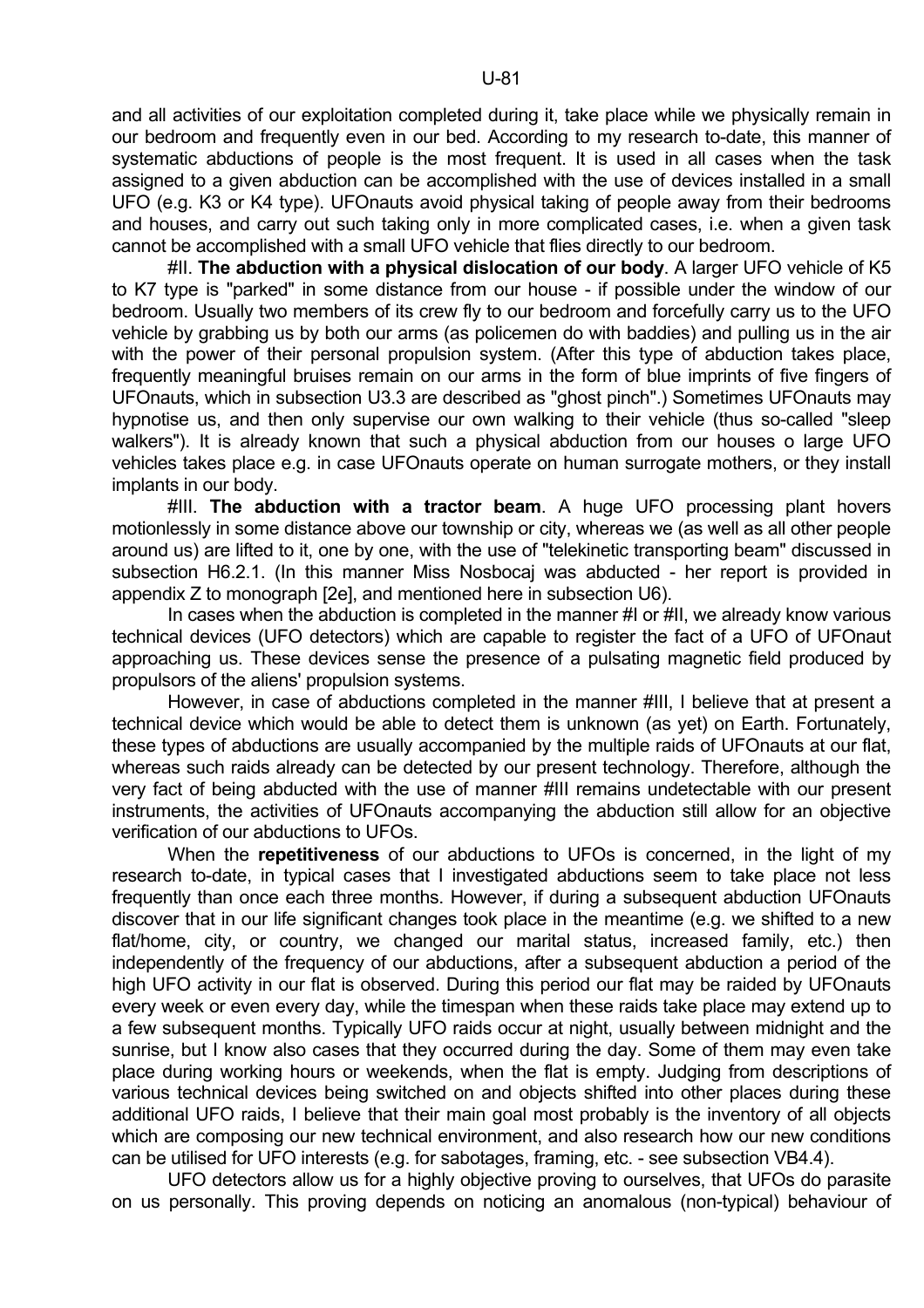various factory equipment that is present in our homes, which was purchased for different purposes, but which - amongst others is also detecting the arrival of invisible UFOs and UFOnauts to our homes. Here is the review of this equipment, supplemented with the explanation as to what should be noted in it.

 #1. **Remote controllers for modern TV sets**. In connection with infrared sensors in our TV sets, and with switches of channels in these TVs, these controllers are the most reliable detectors of the presence of invisible UFOs in our flats, which I managed to identify and to test sofar. They allow to detect not only the fact, that an invisible object is currently operating in a given room in the state of telekinetic flickering, but also to trace the movements of this invisible object in the room, to learn the exact position which this object is occupying in a given moment of time, and even to determine the approximate dimension of this object. Of course, as all devices described in this subsection, TV remote controllers used as UFO detectors also have their drawbacks. For example, they do not allow to determine exactly what is the shape of the object just being detected, or to determine whether this object is an individual UFOnaut or e.g. a propulsor from an entire invisible UFO vehicle.

 The operation of these remote controllers for TV sets as detectors of invisible UFOs, depends on the phenomenon of absorbtion of electromagnetic radiation by magnetic circuits of fast flickering field of an invisible UFO. The theory of this absorption is explained in subsection F10.4 of this monograph, and in subsection G3.4 of English monograph [1e] - on the occasion of discussing the so-called "black bars". (The absorption of the infrared signal from TV remote controller is based on exactly the same principle as the absorption of visible light by this "black bars" from UFOs.)

 Let us explain here the use of these TV controllers as UFO detectors. Each time we press a button in such controllers, they send a directional signal of infrared light, which (the signal) is intercepted by the sensor in our TV set. Although the modern ones amongst such controllers are sending directional beam of infrared light (approximately in the shape of a beam similar to the visual beam sent by a hand torch), in fact in normal conditions this beam can switch channels in a modern TV set, independently in which direction it is pointed out (means independently in which direction such a controller is sending the light). (Notice, however, that old types of such remote controllers would not work i this way, therefore these old controllers are unsuitable for the use as detectors of invisible UFOs.) The reason is that in normal conditions the powerful directional beam of infrared light send by such a modern controller, deflects from walls of the flat, or from the furniture, and almost in all cases it reaches the sensor in TV set and causes the change of channels. Thus it behaves similarly like the light from a hand torch, which independently onto which wall we direct, still due to deflections from walls and furniture is able to lighten the entire room. But if an invisible UFO vehicle is present in the room, than in cases when this beam of infrared light is directed at the vehicle, it is intercepted and absorbed by the fast flickering powerful magnetic field from propulsion system of this vehicle. (In a manner similar as these "black bars" from UFOs are intercepting and absorbing the visible light - I described this in subsection F10.4 of this monograph and subsection G3.4 of monograph [1e].) Because of this absorbtion, such a modern remote controller is able to switch the channels of TV set only if it is directed in any other area than that one which is occupied by an invisible UFO. But when we direct the beam of this modern controller straight at such invisible UFO, than in spite of pressing its buttons, the channels in TV set are not changed. If the invisible UFO vehicle changes the position, than our remote controller allows to trace its new position, because also the direction in which the absorption of the beam takes place, becomes different. Thus by changing channels with such a TV remote controller, and pointing it each time in a different direction, we can trace the movements of an invisible UFO vehicle in our room, deducing also about possible objects of interests of this vehicle. Also it is possible to determine the size of this invisible object, that absorbs the beams from our remote controller.

This method of utilising a modern TV remote controller for detection of invisible UFOs in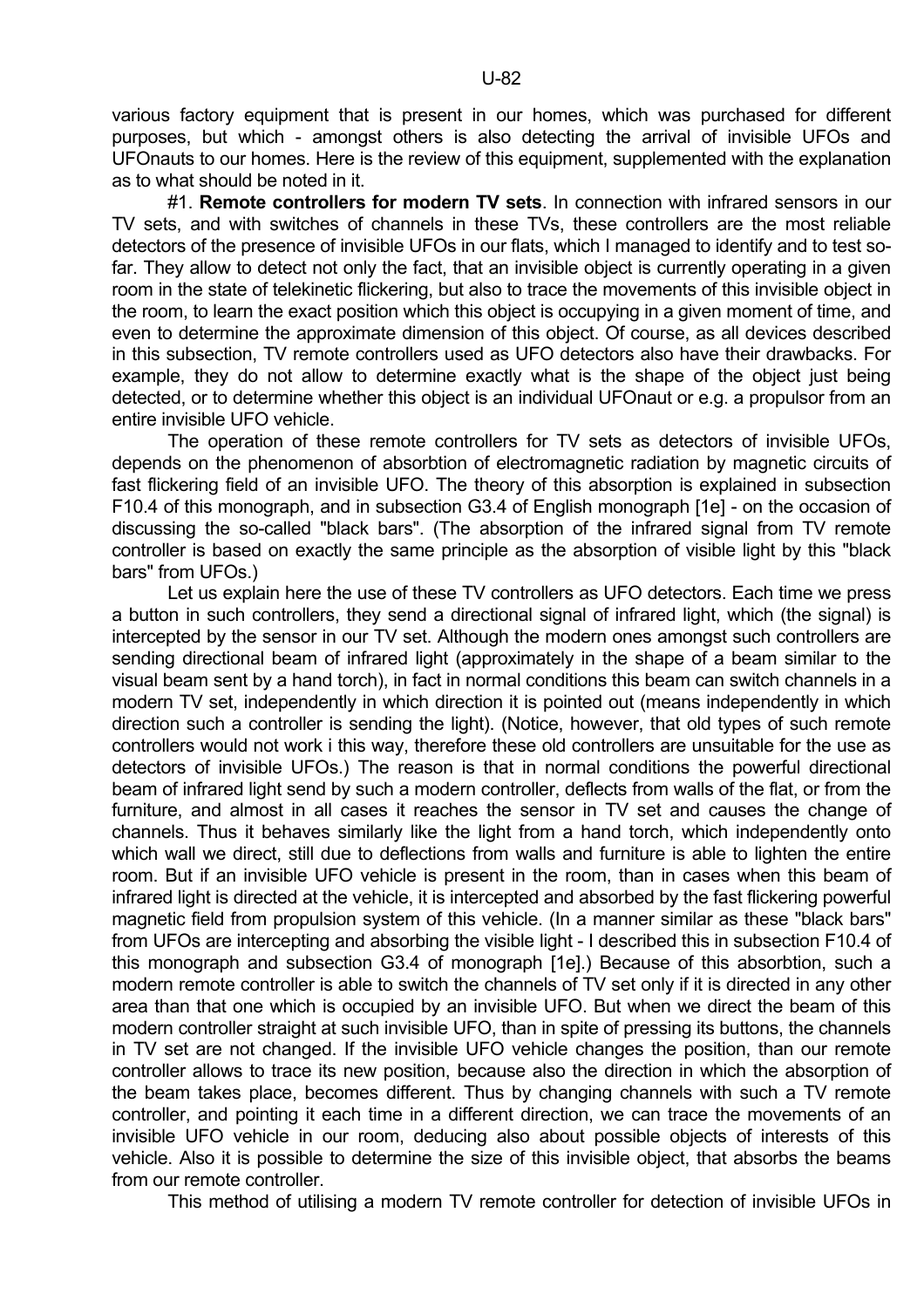our rooms, I discovered accidentally on Saturday, 17/11/2001. Discouraged with the malicious tricks that on that Saturday UFOs played on my computer, I stopped my work for a while, and sat in another part of the room to look at my TV set. While changing channels to find a program that would interest me, I pointed the remote controller at my computer, where I suspected this malicious UFO still was hovering. To my shock channels refused to change, in spite of my pressing the buttons - what initially I took for another trick of that UFO. Then I noted that this invisible area which absorbs signals from my remote controller, gradually moves in my direction of the room, soon hovering not above my computer, but right above my head. I started to experiment with sending at it a beam from the controller, beaming it from all possible directions. I determined that it is shaped approximately like a sphere, of the diameter of slightly above 1 meter, which hovered just above my head. When I intentionally put my head into it, I was overwhelmed by the feeling similar to tiredness and inability to think. This spherical volume, absorbed the beam from my controller independently from which direction I send this beam to it. After several minutes of hanging right above my head, this sphere moved again, standing right next to my TV set and just in front of me - as if it looked at me from the front to determine what I was doing and why I am doing this. The TV set reacted on the vicinity of this invisible sphere by showing snow and noise on one channel only, marked as 44 MHz - probably the frequency of this channel was coinciding with the harmonic of frequency of this object (other channels worked equally clear as before). Then I tried to determine precisely its shape - but this turned out to be impossible. Therefore I was not able to determine whether this was an individual UFOnaut, or a propulsor from a whole UFO vehicle. When I started to experiment with it, in order to determine its further attributes, this sphere quickly disappeared from the room in which my TV set was located.

 The remote controller which I am using in the application as a UFO detector, belongs to TV set Philips 20 PT (2001). But I suspect that every other remote controller for a modern TV set should give similar effects, if its beam is sufficiently strong to be able to switch channels with the infrared signal deflected from walls and from the furniture. By using a TV remote controller as a detector of invisible UFOs one needs to remember, that in a given flat some forms can exist, which also absorb infrared light (e.g. a gap in a non-closed doors). In order to distinguish an invisible UFO from such natural forms, one needs to remember that such forms are going to stay all the time in the same place, while a UFO is going to change its position (although when UFOnauts realize that we try to detect them, then they are going to freeze and to pretend that they are one of such permanent forms: but on a next day they are not going to be there any more). Furthermore, these absorbing forms are going to be near walls, or on walls, and they absorb light only in one direction, while a UFO sometimes hovers near the centre of the room and it absorbs the beam from the controller when one shines at it from any possible direction. It is worth to remember, that a UFO that we just try to detect with a remote controller, is also inducing various other phenomena, which additionally confirm its presence, and which I am describing in this subsection (e.g. it disturbs the picture in our TV set, triggers radio-alarms, disturbs the correct operation of our computer, etc.).

 After establishing what I described above, next days I was randomly checking whether this sphere of absorption of beam from my controller still arrives to my room. As it turned out, this sphere was present in a part of my room during the majority of such unexpected checking. Unfortunately, the being which was hiding under this sphere already knew that I am using the TV controller to detect it. Therefore, whenever I detected it by a surprise, and then started to thoroughly analyse it, it firstly fast moved in another area of the room, but when I managed to locate it in there and continued my analyses - it soon kept disappearing completely from the room. As I noticed, in times when I watch TV, the favourite position taken by this UFO-creature is somewhere near the TV set, so as if it likes to watch me from the front side. Sometimes it is so interested in what I am doing that it steps forward closer, screening with its body the entire TV set. If in such moments I try to change the channel by directing the controller straight on the TV set, it behaves as if is out of order, although a moment earlier it worked perfectly. In order to change the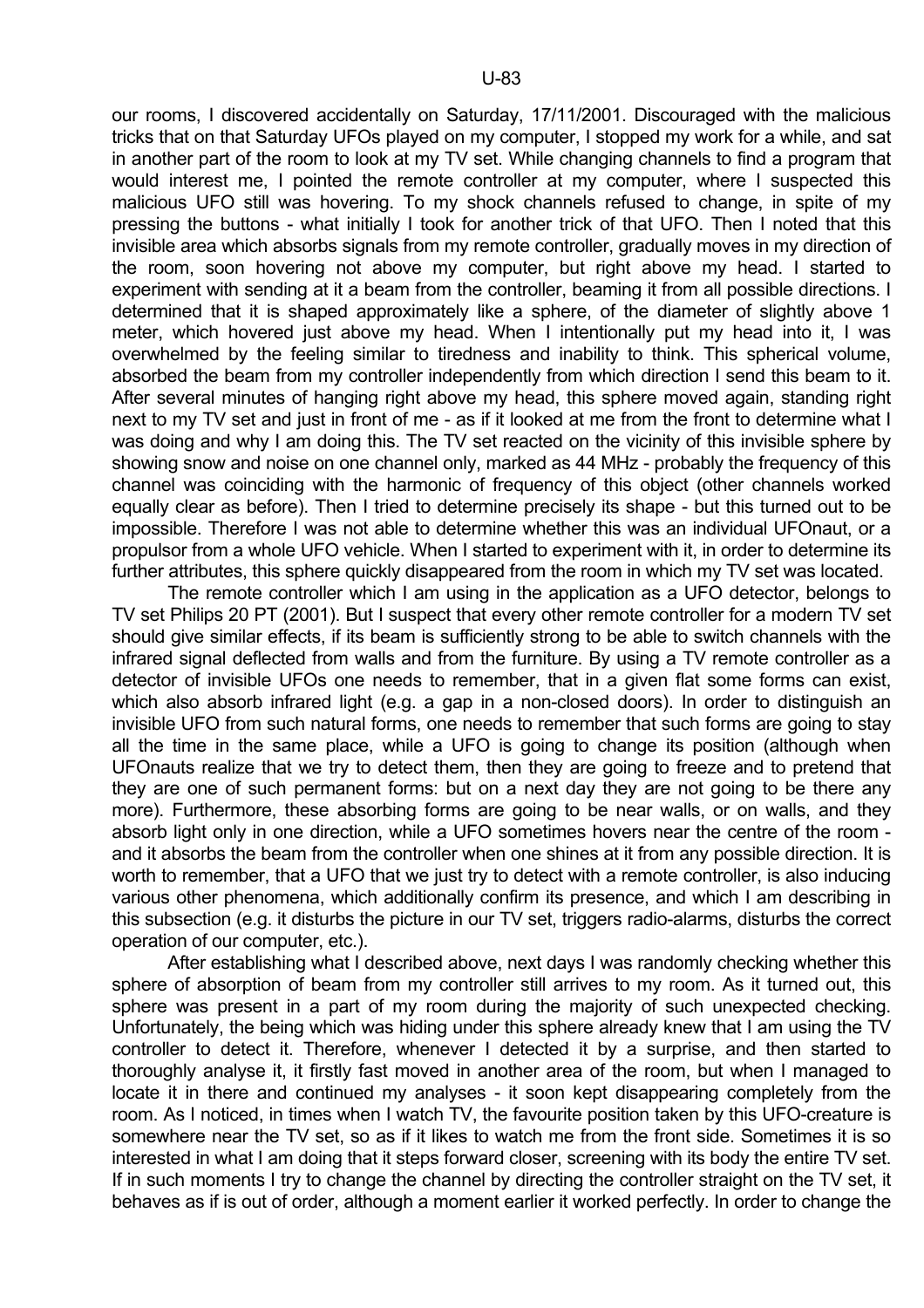channel then, I need to direct the controller onto one of side walls of the room.

In subsection N5.1.1 design and principle of operation of effective devices for revealing of invisible UFOs are described. After being build, these devices are to allow us to see invisible UFOs and UFOnauts with our own eyes. But a significant problem with construction of these devices arises at the moment when they need to be tested. In order to test them with a success, and to establish whether such revealing devices work correctly and reveal invisible UFOs, it is necessary to have previous assurance that in a given area in fact an invisible UFO remains during the time of testing (after all, for the cooperation of UFOs in such testing we cannot count). At present such assurance are able to give us the remote controllers for TVs described here. For this reason, such controllers used as initial UFO detectors, have the breakthrough significance for our future construction and testing of UFO revealing devices.

 #2. **Fast, modern video recorders set for accelerated recording**. There is a kind of modern (very fast) video recorders, which allow for an exact filming of fast moving objects, e.g. wings of a humming bird in flight. Such fast video cameras excellently register also invisible for human sight, telekinetic UFOs. According to what I explained in subsection U3.1.2 of this chapter, in order to record such an invisible telekinetic UFO with the use of these fast video cameras, it is enough to point a camera into a sky and set for a fast recording, then in a slow motion review what was recorded. After all, our sky is full of telekinetic UFOs at every moment of time. With the use of such fast cameras we can also record invisible UFOs in our flats - if from various signs we deduce that such a UFO just entered our room. Telekinetic UFOs usually appear in these recordings as white, misty rods with several protrusions, which cross fast the vision area of such camera. These "rods" and their "protrusions" are formed from the "extraction glow" that appears along magnetic circuits of these invisible for human eyes, telekinetic UFOs. (This is exactly the same type of "extraction glow", as the one shown in Figure H1.) Pictures of such "rods" formed from the extraction glow of invisible UFOs, can be seen on numerous web sites, which are already devoted to these "UFO rods".

 #3. **Radio-alarm clocks**, and also LCD clocks in our videos. A next group of highly effective UFO detectors, are two radio-alarm-clocks with LED-type displays powered from mains, which we usually have already in our bedrooms. According to my findings to-date, a couple of such radio-alarm-clocks constitutes one of the most easy to acquire, least troublesome in instalment and use, and simultaneously sufficiently effective and reliable factory made **UFO detectors** in existence. For the preliminary confirmation of the fact of our current abductions to a UFO I would recommend their use. Especially that independently from the operation as UFO detectors, they simultaneously are going to serve us as highly useful alarm clocks, radios, and clocks. From the operational point of view, these devices are a kind of modern crosses between: (1) traditional alarm clock, (2) modern electric clock supplied from electricity power-means and showing the exact time on its LED display ("LED" stands for "Light Emitting Diode"), and (3) radioreceiving set. Their most important advantage is, that in the state of readiness to use they could be purchased in almost every radio-shop for relatively low price (around 50 dollars). Therefore, it is affordable for almost every person to install them in his/her own flat. Their drawback is a relatively low sensitivity which causes that - according to my estimations, in order to register the presence of a UFO, they need to be approached by a UFOnaut at a distance of less than 1 meter (therefore they are effective only if someone places them next to the bed, or under the bed). However, this particular drawback is simultaneously an advantage, because it allows to use a second identical radio-alarm-clock placed in another room of the same flat, for the verification whether the indications of the first one are caused by a UFOnaut or by some other factors (for example by the electricity blackout). Thus, if for example the first radio-alarm-clock would be triggered by some other cause than a UFOnaut, e.g. by a disruption in electricity supply, than also the second one would show the same signal. But if the first radio-alarm-clock is triggered by an approaching UFOnaut, then the second one would work unaffected (of course - only if a UFOnaut keeps far from this second clock; otherwise both clocks would be zeroed but at a slightly different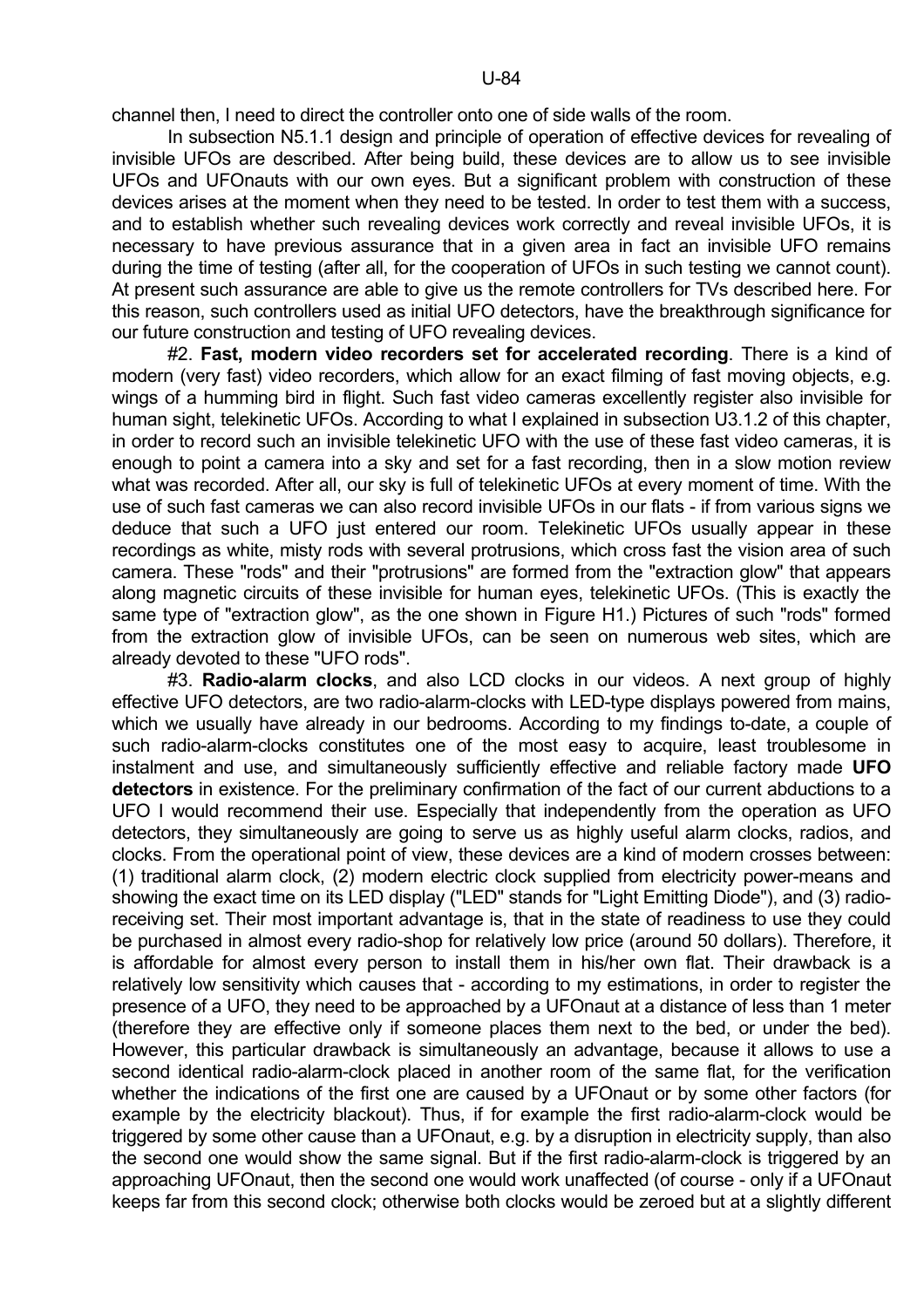time). Other and less important disadvantage of these radio-alarm-clocks, about the presence of which, however, readers should also be aware of, is their relatively high electrical inertia. This inertia causes that after the supply of energy to the clock is cut off for less than around 3 seconds then their clock will not be zeroed and will keep working unaffected. Thus if UFOnauts or UFOs will move sufficiently quick, they may pass in a close range of such radio-alarm-clocks and their presence still will not be registered.

 Amongst a large selection of radio-alarm-clocks currently available on market, for the use as UFO detectors are only suitable those which carry the following attributes:

(1) They are supplied with electricity from power-means (e.g.  $\sim$ 220 Volt) not from a battery. This in turn means that they have a transformer at the entry, which becomes "chocked" by the pulsating magnetic field of an approaching UFO, thus cutting off the electricity supply to the rest of the circuitry.

 (2) After the electricity supply to the circuitry of this device is cut off, the clock is automatically zeroed (i.e. it automatically sets itself at the time 00:00 or 12:00), whereas the screen of this clock begins to "blink" - using the pulsations of its display for signalling to the user that the clock was just zeroed.

 (3) After being zeroed and begin to blink, the clock still continues to work measuring the time which elapsed from this 00:00 moment when electricity was cut off. This measuring of time is carried out in spite that the clock's screen remains blinking.

 (4) The clock does NOT contain a back-up battery, which would sustain the operation of the radio-alarm-clock in case of a disruption in electricity supply.

 In order to verify if a given radio-alarm-clock would be suitable for a UFO detector, it is sufficient if in a shop one: (a) plugs it in to mains, (b) sets a correct time so that their LED display stops blinking, and then (c) disconnects it from the electricity for a short while. After this disconnecting their screen should become black. If, after a subsequent plugging it in, (A) the clock is zeroed (i.e. it shows the time 00:00 or 12:00), (B) the LED display blinks, and simultaneously (C) the clock starts to measure and to display the time that elapses from the moment of disconnection, than a given device is very suitable for the use as a ready-made UFO detector.

 The operation of these radio-alarm-clocks as UFO detectors is based on the principle that after a UFO or a UFOnaut approaches them, they behave exactly as if there was a cut off in their electricity supply. Thus their clock becomes zeroed whereas their LED display begins to blink. However, simultaneously the further elapse of time is still measured. The disruption in electricity supply to these devices most probably results from the fact that their transformer placed at the entry to their circuitry becomes "chocked" with the pulsating magnetic field from UFO propulsors. Of course, for this "chocking" to be effective, a given radio-alarm-clock must NOT contain a battery, which would sustain its operation through such artificially induced energy disruption. Thus if we place one of such devices very close to our bed (e.g. on a night table next to our head), whereas a second identical or similar radio-alarm-clock we place in other remote room of the same flat/home, then after the night when a UFO abduction takes place we may note the blinking of the clock near our bed, whereas the second device should work normally. (Unless the UFOnaut raided also this another room - but then the second radio-alarm-clock should be zeroed at a slightly different time than the first one). But in cases when the clock next to our bed starts blinking because of some other reasons (e.g. because the electricity supply to the flat was cut off) then both clocks must display blinking triggered exactly at the same time. Of course, when only one clock is blinking then - unless some extraordinary circumstances were at work, practically it means that our subsequent UFO abduction just took place. The exact time elapse that the blinking display shows in the morning, indicates also the moment of time when the UFO abduction was registered. (This is because the time that the blinking display shows, is the time that elapsed from the moment the clock was zeroed.)

 In cases when our bed (and flat) is surrounded with radio-alarm-clock UFO detectors described above, and when one of these devices show a local blinking without simultaneous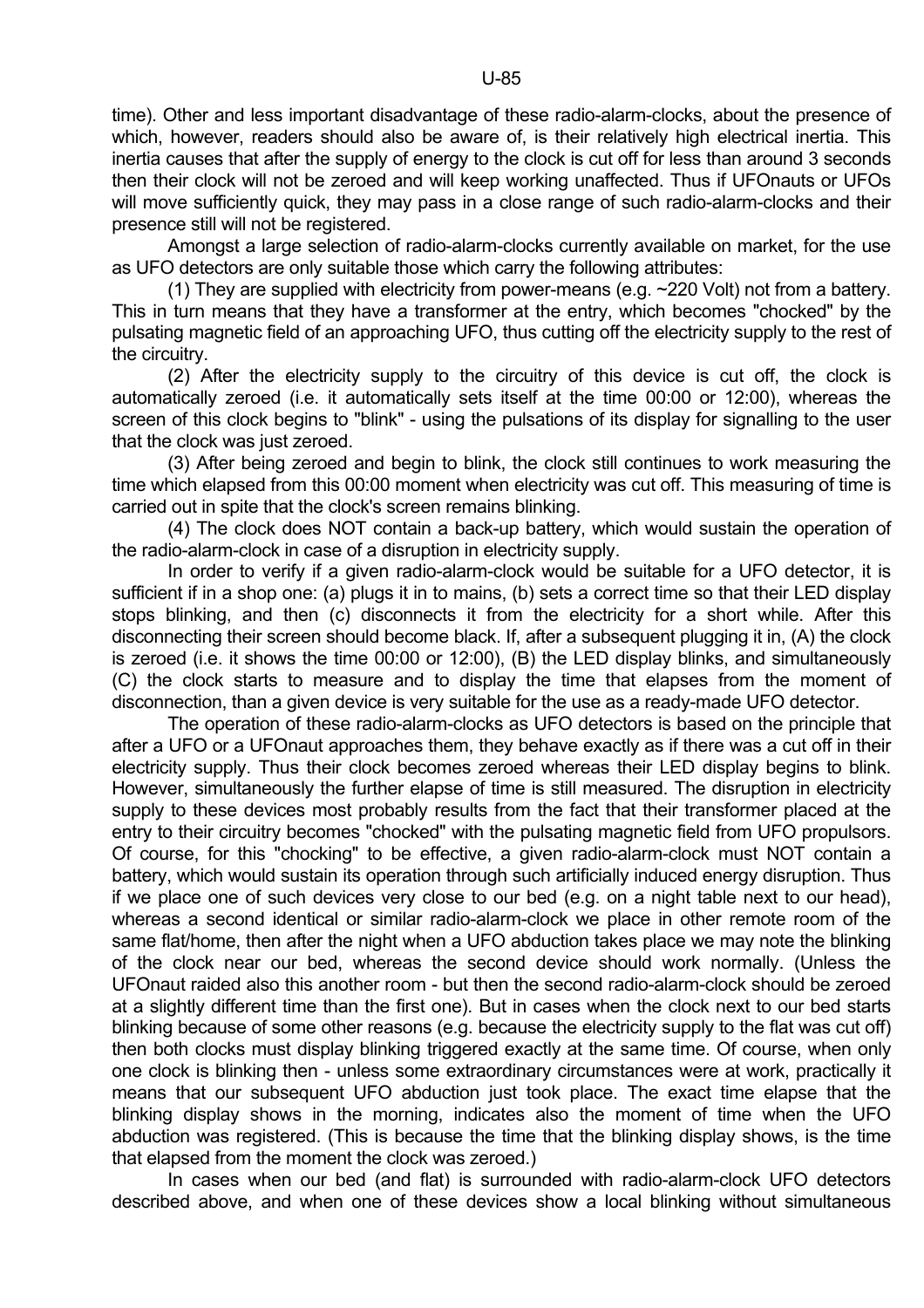disruption of the electricity supply to the whole flat (i.e. when the second radio-alarm-clock installed in another room works unaffected) then it can objectively be stated that we just were abducted to a UFO, or raped by UFOnauts. In case of obtaining such an objective confirmation of our own UFO abductions or rapes, the initiation of a systematic programme of research concerning the pattern that is displayed by these abductions or rapes, is highly recommended.

 #4. **Home alarms**. Sometimes these start alarm apparently without a reason. Actually they detect then the arrival of invisible UFOs. Most effective ones, out of such equipment capable of detecting arrivals of invisible UFOs, are various home alarms which contain hallotrons (magnetic contactrons), electromagnetic sensors, or infrared sensors. Their examples include: magnetic or infrared burglar alarms, smoke alarms (these have the tendency to start alarm only when the hulk of an invisible UFO covered with so-called "onion charcoal" practically touches their smoke sensor), and car alarms. Bank alarms seem to also be sensitive on arrivals of UFOs. Very effective are these self-switching lamps with build-in infrared sensors. When in evenings I work alone in the office, the rooms of which are furnished with these lamps, frequently these lamps switch on seemingly without reasons in rooms that are adjusted to my office (i.e. probably UFOnauts that were ordered to keep eyes on me, must wander to these rooms). Furthermore, all sorts of magnetic "gates", a type used at shop doors, in libraries, and on airports, are relatively frequently triggered by UFOs. Thus, if one of these types of devices starts an alarm without a definite reason for triggering it, especially when it is between 2 and 5 in the morning, most frequently the reason is an activity of evil parasites from UFOs. Very effective are also types of lamps with infrared sensors at entries to people's houses, which turn on by themselves when they intercept our thermal emission. With these lamps sometimes I have a lot of fun, because when I walk in evening along a footpath observed by an invisible UFO vehicle which follows me along my side and by nearby homes, this accompanying UFO vehicle sometimes turns on these lamps in every building along the street by which I am just passing.

 #5. **TV sets**. They are also good detectors of nearby presence of invisible UFOs, if these UFOs use the frequency of field pulsation that is harmonic with a frequency of the channel which we just are watching. They seem to be able to indicate not only the arrival of UFOs to our home, but also allow to distinguish between the arrival of entire vehicles from the arrival of individual UFOnauts that use personal telekinetic propulsion system. Here are manners in which TV sets indicate the arrival of UFOs:

 - Through the interception of an infrared signal send by a UFO, and through the reaction to this signal. All remotely controlled TV sets and videos, which for control purposes use infrared sensors, and which are left in the state of vigilance, sporadically detect an infrared signal that is send by invisible UFOs. This detection may manifest itself in several different manners. Here are some of them listed:

 -- The most easily noticeable manifestation of the reaction of remotely controlled TV sets or videos on infrared signal from UFOs is that they sometimes automatically switch on, or off, at the moment of arrival or departure of an invisible UFO (means they switch on or off without anyone's pressing a button on the remote controller). Their switching probably takes place because of the pulsating infrared signal, which a UFO vehicle is emitting for some reasons at the moment when its propulsion drastically changes the mode of operation - e.g. during the take off, or landing. (Interesting that invisible UFO vehicles normally tend to intercept and absorb infrared signals, as this is explained before for TV remote controllers. But during take-offs, manoeuvres, and landings, they also seem to emit such infrared signals.)

 -- Other quite frequent manifestation of activity of an invisible UFO in a room which has such a remotely controlled TV, is that a red lamp of the "signal of vigilance" on the front of a TV set rapidly starts to flicker without any visible reasons. As this is known, normally this red lamp flickers only if someone presses a button on a remote controller for this TV. But if in the room an invisible UFO is present, an infrared signal from this UFO - which is intercepted by the circuitry of TV set but not understood and thus also not implemented, may cause the flickering of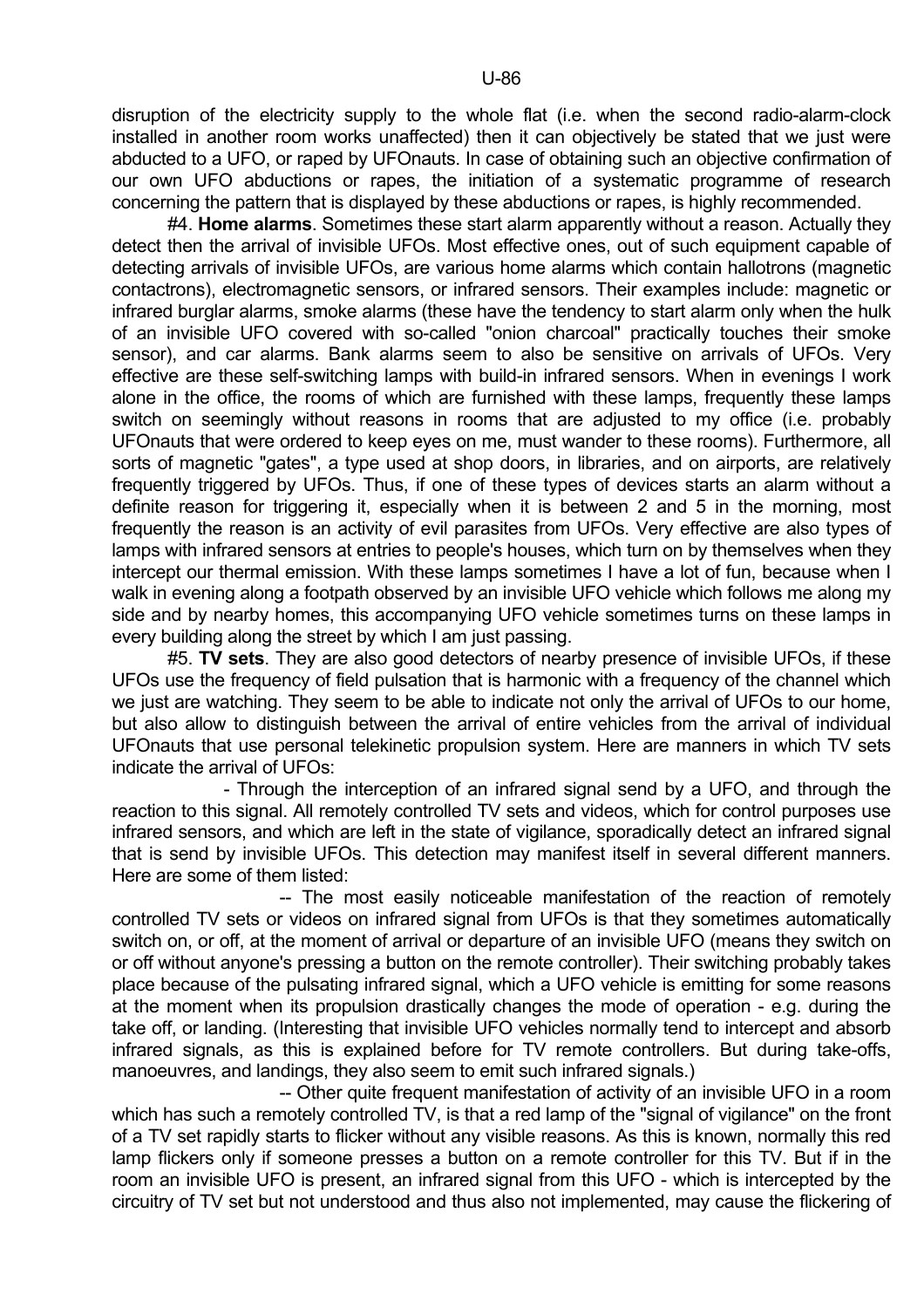this red lamp (i.e. lighting and extinguishing it) although no-one touches the remote controller.

 -- In my practice to-date I also encountered a case when a signal from an invisible UFO caused a continuous increase of the volume of my TV set (type "Philips" 20 PT). The voice volume of this TV set gradually increased until the end of the scale, as if someone pressed continually the button of the volume at the remote controller, although the controller was lying untouched by anyone. Simultaneously the picture of characteristic "steps" of the increase of volume appeared on the screen of this TV set.

 - Through the detection of a pulsating magnetic signal. UFO vehicles and UFOnauts obtain the visual invisibility through putting themselves into the "state of telekinetic flickering", described in subsection L2 and mentioned in subsection H6.1. In this state their telekinetic propulsion produces very fast and sharp impulses of powerful magnetic field. For UFO vehicles these impulses have the frequency of around 2500 Hz (the measurement of this frequency of UFO field is explained in subsection N5.1.1). In turn in individual UFOnauts - the frequency which is around 100 times higher than for vehicles. Thus if invisible for our eyes UFOnauts, or UFO vehicles, find themselves so close to the working TV set that the magnetic field from their propulsors interferes with the operation of this set, than every single impulse of magnetic field from their propulsion is going to create on the TV screen a small patch of light, looking like a single snowflake. This white flake overlays over the picture that the TV set produces in a given moment. Because the picture on the TV screen pulsates in Europe with frequency of 50 Hz (in the USA - with frequency of 60 Hz), this practically means that the arrival of a whole UFO vehicle near our TV set causes the appearance on each frame of TV screen around 50 "snowflakes" (means on top of the picture just being shown, a net combined of around 7 x 7 of such white flakes, is superimposed). In turn the appearance of a single UFOnaut near our TV set causes the rise on each single frame of TV screen around 5000 such "snowflakes" (means around 8 such flakes appears practically on each line of TV screen). Because the frequency of magnetic field produced by propulsors of UFOs and UFOnauts is constantly changing (means it rhythmically waves/oscillates around its mean value), these snowflakes the majority of time are flashing randomly on the entire area of TV screen and without the use of photography or video they are difficult to count. But because of this constant oscillating of the frequency of the UFO field, around every couple of minutes such repetitive moments arrive, that the frequency of UFO field synchronises itself with the frequency of TV flickering. In such short moments of time, the snowflakes induced by the field of an invisible UFO start to form on the TV screen a kind of regular grid, which shows a clear number of columns and rows. Thus if in such moments, the number of these columns counts to approximately 7, with the number of rows also equal to around 7, and the total number of snowflakes counting to around 50, practically this means that our flat is invaded by an invisible UFO vehicle. But if the number of column counts to around 16, while the snowflakes in each of this columns appear practically every second row of the picture (i.e. flakes appear at around 300 rows of the screen), that gives the total number of snowflakes amounting to around 5000, this practically means that our flat is invaded by an individual UFOnaut, who just is staying in or TV set, or very close to it. If it would be possible to somehow photograph, film, or capture on a video, a single frame of TV picture (preferably together with the invisible UFOnaut standing in, or next to, our TV set), and count the exact number (n) of these "snowflakes" which appear on the individual frame of TV picture, then by multiplying this number by 50 for Europe, or by 60 for the USA, we would receive the precise frequency with which the field of invisible UFO or UFOnaut was flickering (i.e.: Hz = 50n for Europe). In turn the precise determining of this frequency would increase our technical knowledge about the cosmic parasites, and would also increase our chance for building effective self-defence devices.

 #6. **Static electricity**. The impulse magnetic field from an invisible UFO vehicle that invaded our flat, causes also, that the air in the whole flat, and also our body, starts to be "charged" with static electricity that originates from this UFO. In my own case, from the experience I know that when a UFO is nearby I am not able to touch any grounded object,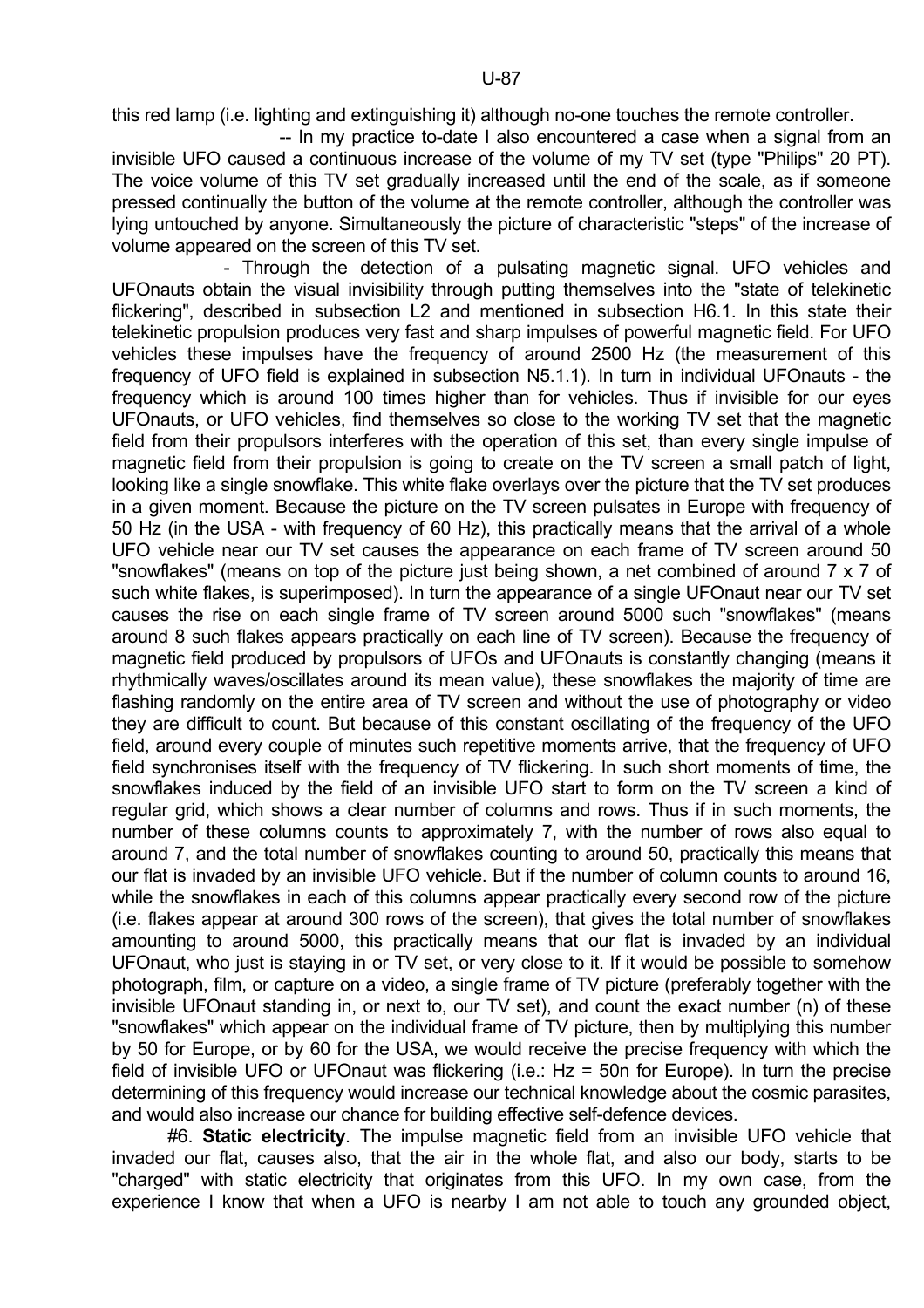because I am going to experience a powerful electric shock. Such a shock usually appears when I am just working on any "forbidden" topic, and my computer shows with the behaviour that invisible UFOnauts are looking through my shoulder to check what I am doing. (The shock from the accumulation of UFO electricity on our body usually is so powerful, as touching an electric fence that surrounds paddocks with a cattle.) Thus for me, the fact that in a given moment of time I experienced such an electric shock, while typically in identical conditions my body does not accumulate electricity, this is an evidence, that right next to me magnetic propulsors of an invisible UFO are hovering. These propulsors cause, that on my body quickly a significant electric charge is accumulated. But when UFOs and UFOnauts keep far from me, than I do not experience of such type of electric charging - even when my circumstances, actual atmospheric conditions, clothing, and footwear remain exactly the same.

 On the Island of Borneo, where the air is tropical, a powerful electrifying of the air by an invisible UFO vehicle caused one more effect, which I am not able to trigger in New Zealand. Namely I have a handy device for killing mosquitos, which has the shape of a tennis racket, in which the net is replaced with a kind of dense fence from electric wires, onto which a high tension electricity is supplied. One of numerous versions of this device is called KDO III Fly and Mosquito Killing Bat, and is produced by "Kardonyuo Electronic Industry Ltd., Guangdong, China, Tel: (86) 663-5514717, Fax: (86) 663-5513401". On the island of Borneo, and in Malaysia, such a device can be bough in almost every market. But I used there slightly a different version, which carried no name and no producer. In tropics this device is a kind of lifesaver, because mosquitos and flies spread out over there a lot of diseases, while this device makes it extremely easy to eradicate them. When one sees a mosquito or a fly, simply hits it during the flight with this device, similarly like tennis players hit the ball with their rackets. In turn the high tension that prevails between the subsequent wires of this "racket" produces electric sparks that immediately burn the insect. The subsequent wires of this device are spread in mutual distances of around 4 mm from each other, while the high tension that they carry is so selected, that normally the electric spark does not jump between them - unless a mosquito, or a fly, finds itself between two such wires. But when on Borneo an invisible UFO vehicle was in my flat, then it charged the air with a static electricity so much, that every rapid movement with this device caused electric sparks to jump between its wires (no mosquito was needed to cause these sparks). Thus in Borneo this device was also a good indicator, when an invisible UFO vehicle was just nearby. Unfortunately, for some reasons, in New Zealand the same device does not produce the sparks even if a large UFO is just almost on top of me. However, the phenomena of the sparks release, which I observed in Borneo, probably also could be used as a principle of operation for constructing future UFO detectors, if the tension between wires is going to be sufficiently close to the threshold value for a given climate (especially that sparks that arriving UFOs would release in such devices, would also jam their telepathic communication system).

 #7. **Radio receivers**. Ordinary radio receivers, which are supplied with electricity from the mains, in some conditions can also be good UFO detectors. If someone leaves them switched on and tuned to some loud and always working station, but unplugs them from the electricity (to increase their sensitivity, their plug can be additionally shortcut - to form a closed circuit with the transformer at the entry to such a radio), then they become UFO detectors ready for action. If a UFO appears in the vicinity of so prepared radio receiver, than in some circumstances (but not always) the pulsating magnetic field from the propulsors of this vehicle may induce electricity in the transformer of this radio. Because this radio remains switched on and tuned to a loud station, it starts to make loud noises. Thus, if so prepared radio begins to work, this is a sign that invisible evil parasites from UFOs are invading our home.

 At this point should also be reminded, that a pulsating field of UFOs can block transformers as well, instead of inducing electricity in them. This is the reason why such a radio is going to play not in every case of arriving an invisible UFO to our flat.

#8. **Clocks and watches**. Some UFOs of the third generation cause changes of time on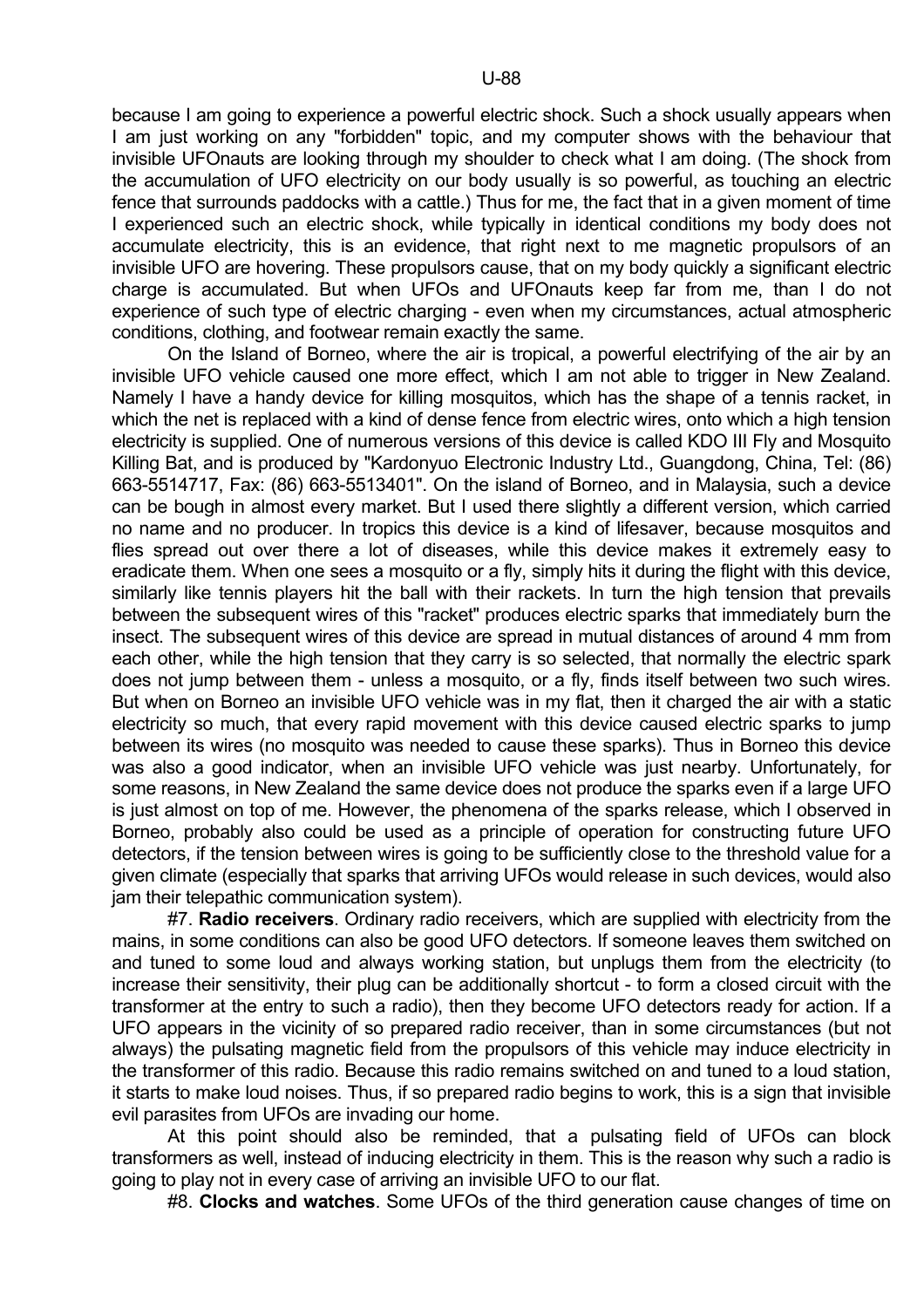nearby clocks and watches. Therefore, if one of our clocks or watches unexpectedly shows a wrong time (usually 1 hour of difference in comparison with normal time), but then works correctly for many weeks, this change of time is an indication of the activity of evil parasites from UFOs in our home.

 #9. **Electricity meters**. In my research I encountered also the phenomenon that invisible UFO vehicles that arrive to our home deregulate indications of electricity meters, and sometimes even burn completely these meters. After the deregulation, these meters can either show many times higher use of electricity than normal, or turn in one spot and do not show any use of electricity.

 #10. **Cars**. As it turns out, our car - independently from serving to us as a means of locomotion, is also able to inform us that it was exposed to the telekinetic field from an invisible UFO vehicle, the crew of which manipulated something on it. In the result of this exposure, some parts or mechanisms of the car become telekinetised. In turn this telekinetising induces various physical phenomena, which we are able to notice. The characteristic attribute of all these phenomena is that after some time they disappear by themselves - completely without any repair or intervention. The telekinetising of our car we should always treat as a serious warning, because it usually proceeds a sabotage, which UFOnauts are intending to complete via this car, and which can represent an assassination attempt at our life (for details see subsection A4). Here are signs identified so far, which can mean that our car was telekinetised with the field of an invisible UFO vehicle.

 - Squeaky panels. After panels of the car are telekinetised, some their components become "super-slippery". In turn their supper-slipperiness cause, that during the drive they start to move in relation to each other, producing loud squeaky sounds, slightly resembling these which produces our finger if it slides along a wet glass. Similar as all other symptoms of telekinetising, these squeaks disappear by themselves after several weeks, if a UFO does not arrive again.

 - Squeaking of breaks during the breaking in a dry weather. This squeak has the same origin as squeaking of panels explained above, only that it appears during applying breaks. It usually is accompanied by the decrease of effectiveness of breaks.

 - The jamming of safety belts. These belts have the ability to keep jamming for a period of several weeks after they were exposed to the telekinetic field of a UFO. The symptom is usually, that they refuse to be fasten, because the mechanism which unwinds them starts to jam during each attempt to fasten them.

 Loud squeaks, the principle of formation of which is similar to that from panels of telekinetised cars, are also one of signs of telekinetisation of **electrical/oil heaters in our flats**. In a normal state, subsequent components of these heaters produce enough friction to not slide towards each other, and thus to not produce squeaky sounds. But when these heaters are telekinetised with the field of an invisible UFO, at the moment of heating or cooling their components start to slip in relation to each other, forming rather loud sounds or repetitive cracking. Thus, when normally a silent electric/oil heater from our flat, rapidly starts to produce series of loud cracking noises each time it is switch on or off, this should be for us one of numerous signs, that it was just telekinetised with field of an invisible UFO vehicle that raided our home.

 #11. **Computers**. My private computer is an excellent detector of the presence of invisible UFO in my home, and until now I managed to register several different ways on which it informs me about the nearby presence of an invisible UFO vehicle or its satanic crew. Here are the most noticeable out of these manners.

 - Stoppages. When invisible evil parasites interfere with the text that I just am writing on my computer, one of the most striking manifestations of this interference is that the majority of functions initiate their action with a significant time delay. (My computer is a standing alone laptop that is NOT connected to any computer network. Therefore such random delays in fulfilment of its functions that appears irregularly, do not have a technical justification.) For example, I give a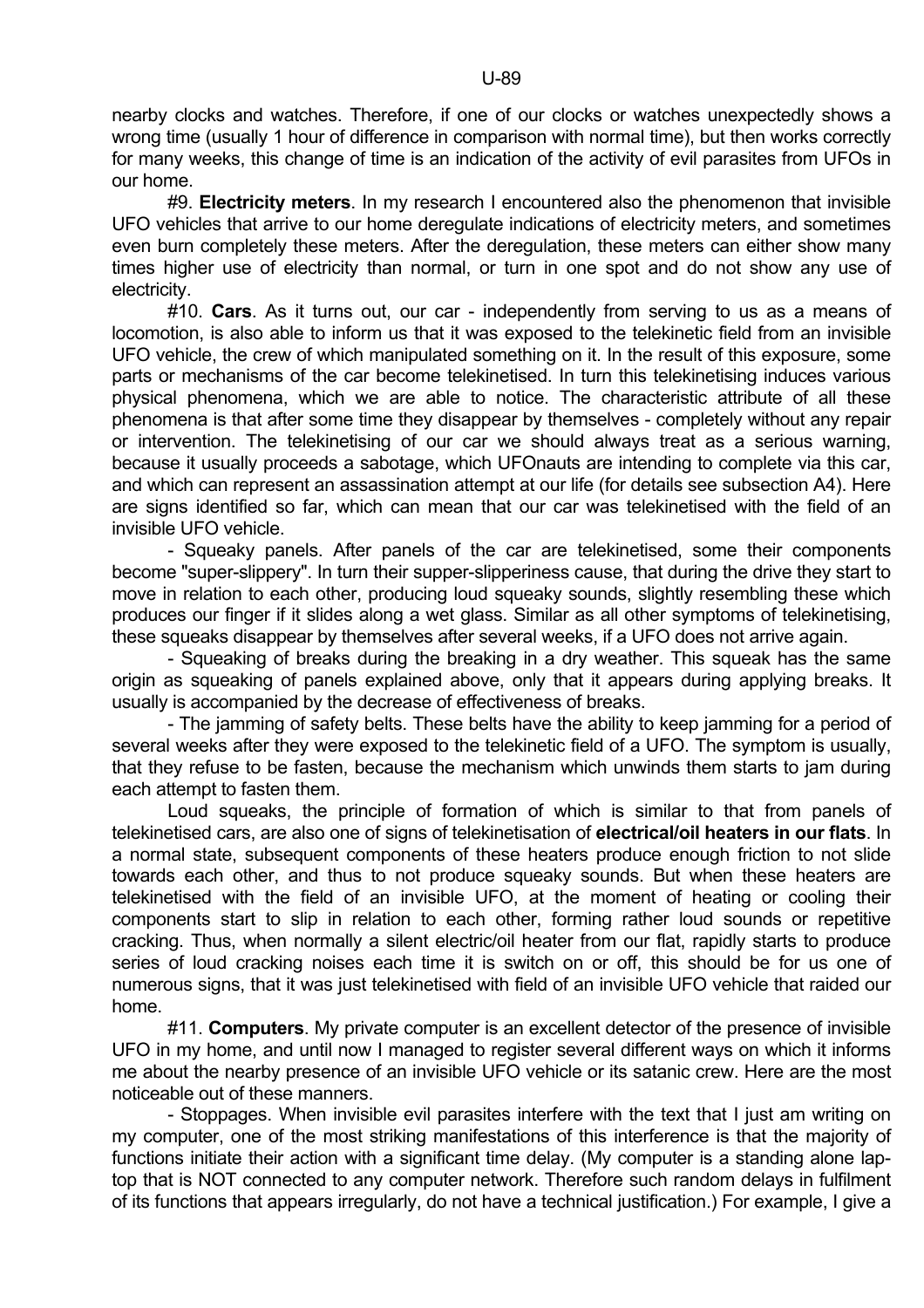command to execute a given function in my stand-alone computer, and then I need to wait quite a long time before the computer starts to complete this command. While in normal circumstances, i.e. when UFOnauts do not interfere with my writing, the computer executes such a function immediately - without any time delay. One of the most noticeable functions of the word-processor Word Perfect 6.0, which sometimes is subjected in my computer to such significant time delays (reaching tens of seconds) is the marking of text - means blackening it, e.g. for later changing into bold. One day this marking of text may work immediately, while other days it may systematically force me to wait tens of seconds before it works. Similarly is sometimes with writing to the hard disk. However, also the majority of other functions, e.g. pulling down of menus, in cases of interferences of UFOs may become delayed. This delaying of keyed functions of the computer, looks as if my computer "considered" for a while every command which it receives from me, deciding whether it should complete this command. I explain the mechanism of this delay, that UFOnauts change the elapse of time of my computer from the continuous one, into a finite, in order to introduce their evil manipulations during the breaks in this elapse of time. (E.g. after such an operation, the text that I wrote rapidly displays the presence of errors, and contains changes that before were not there.) Thus when during a next impulse of such finite breaks in the elapse of computer's time I issue a command of activating any function, this function is not completed until this finite impulse of the time break is concluded.

 - Jumping cursor. When evil parasites from UFOs look through my shoulder what I am doing, the powerful pulsating telekinetic field that surrounds them causes a strange behaviour of the cursor in the word-processor "Word Perfect, version 6.0 for DOS" from my computer. This cursor normally have the shape of a vertical line slightly longer than the length of large letters. But during a nearby presence of a UFO, after each hitting a key for a size of letters 12 points, this cursor jumps fast up and down, making an impression that vertically it is twice as long as normally. Thus when I see such jumping cursor, I know that evil parasites from UFOs are very interested in whatever I am just writing, and that they just look through my shoulder. But during writing without the presence of evil parasites looking through my shoulder, cursor does not jump vertically. (One of ways of a short-term expelling such evil parasites looking through my shoulder, is to switch on my vacuum cleaner, the electric engine of which produces significant sparks on the brushes. These sparking brushes in the commutator deafen their telepathic devices for personal communication - as I already explained this in subsection U3.2.1 for the MIR test. Evil parasites starts to feel like people with sensitive ears at a concert of heavy-metal music, and temporally they leave my flat. Unfortunately I am also able to withstand the noise of this vacuum cleaner only for several minutes.)

 - Cyclical darkening and deformation of the screen. If the computer uses vacuum tube for the screen, while there is an invisible UFO nearby, than the screen of this computer may be subjected to cyclical interferences, caused by wavy changes in the parameters of magnetic field produced by the propulsors of such an invisible UFO vehicle. The most frequently these interferences take the shape of cyclical deformations of the linear pictures on the screen, what appears as if this linear picture is cyclically crooked by someone moving invisible magnifying glass above it. Furthermore, on the screen small areas of clearly blackened or lightened picture can appear.

 - "Showing moods". It depends on the fact that one day given functions of the computer work perfectly, while another day the same functions refuse to work, than they work again, etc. Experts explain such erratic behaviours of computers by factors dependent on the weather - e.g. by humidity of the air, or dependent on the energy supply - e.g. by fluctuations in power supply. However, I noted that these "humours" are somehow shown by my computer only when I do on it something that runs against interests of evil parasites from UFOs (e.g. when I type this monograph on my computer). Furthermore, I owned several subsequent computers of a "notebook" type, and noted that these "humours" appear in all computers, even if these computers are supplied from batteries (the power of batteries does not fluctuate like power from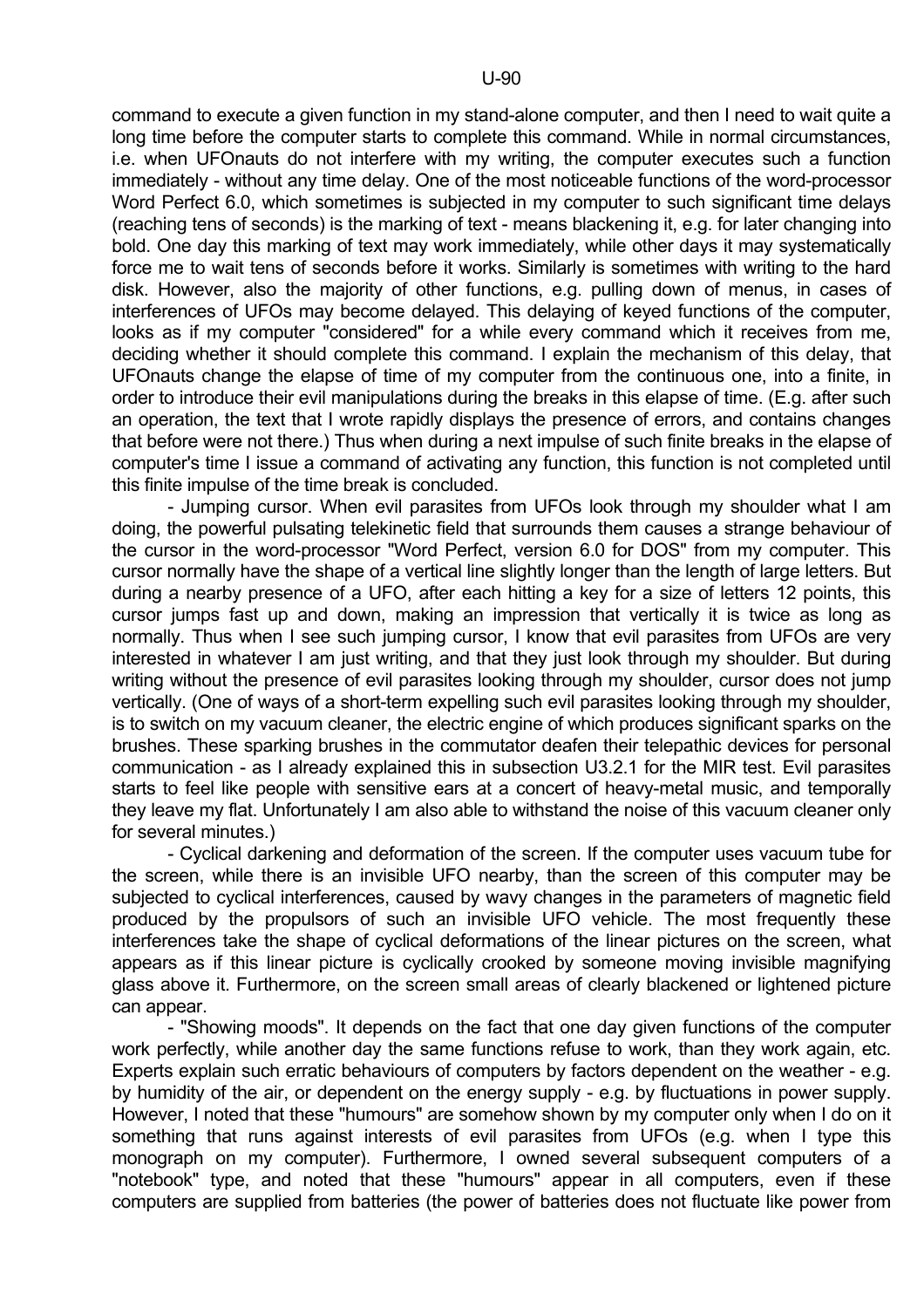mains). Examples of such showing humours, is the action of some digital keys in my computer. One day these keys work perfectly, other day - in spite of their pressing, the respective digits do not appear on the screen. In order to be even more interesting, these keys completely refuse to work, when my computer is standing on a table - so that UFOnauts have a convenient access to it, but after some time they start to work if I place my computer on the floor - so that in order to block it, UFOnauts must stay partially submerged underground for a longer period of time.

 - Deletions of the text already written. UFOnauts are notorious from deleting in our computers whatever does not suit them. Most of times they get away with this, because we have no means to punish them, and also even when some of us notice the disappearance of some vital information, no many people in the world are ready to admit to themselves, that they just caught UFOnauts on deleting something from their computer. Only in this monograph I caught them deleting several descriptions that were inconvenient for them - one of such case of evident catching them on deleting a vital information which was impossible for me to reconstruct it later is described in subsection A4. Most time this deletion is carried out at nights, or when we are not around (this is why I frequently discover a next day that UFOnauts manipulated something that night in my computer). But I also experienced cases many times, when some invisible alien deleted **in my sight** the fragment of the text that I just wrote. Because usually this deletion was made with the simultaneous change of the velocity of elapse of time, for me it most frequently manifested itself as seeing one moment the entire text that I wrote, and the disappearance of this text a next moment. But one day in March 2001 I wrote an email to my acquaintance, while the alien that carried out the deletion of this text, by some accident would not change the speed of the elapse of time to the required level. Thus when I took my hands out of the keyboard to read what I just finished to write, to my shock I noted, as on my eyes someone invisible firstly carefully marked the entire text that I just wrote (the marked text changed the colour into black), and then normally deleted this text. I even noted as the key "delete" went down under the pressure of someone's invisible finger. It was one of the most impertinent cases of a direct interfering of evil parasites in what I am doing - when these evil parasites would not even bother to conceal what they just did. The exactly identical case was later repeated at the beginning of November 2001, when I wrote an email to the discussion group of totalizm (this list mentioned in subsections A4 and U3.7.1), which disclosed various evil methods of acting used by UFOnauts. Then again I noted as in my sight the entire text that I wrote was firstly marked out and then deleted. But UFOnauts overlooked that I was taught by the previous experiences, and shortly before I made a copy of this email on a hard disk, so that its recreation almost did not require any effort.

 - Self-repairing breaking down of mechanism of diskette drive. On Easter 2001, when I just wrote a Polish version of volume 4 of monograph [8], I had an interesting case of self-repairing breaking down in the mechanism of my diskette drive. This breaking appeared firstly on Good Friday. All diskettes that I tried to read or write from this mechanism, were showing an unusual error, which I did not recorded then. I though that my mechanism was broken for good. But because I know that some faults caused by field of UFOs with the elapse of time disappear by themselves, just in case every evening I repeated the attempts to use this diskette. Four days later one of these attempts turned out to be successful. After this moment the mechanism returned to normal operation as if nothing was broken in it. This situation repeated itself around a month later, when I wrote volume 5 of monograph [8]. Again strange errors appeared when I tried to write volume 5 on a diskette. Also again they disappeared after around 4 days. At a later date the same situation repeated sporadically itself several times - each time when I wanted to record on the diskette something that was working clearly against interests of evil parasites from UFOs.

 - Slipping of a mouse. Interestingly, the longer presence of a UFO vehicle near our computer causes the phenomenon of "super-slipperiness" in the mechanism of a mouse, or between the mouse and the pad. (This phenomenon I mentioned several time in this subsection, while more exactly I described it in subsection H8.1.) In the result of this phenomenon, a mouse which was working correctly one day, moves the cursor with resistance and in jerky motion a next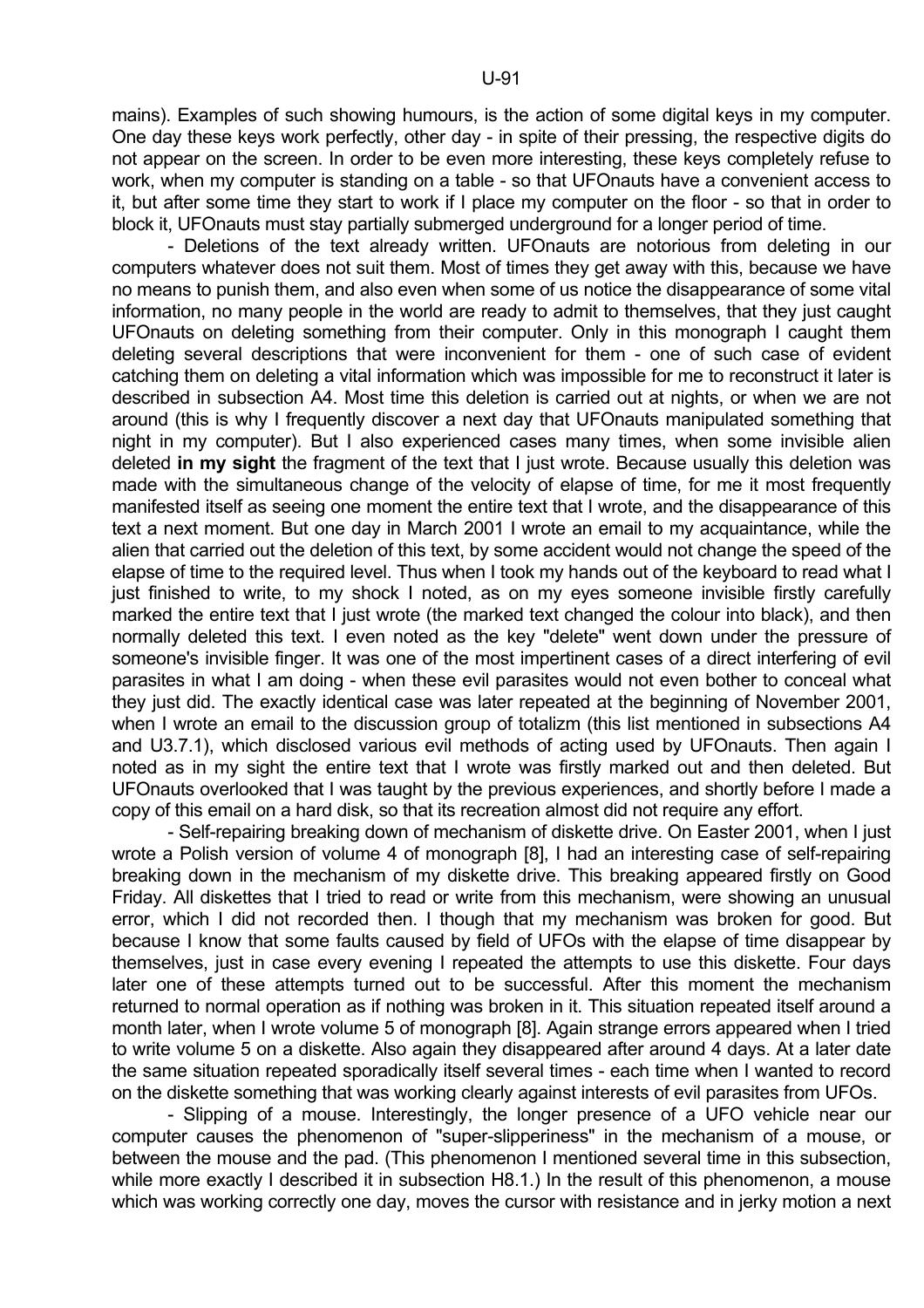day. But after some time of such a wrong operation, it gradually repairs itself.

 - Jamming of keys of a computer. Similarly like safety belts in cars, also keys in computer's keyboards may jam after they are exposed to a field of UFOs. This jamming manifests itself by the operation of these keys as if someone spread thick sand into them. They move under fingers exactly the same as in subsection U3.6 I described the motion of telekinetised taps in bathrooms. Their resistance to movement becomes so high, that sporadically after being pressed, some keys that are more exposed to the field of a UFO, may not return by themselves to their original positions.

 #12. **Bank cards**. Bank cards have the magnetic strip on which their records are stored. The arrival of UFOs can erase this strip and invalidate the card. Thus when someone's bank card shows untypical frequent "erasures", usually it can be an evidence that UFOs frequently invade home of this person. (Similarly to bank cards, old types of telephone cards can also behave, which use magnetic strips, as well as all other cards with such a strip, e.g. cards used as keys to gates.)

 #13. **Computer diskettes**. These are also very sensitive to telekinetic field from UFOs. Thus if one day these diskettes work correctly, while a next day they show a permanent damage and refuse to be formatted, usually this means that they were exposed to the pulsating telekinetic field of a nearby UFOs. Telekinetised diskettes most frequently issue a message "error in the system sector".

 #14. **Cellular telephones**. Good UFO detectors are also cellular phones. For example in these phones UFOs frequently induce the glowing of their screen that appears without any incoming call. But because these devices can react to the presence of nearby UFOs in many different ways, more information about them the reader may find in subsection V9.1 of this monograph.

 #15. **Normal video cameras**. Independently from the modern, fast video cameras, that are able to record speedy telekinetic UFOs, and also capture individual pulses of the state of telekinetic flickering, many people experiment with normal video cameras. These cameras are also able to capture telekinetic UFOs, and also capture magnetic UFOs. The manner of using such cameras for registering telekinetic UFOs, is similar to the use of fast video cameras, as described in subsection U3.1.2.

 In turn for capturing magnetic UFOs, such ordinary cameras are left working continually whole nights, with a slow speed of recording. In cases of being pointed at the sky, they seem to provide amazing recordings of flights of glowing UFO vehicles. In flats they seem to be effective only when they work on infrared light.

 #16. **Magnetizing objects**. The simplest possible UFO detectors are all non-magnetised iron objects which are dispersed in various distances from our bed (e.g. a handful of steel nails bought in a shop, checked whether they initially do not have any magnetisation, and then put in various areas of our bedroom). After UFOs invade our bedroom and complete their exploitation procedure, some of these steel objects, which accidentally were located straight at the outlets from UFO propulsors, become so powerfully magnetised, that their magnetisation can be easily detected with the use of ordinary magnetic compass (i.e. after these objects are magnetised, one their side attracts a given end of a magnetic needle, while other their side repels the same end of a magnetic needle).

 The magnetisation of iron objects is a phenomenon similar to the jamming of mechanisms described in subsection U3.6. In my research I encountered a significant number of cases of such magnetisation. On the basis of this magnetisation I could later draw conclusions about the manner invisible UFO vehicles position themselves towards the bed of an abducted person - I described this manner at the beginning of this subsection U3.8.

 The ability of UFO vehicles that entered our flat in the state of telekinetic flickering to magnetise iron objects, reveal to us the simplest possible UFO detector. This detector is every non-magnetised iron object that is fixed to any point of our flat, including into this steel nails, steel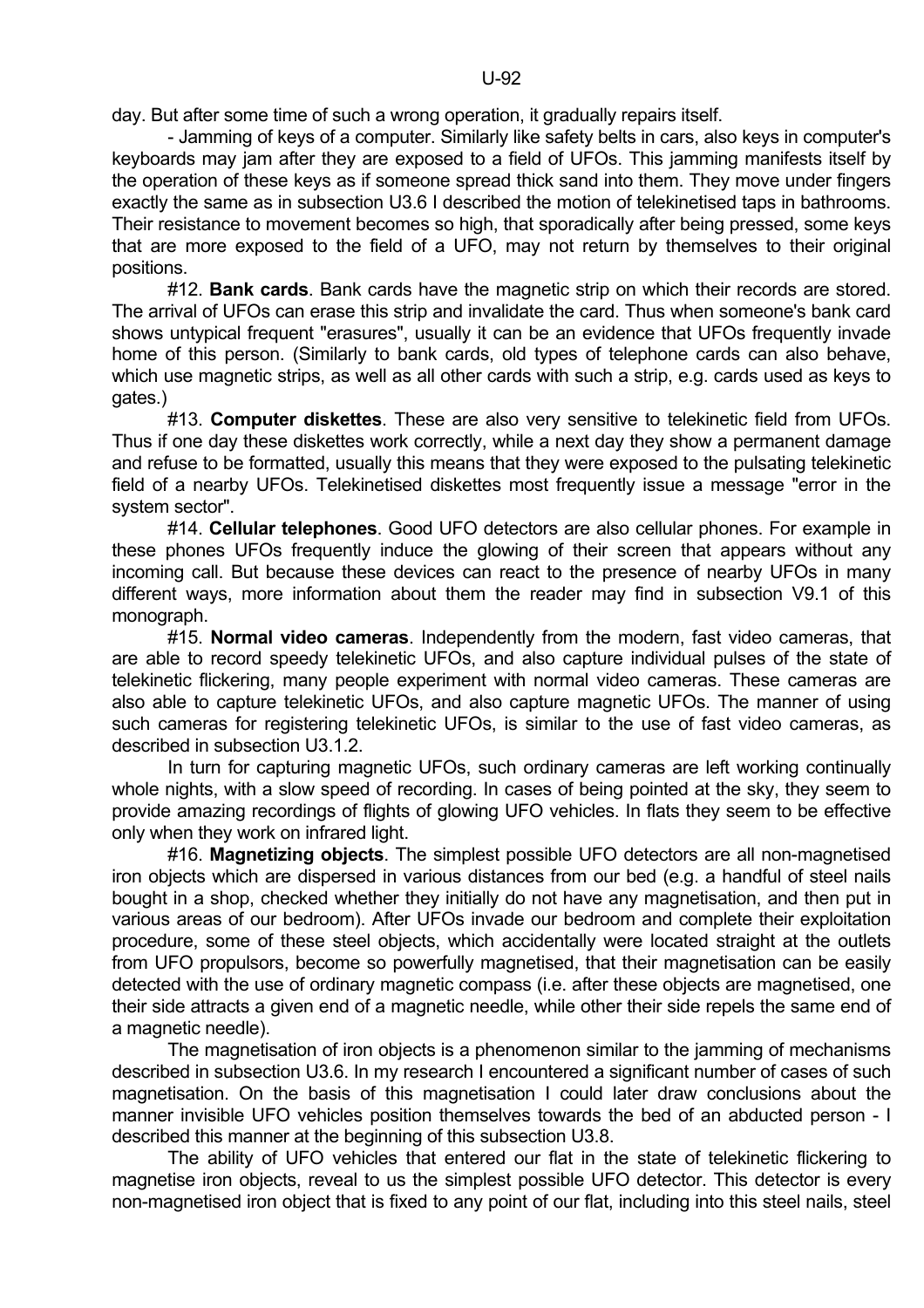panels, steel net, etc.

 Each time when I am sure of the nearby presence of an entire UFO vehicle, I try to find a manner of detecting the presence of this vehicle with an ordinary magnetic compass. But so-far these efforts are fruitless, although in one case I managed to detect the magnetisation of previously non-magnetised steel nail that occurred literally in my sight. This proved that a propulsor of an invisible UFO was just in the reach of my hand, while the crew of this UFO probably was laughing from the "research instruments" that are in my disposal. The probable reasons why so-far I failed to detect a UFO with a compass include: (1) the fact that a magnetic field from UFO propulsors have a vertical polarisation (i.e. its N and S poles lie one above the other) while a compass is designed for the detection of a field with horizontal polarisation, and also (2) the fact that UFO field is impulsive with high frequency, while the inertia of an ordinary compass probably can be overcame only by a permanent field. However, I believe that there should be the way of neutralizing these reasons through attaching a compass to some circuit that would perform the function of a magnetic rectifier and depolarizer, e.g. to a square loop made of a non-magnetised iron wire. My efforts will be continued and in case of a possible success I will immediately notify the readers about my method and results.

 #17. **Measuring equipment which detects the presence of invisible UFOs**. Already there are various measuring devices, which allow to detect the presence of invisible UFO vehicles that hover in our houses in the state of telekinetic flickering. Two most effective categories of such equipment are thermovision cameras and magnetometers.

 #17a. Thermovision cameras. These are sensitive for infrared (thermal) radiation. Therefore they register the presence in our vicinity of both, UFO vehicles and individual UFOnauts. In the invisible state, propulsors of UFOs and UFOnauts emit infrared radiation when they move or manoeuvre. When they stay motionless, these propulsors absorb such radiation thus they are also registered by thermovision cameras as black areas. Until the present time thermovision cameras registered a significant number of evil parasites from UFOs, only that their appearance usually is explained as arrival of ghosts.

 #17b. Magnetometers. I read a research report of Nicholas A. Reiter (541 West Stone Street, Gibsonburg, Ohio 43431, USA) mentioned in subsection U3.2.1, who with the use of sensitive magnetometer frequently detected in his flat a kind of invisible cubical chamber in which a powerful magnetic field prevailed. This chamber for hours used to stay in the same position. From my deductions published in chapter C, it is obvious that this cubical magnetic form represented an invisible oscillatory chamber from the propulsor of invisible UFO that hovered in his flat in the state of telekinetic flickering. Unfortunately I do not have my own sensitive magnetometer to repeat or extend the findings of this UFO researcher.

 #18. **Specialised UFO detectors and revealing devices**. Even more advanced methods of proving to ourselves that invisible evil parasites from UFOs are invading our own flats and bedrooms, depend on constructing especially designed UFO detectors, and discrete surrounding with them our bed and flat. There are already hundreds of designs for such UFO detectors. Some of them are described in subsection N5.1.1 of this monograph.

 $\star \star \star$ In order to avoid the unnecessary discouragement in observations of behaviours of UFO

detectors, at this stage it is worth to inform that not always their instalment brings immediate effects. Actually only in a fraction of cases that I investigated, the raids of UFOs on someone's flat were systematically detected not less frequently than within 3 months from each other. Thus, if the instalment of a UFO detector occurs soon after a last raid of UFOs, than even in the most favourable circumstances, when the detector is triggered during the next raid of UFOnauts, still it may take even up to 3 months, before the first evidence of our own abductions is registered. Therefore in the instrumental confirming our own abductions with UFO detectors, a high patience and perseverance is needed, and people involved should be prepared to wait. However, after initial determining the repetitive pattern in UFO raids, further results should be more predictable.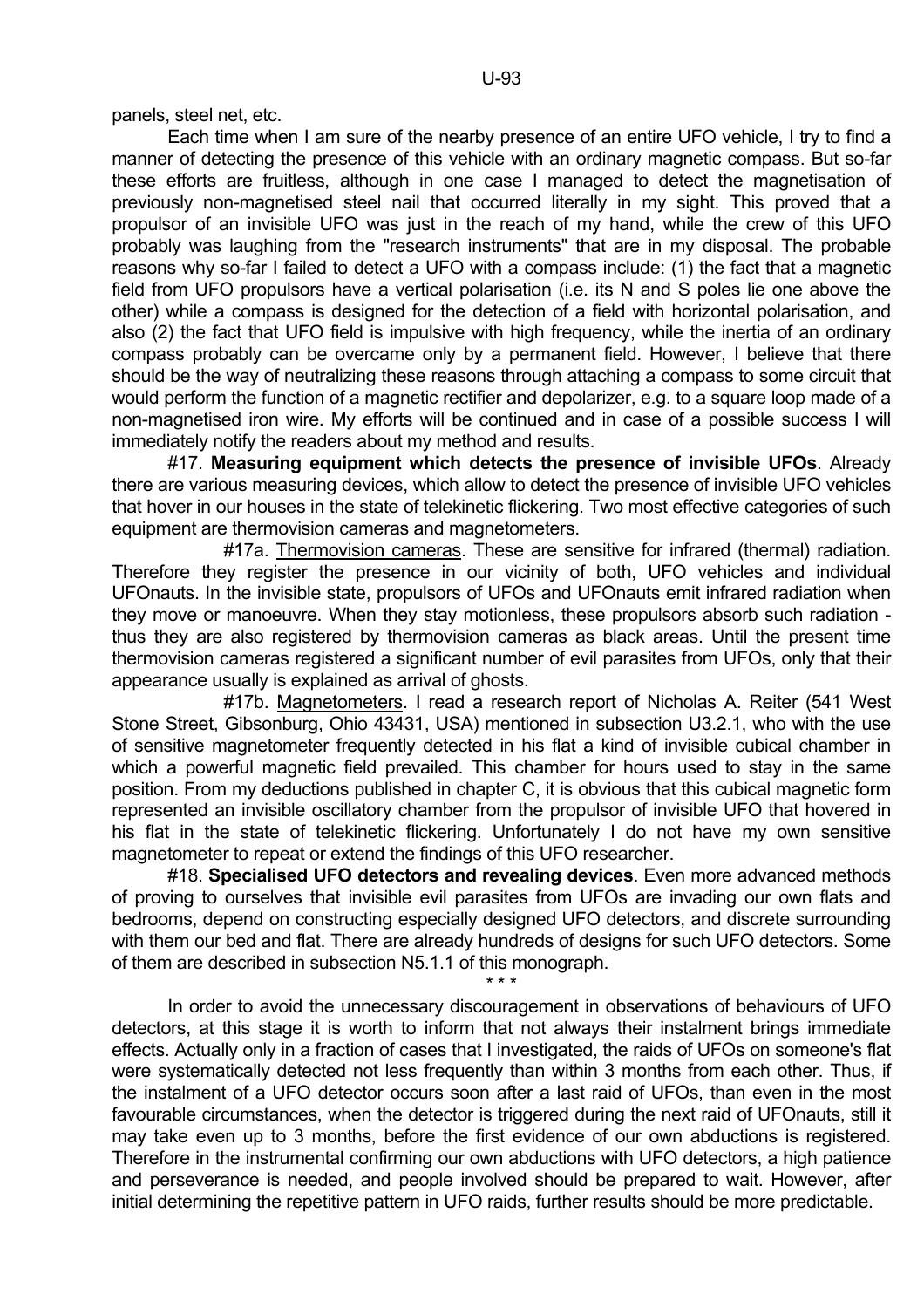Of course, our abduction still is going to take place in spite that our UFO detectors do not register it. After all, in numerous circumstances (e.g. when the lifting to a UFO is completed with the use of telekinetic transportation beam) a UFO abduction is undetectable for our present devices. Thus, the lack of registration by UFO detectors is not an objective confirmation for the lack of abductions, but rather an indication that one of the following could take place: (a) because of the location or the direction of arrival of UFOnauts, a given UFO detector was not within the range of magnetic circuits of a UFOnaut or a UFO vehicle, (b) UFOnauts changed their position so quickly that because of the detector's inertia their presence could not be registered, (c) a particular abduction was not accompanied by a physical arrival of a UFO or a UFOnaut to the flat of a given person (i.e. the person was lifted with the use of a telekinetic transportation beam), (d) after the abduction was finished, UFOnauts shifted time backward to the moment that proceeded the alarm of the detector - in the new course of time the detector is not triggered, (e) after we are put into the hypnotic state, we told UFOnauts about the instalment of UFO detectors in our flat, thus UFOnauts make sure not to trigger these detectors (for this reason, if the detectors are installed by other person than ourselves, it is not recommended to ask where they are located and how they work), or (f) because UFOnauts have a high intelligence, during our abduction they can discover that they triggered UFO detectors, thus themselves, or with our (hypnotised) hands, they later restore these detectors, so that a next day they do not show any UFO arrival. (Although myself I do not meet such a case, in [2U3.2] is reported about an abductee who at night saw a signal of alarm shown by his UFO detector, while a next day the same detector did not register any arrival of UFOs. Also it is confirmed that UFOnauts carefully analyse the current progress of our knowledge about them - for example one aware UFO abductee informed me that on a UFO deck he was shown a copy of my monograph.)

 At this point it is worth adding that from the psychological point of view, an objective confirmation that we personally are abducted to UFOs is always a great shock. Reactions for this shock can vary, starting from a panic, through an ordinary disbelief or refusal to accept facts (e.g. manifested through a strong belief that the registrations of a UFO detector are only caused by its erroneous functioning), and finishing with various humorous responses.

 After we receive an objective confirmation, that we are systematically abducted to UFOs, these of us who are electronically inclined, may also try to build more sophisticated UFO detectors in order to place them under their beds. In this manner various magnetometric, radiometric, or photometric measurements could be attempted, as well as tape recorders together with video and photo cameras could be triggered out at the moment of arrival of UFOnauts. The most simple example of such a "home-made" detectors would be a sensitive magnetic needle (like that in a magnetic compass) the slightest deviation of which from the normal orientation would be somehow registered in a permanent manner (e.g. through releasing a switch, or through sticking of this needle to some other objects). More sensitive UFO detectors are based on detecting changes in the inductance of their coils. Thus in the principles of operation applied, they would be slightly similar to radio-alarm-clocks described earlier, only that their range of sensitivity and thus also the radius of detection, would be incomparably wider.

 One of the significant difficulties in an objective confirmation that a given person is currently being taken on the deck of a UFO, which I encountered in my research relatively frequent, and which still awaits a technical solution, is the fact that from the same household all people are abducted. This means that if for example UFO detectors indicate that someone was abducted from a given house, bedroom, or even bed, in many cases it still remains unknown who actually fall the victim of this abduction (although in many cases it is possible to deduce the identity of the victim from attributes described in subsections U3.3 to U3.7.1). This means that a UFO detector can be triggered-out when UFOnauts abduct any of people living under the same roof. For this reason, during the installation of these devices it is recommended to place them in such a manner, that they not only show the fact of an abduction, but also an identity of the abductee. Such their placement may later save errors in interpretation, when a given triggering of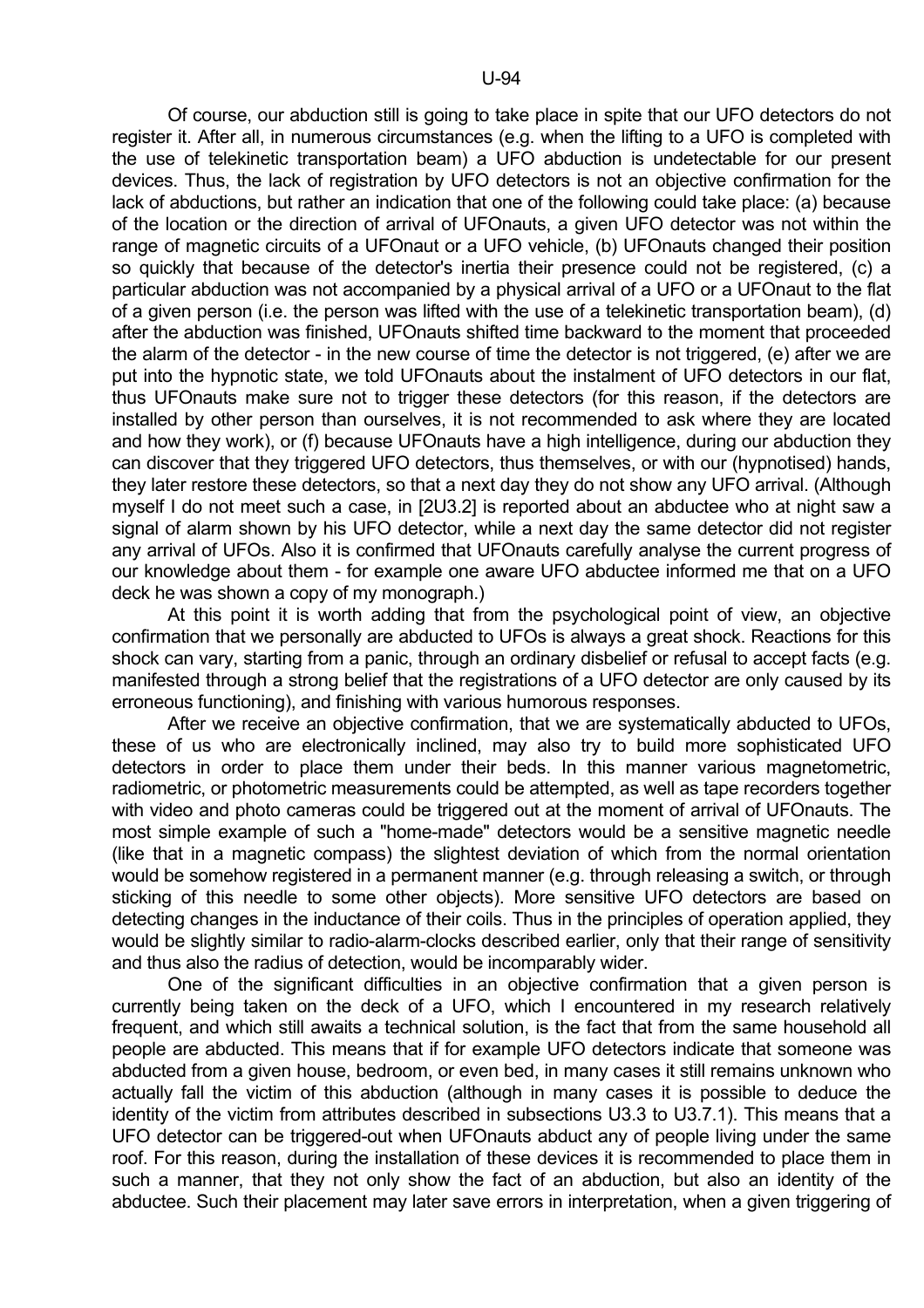a UFO detector could be assigned to one person, whereas in fact taken by UFOnauts was a completely different person only that living under the same roof.

# U4. How UFOnauts exploit us

 From previous subsection it become obvious that UFOnauts exploit us in many different ways. So there is a time now to explain what forms this exploitation may take and what kinds of it are already identified.

# U4.1. Manners of exploiting people by UFOnauts identified so far

 Until the present time, the research which I am carrying out managed to conclusively confirm on the available evidence, that the most important reason, why UFOnauts occupy Earth, is the biological exploitation of people. This reason is for UFOnauts the motive force for all their actions on Earth. Thus UFOnauts arrive to our planet NOT to help us or to defend us from something - as blindly believe many nad've humans, but in order to rob us. They rob us not only from what we have the most precious, but also from whatever they can use in any possible way. This subsection is aimed at listing everything that so-far was identified that UFOnauts rob us from it.

Here is the list of biological and intellectual resources, which I managed to identify so-far, that these are exploited from humans by evil parasites from UFOs. This list is the outcome of analyses of the exploitation procedures to which subsequent people abducted to UFOs were subjected, and which I researched so-far. The resources exploited by UFOnauts, are listed here in the order of their frequency, means the more people is exploited from a given biological resource according to my research to-date, the higher on the list below this resource is placed.

**Part A:** Resources exploited practically from every single inhabitant of Earth.

 #1. **Human ovule and sperm used by UFOnauts for raising "biorobots"**. "Biorobots" are human beings raised from our sperm and ovule. They suffer used for intelligent slaves on planets of our cosmic occupants. In the biological sense they are our own brothers, sisters, children, descendants, and relatives, because they grow from the ovule and sperm taken from us, from our parents, from our Earthly descendants, and from our Earthly relatives. The name "biorobots" is given to them on purpose by UFOnauts, only to psychologically qualify them to a lower kind, and thus also excuse the miserable treatment that these descendants of people are receiving from their cosmic masters. After all, on planets of our occupants these "biorobots" complete all possible works that their cosmic masters do not want to undertake, starting from the laborious works in factories, mines, and construction sites, through all works that are dangerous, ruining health, or immoral (e.g. exploration of dangerous areas of space, or dying as soldiers in armies of their masters), and finishing on ripped off from dignity works of servants, cleaners, prostitutes, executioners, etc. But in fact these descendants of people called "biorobots" are the same feeling and suffering people, as we are. Only that they were slightly modified genetically in order to work better for UFOnauts. After all, these biorobots are our biological brothers, sisters, children, and close relatives, only that they had a bad luck to be born NOT as natural descendants of people, but as human children raised by UFOnauts in glass tubes.

 The robbing of people from reproductive materials for raising "biorobots", is a process that is carried out on really a cosmic scale. At the moment I estimate, that practically all biologically healthy males on Earth, and also all females that are in their period of fertility, are exploited by UFOnauts as **donors of sperm** or **donors of ovule**. Each single donor of ovule is exploited during the entire period of her fertility (i.e. in the developed countries for the duration from around 16 years to around 46 years), being robbed during this time from at least 120 ovule/eggs. Even if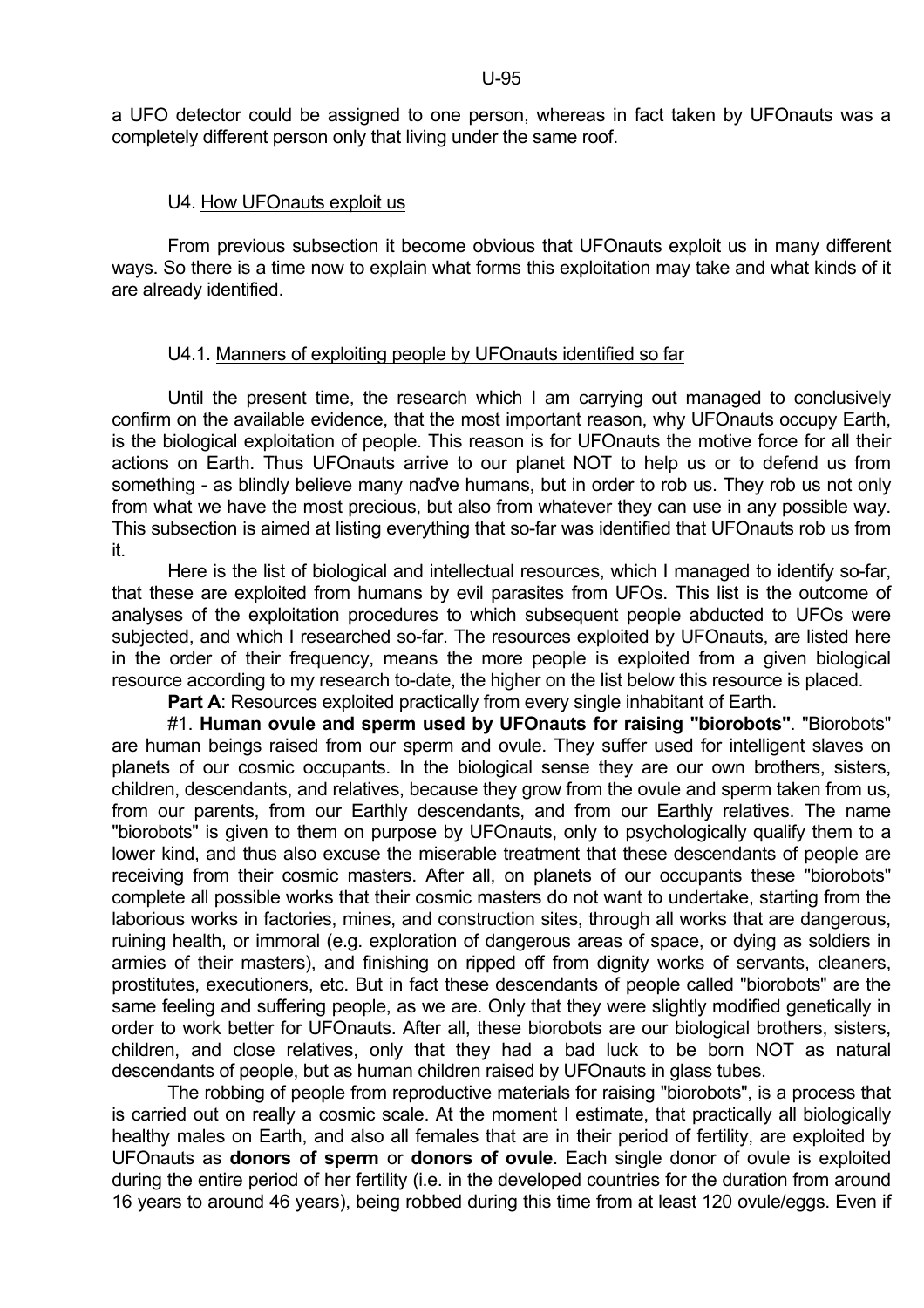one does not consider the process of halving, means raising more than one biorobot from every single ovule (for the common application of this halving by UFOnauts, is indicating, amongst others, almost the same number of sperm donors as ovule donors), such huge scale of our exploitation causes the yield of at lest 2 billions of new "biorobots" of every year. This in turn means that the humanity provides the number of biorobots that suffices to cover completely the needs of not one, but several cosmic civilisations that occupy us. More information about these biorobots is provided in subsections A3 and U4.2 of this monograph [1/4], and in Appendix Z from monograph [2e].

 It should be added here, that in order to rob from us the ovule and sperm to raise biorobots from these, and also for later bringing up these biorobots, human donors of reproductive materials must be subjected to various forms of further exploitation. In order to explain here their type, for example some older human females must be utilised as surrogate mothers for initial stages of development of some types of biorobots (e.g. prostitutes) - so that these biorobots receive the beneficial nurturing with feelings. Also bodies of children that later are used for accepting souls of UFOnauts who rejuvenate themselves, as described in later items of this subsection, may require being brought up in uteruses of surrogate mothers, not in test tubes.

 #2. **Human life energy robbed for revitalisation of UFOnauts**. Life energy is this type of energy that causes the sustenance and continuation of our lives. Origin and attributes of this energy are explained in subsection I5.6 and JE9.1. As it is explained in subsection JE9.1, around 33% (i.e. one-third) of life energy of every inhabitant of Earth is robbed by UFOnauts in order to maintain their vigour and life expectancy. Both the manner in which this life energy is robbed from us (using the so-called "chamber of chill"), and one of forms of utilising it by UFOnauts (in socalled "resting chambers", where UFOnauts charge themselves with this energy, instead of sleeping like us), are described more exactly in the Polish treatise [3B]. In the result, instead of living around 120 years in average, as this is promised to people by the Bible, people live only around 80 years. The remaining 40 years of our lives is robbed from each single one of us by UFOnauts in the form of our life energy. This robbery of our life energy is also carried out on a really "cosmic scale", and a victim of it actually falls every single inhabitant of Earth without any exception.

 #3. "**Milking" of moral energy from people**. In subsections JB3.3 and I4.3 a moral type of energy is described, which is called "moral energy" or energy "zwow". This moral energy should be clearly distinguished from life energy, as described more exactly in subsections I5.6 and H9.2. However, the exhaustion of this moral energy also is causing death of a given person. Without repeating the explanations of meaning of this energy, it is sufficient to remind that the generation of moral energy is carried out exclusively due to activities that are perfectly agreeable with the content of moral laws (i.e. which are morally correct). In turn life without this energy is impossible and people who are deprived of it must die similarly like people who lost their blood. This energy is very difficult to generate, because its gathering requires the completion of a special type of activities, which in subsection JA5.1 are called "totaliztic good deeds". Because our cosmic occupants from UFOs go around moral laws - as this is described in subsection JB5, members of their civilisation do not generate moral energy by themselves. But this energy is absolutely vital to them for survival. Thus they must "milk" it from someone and then charge themselves with it. In subsection JA5.2 the process of such milking is called a "moral vampirism". Victims of this vampirism feel and behave almost the same as if someone sucked blood out of them, i.e. they are deprived the will and energy for doing anything, they show sleepiness, lethargy and deep depression, while in some more drastic cases they may even die. Inhabitants of Earth provide perfect objects for this vampirism. The technically advanced although morally degenerate cosmic civilisations that occupy us, have technical devices that allow them to transfer moral energy from people to UFOnauts, similarly as today we carry out the transfer of electrical energy from one accumulator/source to another one. These civilisations "milk" from moral energy literally every single inhabitant of Earth, similarly as at present we milk our cows. Only that instead of the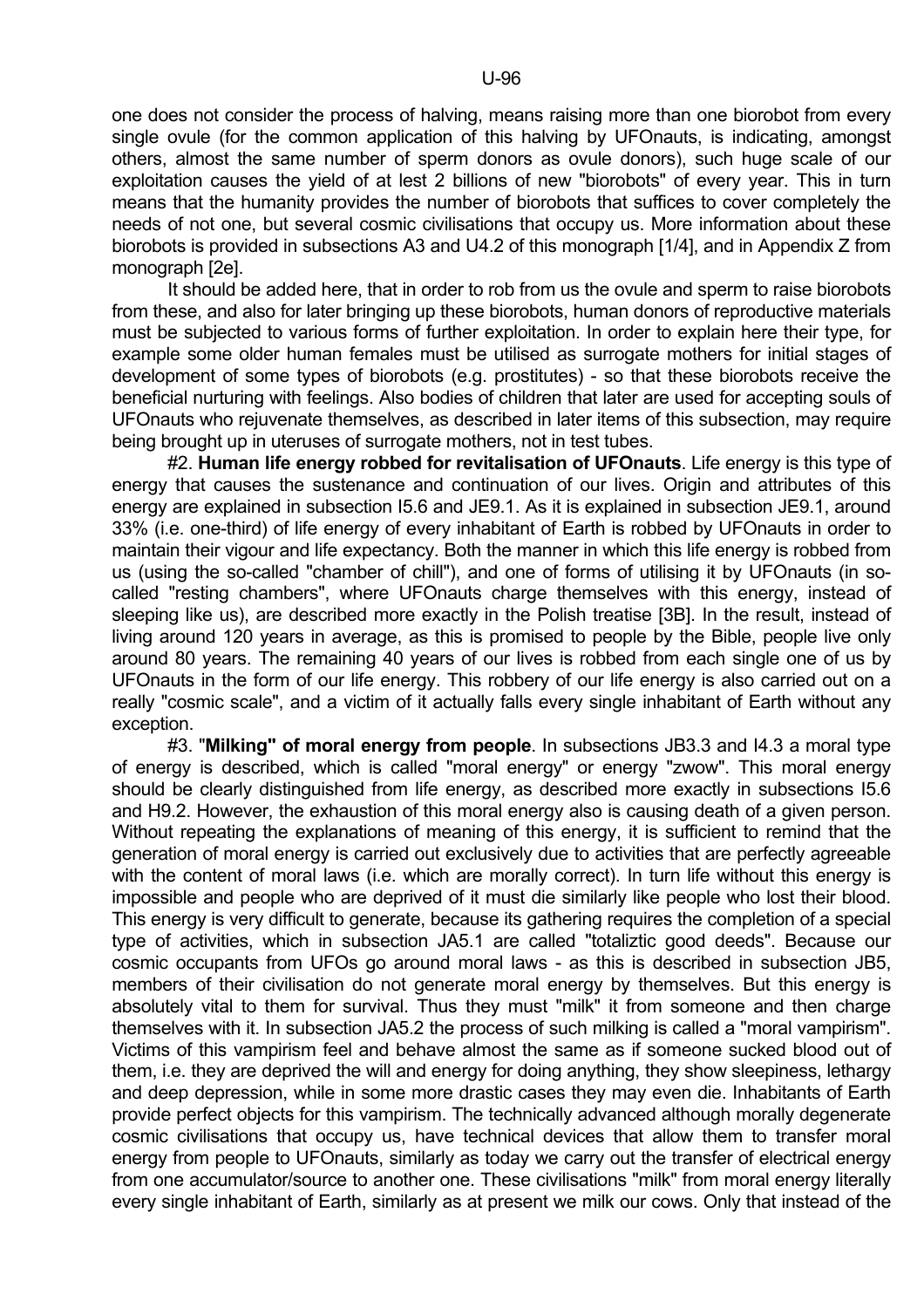milk, milked is our amount of moral energy.

 There is various evidence which clearly indicates that apart from robbing us from our reproductive materials (i.e. from our sperm and ovule), and robbing our life energy, such extraction of our moral energy is one of the most vital goals of exploitation of Earth by UFOnauts. Let us review here several examples of such evidence.

 - Complains of many people abducted to UFOs, that after a subsequent abductions they "completely loose their luck". Means whatever they would try to accomplish, it completely fails. In the terminology from subsections JA5, JB3.3, and JD1.6, such a lack of capability to accomplish anything means, that their resources of moral energy fall down to the value close to zero.

 - Observations of technical devices in UFOs, which actually are carrying out the extraction of the selected kinds of energy from people. An example of such a device is the "chamber of chill" described in Polish treatise [3B].

 - The observation, that the level of moral energy in our civilisation is rapidly falling down lately (e.g. see subsection JD1.6.1). This in turn means, amongst others, that someone "pumps out" from us huge amounts of this moral energy.

 - Folklore stories about creatures with magical powers, in Europe called vampires. In my opinion, both the existence of these stories, as well as the descriptive material contained in them, provide one of the more essential classes of evidence that confirms the "milking" of humanity from its resources of moral energy, that lasts for thousands of years. Although these stories are charging vampires with sucking of human blood, but because the knowledge about existence of moral energy was non-existent so-far, probably blood is in them only an allegoric symbol of sucking from people a type of energy that is extremely essential for life - as this is the case with moral energy. This possibility is confirmed by some aspects of vampire folklore. For example, vampires suck only human "blood", and do not touch animal one (after all, only people generate moral energy that is useful for UFOnauts - see subsection JB3.3). Moreover, people attacked by vampires would not die immediately, as this should happen with someone who is deprived of blood. For a some time they used to live lethargic, showing a lack of will, a lack of energy, and depression, that are characteristic for a person that is deprived the amount of moral energy. Furthermore, according to the folklore, some of the victims of vampires changed into vampires themselves (means deprived later others from their amount of moral energy - see the "barrier of marasmus" described in subsection JD1.6.2).

 There are attributes of these folklore stories on vampires, which certify, that they were not copied from other cultures, but in every culture they needed to grow on their own, from the observational evidence that was accumulated for centuries. These attributes include: (a) that these vampires practically are known in every culture on Earth, including into this number also cultures that are isolated from the rest of world - see subsection R4.1, (b) that in every culture the appearance and anatomy of these vampires is described slightly differently (compare these descriptions to anatomic differences of subsequent races of UFOnauts that occupy us - see subsections V8.1 and R4.1; and to descriptions of subdivision of Earth into spheres of exploitation of subsequent civilisations that occupy us - see subsection V9), and (c) that independently from differences in the appearance, in all cultures these vampire beings always have common attributes which make them similar to present UFOnauts. Further details on the subject of these UFOnauts that exploit people are provided in subsection R4.1 that is especially devoted to them.

 #4. **Sexual exploitation of people** (i.e. frequent raping of practically each single one of us). As this is explained very thoroughly in subsections U3.7.1 and U3.7 of this monograph, if someone has a bad luck to be found attractive for any of these millions of UFOnauts that serve in occupational forces on Earth, then without knowing it, such a person is systematically raped by his/her cosmic "admirer". These rapes have a character of "drug rapes" so intensely fought by human law, when at the moment of rape the victim is not able to defend himself/herself, while later in the state of full awareness does not remember anything. But even without being remembered, still these rapes spread very destructive influence on psychology of their victims -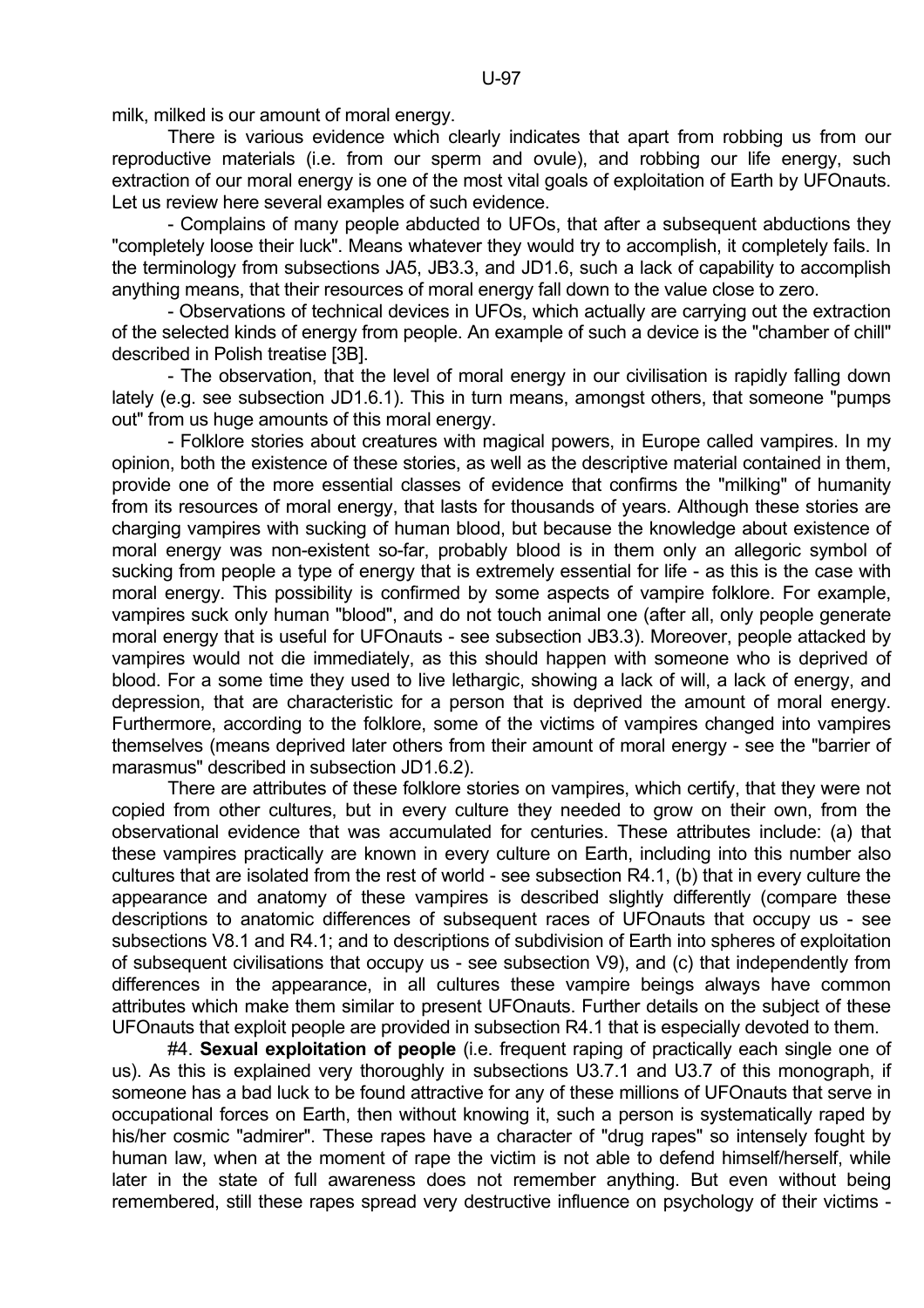for further information see descriptions from subsection U3.1.3.

**Part B:** resources exploited mainly from people especially selected for this purpose:

 #5. **Dumping on people negative karma**. The outcome of this dumping is that returns of the Boomerang Principle for immoral crimes and evil deeds committed by UFOnauts, are paid off by innocent people. Reasons and mechanism of this dumping are explained in subsections A3 and I4.1.2. In turn their examples and effects are explained in subsection T4.

 #6. **Sources of organs and tissues**. A next object of exploitation from people by UFOnauts, are forced donors of organs and tissues for various medical procedures completed on UFOnauts by UFOnauts. The increasingly large amount of evidence is confirming this form of human exploitation by UFOnauts. In order to indicate here some examples of this material, it includes the abduction of Carl Higdon that is described in subsection T3 (see item Re. 3 in there). or the ripping of facial skin from a Brazilian women, that is described in item 5 of subsection VB4.7.3.

 #7. **Intellectual exploitation and holding back of our development**. UFOnauts exploit also and destroy intellectual resources of our planet. For this they parasite on the intellectual contribution of all outstanding people. The most thoroughly this intellectual exploitation and intellectual enslaving of people, are explained in subsection A3 and in chapter VB.

 #8. **Serving as collaborators**. Practically all people, who in their everyday philosophy rolled down to the level of advanced parasitism described in subsection JD4.2, are manipulated by UFOnauts into service in the role of traitors and collaborators. This role is described more extensively in subsection U4.4. In order to undertake it, these people are abducted to UFOs especially frequently. On decks of UFOs their minds are thoroughly programmed under hypnosis with details of their tasks of collaboration with UFOnauts, which they are to complete on the return to Earth. After they come back from these abductions, these human traitors with stubbornness of maniacs are implementing their tasks of collaborators.

 #9. **Experimental planet**. Planet Earth is also used by UFOnauts for trials of their biological weapon, medicines, manner of manipulation of entire societies, weather experiments, instigating of wars, consequences of catastrophes, etc. Whatever UFOnauts intend to try out before they use it on their own planet, on their own society, or on their enemies, they first try it on Earth. In this aspect they are similar to Hitler's medical doctors, who searched new medicines by infecting with various illnesses prisoners of concentration camps. Only that for UFOnauts such a huge concentration camp is the entire Earth and all its inhabitants.

 Subsequent people, as well as entire societies on Earth, are exploited by UFOnauts for various experiments. On Earth all potentially dangerous experiments are carried out, including genetic, medical, environmental, social, karmatic, etc. For example, because of our life is manyfold shorter than the life of UFOnauts (see subsection JE9.1), people are especially useful for researching laws that govern genetics and karma. After all, subsequent generations of humans, and also their karma, must materialise in relatively short time.

 $\star \star \star$ 

 Of course, independently from the above forms of exploitation of people by UFOnauts, that are already proven by the evidence available so-far, there must also exist various further forms of exploitation, which so-far were not noticed, or which we were not able to understand because of our relatively low level of knowledge and technical development. For realising to the reader a type of these further forms of possible our exploitation, let us now consider several further hypothetical objects of our exploitation, the possible existence of which I already managed to deduce theoretically. But, as so-far, these further forms of our exploitation I was unable to prove conclusively on the empirical evidence that is available at present, because there is still a lack of corresponding reports that originate from people abducted to UFOs. However, for a long time these further forms of our exploitation seem to be confirmed by various folklore stories, legends, and also by attributes displayed by UFOnauts and their technical equipment. (Of course, if possible I will try to verify empirically in future also the merit of forms of our exploitation listed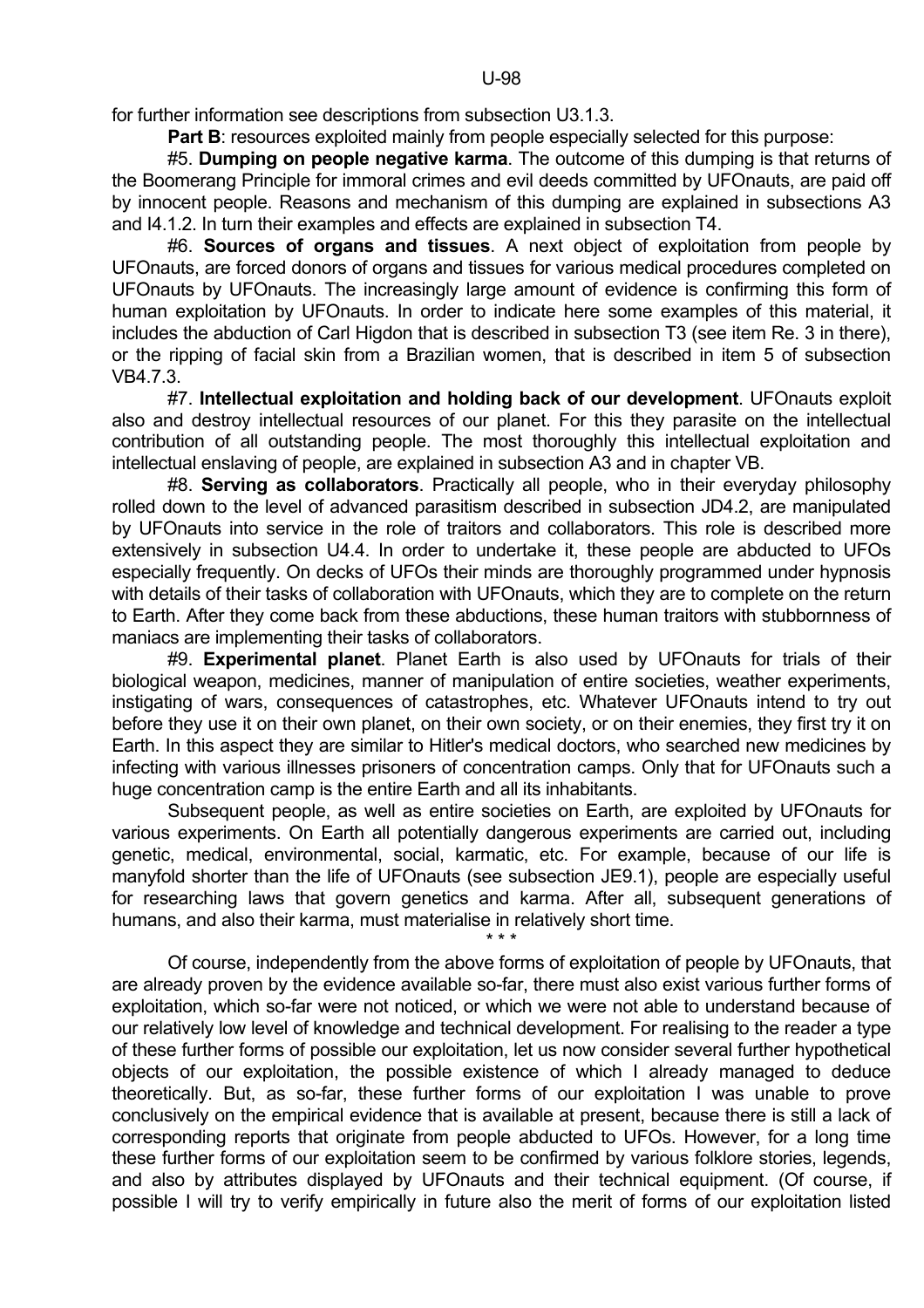here.)

 A. **Shifting of awareness, e.g. for the rejuvenation of old UFOnauts**. From reports of various people that remember their UFO abduction, it is known that highly advanced civilisations mastered the technique of shifting the awareness (or the "register", or the "soul") of a given person from one body to another. They also have technical devices which complete this shifting in a fast and painless manner. The possibility of carrying out such a change of bodies, is also theoretically revealed by the statements of the Concept of Dipolar Gravity (especially see subsections I5.2 and I5.4), while the general concept of a device that completes it is explained in item 6 from subsection N3.3.

 It is highly probable, that morally degenerated UFOnauts already introduced to practice the process of their own rejuvenation through shifting of awareness from bodies of old UFOnauts to new child bodies. In such a situation, UFO civilisations need a huge number of young bodies, to which awareness of their oldies are later shifted. Of course, for the ethical and emotional reasons, citizens of these civilisations most probably refry from using for this purpose bodies of their own children. In such a case it is necessary to rob bodies of such children from other, inferior civilisations. Most probably for this purpose bodies that are grown from reproductive material robbed from humans are used, only that these are slightly modified with own genes of UFOnauts. Of course, the access to such young bodies is for the rejuvenating civilisations too important, to make their obtaining dependable on agreement and on will. Thus reproductive materials for such young bodies are simply robbed from humans.

 B. **Building of "machines with souls**". "Machines with souls" are simply machines which possess human awareness and intelligence, although they do not have a human body. As this stems from the analyses conducted in chapter I, the nest for our intelligence is the register contained in the counter-body (means our "soul"), not the physical body. Because technically advanced although morally degenerated civilisation of UFOnauts builds intelligent machines, it is much easier for it to provide these machines with intelligent souls, instead of - as currently people are trying to accomplish this, fruitlessly attempt to induce an intelligent behaviour of machines due to the development of the so-called "artificial intelligence" (i.e. computer intelligence). Of course, the completion of such "machines with souls", requires previous development of their design. Especially vital is the design of this part of the machine, which later becomes the site for a human soul (i.e. the "register" of some former human, that is imprisoned in this machine). Furthermore, this part of the intelligent machine must be worked out exactly, which implements the communication between the human soul and the machine itself, and the soul and the outside world. This means the completion of a technical device by UFOnauts, that would carry out some communicative functions of the human brain. However, theoretically speaking, such a device is possible to be developed by technically highly advanced civilisations, such as civilisations of UFOnauts. After such supplying of machines into human souls, these machines behave like humans, i.e. they are able to think, to undertake own decisions, to understand orders, to reply and communicate, etc. Such intelligent machines do not need to be controlled, as we do it with our present machines, but it is enough to just inform them what they should do, while the machines are going to accomplish by themselves whatever is required from them.

 Of course, in order to furnish such machines with human souls, these technically advanced although morally degenerate civilisations of UFOnauts must get these souls from somewhere. After all, only souls of experienced people can be used, which have appropriate level of technical knowledge, so that then are capable of solving the problems of steering a given machine. People represent perfect donors of such souls, especially if they agree to do this voluntarily, for example in return for some favour that is very vital for them, and that was previously given to them by UFOnauts. (I.e. if this happens exactly like old stories are telling us about people, who in return for appropriate rewards signed "cyrograph" or "pact with the devil" that gave their souls to devils.) In turn, after these unlucky people are put into given machines, their souls are remaining imprisoned in these machines and serve to UFOnauts until the end of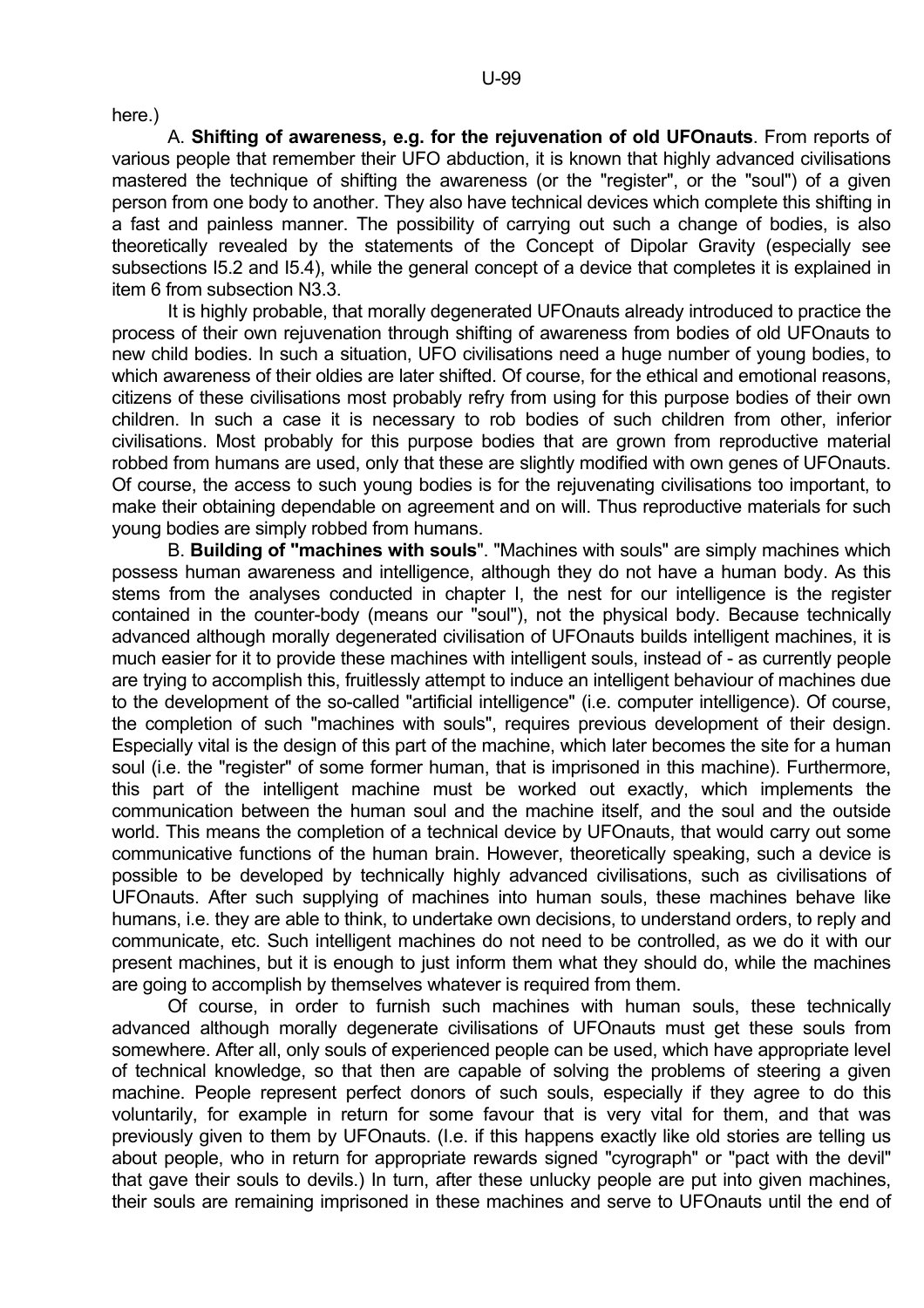"life" of these machines, or perhaps even infinitively long (after all, when a given machine is discarded, its soul may be shifted to a new one).

 A macabre addition to the above is an empirical observation, that UFO vehicles actually behave exactly as would such devices which have their own souls and human intelligences. For example, these UFO vehicles have names, with which their crew members refer to them. Also UFOnauts do not pilot such vehicles, as our pilots do this with aeroplanes, but only at the thought level they inform these vehicles what manoeuvre should be completed. In turn the UFO vehicles intelligently complete on their own, whatever the crew members require from them.

 There are also various old descriptions, which mention similar intelligent machines, but of a robot type, which also had their own souls. Their examples are described in the Homer's "Odyssey", and also in various old Greek myths.

 C. **The formation of new human colonies on further uninhabited planets**. As this was explained in subsection JD3.1, there is a special type of parasitic philosophy, the major manifestation of which is the continuous access to increasingly larger number of slaves and subordinates. The confederation of UFOnauts that occupies us, is practising this immoral philosophy. Thus it requires a large number of newborn babies of humans less intelligent than UFOnauts, in order to populate uninhabited plants with these babies. In this way it later is able to mercilessly exploit these planets as sources of slaves and biological resources, in the same manner as presently it exploits our planet for the same purpose.

 The above examples of possible forms of exploitation of people by UFOnauts are also worth to be supplemented with one additional information. It is a well known historic example of exploitation of people by people, that is most closely related to our present situation. This example is a **forced blood donation** practised in past by various colonial countries. Only what seems to differ this time from such a historic example, is that instead of blood, currently is taken from all of us with force the amount of our life energy and moral energy, our reproductive materials (sperm and ovule), and sometimes also other materials (e.g. organs and tissues). Furthermore, that intellectually and technologically backward in relationship to UFOnauts, and thus subjected to such exploitation, this time turn out to be inhabitants of all countries of our planet, including also countries that brag to others about their apparent advancement and the care for good of their people. After all, even in the most advanced and the most rich countries on Earth, every their citizen is robbed from 33% of length of his/her lifespan, and also robbed by UFOnauts from everything that has the most precious, including sperm from males and ovule/eggs from females.

 Of course, as this is the case with every fact, also this ruthless exploitation of humanity by UFOnauts that parasite on us, not in every aspect is completely negative phenomenon, and it includes several positive consequences. Let us list here the most important out of these positive consequences.

 (a) It proves, that the Boomerang Principle definitively works in practice. From this moral law stems that if people now exploit animals, and in the past exploited other people, someone more advanced than them must also exploit them in order to even the karmatic balance.

 (b) It makes even the balance of exploitation of poor by rich. Since citizens of rich countries from our planet always ruthlessly exploit someone, according to moral laws they also by themselves must fall victims of similarly ruthless exploitation. Therefore their exploitation and robbery by UFOnauts is a perfect means of paying back their karma.

 Of course, as this initially happens with a large number of scientific findings, which significantly depart from the commonly accepted views, the findings of this monograph may be ignored even by these most interested. But before someone put them aside for forgetting, without even attempting to verify their merit, perhaps it is worth to ask again ourselves the question: **what is going to happen, if this monograph is describing our real situation, while consequences of this situation already affect not only the reader, but also all people whom the reader loves the most** (means mother/father, wife/husband, daughter/son, grandchildren, etc.). Isn't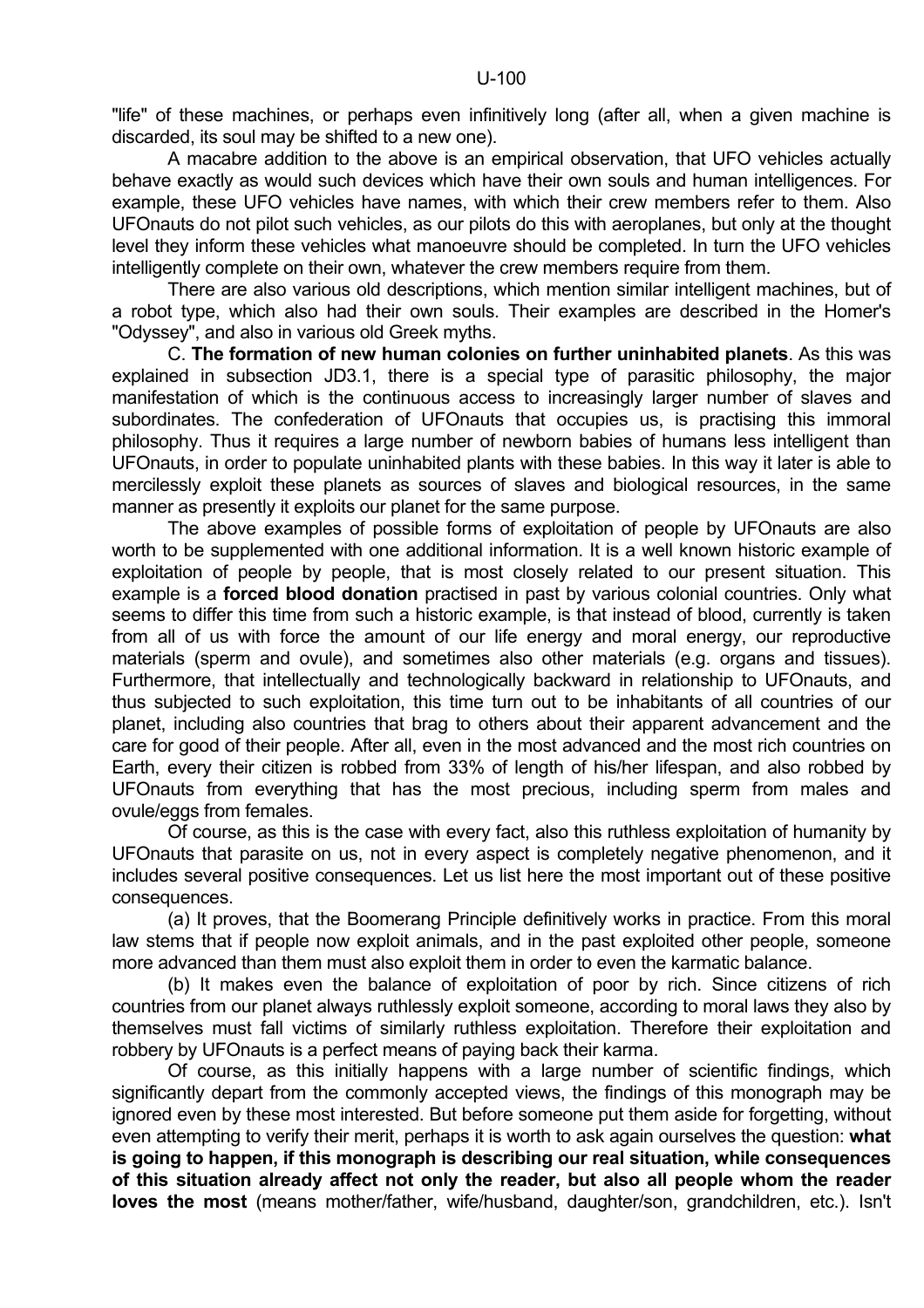better in such a situation to look closely into this matter? Especially that this chapter also describes easy to verify evidence (e.g. scars on legs, MIR test, etc.), with the use of which everyone is able to verify by himself/herself the merit of claims and alarms that are disseminated with the use of this monograph. Thus, the reader is not dependent in this aspect from receiving the opinion of so-called "experts", about which is increasingly sure, that their view of the world, statements, and claims, are extensively manipulated by invisible UFOnauts.

## U4.2. The mass production of "biorobots"

 As the previous subsection explained this, the most important resource, from which every single person on Earth is exploited, is human sperm and ovule. From this reproductive resource UFOnauts produce on industrial scale so-called "biorobots", means our own children which later are slaving on their planets. As other parts of this monograph explained this, especially subsections A3 and JD2.4, these biorobots are later slaves for evil parasites from UFOs. In turn without the existence of such slaves, their entire civilisation would collapse.

 UFOnauts need a huge numbers of biorobots. After all, their life philosophy makes their most important goal to stay idle and to live at the cost of others. Therefore UFOnauts produce biorobots industrially on a cosmic scale. For this production they use huge incubator vehicles, i.e. UFOs type K10, with over half a kilometre diameter (i.e. the outer diameter D of K10 type UFOs is equal to D=561.76 meters). As this is reported by people abducted to these UFOs, in their interior huge halls are build, which serve as industrial "incubators" of human children. In these halls countless rows of tall shelves are standing, filled up with transparent tubes from the floor to ceiling. In each one out of such tubes, in a manner similar as this is done on Earth with hydroponic gardening, appropriate technical devices are supporting life of human fetuses. In the entire incubator UFO of K10 type, there is sufficient room for at least 1 million of such test tubes. These tubes are filled up with human fetuses near Earth, immediately after sperm and ovule are extracted from people. After being fully loaded, such incubatory UFO flies to a planet of our occupants, where human fetuses impregnated on this UFO, are then industrially raised to adulthood and trained into biorobots ready for fulfilling their slave duties. From there they are being sold to their future owners.

 Of course these biorobots are called so only in order to provide UFOnauts with the psychological excuse to exploit them ruthlessly. But in reality biorobots are living intelligent creatures, thinking, feeling and suffering in exactly the same way as every human does. Only that they are raised from the genetic material extracted from some enslaved planet (e.g. raised from ovule and sperm taken from the people on Earth - see subsection U4.1).

 More information about "biorobots" raised from human sperm and ovule, is contained in subsections A3 and JD2.4 of this monograph.

## U4.3. Let us call the situation by its name, means dictionary from the occupational model

 It somehow is so with people, that if the same well known situation someone calls with the use of two different expressions, then people believe that they deal with two different situations. This characteristics of people politicians and manufacturers utilise well, when they give new names to old products, thus keeping society in discipline and contentment. Similarly things are with UFO research. As this is documented in subsections A3, V3, P3.2 and V1 of this monograph, Earth currently is under a brutal occupation of evil parasites from UFOs, who treat people as their colony. They ruthlessly exploit, enslave, limit, murder, manipulate, and govern us. Because, as so far, no-one called this occupation by its name, while in the common use for the description of our present situation innocent expressions are applied of the type "UFO visits", "observations",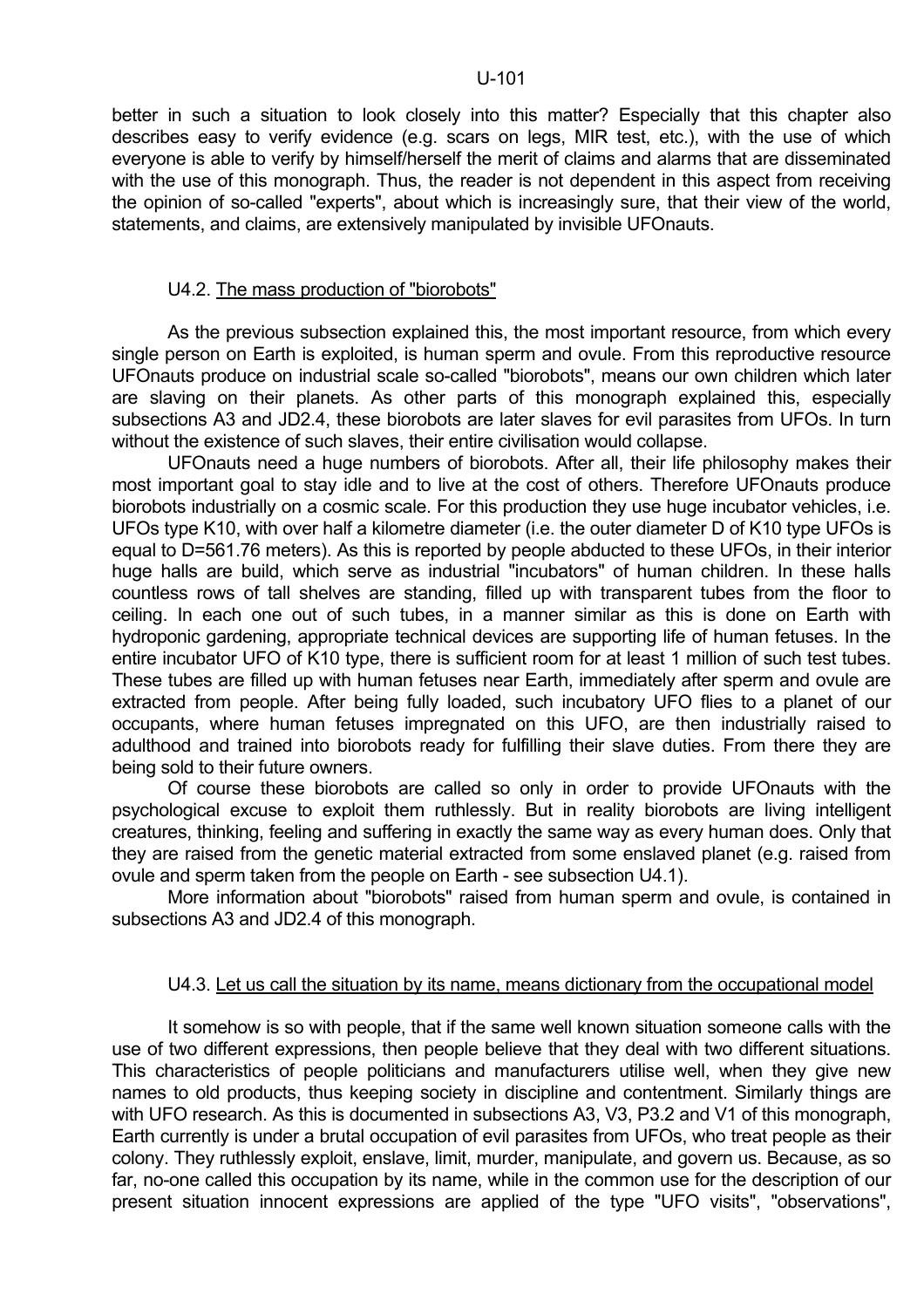"research", etc., human society still remains in a blessed ignorance and does not do anything to improve the situation. Therefore I decided to prepare in this subsection a kind of **dictionary**, which is to translate typical expressions from the area of UFOlogy, into an occupational terminology that they really deserve. I believe that with the aid of these translations I manage to realize to readers more vividly the true seriousness of the situation in which we all are.

 According to what probably is already noticed from the content of this monograph, especially from subsections P3.2, P4, U4.1, V3, V1, and VB4, the word "UFOnaut" in the occupational terminology should be translated as "occupant", "aggressor", "exploiter", "colonialist", "evil parasite from a UFO". The expression "person abducted to UFO" or "human" should be translated as "victim of occupants", "slave of colonists", "exploited", "enslaved", "person deprived of rights", "interned", "hunted down". In turn such expressions as "UFO observations", "flight of UFOs", "UFO visit", etc., in the occupational terminology translate as "patrol of aggressors", "attack of occupational forces", "raid", "retaliation". Expressions "rational UFO investigators", "totalizm", "rational UFO organisations", should be translated as "resistance movement", "liberation front", "fight for freedom", "conspiracy", "underground", "partisans". (Notice that people called here "rational UFO investigators" should clearly be distinguished from people, who usually call themselves "UFOlogists", because a large proportion of these "UFOlogists" in the occupational terminology can be translated as a "traitor" or a "collaborator with enemy" - for details see subsection O3.) A next series of expressions, such as "rational UFO investigations" or "researching technical aspects of UFOs", should be translated as "intelligence gathering" or "learning about our enemy". In turn rational publications and books on UFOs can be called by their name as "underground press". The rational "underground press" we should not confuse with - as previously people used to call it, the "reptile press", means with pro-occupational articles, press, and books, which pretend to be literature on UFOs, but actually are published in the effect of manipulation of people by UFOnauts. Thus this "reptile press" serves exclusively for spreading confusion, scoffing, passing criticism, and for dissemination of the pro-occupational propaganda.

 In the context of the above dictionary, specially meaningful are actions of people who fight against rational research on UFOs, who scoff at researchers of this problem, and who laugh at victims of UFOnauts, who continually claim that all UFO observations must be carried out by drank people or are hallucinations, etc. Let us ignore the fact, that according to deductions and information contained in the content of this monograph, one must be blind and deaf in order to scoff and attack rational information on the presence of UFOnauts on Earth. The important is that such stubborn denial of the truth, is an obvious sign that someone allowed his/her mind to be manipulated by UFOnauts. This in turn is a sign of someone's weak personality, the lack of own opinion, tendency to accept suggestions easily - means an array of attributes the existence of which in a person deserves only for sorrow. Even more important is, that according to the occupational terminology, people who originated from the enslaved nation, but did not show solidarity with the fight for freedom and supported the actions of occupants, were called "traitors", "betrayers", "collaborators", or "Judases", while in conditions of the last world war, they would be simply shot by their own resistance movement. In the occupational dictionary described here, all such people who do not support UFO research and thus support intentions of cosmic occupants by scoffing and attacking UFO subject area, actually fulfil the definition of traitors, collaborators, and Judases of the human race. This is not changed by the fact, that conditions of occupation of Earth by UFOs are different from historic occupation of one group of people by another such a group.

 The above dictionary is not just an ordinary translation of terminology used for the UFO subject area, onto the terminology from condition of other occupations. It is also a manner of modelling of phenomena connected with the presence of UFOs on Earth. This modelling can be called the "**occupational model of our contacts with UFOs**". It is discussed more comprehensively in subsection P4 during the presentation of a formal proof, that Earth is occupied by a parasitic confederation of UFOnauts. The occupational model of our contacts with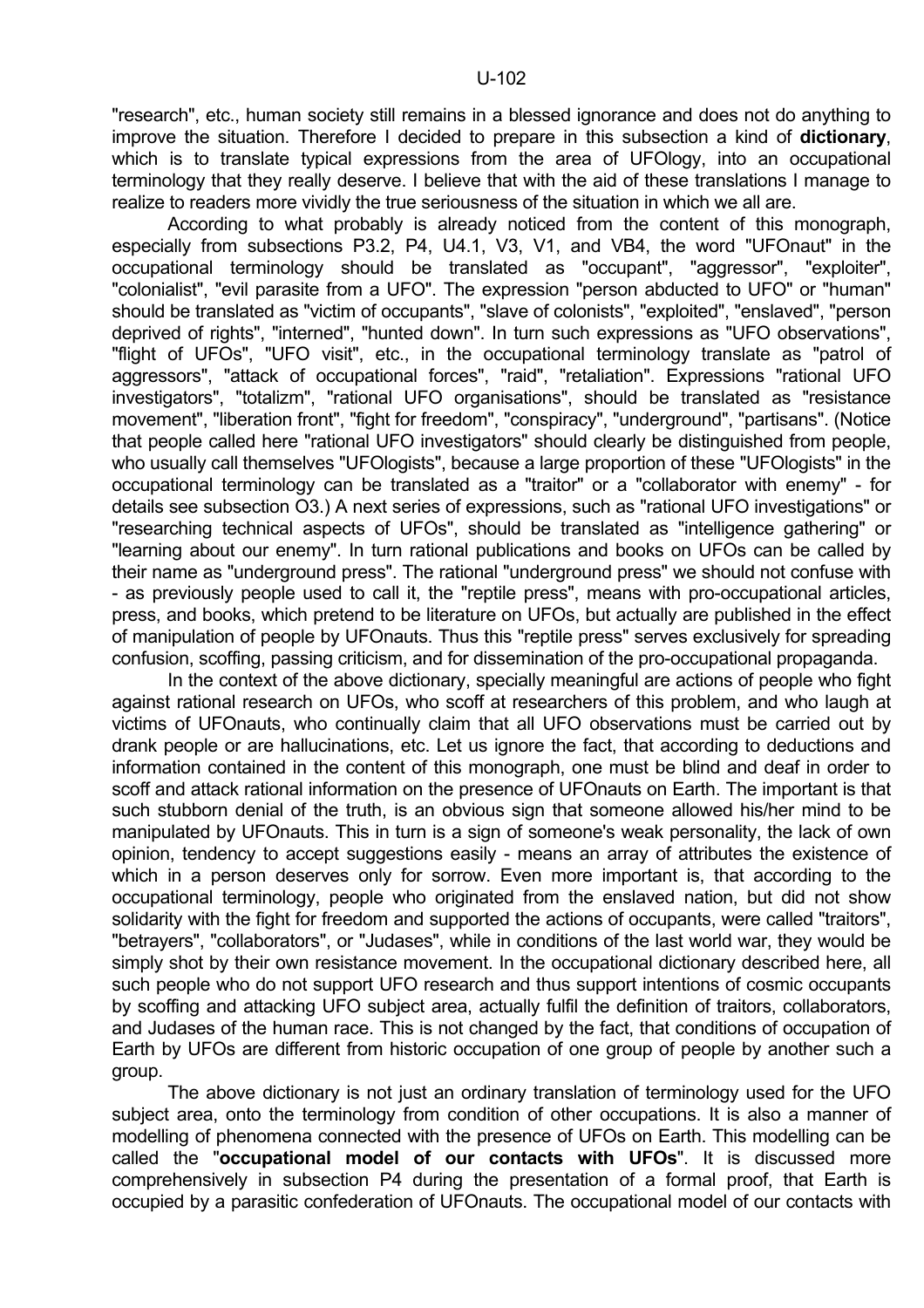UFOs states that "in all situations connected with the presence of UFOs on Earth, for a complete understanding of these situations it is necessary to relate to identical situations that existed in circumstances of occupation". Thus the blueprint for constructing such a model are typical behaviours and methods of acting of human occupants, e.g. Hitler's army. Only that, our occupant from UFOs acts in the invisible state, has higher from people knowledge of moral laws (including into this number also the Boomerang Principle, the returns from which the occupant skilfully avoids) - although much lower morality than present people, and all "dirty jobs" it completes with hands of human traitors that it manipulates hypnotically.

 The reason for which the occupational model is mentioned in this subsection, is the realizing of the high usefulness of this model for our understanding of situations or phenomena from the everyday life, which readers probably continually face in practice. If they confront in their life a situation (or a phenomena), which in the traditional circumstances is completely beyond their comprehension, I would suggest to translate the name of this situation into occupational terminology according to the model discussed here. After such translation is done, it turns out that they immediately understand what hides behind it, and what is its mechanism.

 Since the time when I discovered that the occupational model described here works in practice, and thus since I formally proven the fact of occupation of Earth by UFOnauts (see subsection P4), I am unable to experience a peace. According to the motto of totalizm that "knowledge is responsibility", in my publications I try to point the attention of society on the seriousness of the situation in which we all are, risking for this my career, good name, and even my life. In my monographs I indicate where and how one may find the evidence required everything that I am writing everyone may personally check. I do not stop in developing and revealing in my publications increasingly effective strategies, methods, and devices, which enable our effective defence from the cosmic aggressor. But so-far all my efforts to-date remain almost without results. As this is exactly the intention of our occupant, people remain in their lack of will. I do not know what else I should do. If this lies in my power, I would shake every citizen of Earth separately, and scream to his/her ear: "**Hey man, get to your senses. Wake up from this illusion which petrifies you. Invisible evil parasite from UFOs is occupying your country and your planet. telepathically and hypnotically it stuns a huge number of people and manipulates them like moppets on strings. It dictates what you are not allowed see or do. It rapes your loved ones and yourself. It robs you from what you have the most precious and about what you later even do not know that you ever had it. In turn you are staring into TV set and chum sandwiches. What your children and grandchildren are going to say when their turn for slavery comes. After all, they will be aware that you were informed about the situation, that you were able to defend them, but you decided to not undertake any actions, although acting lies in your power and capabilities**."

## U4.4. UFO collaborators

 In the occupational model of exploitation of Earth by evil parasites from UFOs, the key role play morally degenerated people, who in this monograph are called "collaborators" or "traitors". People hiding under this name can be defined in the following manner: "**a traitor, or a UFO collaborator, it is every morally degenerate person born on Earth and originating from the humanity, which under the telepathic programming of UFOnauts and in the effect of other machinations of these moral degenerates from the space, directs its destructive actions against its own people, carrying out tasks that serve to interests of the cosmic occupants from UFOs but act against individual people and the entire humanity**".

 In order to express the above in other words, collaborator is a morally degenerated traitor of humanity, who is on service of evil parasites from UFOs, and who acts against his/her own people on Earth. The deceiving actions of such a person are not excused even by the fact that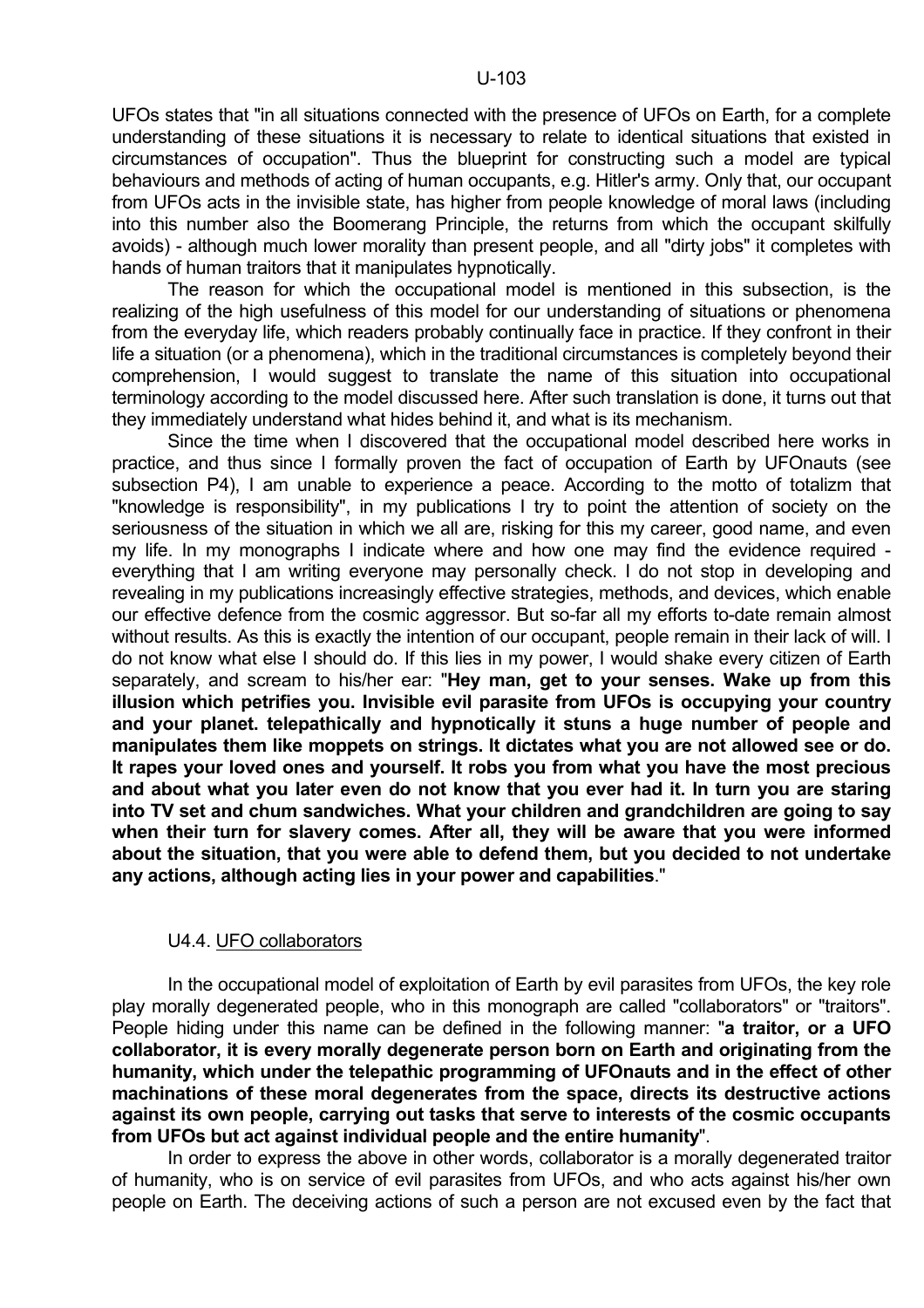the acts of collaboration are usually carried out by this traitor in an unaware way in the result of being manipulated and hypnotically programmed by UFOnauts. After all, in order for the sense of morality of such a traitor to allow to carry out such actions, he/she must be enough deprived of scruples and enough degenerated morally, to completely stop listening to the organ of conscience. This is because of this reason, all collaborators of UFOnauts always are in the advanced stage of the moral illness in subsection JD1.1 called "parasitism".

 Because of the way UFOnauts operate under the guidelines of the philosophy of evil parasitism which they practise, human traitors and collaborators are actually hands and mouths of these our occupants from UFOs. After all, in the evil parasitism all "dirty work" is done with hands of slaves, while all immoral orders are passed around with mouths of slaves. On Earth these hands and mouths for dirty work and for immoral words belong to collaborators. UFOnauts only use them.

 According to the content of subsection JD4.2, in order to be able to serve to UFOnauts, human collaborators must fulfil a whole range of conditions. The most important of these are:

 #1. **Practising of advanced parasitism**. These people must already be in the advanced stage of primitive parasitism - as this is described in subsection JD4.2.

 #2. **Have personalities of slaves**. People who are chosen by UFOnauts to be manipulated into traitors and collaborators, must display unique properties and behaviours. For example they must display: high susceptibility to suggestions, the lack of decisiveness, the inability to form their own opinion, lack of morals, weak character, etc.

 #3. **Having some kind of psychological problem**. Traitors must also have some serious psychological problem ("chip on their shoulder"). For example this may be an unsatisfied thirst for gaining attention of others, religious fanaticism, complex of inferiority on some point, and more.

 #4. **Carrying out orders from frequent abductions to UFOs**. UFOnauts must abduct collaborators especially frequently, in order to subject them to hypnotic programming for next missions of their collaborating work on Earth. Therefore, collaborators of UFOnauts must display intense attributes described in this chapter, which result from their frequent abductions to UFOs. For example, in relationship to the subject for which they are manipulated by UFOnauts - a type of behaviour, justifications, and the lack of logic, that are characteristic for people who just complete posthypnotic suggestions.

## U5. Research on UFO abductions

 Similarly as members of parasitic cosmic civilizations (UFOnauts) continually for the last 40 thousands of years have carried out research on humans, now we humans have the obligation to initiate the research of these UFOnauts for our own good and security. After all, increase of our knowledge as a result of this research, is the only way for us to regain our independence in the future, and to stop the slavery to these evil parasites from UFOs. Therefore, for the good of Earth's science, and for a simple loyalty with other humans, every person on Earth should observe what happens and should thoroughly report about their observations relating to UFOs.

 The massive problem of abductions to UFOs of each single citizen of Earth, is a newly discovered phenomenon. Our civilization was confronted with it for the first time relatively short ago. Therefore, in relation to it, there are thousands of questions still awaiting to be answered via detailed research. The vast scope of this problem provides interesting topics of research for investigators representing practically almost every discipline, starting from archaeologists, through physicists and people familiar with technology, and finishing with medics. For example archaeologists could determine when human skeletons began to have drilling marks left after the instalment of telepathic beacons described in subsection U3.1. In turn physicists could try to register telepathic signals emitted by these beacons. People familiar with technique could initiate realisation of telepathic transmitters and receivers (the descriptions of which are contained in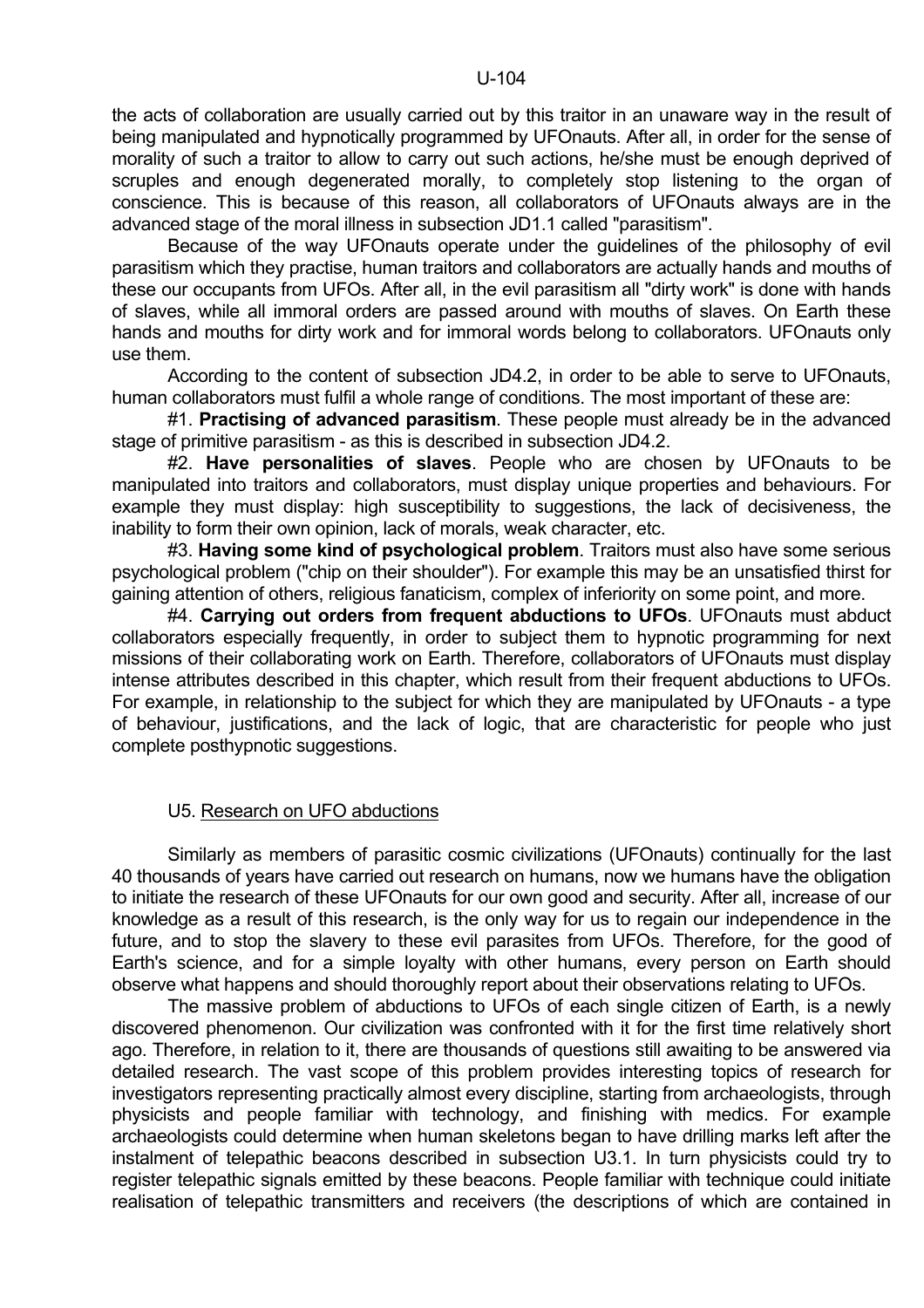subsection N2), which additionally would be capable of reading and decoding telepathic signals from our implants. Finally medics could try to determine if, in spite of our low technological advancement, the structure of telepathic implants is already distinguishable for us from the structure of human bones. After all, UFOnauts had no difficulty predicting that at some stage of our development we will begin the search for their devices. Thus in order to prevent the fast identification and removal of their implants, most probably the structure of these implants was so designed, that it closely imitates the structure of human bones. Thus, if someone after reading this document would like to join this research, but does not know what topic would be coinciding with his/her specialisation and interests, I would be happy to assist in the choice of the research topic that would be most suitable to his/her discipline, equipment, and would most urgently require an answer. (From the content of this chapter we know well, that on the basis of attributes described here, such a researcher would have no slightest problem with finding a required number of people for research, or with finding cases of UFO abductions. After all, he/she and all people around him/her, are for sure systematically abducted to UFOs, not less frequently than once every three months. It is, however, fair to be aware, that the completion of research on the parasitic cosmic civilizations which occupy us, is not only dangerous, but also can be very frustrating at times. After all, such research always meet well camouflaged repressions on the part of our occupants. Furthermore, the current intellectual climate on Earth surrounding this research is very discouraging and sensational, while the society is unready to learn the outcome. Also the technology of UFOnauts is so immensely advanced in relation to ours, that there is a paradox situation that "we can only learn from their mistakes". If UFOnauts do not commit any mistake in completing the procedures and techniques recommended to them, then we have no chance to gain any information. Fortunately, UFO research is the manifestation of our fulfilment of totaliztic good deed of the defence of humanity. This research is also a real test of our intellectual potentials and research capabilities.

## U5.1. Research on the detectability of evidence of our own abductions to UFOs

 On the present stage of our research, one of the most important and most urgent tasks is to build up our findings regarding detectability of the signs of abductions to UFOs in subsequent people. Unfortunately, because of the huge diversity of these signs, which just to be described required the entire voluminous subsection U3, this research is rather vast and may incorporate tens of topics. But no matter how one would formulate these topics, their goal always will be the same, namely "the increasingly precise identification and description of manners and signs, from which subsequent people will be able to determine dates and times of their next UFO abductions, goals for which these abductions are carried out, etc.".

 The most common and the easiest detectable sign of abductions to UFOs of each single one of us, is this scar on the leg that is present in every person and is described in subsection U3.1. Thus this scar is the subject of research most easily available. In turn the better we know the principle of detecting this scar and manners of fast finding it by the interested people, the more precise is our knowledge about the occupation of Earth by UFOs (see subsection A3), about the occupational forces of UFOnauts engaged on Earth (see subsection U3.1.1), about resources exploited by UFOnauts from people (subsection U4.1), about methods of our selfdefence (subsection W4), etc.

 On the basis of estimates that I carried out in conspiracy, I established that this scar is excellently visible and can be found almost without any special searches, at the average in around 33% of people. In the remaining people, the healing of this scar was so good, that without a special searches it is difficult to find it. However, the experienced investigator is able to find it practically for every citizen of Earth. In our further research of this scar, it would be beneficial to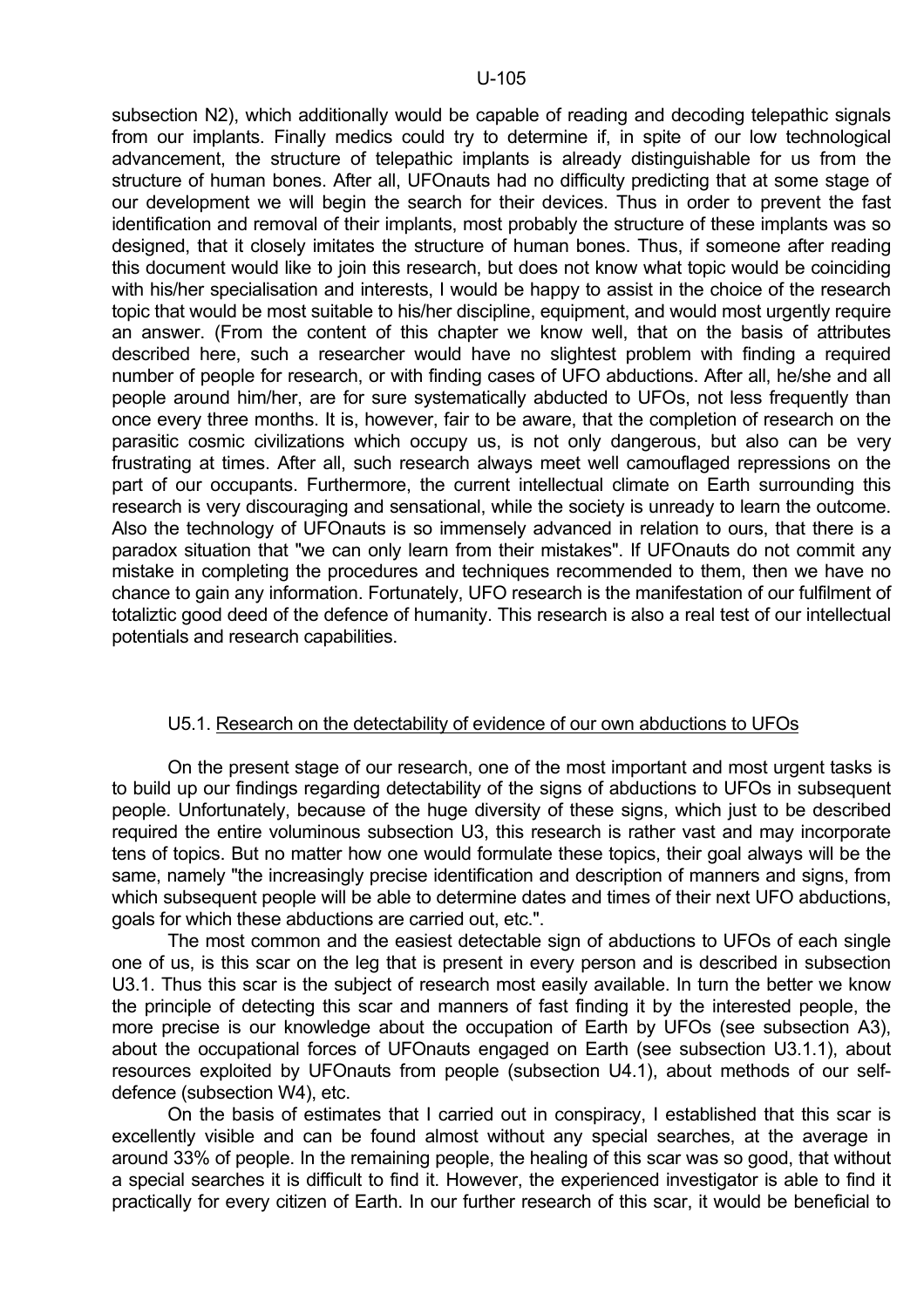develop such methods of seeking it, and such advices for seekers, that every citizen of our planet, who previously never saw it, would be able to find it without difficulties both in himself/herself, and in all these whom he/she loves.

 The research on the detectability of this scar on leg are very simple and almost every reader is capable of completing them in his/her environment. All what is required to do, is to exactly examine legs in all colleagues from the same class, year, military unit, club; or all neighbours, members of family, etc. The selection of people for such checking should be as systematic, and as complete, as only possible. The checking of only people of a specific type, e.g. only all these whom we like or admire, could go parallel to the quality of healing of this scar, and thus also parallel to its detectability. During the checking of legs, detailed notes should be prepared - e.g. containing the list of people whose legs were checked, with the indication how visible is this scar, or what actions/means were necessary in order to detect it. After such checks are completed for a larger number of people (e.g. for around 100), the summarising of results is possible. In this summarising one should calculate what percent of the checked population has a very clear scar discussed in subsection U3.1 (e.g. is legs were checked in, let say 40 people, while clear scar was detected in 14 out of them, this would mean that 35% of the sample population had some problems with healing the would that led to it). Also further data about this mark should be gathered, for example its distance from the floor, size, position, etc. I would also appeal to share the details established.

 Quite a relevant research would be to collect every fact concerning this scar. For example the explanation of UFOnauts themselves for the reasons of forming it, manner and tools with which it is formed, depth and the state of bone under it (the task especially interesting for doctors of X-raying, as probably they are able to notice possible structural changes in the bone), etc.

 Independently from the research of the detectability of the scar discussed in subsection U3.1, subsequent investigators may carry out research on the detectability of any other evidence of our abductions to UFOs that is described in subsections U3.2 to U3.8. For example the object of their special interest could be:

#1. Various other implants inserted by UFOs and methods of their detection.

#2. Marks of propulsors from shoes of UFOnauts that are left in our flats (similar to marks shown in Figure R8).

 #3. Detection of arrivals of UFOs to our house with the use of factory-made devices of the type: remote controller for TV, radio-alarm, TV set, radio, computer, computer diskette, etc.

 #4. Detection of the telekinetisation of objects contained in our flat by propulsors of invisible UFOs.

#5. The construction of specialised UFO detectors; and many others.

 At this stage it is worth to add, that the gathering of information described here for our selfdefence, from the moral point of view qualifies to the group of totaliztic good deeds (see subsections JA5.1 and JC11.1) because it opens the prospect for the future increase of the level of moral energy in humanity and contradicts the sin of oppression of people by evil parasites from UFOs. Thus it is agreeable with moral laws. Although it is unable to help the present generation of people exploited by UFOs, after it is thoroughly completed perhaps it will prevent from a similar fate the future generations of people.

## U5.2. Other research opened for each one of us

 For various reasons outlined above, in the active research on abductions of people to UFOs, as many people should participate, as only possible. After all there is a saying "two heads are better than one". Thus, the more "heads" contribute to this research, the higher the chance that progress of our knowledge in this area becomes faster and more effective. Furthermore, the active support of struggle of the participants of RO with UFOs, is the expression of solidarity with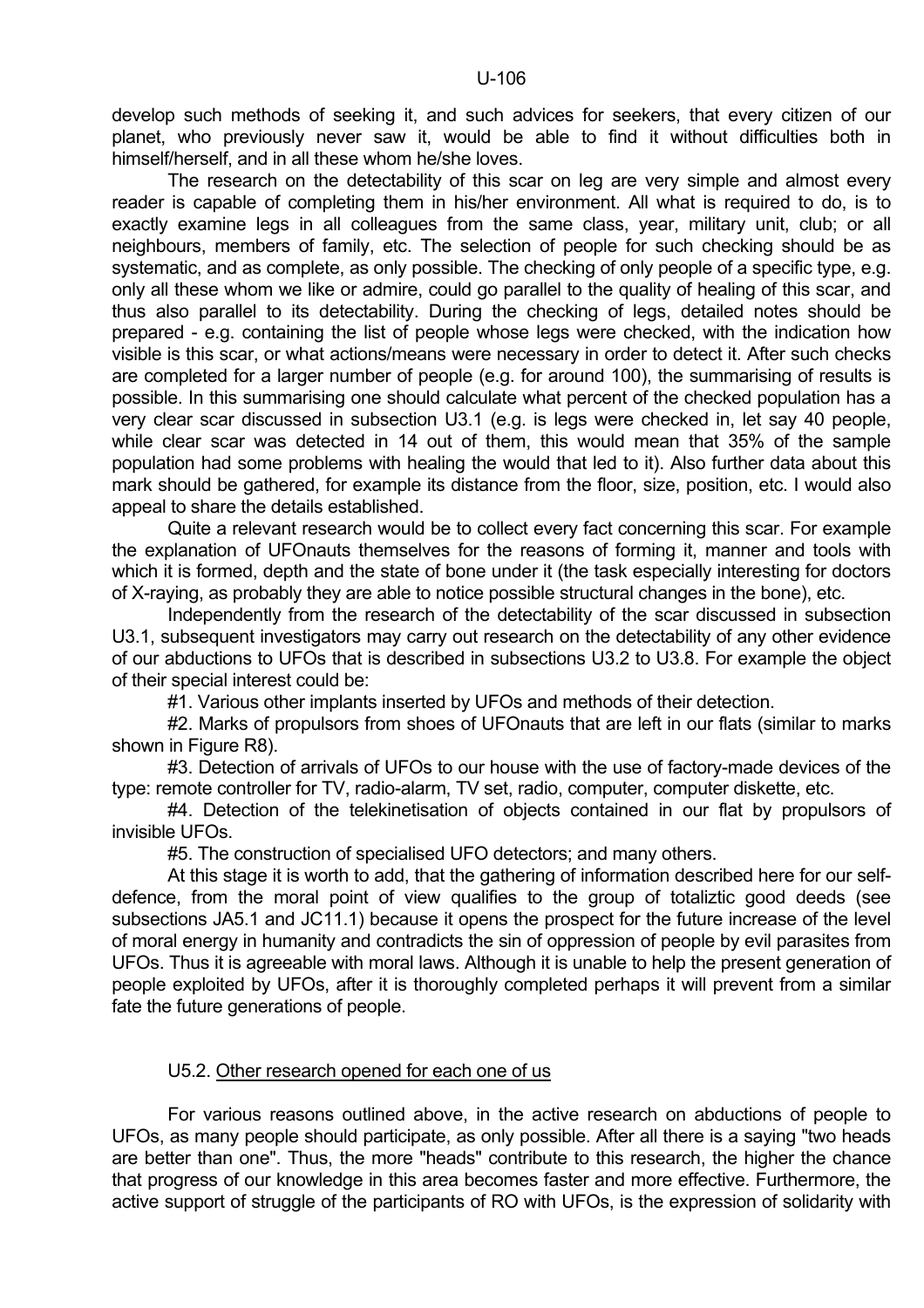the human race and an act of support of the resistance movement that fights for the independence of future generations of people. Therefore, in the subsection that follows, areas of research of our own abductions to UFOs are suggested, which could be completed by people who do not have scientific preparation or equipment, especially by all abducted themselves. Here they are:

 #1. Next to the detectability of signs and evidence of our own abductions to UFOs, discussed in subsection U5.1, other quantitative data urgently needed, are proportions in the occupational apparatus of UFOnauts, especially the proportion between the number of other UFO personnel employed in the occupation of Earth, to the number of medical doctors working on UFOs. (On the base of my present data I estimate this proportion as around 20:1; the more accurate knowledge of this ratio would allow us to more precisely estimate the number of UFOnauts engaged in the occupation of Earth, thus also a weight of the problem in which we are.) Thus if someone recalls details of his/her own abduction, should exactly count how many UFOnauts he/she noted during this experience, and what was the task/purpose of these UFOnauts (i.e. how many pilots, navigators, nurses, escort/abducting UFOnauts, etc.).

 #2. A next vital question still awaiting a reply, is the problem of type of resources that UFOnauts are robbing from us. It boils down to making the content of subsection U4.1 more precise, means to determine which resources are robbed from each one of us and for how long period of time, while which resources are robbed only from people specially selected. For example, whether every woman (ovule donor) stops being exploited for procreation at the moment of getting through "menopause", or her procreative exploitation is continued - only that the form of it is changed (e.g. after the menopause from ovule donor she is transformed into "surrogate mother").

#3. A next urgent task is to detect further signs and evidence, which appear in us or in our flats in the result of our abductions to UFOs. Thus, it is necessary to undertake efforts of describing every observation which is connected with abductions, and thus which could lead to the detection of further attributes unknown so-far and not mentioned in subsections U3.1 to U3.8.

 #4. Another urgent task would be to photograph UFOnauts that arrive to our flat in order to abduct us. Therefore in case when from signs described in this chapter someone would suspect that an invisible UFO or UFOnaut is in the vicinity, then taking a few snapshots with any camera would be recommended. The camera well hidden from UFOnauts should be directed at the area where there is a chance that a UFOnaut could currently be present. The triggering this camera should also be automatic and non-aware for us, so that UFOnauts would not notice this triggering and not disappeared from the area of vision of this camera. Although with a naked eye UFOnauts are invisible, a sensitive or fast camera may capture their outlines made of the extraction glow (for details see subsections H6.1 and L1) - of course if by chance the lens will be directed in the correct spot. In the case of successfully photographing a UFOnaut, I would appreciate letting me see a copy of the print. (For reasons explained in subsections V5.1 and W4, this passing of a photograph should be absolutely anonymous, otherwise UFOnauts will shift time back, and make impossible taking this photo.)

 It should be added that the pulsating magnetic field produced by UFO propulsion, which triggers the operation of UFO detectors, as described in subsection U3.8, can also be utilized for constructing automatic triggering devices, which would release video or photo cameras. This release would take place as soon as electricity would be cut off from coils (or transformers) located in a given room, but simultaneously it would not be cut off from a coil or transformer placed in another room. In this way, every approach of a UFOnaut to such a device would automatically cause the taking of a series of photographs of this alien or recording him/her on a sequence of video.

 #5. It should be added, that no much is known so-far about what actually happens to us when we enter the deck of a UFO. For example it remains unknown with what methods our sperm and ovule are extracted, how UFOnauts decide whether they are going to rape us, what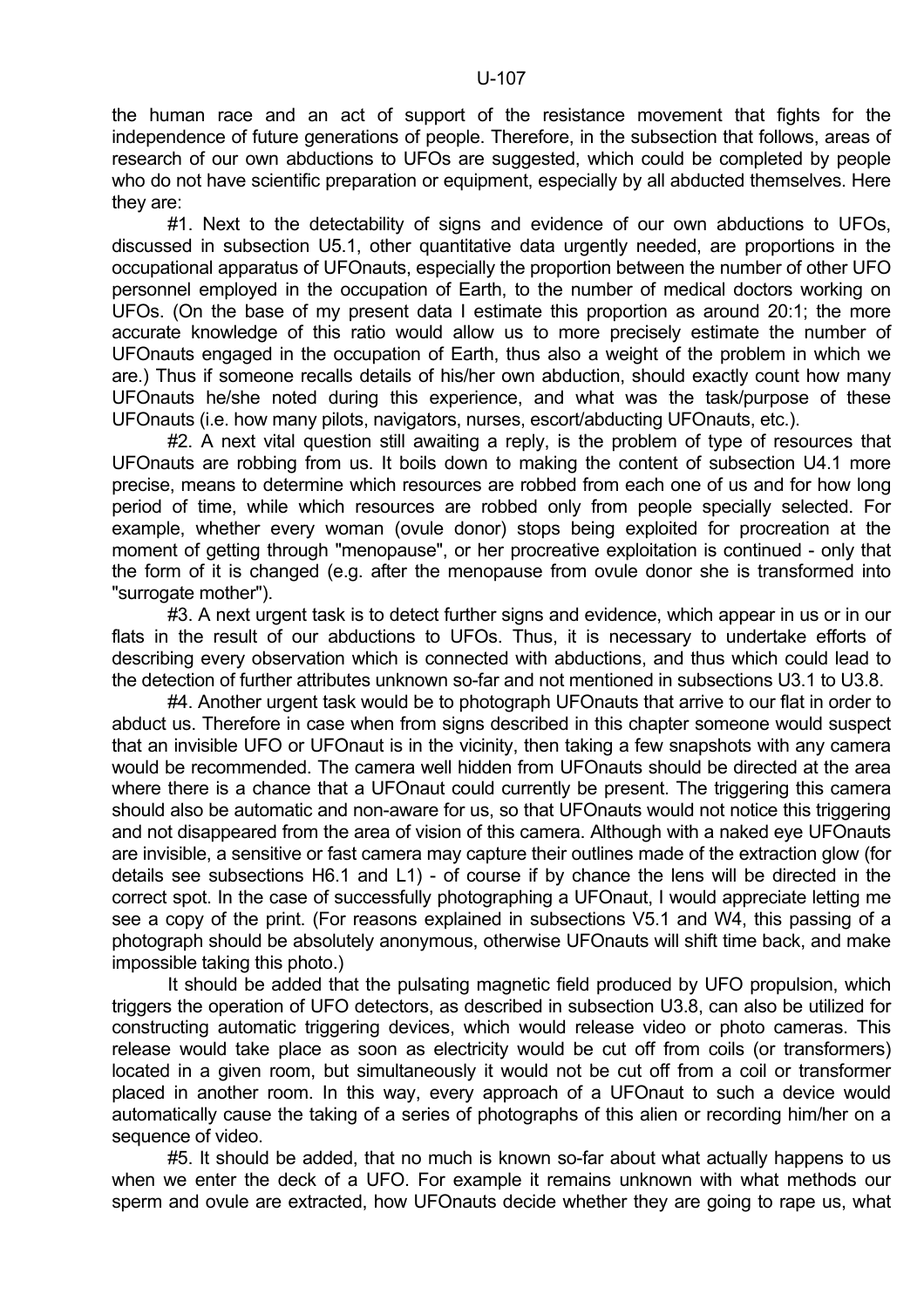and why triggers such a rape, etc. Therefore, if for some reason (e.g. because an imperfect erasure of memory, or because the course of an abduction will return in the form of a dream) someone remembers something from such an abduction, it would be recommended to make detailed description of the remembered details, and to post a copy to me.

 #6. Some people after the abduction are honoured with getting the offer of touring the deck of a UFO. When such an offer is made to the reader of this monograph, I would suggest to look also inside of the "rubbish dump" of the spaceship. In discoidal UFOs of every type, this rubbish dump is located along the inner side of the central column - means in the area (Pm) from Figure P31. In this rubbish dump bodies of human victims of a given UFO are temporally stored, which later are taken into the space in order to be discarded over there without leaving any trace. It would be for us a precious data to find out how many human bodies in average a UFO is carrying, as this would give to us an indication about human costs of the occupation of Earth by UFOs.

# U5.3. Examples of research topics for students and scientists

 At the present level of our research, a significant proportion of our knowledge on UFO abductions takes the form of unproven hypotheses and loose observations. The reason for this state of things on one hand lies in the lack of appropriate expertise amongst a few sparse investigators who decided to devote their effort for this research (e.g. medical expertise is almost not represented amongst them, thus so-far there is no much medical insight into the facts being observed), on the other hand numerous topics from this area still cannot be investigated with the use of our present technology (e.g. Earth science has not developed devices for the registration of telepathic signals - see subsections H7.1, U3.2, and chapter N). Therefore there is an urgent need for totaliztic people having detailed expertise in various highly specialized disciplines, to join this research.

 A high and so-far untapped potential for a fast progress in expert research on UFO abductions, is contained in the possibility of approaching the problem in the form of series of graduation projects (diploma theses) issued for final year students from various tertiary educational institutions. In this subsection a few examples of research topics from the UFO area are provided, which in my opinion are suitable for issuing as topics for such diploma projects (for further examples see Appendix Z). They represent various totaliztic disciplines, so that every reader could be able to find an example of topic which would match his/her research capabilities and interests scope. Here they are:

 #1. The construction of self-defence devices (see subsection W5). This group of topics would be oriented towards practical development of an effective, reliable, and highly sensitive devices, which could defend us from abductions to UFOs, which would warn us about approaching UFOs, or which would indicate to us that our abduction was just completed. To these topics would belong, amongst others, the construction of:

 #1a. "UFO revealing devices". Their purpose would be to allow see visually UFOnauts which so-far remained invisible for us. Their principle could be based on many different phenomena, the part of which is described in subsection L1 (e.g. the principle of stroboscopic lamp), in topics #8 to #10 from Appendix Z, in subsection N5.1.1 and also the separate treatise [7B] (i.e. the principle of concentration of the telekinetic field). In turn the ready-made factory revealing device is every thermovision camera. In order to test many of these devices, the fact of systematic arrival of UFOnauts to our own flat could be used. This fact can be initially detected with the use of remote controller for our TV set, as this is described in subsection U3.8.

 #1b. "UFO detectors". Their purpose is to trigger an alarm after detecting the moment when a UFO rides our flat. Such detectors would be able to not only register every raid of a UFO or UFOnaut at our flat, but would also represent triggering devices which would release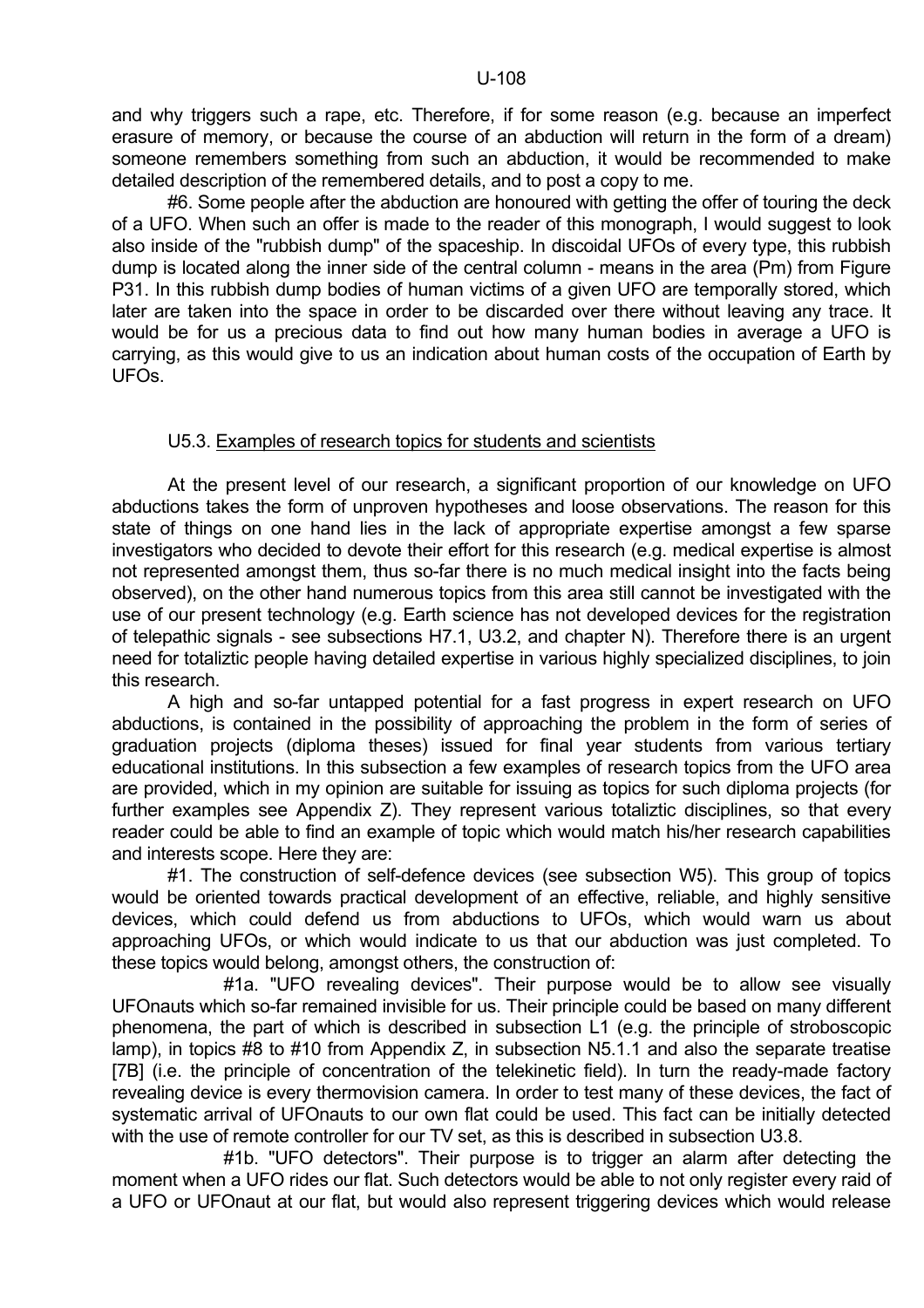various photographing, recording, and analysing equipment installed in this flat.

 #1c. Devices that deafen down the communication systems of UFOnauts. These cause the switching off devices for telepathic communication of UFOnauts (through an effective deafening them down), thus forcing UFOnauts to retrieve from the area of noise. This in turn makes impossible the realisation of their original plan or intention - see subsections U3.2 and N4. For example, such deafening devices make impossible for UFOnauts to rape someone, to abduct someone to UFO, they get rid UFOnauts from a given flat, etc. The most simple deafening devices are any powerful electric spark generators, e.g. electrostatic Wimshurst machine, Tesla Coil, etc. For such deafening devices these decorative spark generators recently sold in shops can also be used, which usually take the shape of glass balls with movable sparks visible inside. For testing the effectiveness of these devices, the outcomes of a positive MIR test could be used - see subsection U3.2. This is because if they are able to switch off UFO implants in human heads, they are also able to switch similar communication implants in heads of UFOnauts.

 #2. Instrumental registration of phenomena induced by UFOs and UFOnauts. This registration would be carried out during next raids of UFOs at our own bedroom. It would encompass all registration devices in the disposal of a given investigator, triggered automatically after a presence of UFOnaut is detected in his/her bedroom. The goal would be to find ways of registering UFOnauts for example with the use of: video tapes, audio tapes, infrared cameras, ultraviolet light, ultrasonic waves, etc. A possible success in this area would open a way for more effective registration of UFOnauts in further stages of this research.

 Of course, independently from the topics listed above, which are of a general orientation, it is possible to formulate a large scope of more specialized topics for research. Their examples could include: (a) comparative research on dependency between the quality of long-term memory of people and the increase in the number of their abductions to UFOs, (b) the legal status of possible disastrous consequences of our abductions to UFOs (e.g. whether in case when we are clearly harmed in the effect of UFO abductions we can ask our government for a compensation, whether by passiveness in UFO matters our governments break their duty to protect their citizens and thus are responsible for the consequences that result from this passivity, etc.), (c) confirmation of the fact of manipulation by UFOs of the opinions of individual people and entire societies, (d) registration and measurement of parameters of pulsations of the field of UFOs that raid our flats (e.g. frequency, amplitude, curve of changes in time), etc.

 Independently from research, there are also various other possibilities, with the assistance of which students could contribute towards regaining by Earth independence from UFOs. At present our society is in a state of a hypnotic hallucination, in which it was put by manipulations of UFOnauts on our awareness. From this hallucination we must awake it and inspire for action. In all times students represented the conscience of nations, thus also now they should start alarm after all our civilisation is in serious troubles. Thus for example, those studying art, could paint pictures about UFO abductions, or create any other art forms that would move imagination of people. Students of drama could present plays on this subject. Students of language could write stories that would move people (or adopt for this subject already existing stories that move people) and then disseminate them with the use of internet. Students of music schools could express the seriousness of the problem in their concerts. In turn students of film schools could create films that would realise our situation. Everyone is able to find a way to do something constructive in this matter, if only is able to break through the telepathic bonds that are imposed on us by UFOnauts.

 At the end of this subsection I would like to appeal about strictly respecting the right of people subjected to this research to anonymity and confidentiality, according to the motto of totalizm "knowledge is responsibility" (see motto §2 from subsection JB6). My own experiences seem to indicate that non-respecting of these rigours leads to many undesirable consequences, the first of which is the threat to the objectivity and freedom of this research from various nonscientific factors (this in turn contradicts the goal and spirit of science).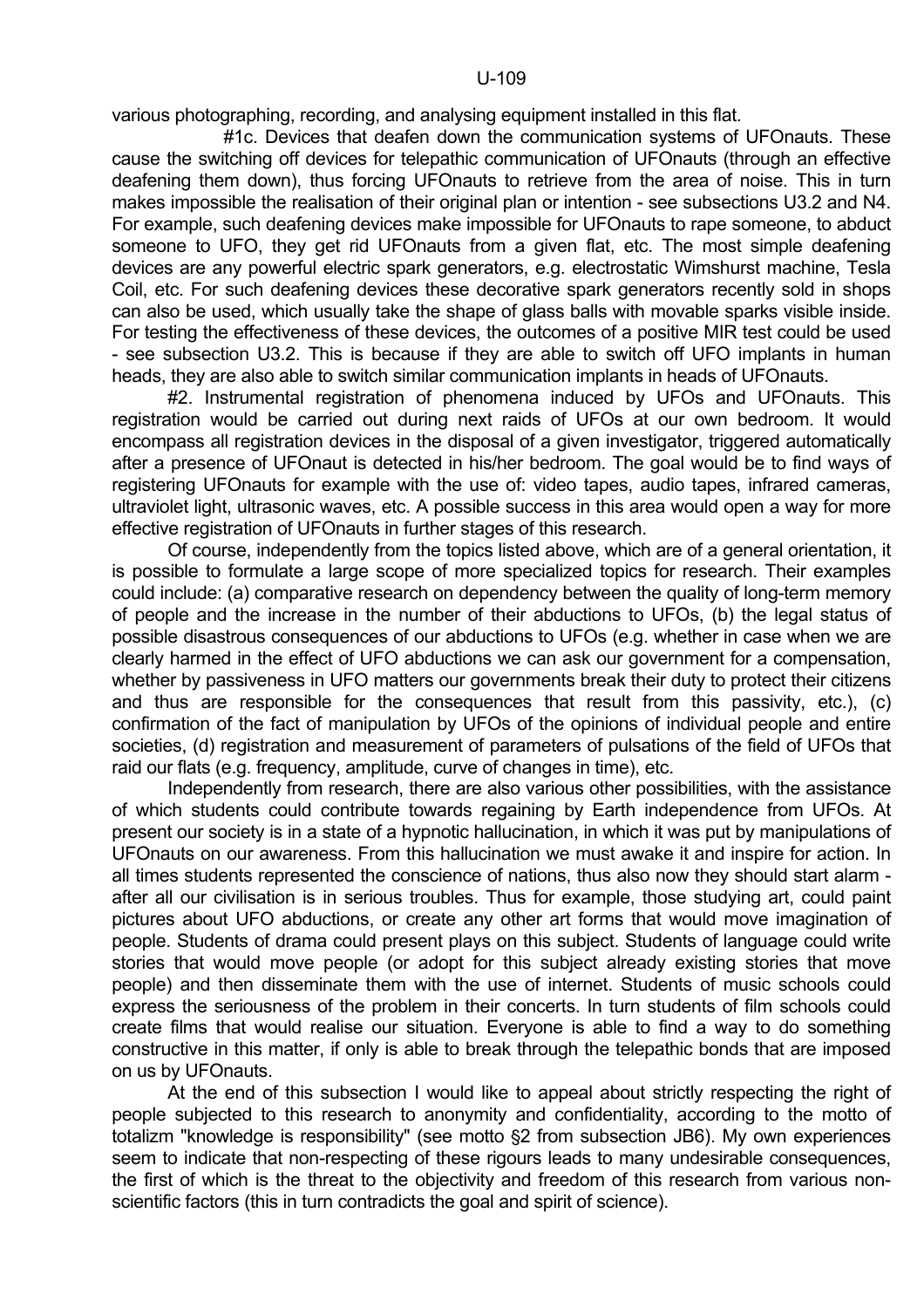# U6. Interpretation of reports from UFO abductions

 Until now documented and disseminated in various publications is a huge number of reports of people abducted to UFOs. After all, because each single one of us is being systematically abducted to UFOs at least 300 times in his/her lifetime, each single one of us is able to recall something from these numerous abductions and report it to others. Sometimes examples of such reports are contributing almost exclusively to the content of entire books - as examples see publications [1T1], [2S1.4], [3S1.4] or [2U4.1]. Thus reader should have no difficulty with finding such reports.

 Unfortunately, the huge majority of reports from abductions of people to UFOs, that are presented in literature, does not present at all the truth about these abductions. This is because such reports mainly originate from individuals, for which UFOnauts on purpose arranged a theatrical spectacle, in order to disseminate with their assistance a false picture of abductions to UFOs amongst other people. Therefore, in order to distinguish truth from false in published descriptions of abductions to UFOs, it is necessary to know principles of interpreting such reports. The most important of such principles are going to be outlined in this subsection.

 The thorough analyses of many of such reports from abductions of people to UFOs, allows to draw several general conclusions about them. These conclusions are worth realizing before we proceed with discussion of principles of interpreting these reports. Let us list here the most important out of these conclusions.

 #1. As this is explained in subsection V3, practically all reports from abductions to UFOs, concern cases of being taken to spaceships of morally decedent confederation of UFOnauts that occupies our planet. These abductions to spaceship of our cosmic occupants (to be exploited in there), as well as our personal meeting with occupants for exploitation purpose, always finish with the erasure of our memory. Also the abductions always take place in a hidden manner (like a robbery). Thus almost never other witnesses are present, who would be able to confirm the fact of someone's actual abduction to a UFO.

#2. If the memory of a person abducted to a UFO is NOT carefully erased, this is an absolutely sure sign, that this particular person is charged with the mission of a collaborator, to be completed after he/she returns to Earth. In such a case the memory of propaganda procedures, to which this person was subjected on a UFO, is a part of his/her mission of a collaborator on Earth. Therefore, before someone can be tricked into information passed by such a person collaborating with UFOs, firstly he/she should check what is this mission to be completed by such unaware collaborator. Then all information that are to be passed to us through such an abductee, need to be corrected against this mission. As examples of such missions of collaborators and manners of correcting their information, see Polish treatise [3B] and Appendix Z in monograph  $[2e]$ .

#3. Our planet is completely cut off from a physical contact with any civilization with totaliztic philosophy. Warships of our occupants from UFOs do not allow near Earth anyone, who does not belong to their parasitic confederation. Therefore, reading any report from someone's presence on a UFO deck, always we must assume in advance, that this report was designed and fabricated by UFOnauts on purpose for propaganda reasons, while the abduction of a given person was onto the vehicle of one of the parasitic civilisations that occupy us.

 The above should be complemented with an explanation, that in spite of a complete cutting off humanity from the physical contacts with totaliztic civilisations, still once every around 50 years single reports appear regarding meeting of people with philosophically different aliens. My analyses of the philosophy of these different aliens seems to indicate, that they adhere to some version of totalizm. An example of such meeting is the so-called "Encounter in Dolomites" that is mentioned in subsections JE9.1 and V2 of this monograph. The existence of this totaliztic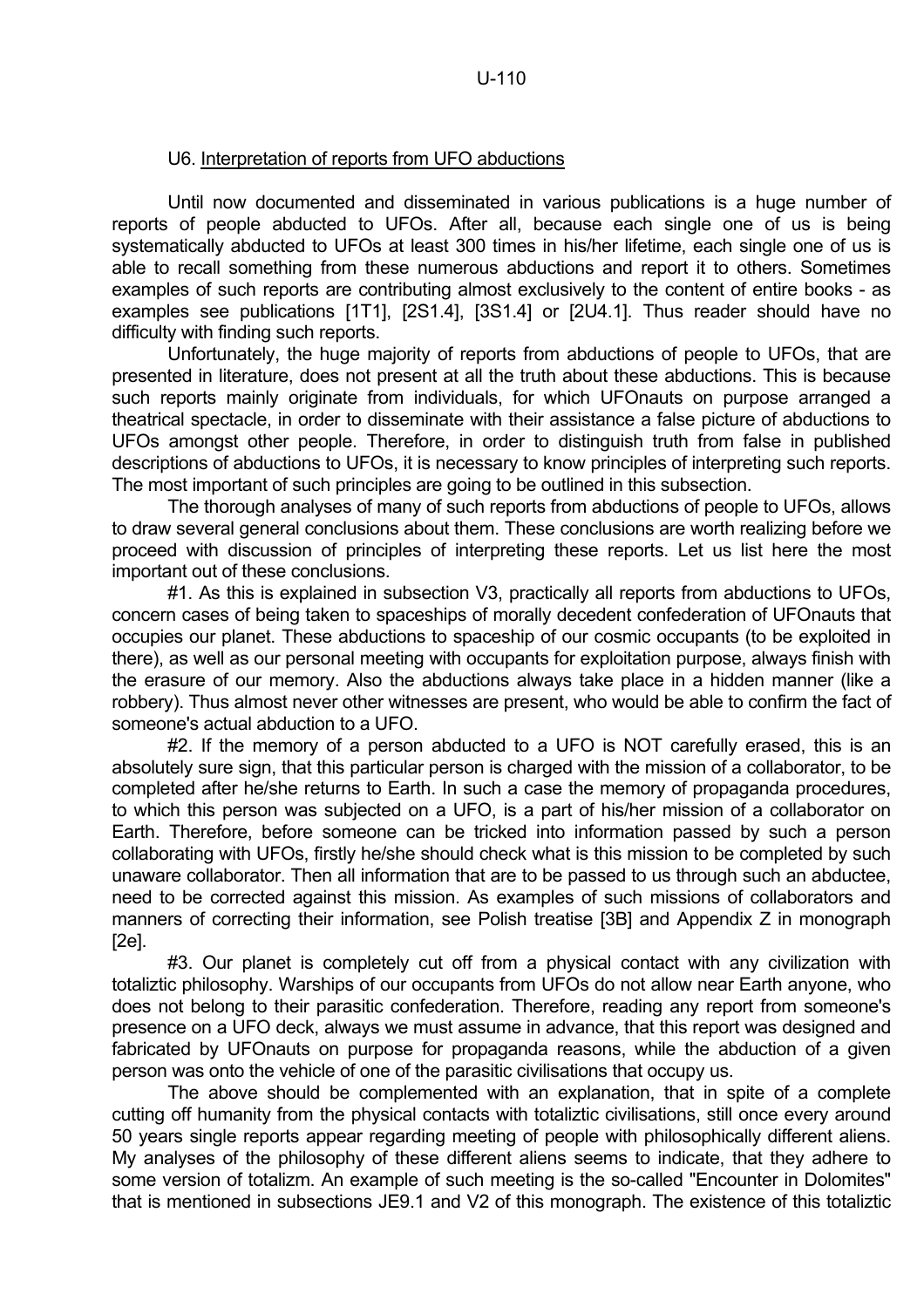meetings is very thoughts provoking, because it may mean only one out of two eventualities. Namely, either (1) these meetings are only one more intentional fabrication by the UFOnauts that occupy us, which is aimed at convincing us that UFOnauts do not cut us off at all, from the access of rest of the universe. Or that (2) in very special circumstances, e.g. when a vehicle of a totaliztic civilisation flying near Earth gets into some technical problems and requires to be repaired, for the humanitarian reasons totaliztic civilisations receive an agreement for their vehicle to land on Earth. In such a case, probably the landing vehicle of totaliztic civilisation is constantly guarded by an invisible UFO vehicle in order to not contact people.

 If this second possibility takes place, then rare reports from meetings of people with totaliztic aliens can exist on Earth. These cases must be extremely sparse though, while in the scale of the entire globe they probably can be counted on fingers of one hand. They may take place only in very rare occasions, when a spaceship of totaliztic civilisations experiences a technical breakdown near Earth, and it is necessary to ask our occupants from UFOs to allow it for a humanitarian landing on Earth. But even then their crews for sure are going to have forbidden to contact humans intentionally. After landing on Earth, such totaliztic spaceship are also continually watched by invisible warships of our occupants from UFOs. If, in spite of all these obstacles, there is an accidental (i.e. provoked by people, not by totaliztic aliens) contact between people and these totaliztic travellers, this contact should be possible for easy recognising and distinguishing from propaganda contacts with our aggressors from UFOs. After all, such an entering of a human onto a spaceship of a totaliztic civilisation, or a close encounter with its crew, must display the following attributes, which are outcomes of principles of totalizm that they must adhere: (1) after such a contact, the memory of a given human cannot be erased, and (2) the crew of the totaliztic spaceship is not going to purposely act in a hidden manner (like robbers). In case of circumstances that may induce any doubts about the philosophy of such a crew, the conclusive in the recognition of this philosophy can be attributes of adherers of totalizm, that are explained in subsections V2 and JD7.1. But even if such physical meetings of people with aliens adhering to a totaliztic philosophy really do exist, about which I personally have increasingly serious doubts, these meetings will be extremely rare. Thus, it is very improbable that we ever encounter a report from one of them.

 #4. UFOnauts that occupy us are more professional from us in everything that they do. Thus extremely rarely they commit any errors or miss the procedures that are ordered to them. In turn the reliability of these procedures was verified on many centuries of applying them to various civilisations. Thus, if we manage to learn something useful about someone's abduction to a UFO vehicle, most frequently it happens with their knowledge and permission. In turn the cases of abductions that are made available for our knowledge, were carefully designed and saturated with pro-occupational propaganda of UFOnauts. Thus we should not take literally whatever reports from abductions are stating, because for sure a significant proportion of these reports was purposely prepared so that it exerts a false influence on us - which is intended by UFOnauts.

 #5. People abducted to UFOs carry out observations of advanced technical devices, and are subjected to exploitation procedures, which they completely do not understand. In their reports these people later misinterpret what they saw, causing an entire avalanche of confusion and misunderstanding, in which normal person is unable to find any sense.

 #6. UFO investigators who collect reports from abductions to UFOs and later present these reports in their publications, usually have no required technical knowledge or philosophical understanding of the situation. In their writings they most frequently concentrate on non-significant details, while they omit or overlook the most important evidence. Also unintentionally they deform the subsequent descriptions. Furthermore, in the name of wrongly understood human taste and tolerance, usually they intentionally hide various decisive elements, etc. In this way, the picture of the observations and events on decks of UFOs, that they make available to us, is significantly deformed, made shallow, and deprived significant details.

#7. The majority of investigators that report abductions to UFOs, are manipulated by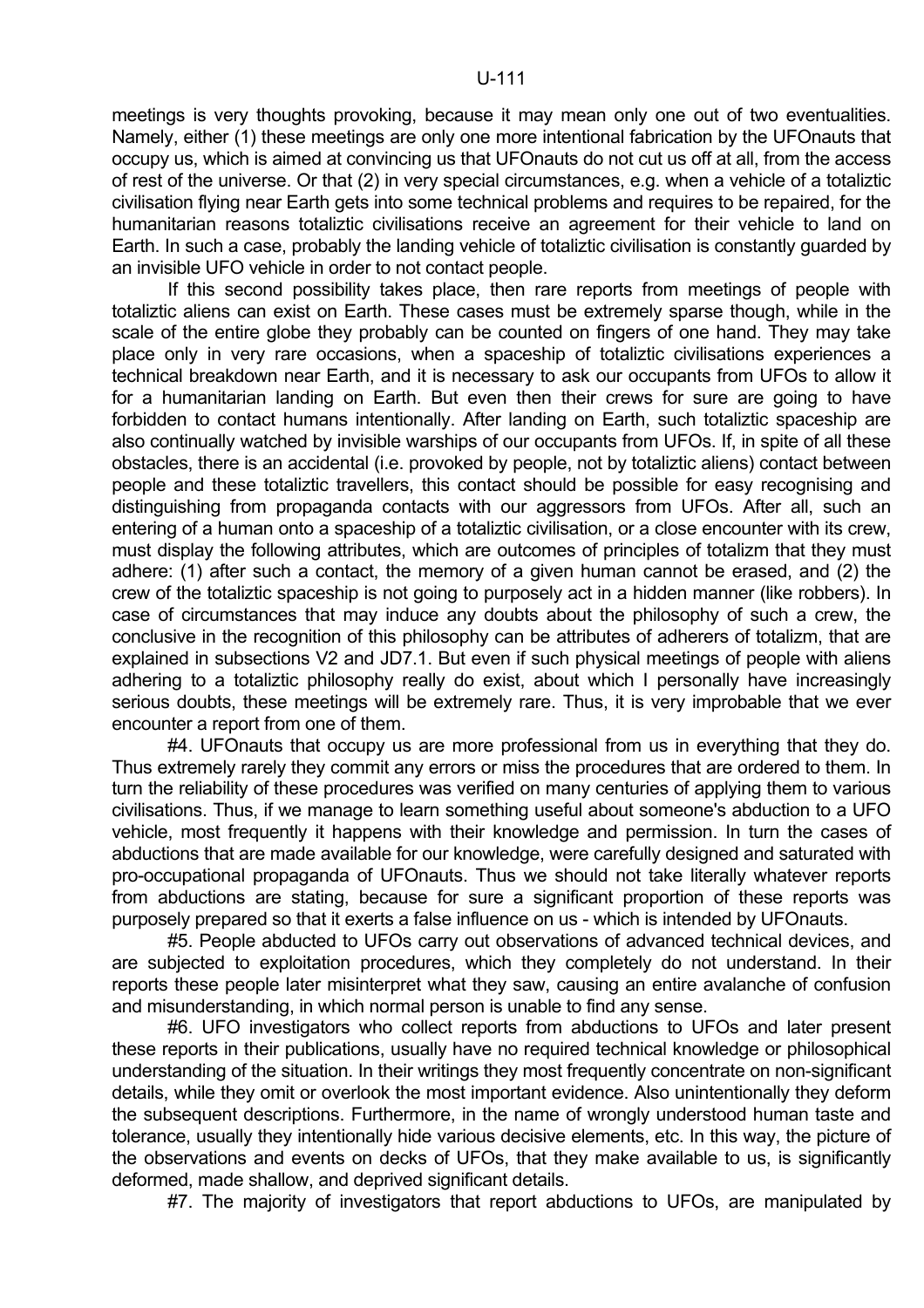UFOnauts without being aware of these manipulations. In the result they present highly subjective picture, which instead of disclosing, it actually supports the occupational interests of UFOnauts.

 Because the majority of people who read reports of the characteristics that are listed above, may have difficulties in the objective separation of truth from false, so that from the avalanche of purposeful disinformation and subjective commentaries extract the truth, during reading of these reports there is a need to act according to principles of "**seeking of well hidden truth**". These principles are quite universal and thus many people may know them from various other sources, e.g. reading speeches of their politicians. These principles apply to any collection of information about which it is well known, that it may be subjectively and purposely deformed (e.g. during looking at local news, during reading election promises of various politicians, during analysing statements and behaviour of people in matters which are connected with getting an access to large sums of money, etc.). Here is several most important of these principles, edited in such a manner, that they relate to information contained in reports from UFO abductions. Their aim is to allow us the formation of relatively correct picture of whet really is going on.

 (a) While reading given descriptions, we must always separate facts from commentaries and opinions of people who presented these facts. In turn after such a separation we must remember, that the manipulation on facts is relatively difficult (although it is still possible - e.g. with the use of modifiers of appearance, demonstration chambers, and other devices described in subsections N3.1 to N3.3 (especially in subsection N3.2), and also with the use of various methods of setting up described in subsection VB4.5). In turn commentaries and opinions for sure are going to contain various telepathically manipulated deviations and propaganda. Facts are all these fragments of reports which thoroughly report events that took place, appearances, behaviours, etc., means reveal for example: (1) what in what order happened, (2) how something looked like, (3) how it was used, (4) what UFOnauts did, (5) repeating what exactly UFOnauts said (it should be noted though, that the content of whatever they said is an opinion, not a fact, and thus it can be false), (6) how they behaved during this, (7) how they looked like, (8) who else was on a UFO, (9) what happened to these remaining abducted, etc.

 (b) While reading a given report, it is good to remember, that UFOnauts who occupy us know the future and without previous loosing a big battle they allow us to publish only this information which either directly serves their occupational interests, or at least does not endanger these interests. Thus taking some descriptions to hand, we must firstly establish in what manner these descriptions are to serve the interests of UFOnauts, and then - after we establish this, we must correct thoroughly the information read, for this aspect of service to UFOs.

 (c) When reading any report we must remember, that all facts contained in it are serving to something, and that nothing exists or happens without a significant reason. In turn, for UFOs the reason always is the reaping of some kind of benefits. (I.e. if something happens on a deck of UFOs, what serves also the interests of the abducted person, then this is only because interests of UFOnauts accidentally coincide with interests of the abducted person, or because the abducted person only believes that it acts to his/her good, while this something actually works for a benefit of UFOnauts and for a loss of the abducted person.) Thus, utilizing our present knowledge of UFOnauts that occupy us, and knowledge of general laws of the universe, we must first deduce in what way a given fact is serving interests of UFOnauts. In turn after we discover how it serves UFOnauts, usually it turns out, that all remaining aspects of the same fact become clear and fully understandable.

 (d) When taking to hand any book on UFOs or on the subject that is considered by UFOnauts to be forbidden on Earth, one must remember that UFOnauts completely control everything that happens on Earth. Thus without problems, obstacles, and without fighting bitter battles, UFOnauts allow to appear only these books, which are decisively serving to their own interests. Thus if it is known to us, that a given book appeared without problems, and that it brought large money or fame to its author and publisher, that it was published in many languages and countries, then we can state in advance, that this book contains many elements that are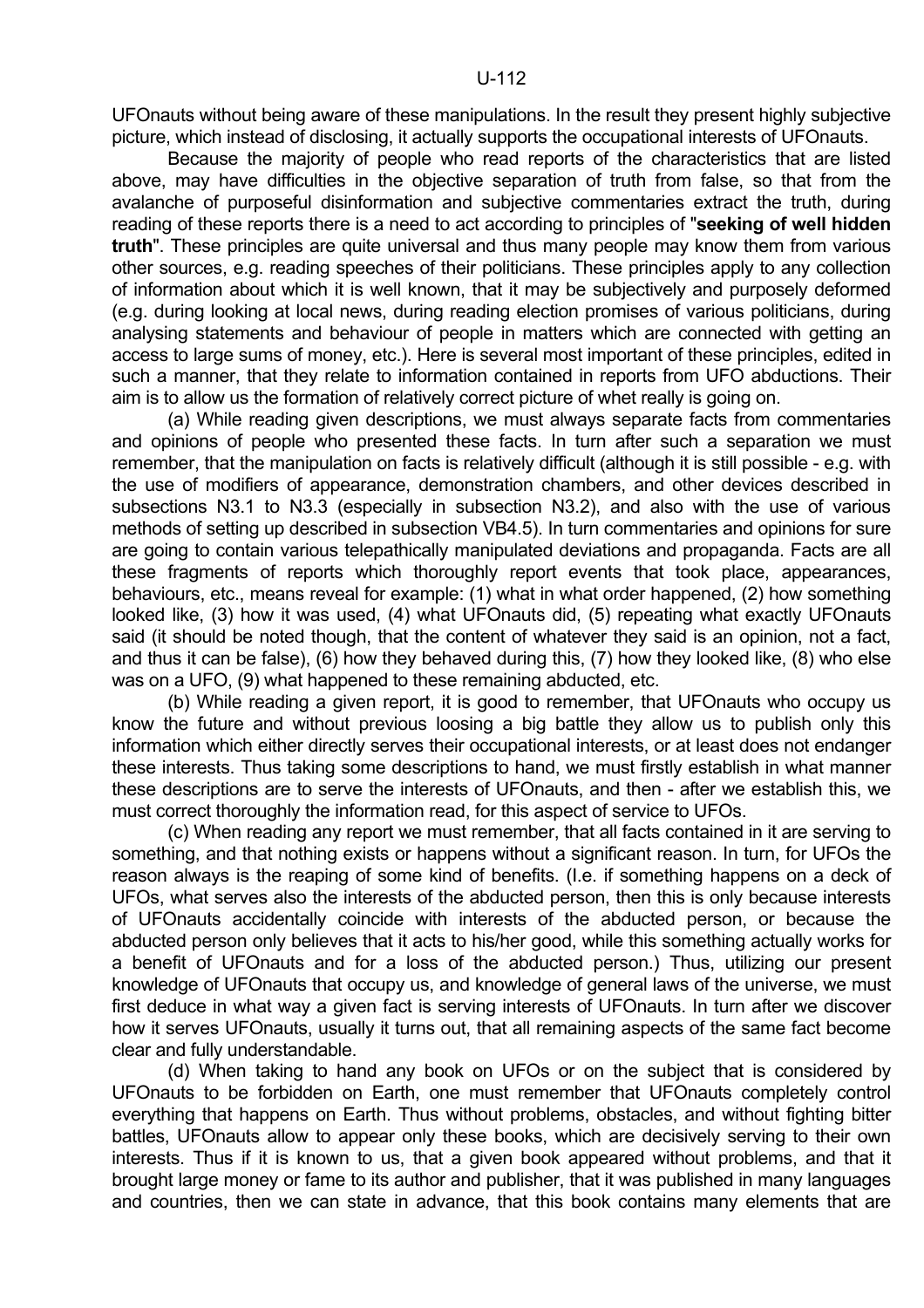serving to interests of our occupants from UFOs (i.e. that it spreads a false propaganda picture, that it contains some vital information that are completely wrong and thus are spreading confusion amongst people, etc.). Therefore, taking any book to hand we should take a correction for these false elements. In turn when about the publishing of any book real battles are fought, if its publishing is on the private cost of the author or publisher, if its dissemination brought some serious problems to the author or publisher, then it is almost sure that this book contains elements, which run against our cosmic occupants, and thus which UFOnauts try to stop from dissemination. Such a book should be red with a great attention.

 Further similar principles of reading reports in which truth is mixed with propaganda and intentional disinformation, readers should adopt from their own practice of acting in situations of "seeking a well hidden truth".

 In my previous publications (and also in publications planned for writing) I tried to provide several reports from abductions to UFOs, which I collected during my research, and which I subjected to the process of objective interpretation and explaining of their content. In various parts of this monographs are contained references to these reports or quoted their fragments. One example of them is contained in Polish treatise [3B]. In turn other one is the report of Miss Nosbocaj from New Zealand, that was published in Appendix Z to monograph [2e].

 Report of Miss Nosbocaj is a very special report from the abduction of Earth's woman to a UFO. As this results from my research to-date, it is a "propaganda" report entirely fabricated on purpose by UFOnauts, so that it looks like a "typical" abduction. The abducted person, Miss Nosbocaj, was taken to a UFO only in order her report was repeated to me and could appear in my publications. Also on purpose just for this reason a significant portion of her memory was not erased. Everything that concerned this abduction was intentionally designed and choreographed. Every single word that is stated in this report, as well as every event described in it, was controlled carefully by UFOnauts, weighted, and checked on its impact at our future. For example, an UFOnaut during this abduction refers several times to one of the basic motto of totalizm, "knowledge is responsibility" (see subsection JB6). By referring repetitively to this motto, aliens try to say, "we for long time know that totalizm is going to be formulated, and also we know about the key role which this motto is going to have in it". Furthermore, as no other report from abduction of a person to a UFO, in a refined manner it takes stand regarding almost every significant component of all my publications. In this was UFOnauts tried to tell us, "we for a long time know what is going to happen, so even if we are unable to prevent it, we still have a full control over it". The most extraordinary part of this report revealed itself when on 24 August 1996, after many years of loosing a contact, I again met Miss Nosbocaj. At the moment when "accidentally" we were alone in the room, Miss Nosbocaj automatically fall in a kind of short hypnotic trance, and via her - although with a commanding male voice - as if she is only a living telephone, a direct discussion with me rapidly undertook the UFOnaut who abducted her over a decade earlier. The content of this discussion was so shocking, and so contradictive to the fact of coming out from mouth of overworked housewife who had no idea about the subject matter which she was discussing, that until today I cannot get through this discussion, while every reminder of it induces a shiver of fear along my back.

## U7. To conclude this chapter

 This chapter indicated the evidence, which allows each single one of us to prove to himself/herself quickly, reliably, and unambiguously, that we personally are being systematically abducted to UFOs, where we are subjected to barbaric exploitation. It also described techniques for detecting subsequent arrivals of UFOs or UFOnauts to our own bedrooms. In this way it created a foundation for including the research on our own abductions to UFOs into the scope of our personal investigations. This represents a large step forward, as so-far UFOs always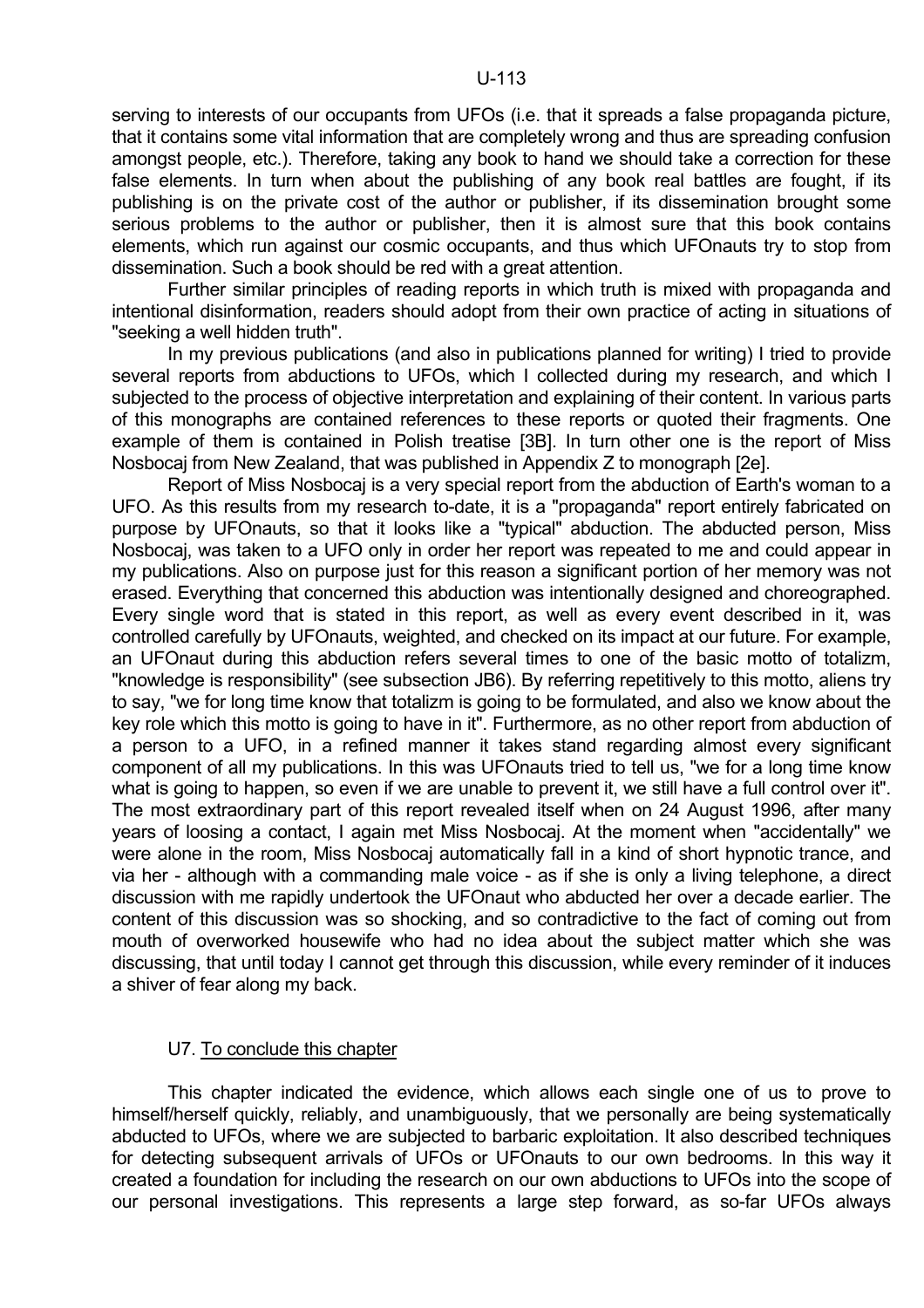managed to escape our research techniques because of their illusiveness, the lack of repetitiveness, and our incapability to predict the place and date of their next appearance. This in turn, together with a whole range of other reasons why Earth's orthodox science is inadequate for researching UFOs (such as for example: the ability of UFOnauts to manipulate minds of scientists and administrators of science, the extreme technological advancement of UFOnauts in comparison to our advancement, or the high mobility of UFOs which exceeds the mobility of our orthodox scientists), caused that so-far our orthodox scientists rather preferred to choose the negation of UFO existence, than to responsibly admit that they are totally helpless in facing UFO manifestations.

 Due to the clues provided in this chapter, the research on our own abductions to UFOs are starting to take attributes characteristic for other traditional subjects of research. Thus they become repetitive (i.e. UFOnauts raid our own bedroom on repetitive basis), predictable (i.e. after the initial research is completed, it is possible to predict the date of next arrival of UFOnauts), detectable (i.e. it is possible to built devices, which detect the next raid of UFOnauts on our bedroom), can be subjected to instrumental registration (i.e. it is possible to built various sensors and detecting devices, which at the moment of arrival of UFOs trigger various registering devices), preventable (already we are able to build "defending devices" which make our abductions difficult for UFOnauts; while after the completion of stunning devices described in topics #9 to #10 of Appendix Z, we will be able to hunt down UFOnauts who try to abduct us), etc. Therefore, starting from now on, it is possible to "grab the bull by the horns" and initiate a systematic investigation of the problem of our own abductions to UFOs. The researching of this problem we should carry out on our own, because we cannot count presently on the support of orthodox scientists that are effectively manipulated by UFOnauts.

 The research on our own abductions to UFOs represent an extremely vital component of research on UFOs. Practically, almost all vital information supporting content of chapters O to T of this monograph, originate from reports of people who remember their own abductions to UFOs. Furthermore, in the light of my findings, these research constitute a vital component of the selfdefence of our civilisation, and one of the directions of its path to independence, dignity, and free will.

 After we find methods, how to utilize for the good of our (totaliztic) science also the knowledge accumulated by each one of us during investigating our own abductions to UFOs, building numerous devices described in this monograph probably can be completed much faster and with a much less costs and effort.

 The necessity to limit the size of this monograph to a reasonable level forces to omit a number of vital details. However, I intend to write another monograph which would be entirely devoted to the research on our abductions to UFOs. Thus these readers who inspired by the content of this chapter feel that they could contribute their own observations, experience, or results of their own research, to this next monograph, are encouraged to contact me on the matter.

 At the end of this chapter it is worth to summarise, in an allegoric form, the picture of our present situation, which gradually emerges from my research to-date. In this picture, the entire humanity could be compared to a herd of not very intelligent animals, that are raised by some cunning carnivorous creatures. These creatures maintain the herd of animals in the misleading feeling, that is completely free and that no-one raises it. But towards these individual animals from the herd, which realised the existence of carnivorous creatures, the cunning creatures pretend, that they are protectors and givers, not exploiters and robbers. Also they never allow that individual animals realise that are just eaten. Thus, with the use of telepathic commands, they force each animal from this herd to look exclusively down or forward only. For these animals, which show the lack of discipline, and try to look back or sideways in order to see what happens to these ones whose turn is to be eaten, or to find out where the entire herd goes, these creatures trained a pack of devoted animal traitors (like our orthodox scientists and decision makers). This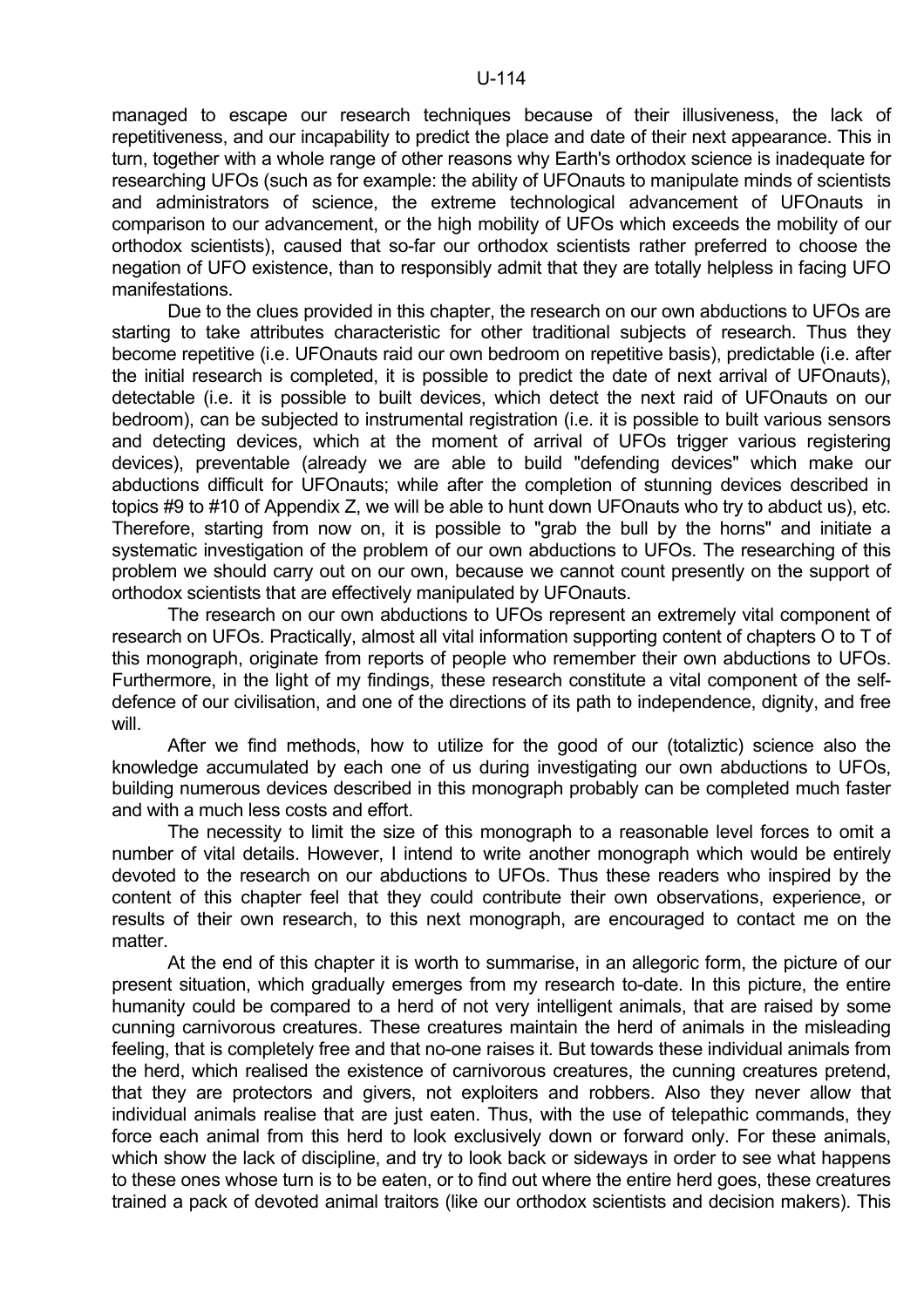pack is biting and kicking every animal that tries to look around, and with severe punishments forces a blind obedience. Thus the herd is going obediently towards the unknown future, which was prepared to it by its cunning owners, and which most probably is going to turn out the gate of a slaughter house. Thus, as it is commanded by these animal traitors and forced by telepathic orders, everyone in the herd is looking exclusively under his/her feet, or only forward. In the meantime creatures every once and again eat these animals, which walk at the end, or at sides, of the herd. But because no-one is looking around, the rest of the herd does not notice it. In this way, without the knowledge of the remaining individuals of the herd, all animals are gradually eaten one after another. Still, rest of the herd lives in the false feeling of security and someone's protection. Do you, the reader, feel well being one of the members of this herd? Isn't it about a time you awake from the hallucination, start using your own eyes, and initiate your own defence? If so, it is not enough that you nod with your head with approval, mumble words of support, then return to passive glazing into TV set, while start the squeal only after your turn comes to be eaten! After all, in order to change something, and to escape the sharing of doomed fate of others, you must personally start your actions immediately. This problem, if ignored, is not going to go away, but rather is going to grow. Remember, no one is ever going to serve to you a freedom from an invisible oppressor, like a sandwich on a silver plate! You must earn it with your own hands, by putting up your defence fight.